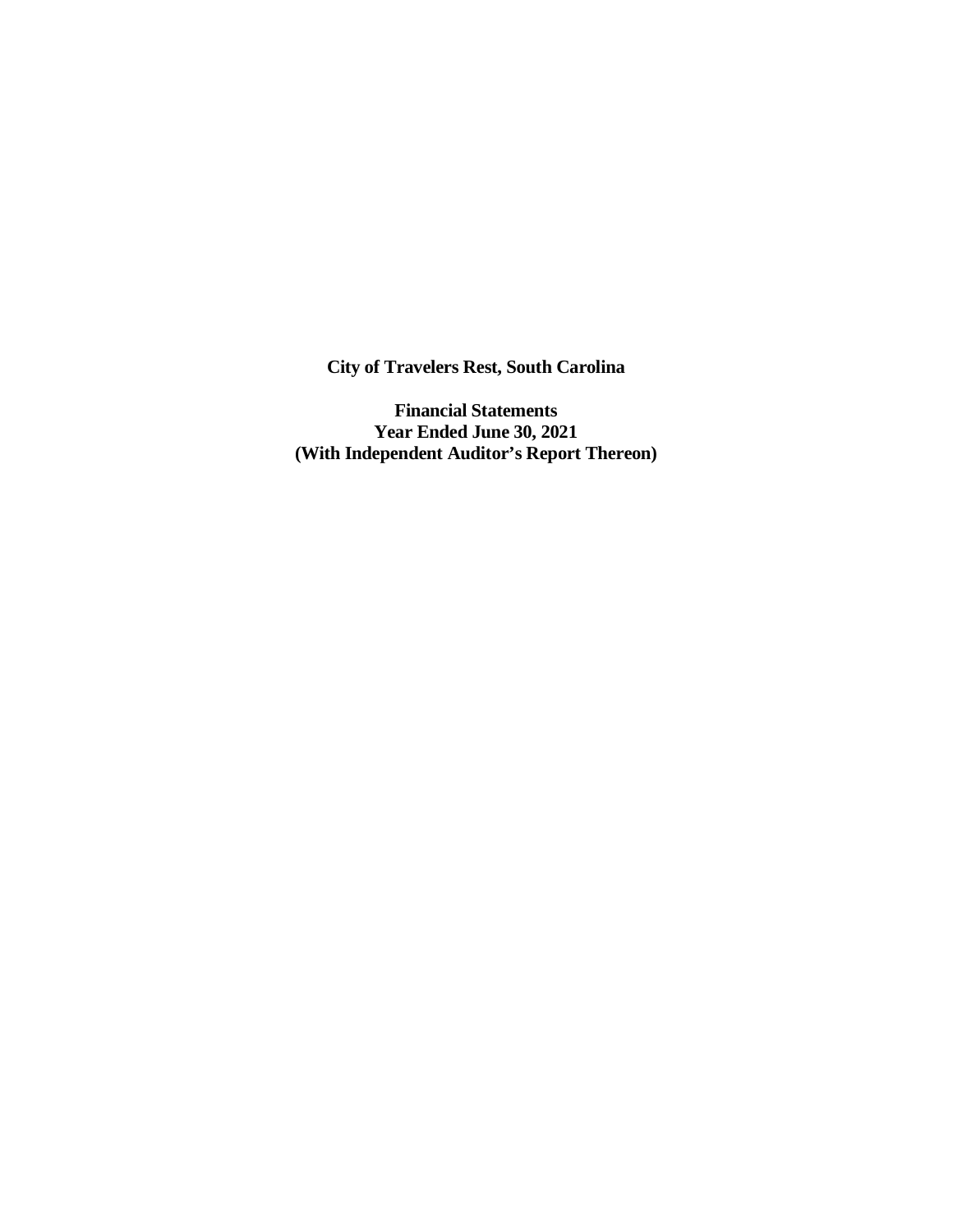#### **City of Travelers Rest, South Carolina**  Table of Contents

|                                                                          | Pages     |
|--------------------------------------------------------------------------|-----------|
| Independent Auditor's Report                                             | $1 - 3$   |
| Management's Discussion and Analysis                                     | $4 - 12$  |
| <b>Basic Financial Statements</b>                                        |           |
| Government-wide Financial Statements                                     |           |
| <b>Statement of Net Position</b>                                         | 13        |
| <b>Statement of Activities</b>                                           | 14        |
| <b>Fund Financial Statements</b>                                         |           |
| <b>Balance Sheet - Governmental Funds</b>                                | 15        |
| Reconciliation of the Governmental Funds Balance Sheet                   |           |
| to the Statement of Net Position                                         | 16        |
| Statement of Revenues, Expenditures, and Changes in                      |           |
| <b>Fund Balances - Governmental Funds</b>                                | 17        |
| Reconciliation of the Statement of Revenues, Expenditures, and           |           |
| Changes in Fund Balances of Governmental Funds to the                    |           |
| <b>Statement of Activities</b>                                           | 18        |
| <b>Statement of Net Position - Proprietary Fund</b>                      | 19        |
| Statement of Revenues, Expenses and Changes                              |           |
| in Net Position - Proprietary Fund                                       | 20        |
| Statement of Cash Flows - Proprietary Fund                               | 21        |
| <b>Notes to Financial Statements</b>                                     | $22 - 52$ |
| <b>Required Supplementary Information</b>                                |           |
| Schedule of Revenues, Expenditures and Changes in Fund                   |           |
| Balance - Budget and Actual - General Fund                               | $53 - 56$ |
| Schedule of Revenues, Expenditures and Changes in Fund                   |           |
| Balance - Budget and Actual - Hospitality Tax Fund                       | 57        |
| Schedule of Revenues, Expenditures and Changes in Fund                   |           |
| Balance - Budget and Actual - Accommodations Tax Fund                    | 58        |
| Schedule of Proportionate Share of the Net Pension Liability             |           |
| and Related Ratios                                                       | 59        |
| Schedule of Employer Contributions                                       | 60        |
| Notes to Required Supplementary Information                              | $61 - 62$ |
| <b>Supplementary Information</b>                                         |           |
| Schedule of Revenues, Expenses and Changes in Net Position -             |           |
| <b>Budget and Actual - Proprietary Fund</b>                              | 63        |
| Uniform Schedule of Court Fines, Assessments and Surcharges (Per ACT 96) | 64        |
| Notes to Supplementary Information                                       | 65        |
| Independent Auditor's Report on Internal Control Over Financial          |           |
| Reporting and on Compliance and Other Matters Based on an                |           |
| Audit of Financial Statements Performed in Accordance with               |           |
| <b>Government Auditing Standards</b>                                     | $66 - 67$ |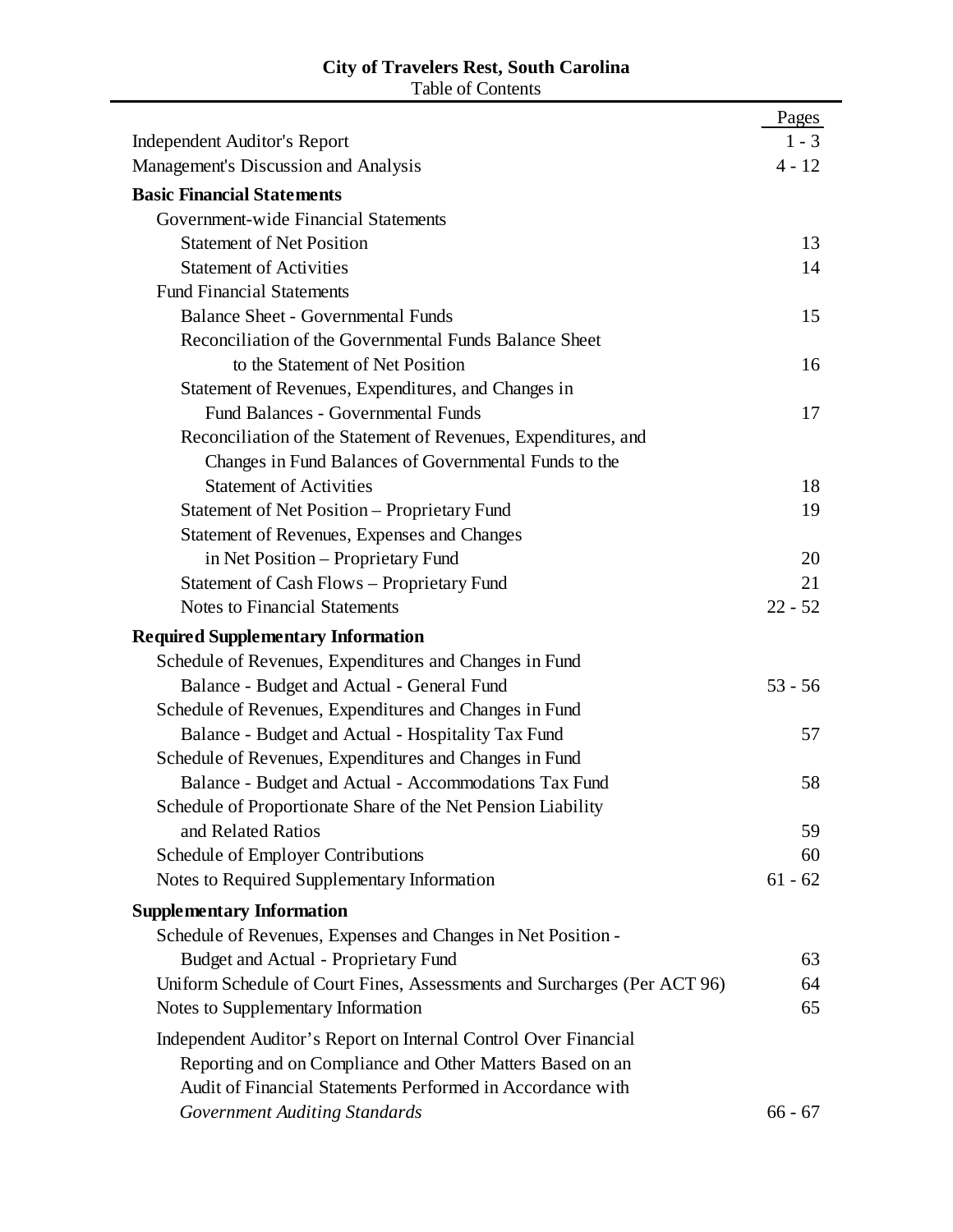

#### CERTIFIED PUBLIC ACCOUNTANTS

Member South Carolina Association of Certified Public Accountants

329 S Main Street Travelers Rest, South Carolina 29690 (864) 834-3868

Member American Institute of Certified Public Accountants

#### **Independent Auditor's Report**

The Honorable Mayor and Members of City Council City of Travelers Rest Travelers Rest, South Carolina

We have audited the accompanying financial statements of the governmental activities, the businesstype activities, each major fund, and the aggregate remaining fund information of the City of Travelers Rest, as of and for the year ended June 30, 2021, and the related notes to the financial statements, which collectively comprise the City's basic financial statements as listed in the table of contents.

#### *Management's Responsibility for the Financial Statements*

Management is responsible for the preparation and fair presentation of these financial statements in accordance with accounting principles generally accepted in the United States of America; this includes the design, implementation, and maintenance of internal control relevant to the preparation and fair presentation of financial statements that are free from material misstatement, whether due to fraud or error.

#### *Auditor's Responsibility*

Our responsibility is to express opinions on these financial statements based on our audit. We conducted our audit in accordance with auditing standards generally accepted in the United States of America and the standards applicable to financial audits contained in *Government Auditing Standards*, issued by the Comptroller General of the United States. Those standards require that we plan and perform the audit to obtain reasonable assurance about whether the financial statements are free of material misstatement.

An audit involves performing procedures to obtain audit evidence about the amounts and disclosures in the financial statements. The procedures selected depend on the auditor's judgment, including the assessment of the risks of material misstatement of the financial statements, whether due to fraud or error. In making those risk assessments, the auditor considers internal control relevant to the entity's preparation and fair presentation of the financial statements in order to design audit procedures that are appropriate in the circumstances, but not for the purpose of expressing an opinion on the effectiveness of the entity's internal control. Accordingly, we express no such opinion. An audit also includes evaluating the appropriateness of accounting policies used and the reasonableness of significant accounting estimates made by management, as well as evaluating the overall presentation of the financial statements.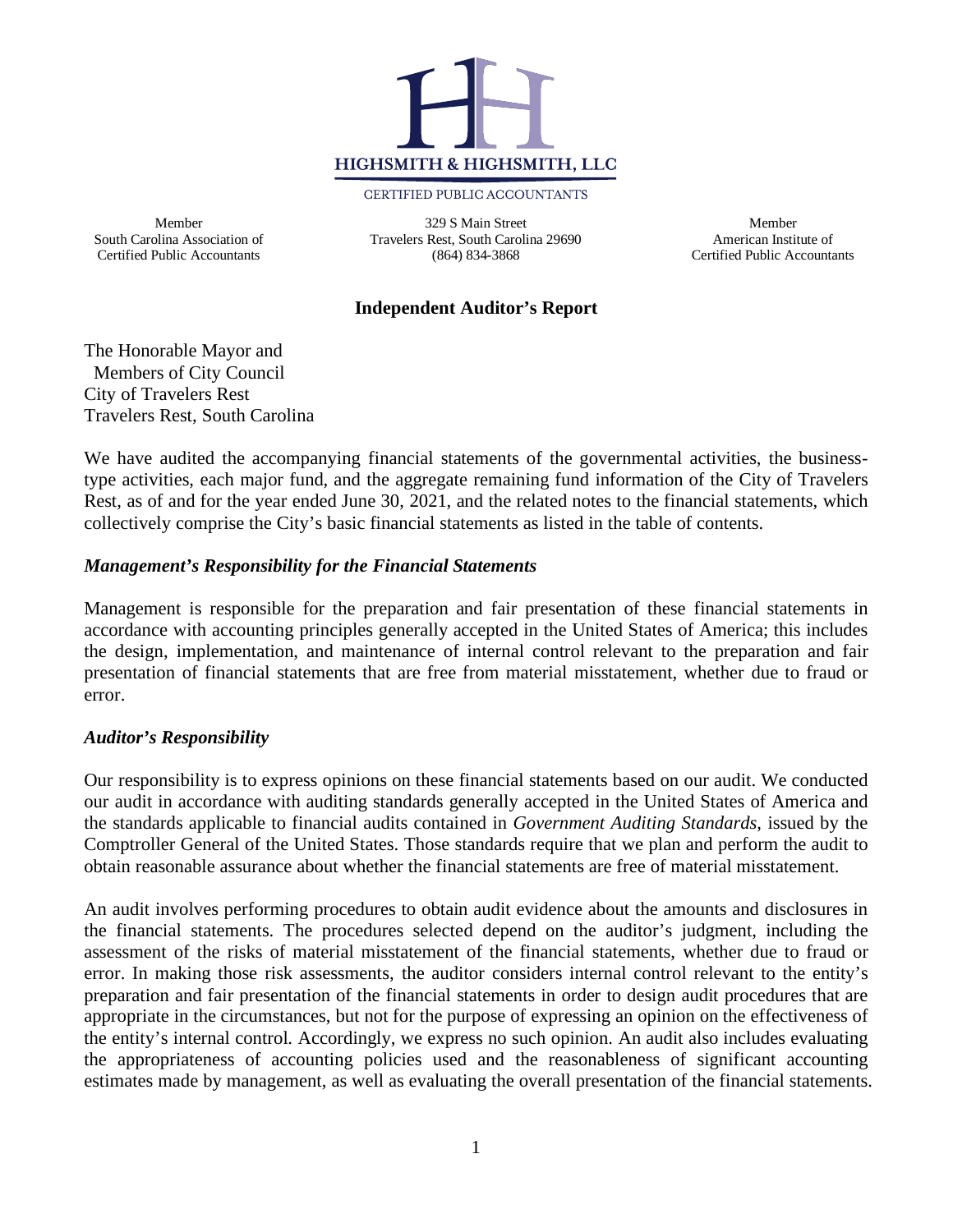We believe that the audit evidence we have obtained is sufficient and appropriate to provide a basis for our audit opinions.

## *Opinions*

In our opinion, the financial statements referred to above present fairly, in all material respects, the respective financial position of the governmental activities and the major fund of the City of Travelers Rest, as of June 30, 2021, and the respective changes in financial position for the year then ended in accordance with accounting principles generally accepted in the United States of America.

## *Other-Matters*

#### *Required Supplementary Information*

Accounting principles generally accepted in the United States of America require that the management's discussion and analysis, budgetary comparison information, schedule of proportionate share of the net pension liability and schedule of related ratios and schedule of employer contributions as listed in the table of contents, be presented to supplement the basic financial statements. Such information, although not a part of the basic financial statements, is required by the Governmental Accounting Standards Board, who considers it to be an essential part of financial reporting for placing the basic financial statements in an appropriate operational, economic, or historical context. We have applied certain limited procedures to the required supplementary information in accordance with auditing standards generally accepted in the United States of America, which consisted of inquiries of management about the methods of preparing the information and comparing the information for consistency with management's responses to our inquiries, the basic financial statements, and other knowledge we obtained during our audit of the basic financial statements. We do not express an opinion or provide any assurance on the information because the limited procedures do not provide us with sufficient evidence to express an opinion or provide any assurance.

# *Other Information*

Our audit was conducted for the purpose of forming opinions on the financial statements that collectively comprise the City of Travelers Rest' basic financial statements. The individual nonmajor fund financial statements, and the schedule of municipal court fines, assessments and surcharges are presented for purposes of additional analysis and are not a required part of the basic financial statements.

The individual nonmajor fund financial statements and the schedule of municipal court fines, assessments and surcharges are the responsibility of management and were derived from and relate directly to the underlying accounting and other records used to prepare the basic financial statements. Such information has been subjected to the auditing procedures applied in the audit of the basic financial statements and certain additional procedures, including comparing and reconciling such information directly to the underlying accounting and other records used to prepare the basic financial statements or to the basic financial statements themselves, and other additional procedures in accordance with auditing standards generally accepted in the United States of America. In our opinion, the individual nonmajor fund financial statements and the schedule of court fines, assessments and surcharges are fairly stated, in all material respects, in relation to the basic financial statements as a whole.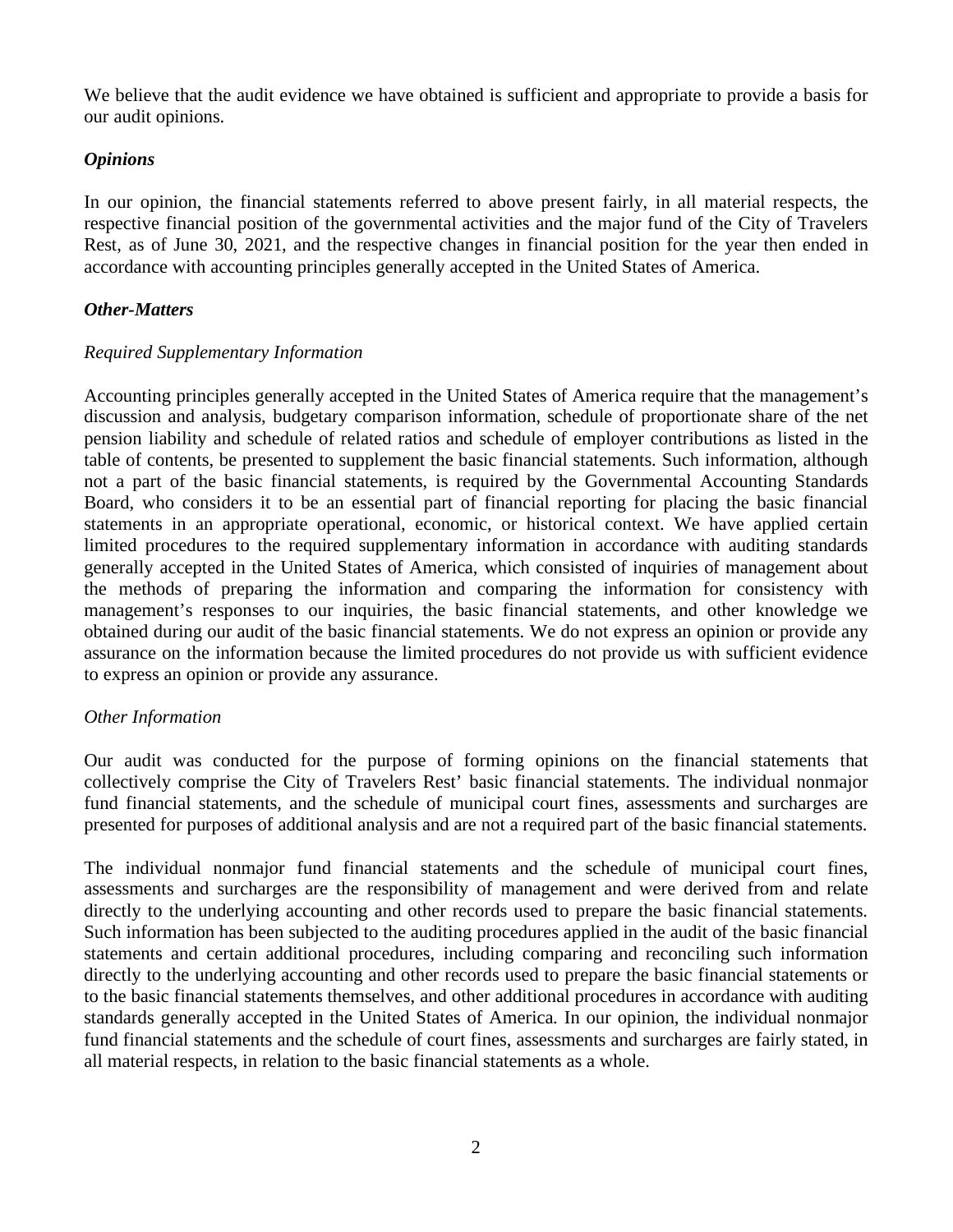#### *Other Reporting Required by Government Auditing Standards*

In accordance with Government Auditing Standards, we have also issued our report dated May 6, 2022, on our consideration of City of Travelers Rest' internal control over financial reporting and on our tests of its compliance with certain provisions of laws, regulations, contracts, and grant agreements and other matters. The purpose of that report is to describe the scope of our testing of internal control over financial reporting and compliance and the results of that testing, and not to provide an opinion on internal control over financial reporting or on compliance. That report is an integral part of an audit performed in accordance with Government Auditing Standards in considering City of Travelers Rest' internal control over financial reporting and compliance.

#### *Highsmith & Highsmith, LLC*

Highsmith & Highsmith, LLC Travelers Rest, South Carolina

May 6, 2022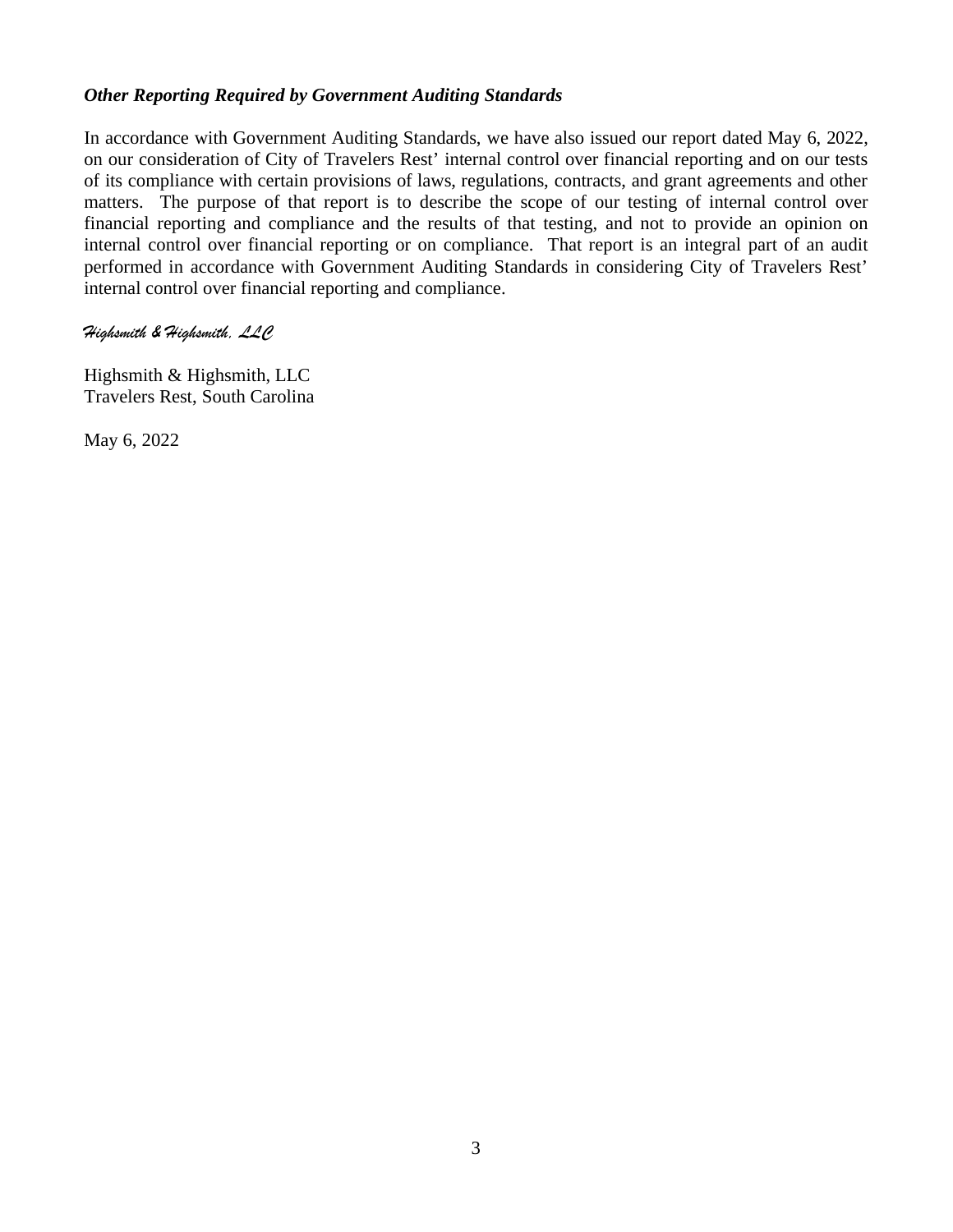As management of the City of Travelers Rest, South Carolina (the City), we offer readers of the City's financial statements this narrative overview and analysis of the financial activities of the City for the fiscal year ended June 30, 2021. We encourage readers to consider the information presented here in conjunction with the accompanying financial statements and disclosures following this section.

# **FINANCIAL HIGHLIGHTS**

- The assets and deferred outflows of the City exceeded its liabilities at the close of the fiscal year ended June 30, 2021 by \$8,896,552 (net position).
- At the close of the fiscal year ended June 30, 2021, the City's governmental funds reported combined ending fund balances of \$6,182,941, an increase of \$1,144,460.
- As of June 30, 2021, the General Fund's unrestricted, unassigned fund balance was \$3,405,646, or 56% of total General Fund expenditures.
- The total debt of the City of Travelers Rest decreased \$901,265.

# **OVERVIEW OF THE ANNUAL FINANCIAL REPORT**

Management's Discussion and Analysis (MD&A) serves as an introduction to the basic financial statements and supplementary information. The City's basic financial statements are comprised of three components: 1) government-wide financial statements, 2) fund financial statements, and 3) notes to the financial statements. This report also contains other supplementary information in addition to the basic financial statements.

#### **Government-Wide Financial Statements**

The *government-wide financial statements* are designed to provide a broad overview of the City's finances in a manner similar to private businesses. The statements provide both short-term and long-term information about the City's financial position. All assets and liabilities of the City are included in the statement of net position.

The *statement of net position* presents information on all of the City's assets and liabilities, with the difference between the two being reported as net position. Over time, increases and decreases in net position may serve as a useful indicator of whether the financial position of the City is improving or deteriorating.

The *statement of activities* presents information showing how the City's net position changed over the most recent fiscal year. All changes to net position are reported at the time that the underlying event giving rise to the change occurs, regardless of the timing on the related cash flows. This statement also focuses on both the gross and net costs of the various functions of the City, based only on direct functional revenues and expenses. This is designed to show the extent to which the various functions depend on general revenues for support.

The activities of the City are presented in two columns on these statements – governmental activities and business-type activities. A total column for the City is also provided. The governmental activities include the City's basic services including general government, police, fire, public works, administrative, council, legal, judicial, and non-departmental. Taxes, licenses, permits and charges for services generally support these activities. The business-type activities include private sector type activities such as the City's own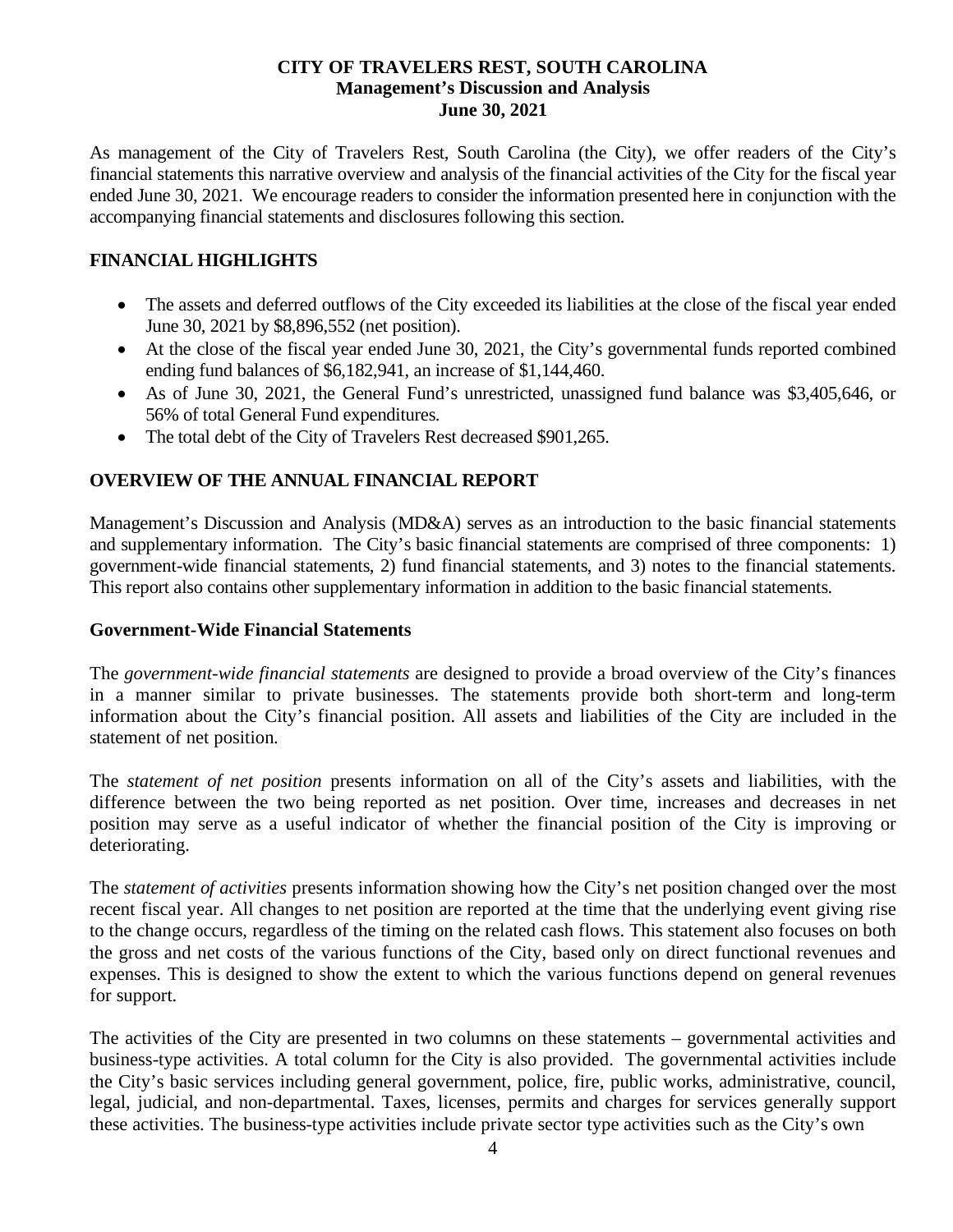water and sewer system. These activities are primarily supported by user charges and fees.

#### **Fund Financial Statements**

These statements provide more detailed information about the City's most significant funds – not the City as a whole. A fund is a grouping of related accounts that is used to maintain control over resources that have been segregated for specific activities or objectives. The City uses fund accounting to ensure and demonstrate compliance with finance-related legal requirements as well as for managerial control to demonstrate fiduciary responsibility over the assets of the City. Traditional fund financial statements are presented for governmental funds and proprietary funds.

**Governmental funds** – Governmental funds are used to account for essentially the same functions reported as governmental activities in the government-wide financial statements. However, unlike the governmentwide financial statements, governmental fund financial statements focus on near-term inflows and outflows of spendable resources as well as on balances of spendable resources available at the end of the fiscal year. Such information is useful in evaluating the City's near–term financing requirements. Since governmental fund financial statements focus on near-term spendable resources, while the governmental activities on the government-wide financial statements have a longer-term focus, a reconciliation of the differences between the two is provided with the fund financial statements.

**Proprietary funds** – Proprietary funds are used to report the same functions presented as business-type activities in the government-wide financial statements. The proprietary fund financial statements are prepared on the same long-term focus as the government-wide financial statements. The proprietary funds provide the same information as the government-wide financial statements, only with more detail.

**Notes to the financial statements** – The notes to the financial statements provide information that is essential to the full understanding of the data provided in the government-wide and fund financial statements and should be read in conjunction with the financial statements.

**Other information** – Governments have an option of including the budgetary comparison statements for the General Fund and major special revenue funds as either part of the fund financial statements within the basic financial statements or as required supplementary information after the notes to the financial statements. The City has chosen to present these budgetary statements as part of the required supplementary information.

#### **GOVERNMENT-WIDE FINANCIAL ANALYSIS**

The following tables and analysis discuss the financial position and changes to the financial position for the City as a whole as of and for the years ended June 30, 2021 and 2020.

#### **Net Position**

As noted earlier, net position may serve over time as a useful indicator of a government's financial position for the City. The combined total assets of the City's governmental activities and business-type activities exceeded liabilities by \$8,896,552 at the close of the most recent fiscal year.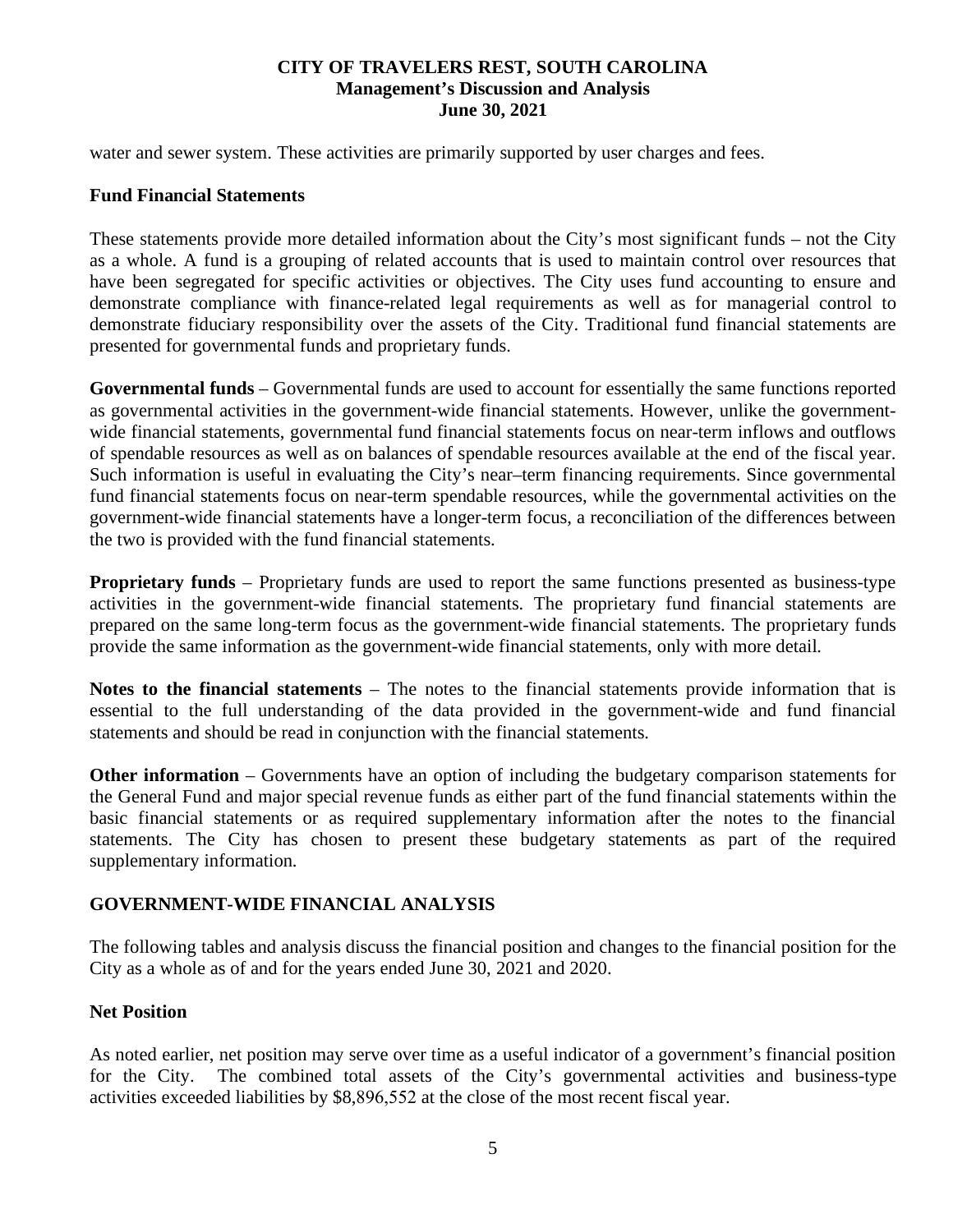By far, the largest portion of the City's total net position (106%) reflects its investment in capital assets (e.g. land, buildings, machinery and equipment, and vehicles), less any related debt used to acquire those assets that are still outstanding. The City uses these capital assets to provide services to citizens; consequently, these assets are *not* available for future spending. Although the City's investment in capital assets is reported net of related debt, it should be noted that the resources needed to repay this debt must be provided from other sources, since the capital assets themselves cannot be used to liquidate these liabilities.

|                                     |    | <b>Governmental Activities</b> |    |             |    |           | <b>Business-type Activities</b> |           | <b>Total</b>  |             |    |             |
|-------------------------------------|----|--------------------------------|----|-------------|----|-----------|---------------------------------|-----------|---------------|-------------|----|-------------|
|                                     |    | 2021                           |    | 2020        |    | 2021      |                                 | 2020      |               | 2021        |    | 2020        |
| <b>Current Assets</b>               |    |                                |    |             |    |           |                                 |           |               |             |    |             |
| Cash and Investments                | \$ | 3,642,907                      | \$ | 4,890,762   | S  | 1,223,508 | \$                              | 1,108,117 | <sup>\$</sup> | 4,866,415   | \$ | 5,998,879   |
| Receivables and Prepaid Expenses    |    | 371,656                        |    | 265,793     |    | 165,240   |                                 | 167,512   |               | 536,896     |    | 433,305     |
|                                     |    | 4,014,563                      |    | 5,156,555   |    | 1,388,748 |                                 | 1,275,629 |               | 5,403,311   |    | 6,432,184   |
| Capital Assets, net                 |    | 12,897,596                     |    | 12,594,588  |    | 1,549,082 |                                 | 1,707,222 |               | 14,446,678  |    | 14,301,810  |
| <b>Restricted Assets</b>            |    | 2,655,142                      |    | 285,278     |    | 19,797    |                                 | 19,757    |               | 2,674,939   |    | 305,035     |
| <b>Total Assets</b>                 |    | 19,567,301                     |    | 18,036,421  |    | 2,957,627 |                                 | 3,002,608 |               | 22,524,928  |    | 21,039,029  |
| Deferred Outflows of Resources      |    | 1,388,432                      |    | 705,909     |    | 12,980    |                                 | 5,944     |               | 1.401.412   |    | 711,853     |
| <b>Liabilities and Net Position</b> |    |                                |    |             |    |           |                                 |           |               |             |    |             |
| <b>Current Liabilities</b>          |    | 1,360,894                      |    | 1,140,558   |    | 52,627    |                                 | 61,824    |               | 1,413,521   |    | 1,202,382   |
| Non-current Liabilities             |    | 13,261,655                     |    | 11,680,028  |    | 135,218   |                                 | 175,975   |               | 13,396,873  |    | 11,856,003  |
| <b>Total Liabilities</b>            |    | 14,622,549                     |    | 12,820,586  |    | 187,845   |                                 | 237,799   |               | 14,810,394  |    | 13,058,385  |
| Deferred Inflows of Resources       |    | 215,541                        |    | 379,661     |    | 3,853     |                                 | 8,468     |               | 219,394     |    | 388,129     |
| <b>Net Position</b>                 |    |                                |    |             |    |           |                                 |           |               |             |    |             |
| Net investment in capital assets    |    | 8,028,862                      |    | 8,351,985   |    | 1,387,928 |                                 | 1,484,243 |               | 9,416,790   |    | 9,836,228   |
| Restricted                          |    | 2,706,189                      |    | 2,131,749   |    | 19.797    |                                 | 19.757    |               | 2,725,986   |    | 2,151,506   |
| Unrestricted                        |    | (4,617,408)                    |    | (4,941,651) |    | 1,371,184 |                                 | 1,258,285 |               | (3,246,224) |    | (3,683,366) |
| Total net position                  | S. | 6,117,643                      | S  | 5,542,083   | S. | 2,778,909 |                                 | 2,762,285 | <sup>\$</sup> | 8,896,552   | \$ | 8,304,368   |

#### Condensed Statement of Net Position

The net position increased \$592,184 in fiscal year 2021. The governmental activities increased \$575,560, while the business-type activities increased \$16,624. Net position of the City's governmental activities is \$6,117,643, while the business-type activity is \$2,778,909.

\$2,725,986 of the City's net position represents resources that are subject to restrictions on how they may be used. Restricted net position is \$2,706,189 for governmental activities and \$19,797 for business-type activities. The remaining balance of *unrestricted net position,* \$(3,246,224) may be used to meet the City's ongoing obligations to citizens and creditors. Unrestricted net position is \$(4,617,408) for governmental activities and \$1,371,184 for business-type activities.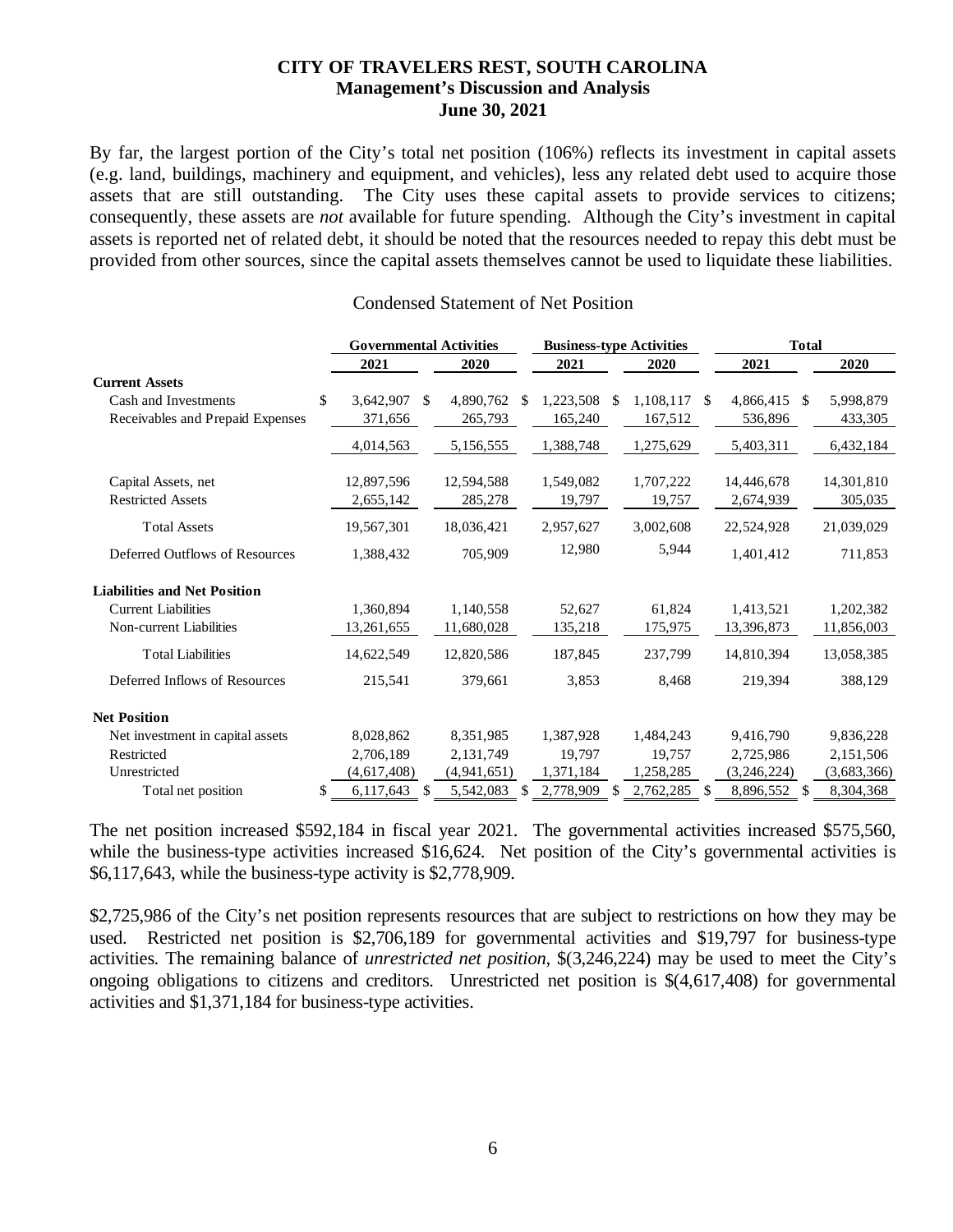## **Change in Net Position**

The following table shows the revenues and expenses of the City for the fiscal year ended June 30, 2021 and 2020.

|                                | Condensed Statement of Changes in Net Position |                         |           |              |           |                                 |              |              |  |           |  |
|--------------------------------|------------------------------------------------|-------------------------|-----------|--------------|-----------|---------------------------------|--------------|--------------|--|-----------|--|
|                                |                                                | Governmental Activities |           |              |           | <b>Business-type Activities</b> | Totals       |              |  |           |  |
|                                | 2021                                           |                         | 2020      |              | 2021      |                                 | 2020         | 2021         |  | 2020      |  |
| Revenue:                       |                                                |                         |           |              |           |                                 |              |              |  |           |  |
| <b>Program Revenue</b>         |                                                |                         |           |              |           |                                 |              |              |  |           |  |
| <b>Charges for Services</b>    | \$<br>118,443                                  | <sup>\$</sup>           | 161,334   | $\mathbb{S}$ | 428,447   | $\mathbb{S}$                    | 316,485 \$   | 546,890 \$   |  | 477,819   |  |
| <b>Investment Earnings</b>     | 5,840                                          |                         | 9,411     |              | 1,001     |                                 | 3,151        | 6,841        |  | 12,562    |  |
| <b>General Revenue</b>         |                                                |                         |           |              |           |                                 |              |              |  |           |  |
| Property Taxes, Levied for     |                                                |                         |           |              |           |                                 |              |              |  |           |  |
| <b>General Purposes</b>        | 2,592,635                                      |                         | 2,228,820 |              |           |                                 |              | 2,592,635    |  | 2,228,820 |  |
| <b>Accommodation Taxes</b>     | 157,175                                        |                         | 161,807   |              |           |                                 |              | 157,175      |  | 161,807   |  |
| <b>Hospitality Taxes</b>       | 988,661                                        |                         | 893,231   |              |           |                                 |              | 988,661      |  | 893,231   |  |
| Other Taxes, Licenses and      |                                                |                         |           |              |           |                                 |              |              |  |           |  |
| fees                           | 2,457,552                                      |                         | 2,451,456 |              |           |                                 |              | 2,457,552    |  | 2,451,456 |  |
| <b>Other Revenues</b>          | 267,392                                        |                         | 495,402   |              |           |                                 |              | 267,392      |  | 495,402   |  |
| <b>Total Revenue</b>           | 6,587,698                                      |                         | 6,401,461 |              | 429,448   |                                 | 319,636      | 7,017,146    |  | 6,721,097 |  |
| <b>Program Expenses</b>        |                                                |                         |           |              |           |                                 |              |              |  |           |  |
| <b>General Government</b>      | 870,073                                        |                         | 1,888,077 |              |           |                                 |              | 870,073      |  | 1,888,077 |  |
| Administrative                 | 710,836                                        |                         | 576,281   |              |           |                                 |              | 710,836      |  | 576,281   |  |
| Mayor Council                  | 55,254                                         |                         | 44,293    |              |           |                                 |              | 55,254       |  | 44,293    |  |
| Legal                          | 18,185                                         |                         | 7,270     |              |           |                                 |              | 18,185       |  | 7,270     |  |
| Municipal Court                | 118,308                                        |                         | 123,575   |              |           |                                 |              | 118,308      |  | 123,575   |  |
| Police Department              | 1,971,354                                      |                         | 1,358,621 |              |           |                                 |              | 1,971,354    |  | 1,358,621 |  |
| Fire Department                | 1,415,739                                      |                         | 903,329   |              |           |                                 |              | 1,415,739    |  | 903,329   |  |
| <b>Public Services</b>         | 233,324                                        |                         | 156,562   |              |           |                                 |              | 233,324      |  | 156,562   |  |
| <b>Building Codes</b>          | 69,192                                         |                         | 71,884    |              |           |                                 |              | 69,192       |  | 71,884    |  |
| Sanitation                     | 348,647                                        |                         | 258,370   |              |           |                                 |              | 348,647      |  | 258,370   |  |
| Interest                       | 263,226                                        |                         | 247,132   |              |           |                                 |              | 263,226      |  | 247,132   |  |
| Sewer System                   |                                                |                         |           |              | 412,824   |                                 | 340,727      | 412,824      |  | 340,727   |  |
| <b>Total Expenses</b>          | 6,074,138                                      |                         | 5,635,394 |              | 412,824   |                                 | 340,727      | 6,486,962    |  | 5,976,121 |  |
| <b>Transfers</b>               | 62,000                                         |                         | 25,000    |              |           |                                 |              | 62,000       |  | 25,000    |  |
|                                |                                                |                         |           |              |           |                                 |              |              |  |           |  |
| <b>Change in Net Position</b>  | 575,560                                        |                         | 791,067   |              | 16,624    |                                 | (21,091)     | 592,184      |  | 769,976   |  |
| <b>Net Position, Beginning</b> | 5,542,083                                      |                         | 4,751,016 |              | 2,762,285 |                                 | 2,783,376    | 8,304,368    |  | 7,534,392 |  |
| <b>Net Position, Ending</b>    | \$<br>6,117,643                                | \$                      | 5,542,083 | \$           | 2,778,909 | \$                              | 2,762,285 \$ | 8,896,552 \$ |  | 8,304,368 |  |

#### **Governmental activities**

Governmental activities increased the City's net position by \$592,184.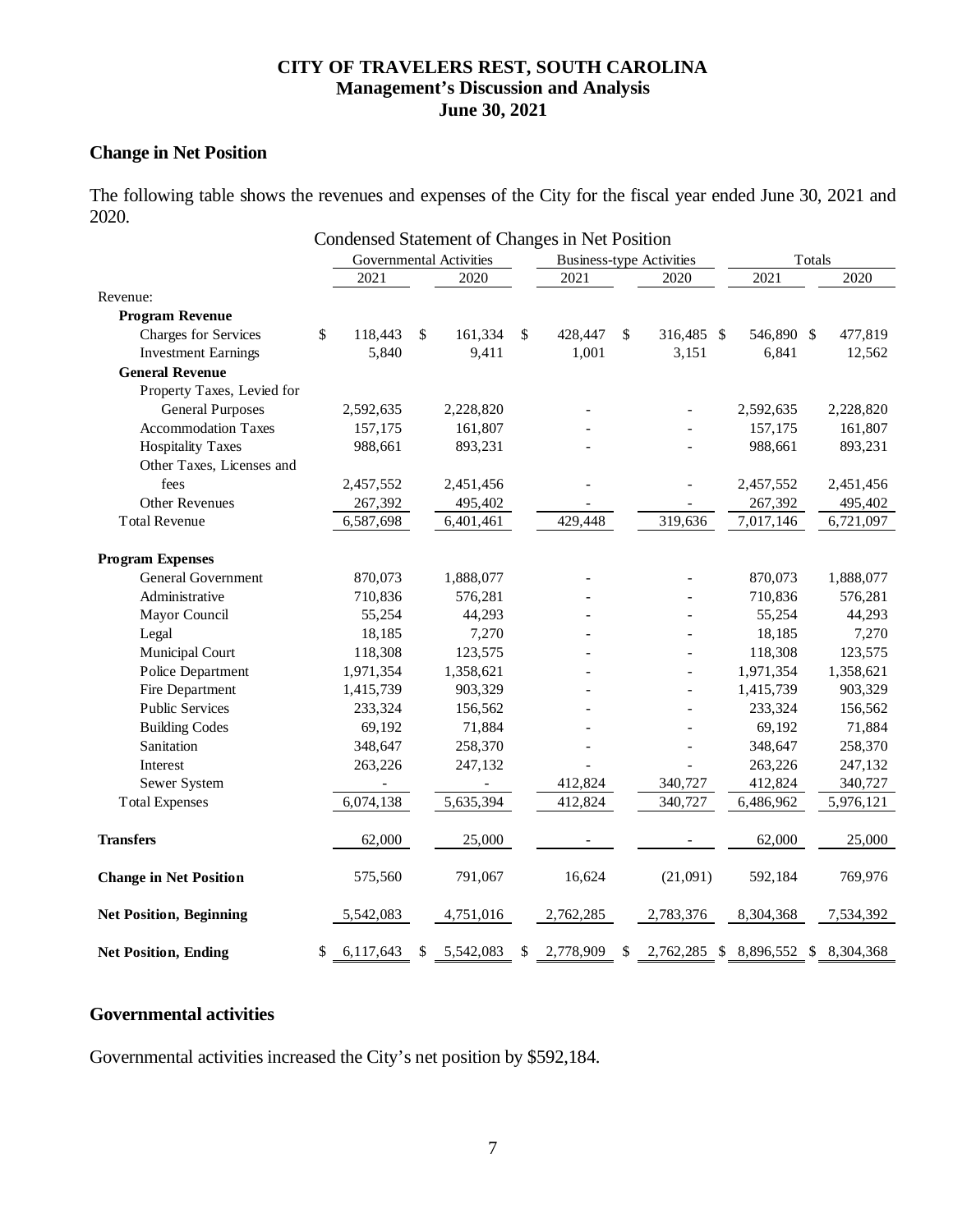

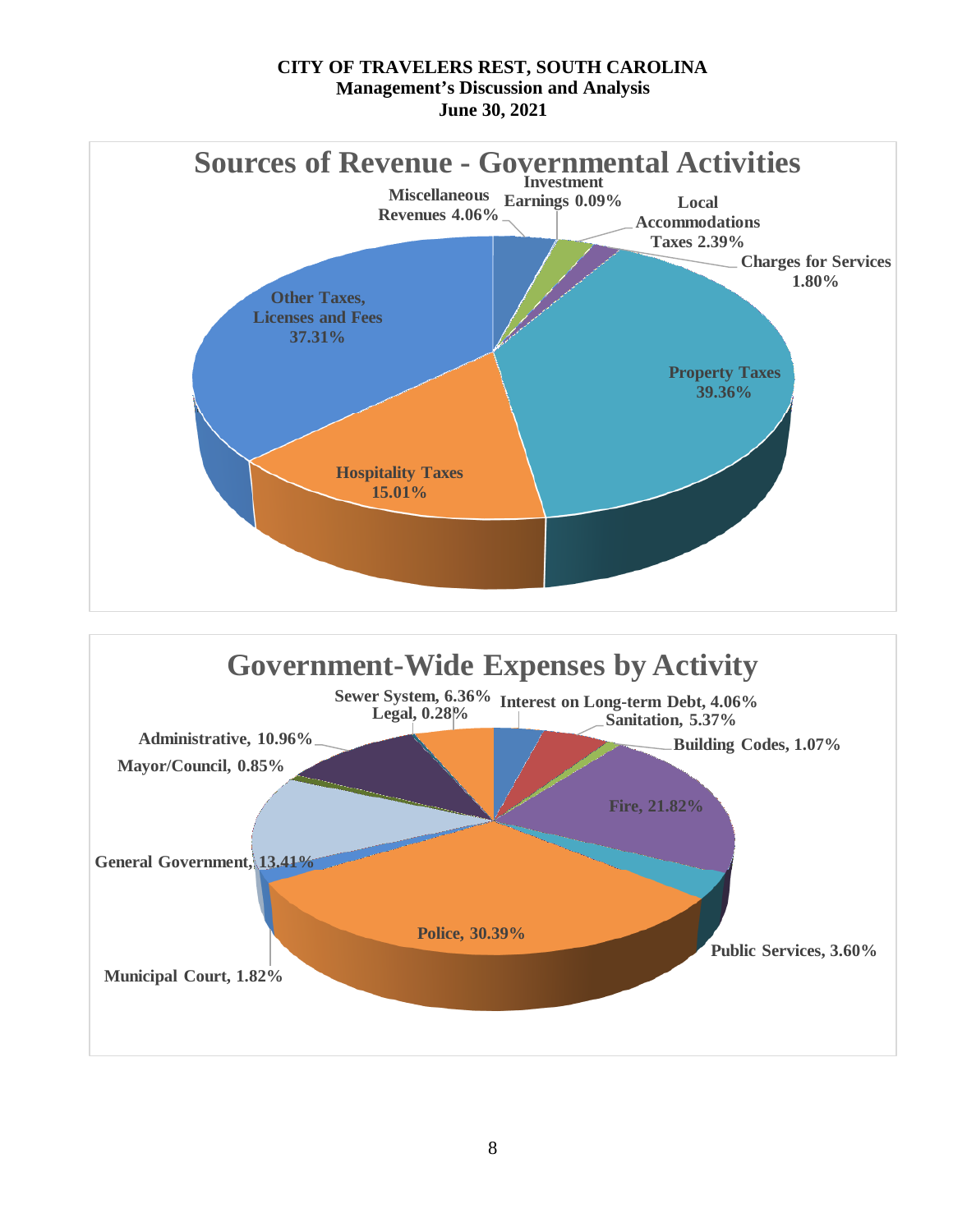#### **FINANCIAL ANALYSIS OF THE CITY'S FUNDS**

As previously mentioned, the City uses fund accounting to ensure and demonstrate compliance with financerelated legal requirements. The following is a brief discussion of the financial highlights from the fund financial statements.

**Governmental funds** – The focus of the City's governmental funds is to provide information on near-term inflows, outflows, and balances of spendable resources. Such information is useful in assessing the City's financing requirements. Unreserved fund balance may serve as a useful measure of a government's net resources available for spending at the end of the fiscal year.

The City's total governmental funds reported a combined ending fund balance of \$6,182,941 an increase of \$1,144,460 in comparison with the prior year. Restricted fund balance of \$2,706,189 is considered unavailable for appropriation for general operations. These amounts are restricted for recreation and tourism, capital projects, and other purposes.

The General Fund is the chief operating fund of the City and accounts for the major functions of the government including general government, administrative, mayor/council, legal, municipal court, police, public services, fire and sanitation. The fund balance increased \$759,260 (24%) during the current fiscal year.

Hospitality tax fund balance increased by \$124,943. Local accommodations tax fund balance increased by \$12,079. Capital project fund balance increased by \$242,022 as a result of issuance of debt. Fireman's relief fund balance increased by \$6,156.

**Proprietary funds** – The City's sewer system fund is the sole proprietary fund. The proprietary fund financial statements provide the same type of information found in the government-wide financial statements, but in more detail. The total net position of the sewer fund was \$2,778,909, of which \$1,387,928 is invested in capital assets, net of related debt and \$19,797 is restricted for capital projects. The remaining \$1,371,184 is unrestricted.

#### **BUDGETARY HIGHLIGHTS**

The City's annual budget is the legally adopted expenditure control document of the City. This statement compares the original adopted budget, the final budget and the actual revenues and expenditures prepared on a budgetary basis. Amendments to the adopted budget may occur throughout the year in a legally permissible manner.

The actual general fund revenues were more than budgeted revenues by \$334,713. Expenditures came in \$607,397 over budgeted amounts.

The following table summarized budgeted revenues and expenditures for the general fund for the years ended June 30, 2021 and 2020: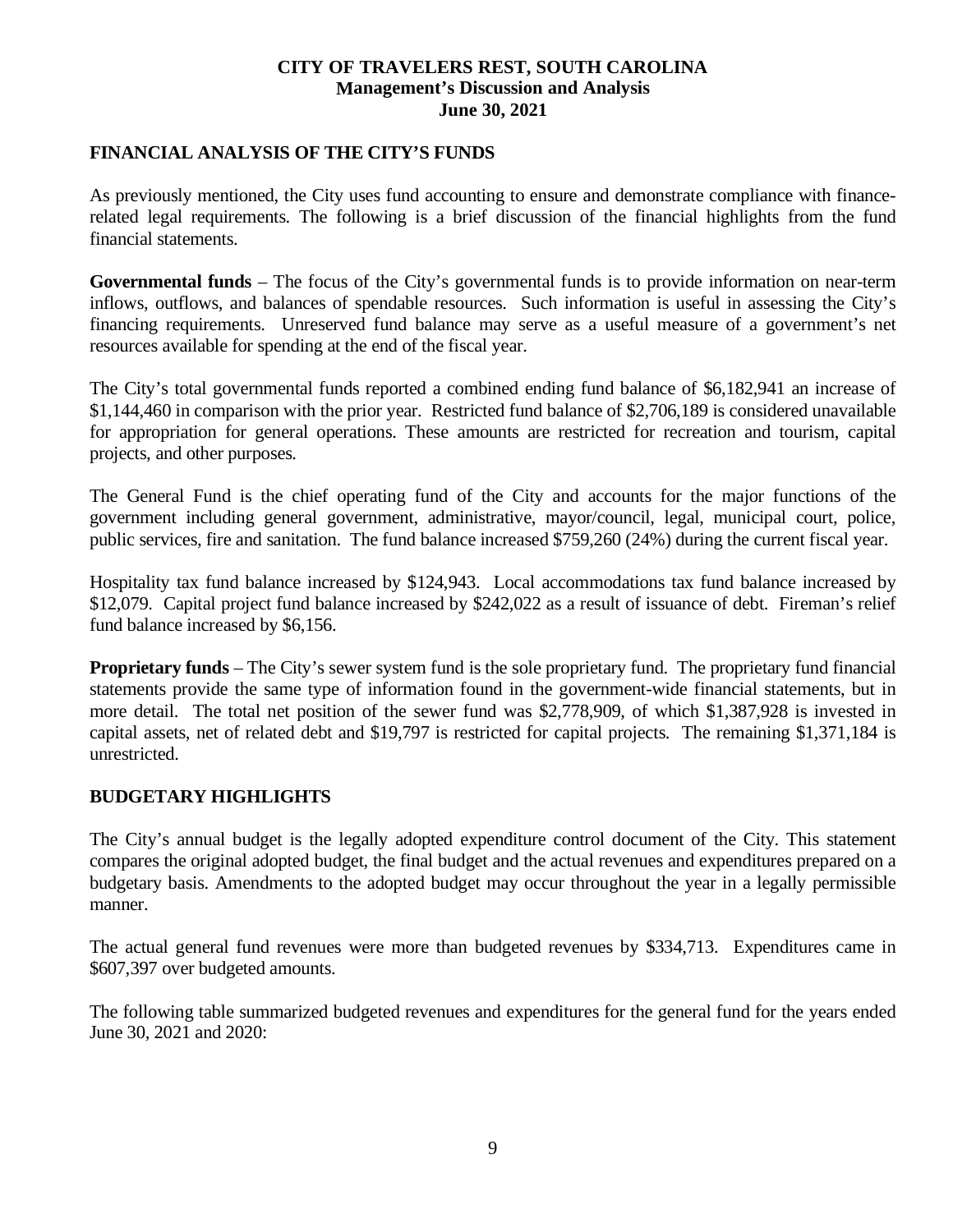|                                      |                 | <b>Budgeted Amounts</b> |                 | <b>Actual</b> |            | <b>Variance</b> |               |            |  |
|--------------------------------------|-----------------|-------------------------|-----------------|---------------|------------|-----------------|---------------|------------|--|
|                                      | 2021            | 2020                    | 2021            |               | 2020       | 2021            |               | 2020       |  |
| <b>Revenues</b>                      |                 |                         |                 |               |            |                 |               |            |  |
| <b>Property Taxes</b>                | \$<br>2,266,100 | \$<br>2,266,100         | \$<br>2,592,635 | \$            | 2,228,820  | \$<br>326,535   | <sup>\$</sup> | (37, 280)  |  |
| Fee in Lieu                          | 160,000         | 160,000                 | 160,000         |               | 160,000    |                 |               |            |  |
| <b>Accommodations Tax</b>            | 24,000          | 27,250                  | 61,004          |               | 45,632     | 37,004          |               | 18,382     |  |
| Manufacturers Tax                    | 40,000          | 44,000                  | 44,816          |               | 5,454      | 4,816           |               | (38, 546)  |  |
| Merchants Inventory Tax              | 19,000          | 18,000                  | 19,715          |               | 18,977     | 715             |               | 977        |  |
| Telecommuications Tax                | 18,000          | 20,000                  | 16,740          |               | 21,126     | (1,260)         |               | 1,126      |  |
| <b>Business License</b>              | 427,500         | 420,000                 | 579,144         |               | 479,198    | 151,644         |               | 59,198     |  |
| Franchise Taxes (Fees)               | 608,000         | 590,000                 | 551,401         |               | 599,469    | (56, 599)       |               | 9,469      |  |
| <b>Insurance Fees</b>                | 645,700         | 640,000                 | 774,615         |               | 678,423    | 128,915         |               | 38,423     |  |
| Building Permits and Inspection Fees | 346,000         | 90,000                  | 209,726         |               | 308,388    | (136, 274)      |               | 218,388    |  |
| Fines and Forfeitures                | 50,000          | 42,000                  | 49,954          |               | 43,666     | (46)            |               | 1,666      |  |
| <b>Investment Income</b>             | 5,000           | 3,000                   | 2,657           |               | 5,094      | (2, 343)        |               | 2,094      |  |
| School District                      | 28,000          | 28,000                  | 28,000          |               | 28,000     |                 |               |            |  |
| Aid to Subdivisions                  | 120,000         | 100,000                 | 101,395         |               | 223,612    | (18,605)        |               | 123,612    |  |
| Public Works Fees                    | 49,000          | 42,000                  | 42,227          |               | 41,882     | (6,773)         |               | (118)      |  |
| Other Income                         | 335,125         | 87,000                  | 242,109         |               | 78,884     | (93,016)        |               | (8,116)    |  |
| <b>Total Revenues</b>                | 5, 141, 425     | 4,577,350               | 5,476,138       |               | 4,966,625  | 334,713         |               | 389,275    |  |
| <b>Expenditures</b>                  |                 |                         |                 |               |            |                 |               |            |  |
| Administrative                       | 491,715         | 345,500                 | 435,904         |               | 346,858    | 55,811          |               | (1,358)    |  |
| Mayor/Council                        | 58,000          | 58,900                  | 55,254          |               | 44,293     | 2,746           |               | 14,607     |  |
| Legal                                | 16,000          | 8,000                   | 18,185          |               | 7,270      | (2,185)         |               | 730        |  |
| General Government                   | 258,800         | 1,286,990               | 269,919         |               | 1,272,621  | (11, 119)       |               | 14,369     |  |
| Municipal Court                      | 176,274         | 167,750                 | 111,191         |               | 123,020    | 65,083          |               | 44,730     |  |
| Police                               | 1,800,835       | 1,149,900               | 1,676,524       |               | 1,144,233  | 124,311         |               | 5,667      |  |
| Public Works                         | 283,975         | 161,250                 | 225,320         |               | 151,108    | 58,655          |               | 10,142     |  |
| Fire Department                      | 1,307,027       | 826,080                 | 1,240,278       |               | 790,263    | 66,749          |               | 35,817     |  |
| <b>Building Codes</b>                | 146,947         | 84,900                  | 69,192          |               | 71,884     | 77,755          |               | 13,016     |  |
| Sanitation                           | 331,500         | 234,000                 | 344,850         |               | 254,282    | (13,350)        |               | (20, 282)  |  |
| Capital Outlays                      | 66,140          | 65,700                  | 1,071,943       |               | 68,598     | (1,005,803)     |               | (2,898)    |  |
| Payments on long-term debt           | 506,712         | 308,380                 | 511,818         |               | 430,649    | (5,106)         |               | (122, 269) |  |
| <b>Transfers</b>                     | (302, 500)      | (120,000)               | (1,313,500)     |               | (190, 539) | 1,011,000       |               | 70,539     |  |
| <b>Total Expenditures</b>            | 5,141,425       | 4,577,350               | 4,716,878       |               | 4,514,540  | 424,547         |               | 62,810     |  |
| <b>Excess (Deficiency)</b>           | \$              | \$                      | \$<br>759,260   | \$            | 452,085    | \$<br>759,260   | <sup>\$</sup> | 452,085    |  |

The above budget to actual comparisons reflects the non-GAAP budgetary basis of accounting.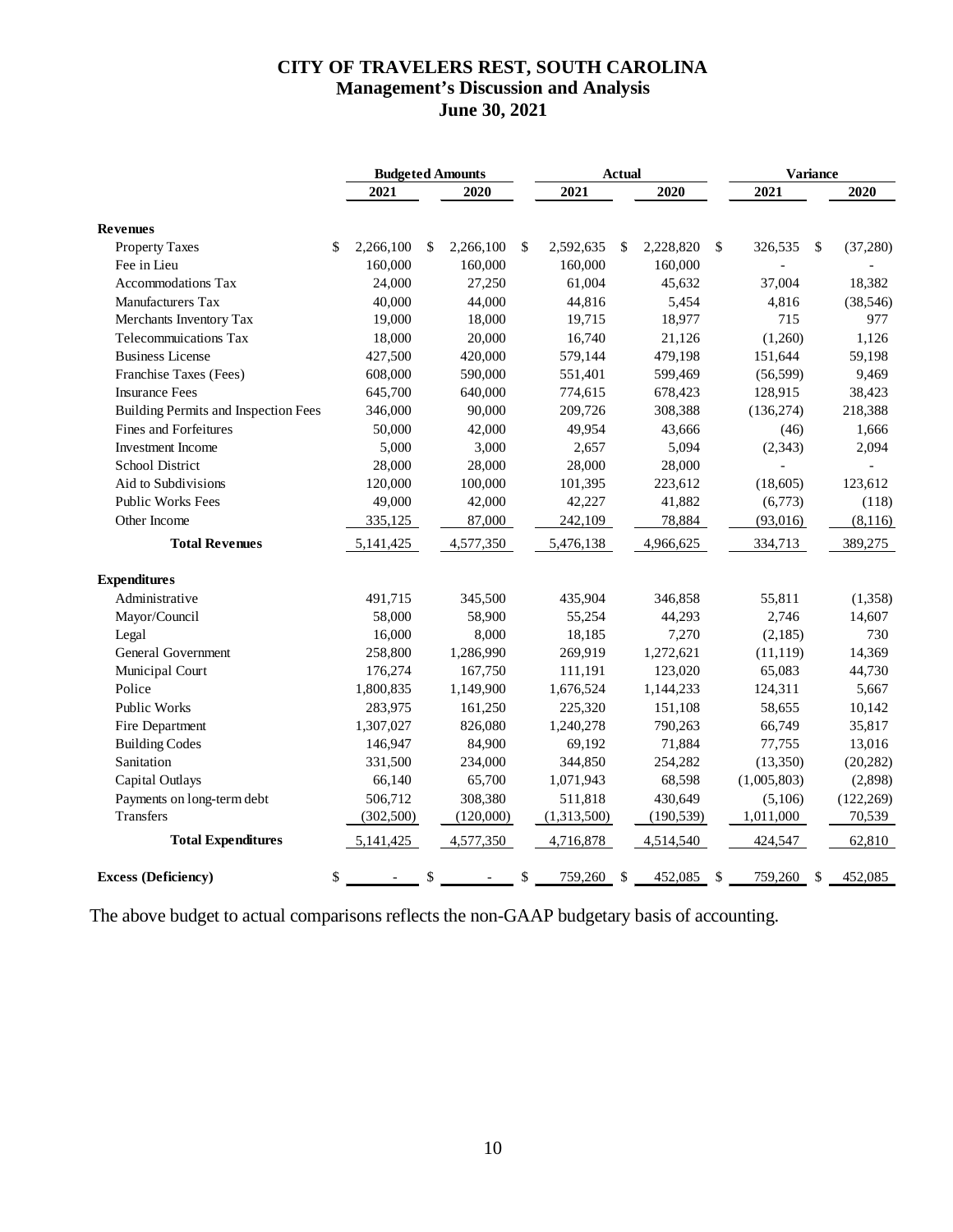#### **CAPITAL ASSETS**

The City's investment in capital assets net of accumulated depreciation for its government-wide activities as of June 30, 2021, is \$14,446,678. This is an increase of \$144,868 from the June 30, 2020, balance of \$14,301,810. This investment in capital assets includes land, construction in progress, buildings, equipment, improvements, and infrastructure. The major capital asset additions included the purchase of police vehicles and a fire truck.

#### **Capital Assets Net of Accumulated Depreciation**

|                                 |            |   | <b>Governmental Activities</b> |    | <b>Business-Type Activities</b> |     |           |    | <b>Total</b> |      |            |
|---------------------------------|------------|---|--------------------------------|----|---------------------------------|-----|-----------|----|--------------|------|------------|
|                                 | 2021       |   | 2020                           |    | 2021                            |     | 2020      |    | 2021         |      | 2020       |
| <b>Non-Depreciable Assets:</b>  |            |   |                                |    |                                 |     |           |    |              |      |            |
| \$<br>Land                      | 928,518 \$ |   | 928,518 \$                     |    |                                 | \$  |           | \$ | 928,518      | - \$ | 928,518    |
| <b>Construction in Progress</b> | 135,351    |   | 52,442                         |    |                                 |     |           |    | 135,351      |      | 52,442     |
| <b>Depreciable Assets:</b>      |            |   |                                |    |                                 |     |           |    |              |      |            |
| Building & Improvements         | 9,151,777  |   | 9,469,039                      |    |                                 |     |           |    | 9,151,777    |      | 9,469,039  |
| Improvements (Downtown          |            |   |                                |    |                                 |     |           |    |              |      |            |
| Streetscape)                    | 1,312,181  |   | 1,624,541                      |    |                                 |     |           |    | 1,312,181    |      | 1,624,541  |
| Sewer System                    |            |   |                                |    | 1,549,082                       |     | 1,707,222 |    | 1,549,082    |      | 1,707,222  |
| Equipment                       | 211,555    |   | 88,145                         |    |                                 |     |           |    | 211,555      |      | 88,145     |
| Vehicles                        | 878,368    |   | 90.092                         |    |                                 |     |           |    | 878,368      |      | 90,092     |
| Furniture and Fixtures          | 246,289    |   | 296,796                        |    |                                 |     |           |    | 246,289      |      | 296,796    |
| Intangibles                     | 33,557     |   | 45,016                         |    |                                 |     |           |    | 33,557       |      | 45,016     |
| <b>Total</b><br>\$              | 12,897,596 | S | 12,594,589                     | S. | 1,549,082                       | \$. | 1,707,222 |    | 14,446,678   |      | 14,301,811 |

Additional information on the City's capital assets can be found in the Notes to Financial Statements in Note 5.

# **DEBT ADMINISTRATION**

At year-end the City had total long-term obligations of \$13,825,037. Of this amount, \$219,116 is general obligation debt to be paid from the general operating fund. \$7,248,000 comprises revenue bonds to be repaid from the general fund revenues and local hospitality tax revenues. Net pension liability represents \$4,715,395 of total long-term obligations. Master lease agreements represent \$930,998 of long-term obligations. Also included in the total long-term obligations is \$26,236 in bonded debt and an additional \$134,918 in long-term debt, both to be repaid from sewer revenues. The obligation for future employee compensated absences is estimated at \$318,454.

Additional information on the City's long-term debt can be found in the Notes to Financial Statements in Note 6.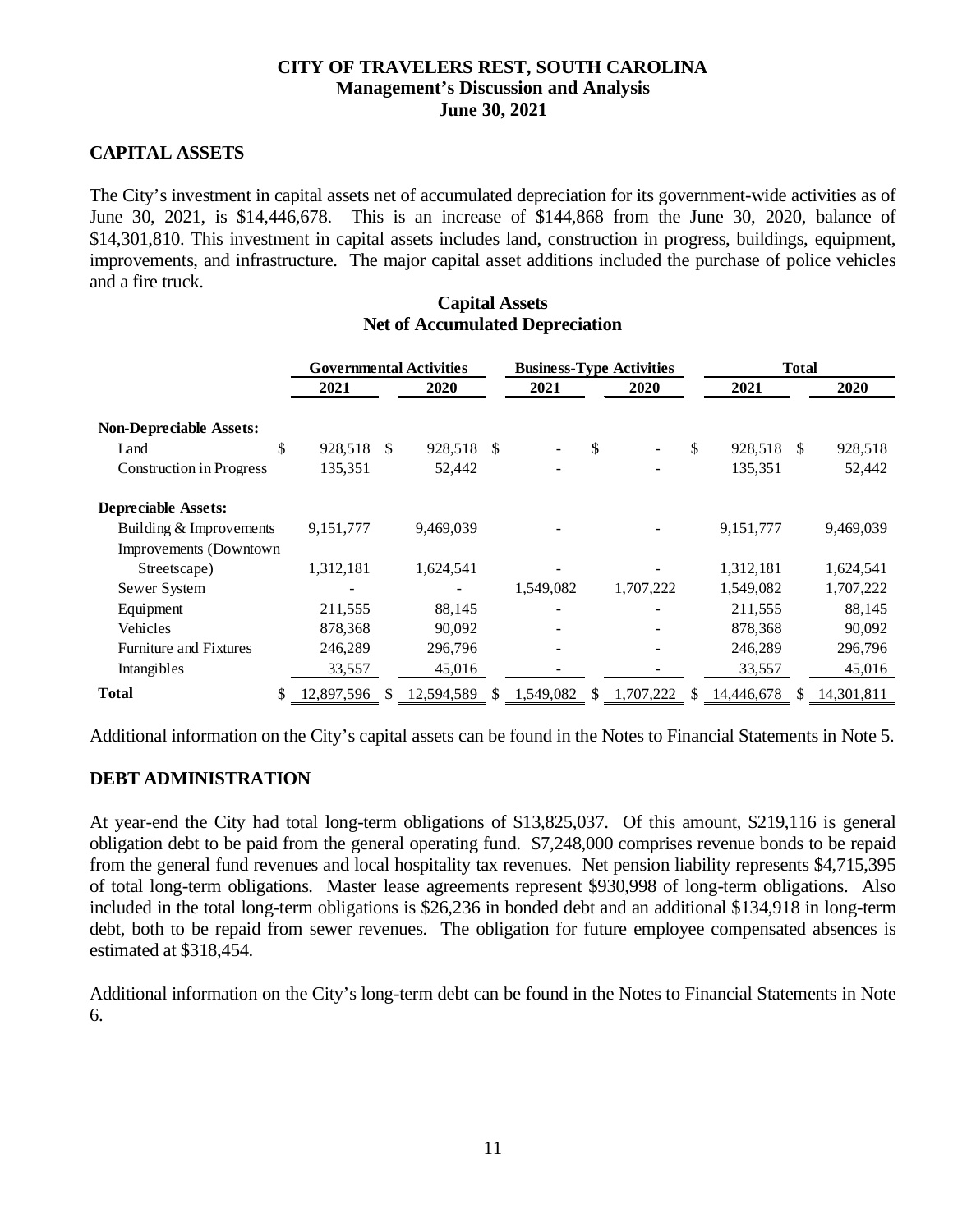## **ECONOMIC FACTORS AND NEXT YEAR'S BUDGET**

In the fiscal year 2022 budget, general fund revenues are budgeted to increase which is up from the 2021 budgeted increase of 15.69%. General fund property taxes make up about 46% of general fund budgeted revenues and are projected to remain about the same for 2022, compared to fiscal year 2021 actual property tax revenues. Budgeted revenues for the sewer system fund in fiscal year 2022 are projected to increase about 73% from fiscal year 2021 actual revenues. The local hospitality tax fund and local accommodations tax fund revenues are projected to increase, and the revenues over (under) expenditures is projected to increase by a combined \$205,846 for fiscal year ending June 30, 2022.

#### **Contacting the City's financial management**

This financial report is designed to provide a general overview of the City's finances for all those with an interest in the City's finances. Questions concerning any of the information provided in this report or requests for additional financial information should be addressed to the City Administrator at 125 Trailblazer Drive, Travelers Rest, South Carolina, 29690.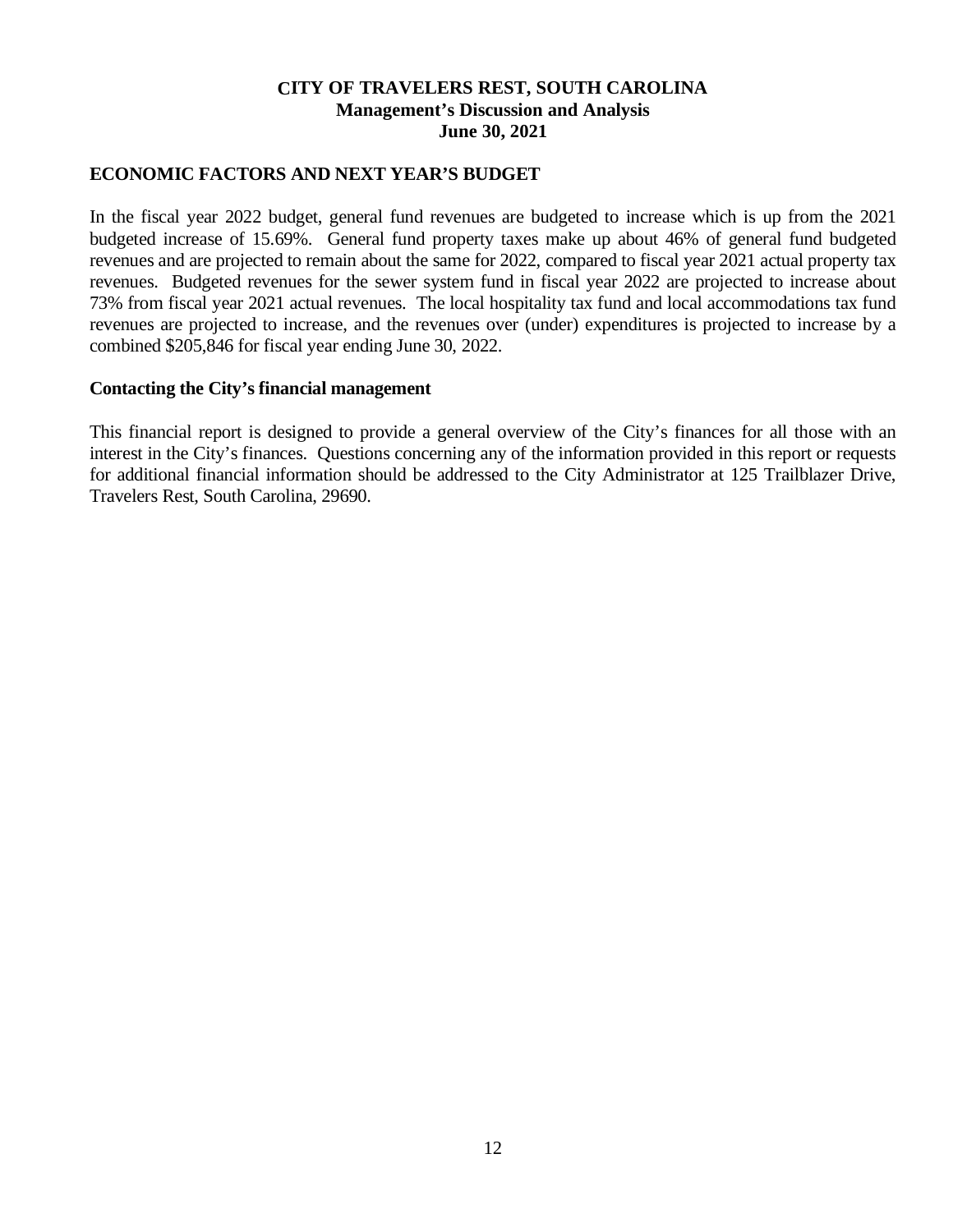#### **Statement of Net Position June 30, 2021**

|                                                  |    | <b>Primary Government</b> |               |                      |               |              |  |  |
|--------------------------------------------------|----|---------------------------|---------------|----------------------|---------------|--------------|--|--|
|                                                  |    | Governmental              |               | <b>Business-type</b> |               |              |  |  |
|                                                  |    | <b>Activities</b>         |               | <b>Activities</b>    |               | <b>Total</b> |  |  |
| <b>Assets</b>                                    |    |                           |               |                      |               |              |  |  |
| Cash and Investments                             | \$ | 3,642,907                 | -S            | 1,223,508 \$         |               | 4,866,415    |  |  |
| Property Taxes Receivable, Net of Allowance      |    | 29,611                    |               |                      |               | 29,611       |  |  |
| <b>Accounts Receivable</b>                       |    | 414,156                   |               | 22,023               |               | 436,179      |  |  |
| Prepaid Expenses                                 |    | 71,106                    |               |                      |               | 71,106       |  |  |
| <b>Interfund Balances</b>                        |    | (143, 217)                |               | 143,217              |               |              |  |  |
| Restricted assets:                               |    |                           |               |                      |               |              |  |  |
| Cash and Investments                             |    | 2,655,142                 |               | 19,797               |               | 2,674,939    |  |  |
| <b>Noncurrent Assets</b>                         |    |                           |               |                      |               |              |  |  |
| Capital Assets not Being Depreciated             |    | 1,063,869                 |               |                      |               | 1,063,869    |  |  |
| Capital Assets, Net of Accumulated Depreciation  |    | 11,833,727                |               | 1,549,082            |               | 13,382,809   |  |  |
| <b>Total Assets</b>                              | \$ | 19,567,301                | $\mathcal{S}$ | 2,957,627            |               | 22,524,928   |  |  |
| <b>Deferred Outflows of Resources - Pensions</b> | \$ | 1,388,432                 |               | 12,980               |               | 1,401,412    |  |  |
| <b>Liabilities</b>                               |    |                           |               |                      |               |              |  |  |
| Accounts Payable and Accrued Expenses            | \$ | 174,003 \$                |               | 6,893                | <sup>\$</sup> | 180,896      |  |  |
| Accounts Payable and Accrued Expenses -          |    |                           |               |                      |               |              |  |  |
| Payable from Restricted Assets                   |    | 312,761                   |               |                      |               | 312,761      |  |  |
| Long-term Liabilities:                           |    |                           |               |                      |               |              |  |  |
| Due Within One Year                              |    |                           |               |                      |               |              |  |  |
| <b>Accrued Compensated Absences</b>              |    | 187,948                   |               |                      |               | 187,948      |  |  |
| <b>Bonds Payable</b>                             |    | 546,310                   |               | 26,236               |               | 572,546      |  |  |
| Loan Payable                                     |    | 139,872                   |               | 19,498               |               | 159,370      |  |  |
| Due in More Than One Year                        |    |                           |               |                      |               |              |  |  |
| <b>Accrued Compensated Absences</b>              |    | 130,506                   |               |                      |               | 130,506      |  |  |
| <b>Bonds Payable</b>                             |    | 7,616,310                 |               |                      |               | 7,616,310    |  |  |
| Loan Payable                                     |    | 819,242                   |               | 115,420              |               | 934,662      |  |  |
| Net pension liability                            |    | 4,695,597                 |               | 19,798               |               | 4,715,395    |  |  |
| <b>Total Liabilities</b>                         | S  | 14,622,549                |               | 187,845              |               | 14,810,394   |  |  |
| <b>Deferred Inflows of Resources - Pensions</b>  | \$ | 215,541                   |               | 3,853                |               | 219,394      |  |  |
| <b>Net Position</b>                              |    |                           |               |                      |               |              |  |  |
| Invested in Capital Assets, Net of Related Debt  |    | 8,028,862                 |               | 1,387,928            |               | 9,416,790    |  |  |
| Restricted for:                                  |    |                           |               |                      |               |              |  |  |
| <b>Capital Projects</b>                          |    | 690,857                   |               | 19,797               |               | 710,654      |  |  |
| Recreation and Tourism                           |    | 1,535,858                 |               |                      |               | 1,535,858    |  |  |
| <b>Other Purposes</b>                            |    | 479,474                   |               |                      |               | 479,474      |  |  |
| Unrestricted                                     |    | (4,617,408)               |               | 1,371,184            |               | (3,246,224)  |  |  |
| <b>Total Net Position</b>                        | \$ | 6,117,643                 | \$            | 2,778,909 \$         |               | 8,896,552    |  |  |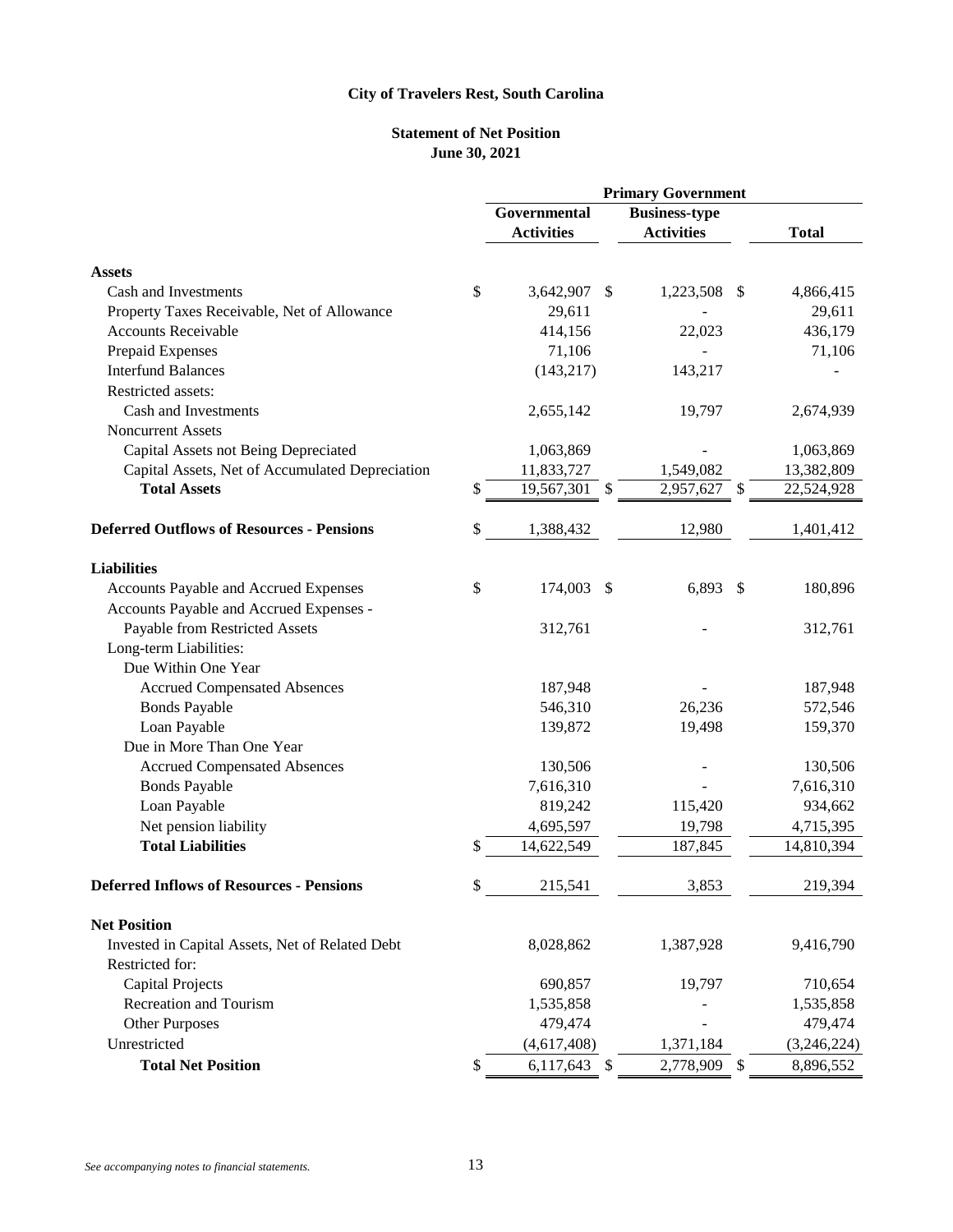#### **Statement of ActivitiesYear Ended June 30, 2021**

| Capital<br>Operating<br><b>Grants</b> and<br><b>Charges</b> for<br><b>Grants</b> and<br>Governmental<br><b>Business-type</b><br><b>Contributions</b><br><b>Contributions</b><br><b>Activities</b><br><b>Activities</b><br><b>Totals</b><br><b>Services</b><br><b>Expenses</b><br><b>Governmental activities:</b><br>\$<br>\$<br>$\$$<br>Administrative<br>$(710, 836)$ \$<br>\$<br>\$<br>$(710, 836)$ \$<br>(710, 836)<br>Mayor/Council<br>(55, 254)<br>(55, 254)<br>(55, 254)<br>(18, 185)<br>(18, 185)<br>(18, 185)<br>Legal<br><b>General Government</b><br>68,489<br>(788, 984)<br>(857, 473)<br>(788, 984)<br>Municipal Court<br>49,954<br>(118,308)<br>(68, 354)<br>(68, 354)<br>Police<br>(1,980,354)<br>(1,980,354)<br>(1,980,354)<br><b>Public Services</b><br>(233, 324)<br>(233, 324)<br>(233, 324)<br>(1,419,159)<br>133,792<br>(1, 285, 367)<br>(1,285,367)<br>Fire<br><b>Building Codes</b><br>(69, 192)<br>(69, 192)<br>(69, 192)<br>Sanitation<br>(348, 827)<br>(348, 827)<br>(348, 827)<br>Interest on Long-Term Liabilities<br>(263, 226)<br>(263, 226)<br>(263, 226)<br>133,792<br>118,443<br>(5,821,903)<br>(5,821,903)<br><b>Total governmental activities</b><br>(6,074,138)<br>$\overline{\phantom{a}}$<br><b>Business-type activities:</b><br>428,447<br><b>Utility System</b><br>(412, 824)<br>15,623<br>15,623<br><b>Total Primary Government</b><br>$(6,486,962)$ \$<br>546,890 \$<br>$\boldsymbol{\mathsf{S}}$<br>133,792<br>(5,821,903)<br>15,623<br>(5,806,280)<br>S<br>$\sim$<br>General revenues and transfers:<br><b>Taxes</b><br>Property Taxes, Levied for General Purpose<br>2,592,635<br>2,592,635<br><b>Accommodations Taxes</b><br>157,175<br>157,175<br>988,661<br>988,661<br><b>Hospitality Taxes</b><br>Other Taxes, Licenses, and Fees<br>2,457,552<br>2,457,552<br><b>Unrestricted Investment Earnings</b><br>5,840<br>6,841<br>1,001<br>Miscellaneous<br>133,600<br>133,600<br><b>Transfers</b><br>62,000<br>62,000<br>$\overline{\phantom{a}}$<br>Total general revenues, special items, and transfers<br>6,397,463<br>1,001<br>6,398,464<br>Change in net position<br>575,560<br>16,624<br>592,184<br>Net position, beginning<br>5,542,083<br>2,762,285<br>8,304,368<br>Net position, ending |                           |  |  | <b>Program Revenues</b> |  |                | <b>Net (Expense) Revenue and</b><br><b>Changes in Net Position</b> |           |
|---------------------------------------------------------------------------------------------------------------------------------------------------------------------------------------------------------------------------------------------------------------------------------------------------------------------------------------------------------------------------------------------------------------------------------------------------------------------------------------------------------------------------------------------------------------------------------------------------------------------------------------------------------------------------------------------------------------------------------------------------------------------------------------------------------------------------------------------------------------------------------------------------------------------------------------------------------------------------------------------------------------------------------------------------------------------------------------------------------------------------------------------------------------------------------------------------------------------------------------------------------------------------------------------------------------------------------------------------------------------------------------------------------------------------------------------------------------------------------------------------------------------------------------------------------------------------------------------------------------------------------------------------------------------------------------------------------------------------------------------------------------------------------------------------------------------------------------------------------------------------------------------------------------------------------------------------------------------------------------------------------------------------------------------------------------------------------------------------------------------------------------------------------------------------------------------------------------------------------------------|---------------------------|--|--|-------------------------|--|----------------|--------------------------------------------------------------------|-----------|
|                                                                                                                                                                                                                                                                                                                                                                                                                                                                                                                                                                                                                                                                                                                                                                                                                                                                                                                                                                                                                                                                                                                                                                                                                                                                                                                                                                                                                                                                                                                                                                                                                                                                                                                                                                                                                                                                                                                                                                                                                                                                                                                                                                                                                                             | <b>Functions/Programs</b> |  |  |                         |  |                |                                                                    |           |
|                                                                                                                                                                                                                                                                                                                                                                                                                                                                                                                                                                                                                                                                                                                                                                                                                                                                                                                                                                                                                                                                                                                                                                                                                                                                                                                                                                                                                                                                                                                                                                                                                                                                                                                                                                                                                                                                                                                                                                                                                                                                                                                                                                                                                                             | <b>Primary Government</b> |  |  |                         |  |                |                                                                    |           |
|                                                                                                                                                                                                                                                                                                                                                                                                                                                                                                                                                                                                                                                                                                                                                                                                                                                                                                                                                                                                                                                                                                                                                                                                                                                                                                                                                                                                                                                                                                                                                                                                                                                                                                                                                                                                                                                                                                                                                                                                                                                                                                                                                                                                                                             |                           |  |  |                         |  |                |                                                                    |           |
|                                                                                                                                                                                                                                                                                                                                                                                                                                                                                                                                                                                                                                                                                                                                                                                                                                                                                                                                                                                                                                                                                                                                                                                                                                                                                                                                                                                                                                                                                                                                                                                                                                                                                                                                                                                                                                                                                                                                                                                                                                                                                                                                                                                                                                             |                           |  |  |                         |  |                |                                                                    |           |
|                                                                                                                                                                                                                                                                                                                                                                                                                                                                                                                                                                                                                                                                                                                                                                                                                                                                                                                                                                                                                                                                                                                                                                                                                                                                                                                                                                                                                                                                                                                                                                                                                                                                                                                                                                                                                                                                                                                                                                                                                                                                                                                                                                                                                                             |                           |  |  |                         |  |                |                                                                    |           |
|                                                                                                                                                                                                                                                                                                                                                                                                                                                                                                                                                                                                                                                                                                                                                                                                                                                                                                                                                                                                                                                                                                                                                                                                                                                                                                                                                                                                                                                                                                                                                                                                                                                                                                                                                                                                                                                                                                                                                                                                                                                                                                                                                                                                                                             |                           |  |  |                         |  |                |                                                                    |           |
|                                                                                                                                                                                                                                                                                                                                                                                                                                                                                                                                                                                                                                                                                                                                                                                                                                                                                                                                                                                                                                                                                                                                                                                                                                                                                                                                                                                                                                                                                                                                                                                                                                                                                                                                                                                                                                                                                                                                                                                                                                                                                                                                                                                                                                             |                           |  |  |                         |  |                |                                                                    |           |
|                                                                                                                                                                                                                                                                                                                                                                                                                                                                                                                                                                                                                                                                                                                                                                                                                                                                                                                                                                                                                                                                                                                                                                                                                                                                                                                                                                                                                                                                                                                                                                                                                                                                                                                                                                                                                                                                                                                                                                                                                                                                                                                                                                                                                                             |                           |  |  |                         |  |                |                                                                    |           |
|                                                                                                                                                                                                                                                                                                                                                                                                                                                                                                                                                                                                                                                                                                                                                                                                                                                                                                                                                                                                                                                                                                                                                                                                                                                                                                                                                                                                                                                                                                                                                                                                                                                                                                                                                                                                                                                                                                                                                                                                                                                                                                                                                                                                                                             |                           |  |  |                         |  |                |                                                                    |           |
|                                                                                                                                                                                                                                                                                                                                                                                                                                                                                                                                                                                                                                                                                                                                                                                                                                                                                                                                                                                                                                                                                                                                                                                                                                                                                                                                                                                                                                                                                                                                                                                                                                                                                                                                                                                                                                                                                                                                                                                                                                                                                                                                                                                                                                             |                           |  |  |                         |  |                |                                                                    |           |
|                                                                                                                                                                                                                                                                                                                                                                                                                                                                                                                                                                                                                                                                                                                                                                                                                                                                                                                                                                                                                                                                                                                                                                                                                                                                                                                                                                                                                                                                                                                                                                                                                                                                                                                                                                                                                                                                                                                                                                                                                                                                                                                                                                                                                                             |                           |  |  |                         |  |                |                                                                    |           |
|                                                                                                                                                                                                                                                                                                                                                                                                                                                                                                                                                                                                                                                                                                                                                                                                                                                                                                                                                                                                                                                                                                                                                                                                                                                                                                                                                                                                                                                                                                                                                                                                                                                                                                                                                                                                                                                                                                                                                                                                                                                                                                                                                                                                                                             |                           |  |  |                         |  |                |                                                                    |           |
|                                                                                                                                                                                                                                                                                                                                                                                                                                                                                                                                                                                                                                                                                                                                                                                                                                                                                                                                                                                                                                                                                                                                                                                                                                                                                                                                                                                                                                                                                                                                                                                                                                                                                                                                                                                                                                                                                                                                                                                                                                                                                                                                                                                                                                             |                           |  |  |                         |  |                |                                                                    |           |
|                                                                                                                                                                                                                                                                                                                                                                                                                                                                                                                                                                                                                                                                                                                                                                                                                                                                                                                                                                                                                                                                                                                                                                                                                                                                                                                                                                                                                                                                                                                                                                                                                                                                                                                                                                                                                                                                                                                                                                                                                                                                                                                                                                                                                                             |                           |  |  |                         |  |                |                                                                    |           |
|                                                                                                                                                                                                                                                                                                                                                                                                                                                                                                                                                                                                                                                                                                                                                                                                                                                                                                                                                                                                                                                                                                                                                                                                                                                                                                                                                                                                                                                                                                                                                                                                                                                                                                                                                                                                                                                                                                                                                                                                                                                                                                                                                                                                                                             |                           |  |  |                         |  |                |                                                                    |           |
|                                                                                                                                                                                                                                                                                                                                                                                                                                                                                                                                                                                                                                                                                                                                                                                                                                                                                                                                                                                                                                                                                                                                                                                                                                                                                                                                                                                                                                                                                                                                                                                                                                                                                                                                                                                                                                                                                                                                                                                                                                                                                                                                                                                                                                             |                           |  |  |                         |  |                |                                                                    |           |
|                                                                                                                                                                                                                                                                                                                                                                                                                                                                                                                                                                                                                                                                                                                                                                                                                                                                                                                                                                                                                                                                                                                                                                                                                                                                                                                                                                                                                                                                                                                                                                                                                                                                                                                                                                                                                                                                                                                                                                                                                                                                                                                                                                                                                                             |                           |  |  |                         |  |                |                                                                    |           |
|                                                                                                                                                                                                                                                                                                                                                                                                                                                                                                                                                                                                                                                                                                                                                                                                                                                                                                                                                                                                                                                                                                                                                                                                                                                                                                                                                                                                                                                                                                                                                                                                                                                                                                                                                                                                                                                                                                                                                                                                                                                                                                                                                                                                                                             |                           |  |  |                         |  |                |                                                                    |           |
|                                                                                                                                                                                                                                                                                                                                                                                                                                                                                                                                                                                                                                                                                                                                                                                                                                                                                                                                                                                                                                                                                                                                                                                                                                                                                                                                                                                                                                                                                                                                                                                                                                                                                                                                                                                                                                                                                                                                                                                                                                                                                                                                                                                                                                             |                           |  |  |                         |  |                |                                                                    |           |
|                                                                                                                                                                                                                                                                                                                                                                                                                                                                                                                                                                                                                                                                                                                                                                                                                                                                                                                                                                                                                                                                                                                                                                                                                                                                                                                                                                                                                                                                                                                                                                                                                                                                                                                                                                                                                                                                                                                                                                                                                                                                                                                                                                                                                                             |                           |  |  |                         |  |                |                                                                    |           |
|                                                                                                                                                                                                                                                                                                                                                                                                                                                                                                                                                                                                                                                                                                                                                                                                                                                                                                                                                                                                                                                                                                                                                                                                                                                                                                                                                                                                                                                                                                                                                                                                                                                                                                                                                                                                                                                                                                                                                                                                                                                                                                                                                                                                                                             |                           |  |  |                         |  |                |                                                                    |           |
|                                                                                                                                                                                                                                                                                                                                                                                                                                                                                                                                                                                                                                                                                                                                                                                                                                                                                                                                                                                                                                                                                                                                                                                                                                                                                                                                                                                                                                                                                                                                                                                                                                                                                                                                                                                                                                                                                                                                                                                                                                                                                                                                                                                                                                             |                           |  |  |                         |  |                |                                                                    |           |
|                                                                                                                                                                                                                                                                                                                                                                                                                                                                                                                                                                                                                                                                                                                                                                                                                                                                                                                                                                                                                                                                                                                                                                                                                                                                                                                                                                                                                                                                                                                                                                                                                                                                                                                                                                                                                                                                                                                                                                                                                                                                                                                                                                                                                                             |                           |  |  |                         |  |                |                                                                    |           |
|                                                                                                                                                                                                                                                                                                                                                                                                                                                                                                                                                                                                                                                                                                                                                                                                                                                                                                                                                                                                                                                                                                                                                                                                                                                                                                                                                                                                                                                                                                                                                                                                                                                                                                                                                                                                                                                                                                                                                                                                                                                                                                                                                                                                                                             |                           |  |  |                         |  |                |                                                                    |           |
|                                                                                                                                                                                                                                                                                                                                                                                                                                                                                                                                                                                                                                                                                                                                                                                                                                                                                                                                                                                                                                                                                                                                                                                                                                                                                                                                                                                                                                                                                                                                                                                                                                                                                                                                                                                                                                                                                                                                                                                                                                                                                                                                                                                                                                             |                           |  |  |                         |  |                |                                                                    |           |
|                                                                                                                                                                                                                                                                                                                                                                                                                                                                                                                                                                                                                                                                                                                                                                                                                                                                                                                                                                                                                                                                                                                                                                                                                                                                                                                                                                                                                                                                                                                                                                                                                                                                                                                                                                                                                                                                                                                                                                                                                                                                                                                                                                                                                                             |                           |  |  |                         |  |                |                                                                    |           |
|                                                                                                                                                                                                                                                                                                                                                                                                                                                                                                                                                                                                                                                                                                                                                                                                                                                                                                                                                                                                                                                                                                                                                                                                                                                                                                                                                                                                                                                                                                                                                                                                                                                                                                                                                                                                                                                                                                                                                                                                                                                                                                                                                                                                                                             |                           |  |  |                         |  |                |                                                                    |           |
|                                                                                                                                                                                                                                                                                                                                                                                                                                                                                                                                                                                                                                                                                                                                                                                                                                                                                                                                                                                                                                                                                                                                                                                                                                                                                                                                                                                                                                                                                                                                                                                                                                                                                                                                                                                                                                                                                                                                                                                                                                                                                                                                                                                                                                             |                           |  |  |                         |  |                |                                                                    |           |
|                                                                                                                                                                                                                                                                                                                                                                                                                                                                                                                                                                                                                                                                                                                                                                                                                                                                                                                                                                                                                                                                                                                                                                                                                                                                                                                                                                                                                                                                                                                                                                                                                                                                                                                                                                                                                                                                                                                                                                                                                                                                                                                                                                                                                                             |                           |  |  |                         |  |                |                                                                    |           |
|                                                                                                                                                                                                                                                                                                                                                                                                                                                                                                                                                                                                                                                                                                                                                                                                                                                                                                                                                                                                                                                                                                                                                                                                                                                                                                                                                                                                                                                                                                                                                                                                                                                                                                                                                                                                                                                                                                                                                                                                                                                                                                                                                                                                                                             |                           |  |  |                         |  | $6,117,643$ \$ | $2,778,909$ \$                                                     | 8,896,552 |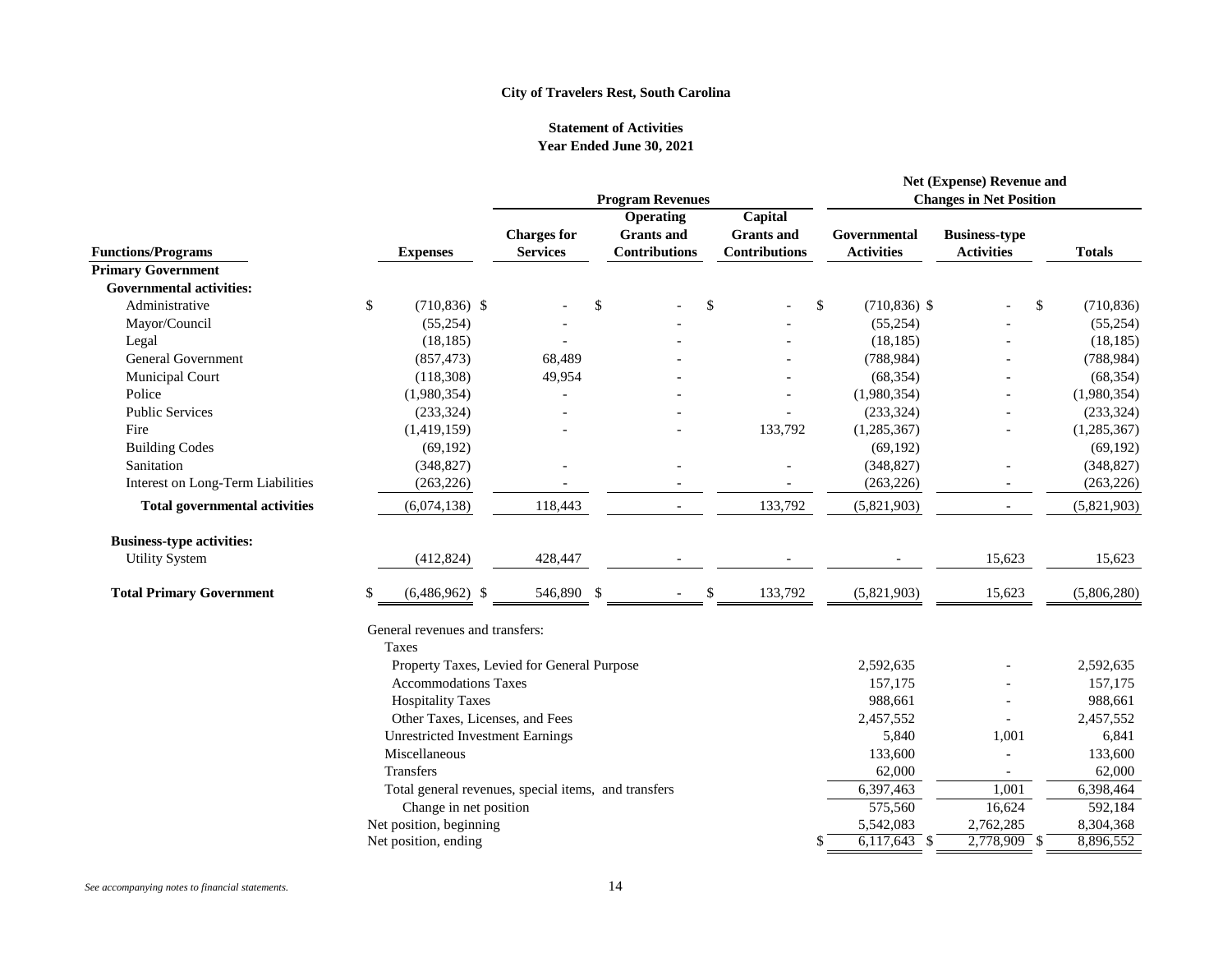#### **Balance Sheet Governmental FundsJune 30, 2021**

|                                             | <b>General</b><br><b>Fund</b> | Hospitality<br><b>Tax Fund</b> | <b>Accommodations</b><br><b>Tax Fund</b> | <b>Capital Projects</b><br><b>Fund</b> | Other<br>Governmental<br><b>Funds</b> | <b>Total</b><br>Governmental<br><b>Funds</b> |
|---------------------------------------------|-------------------------------|--------------------------------|------------------------------------------|----------------------------------------|---------------------------------------|----------------------------------------------|
| <b>Assets</b>                               |                               |                                |                                          |                                        |                                       |                                              |
| Cash and Investments                        | \$<br>3,642,907 \$            |                                | \$                                       | \$                                     | \$                                    | \$<br>3,642,907                              |
| Receivables:                                |                               |                                |                                          |                                        |                                       |                                              |
| Property Taxes Receivable, Net of Allowance | 29,611                        |                                |                                          |                                        |                                       | 29,611                                       |
| Accounts Receivable                         | 312,425                       | 90,696                         | 11,035                                   |                                        |                                       | 414,156                                      |
| Due from other funds                        | 39,423                        |                                | 3,310                                    |                                        |                                       | 42,733                                       |
| Prepaid Expenses                            | 71,106                        |                                |                                          |                                        |                                       | 71,106                                       |
| <b>Restricted Assets:</b>                   |                               |                                |                                          |                                        |                                       |                                              |
| Cash and Cash Equivalents                   | 451,922                       | 1,161,216                      | 321,295                                  | 691,957                                | 28,752                                | 2,655,142                                    |
| <b>Total assets</b>                         | \$<br>4,547,394               | \$<br>1,251,912 \$             | 335,640 \$                               | 691,957 \$                             | 28,752 \$                             | 6,855,655                                    |
| <b>Liabilities and Fund Balances</b>        |                               |                                |                                          |                                        |                                       |                                              |
| <b>Liabilities:</b>                         |                               |                                |                                          |                                        |                                       |                                              |
| Accounts Payable and Accrued Expenses       | \$<br>163,838 \$              | $9,665$ \$                     | 500 \$                                   |                                        | \$                                    | \$<br>174,003                                |
| <b>Inferfund Balances</b>                   | 142,121                       | 41,143                         | 386                                      | 1,100                                  | 1,200                                 | 185,950                                      |
| Liabilities Payable from Restricted Assets: |                               |                                |                                          |                                        |                                       |                                              |
| Accounts Payable and Accrued Expenses       | 312,761                       |                                | $\overline{\phantom{a}}$                 | $\overline{\phantom{a}}$               | $\overline{\phantom{a}}$              | 312,761                                      |
| <b>Total liabilities</b>                    | 618,720                       | 50,808                         | 886                                      | 1,100                                  | 1,200                                 | 672,714                                      |
| <b>Fund balances:</b>                       |                               |                                |                                          |                                        |                                       |                                              |
| Restricted for:                             |                               |                                |                                          |                                        |                                       |                                              |
| Recreation and Tourism                      |                               | 1,201,104                      | 334,754                                  |                                        |                                       | 1,535,858                                    |
| Capital projects                            |                               |                                |                                          | 690,857                                |                                       | 690,857                                      |
| <b>Other Purposes</b>                       | 451,922                       |                                |                                          |                                        | 27,552                                | 479,474                                      |
| Unassigned                                  | 3,405,646                     |                                |                                          |                                        |                                       | 3,405,646                                    |
| Total fund balances                         | 3,928,674                     | 1,201,104                      | 334,754                                  | 690,857                                | 27,552                                | 6,182,941                                    |
| Total liabilities and fund balances         | \$<br>4,547,394               | \$<br>1,251,912 \$             | 335,640 \$                               | 691,957 \$                             | 28,752 \$                             | 6,855,655                                    |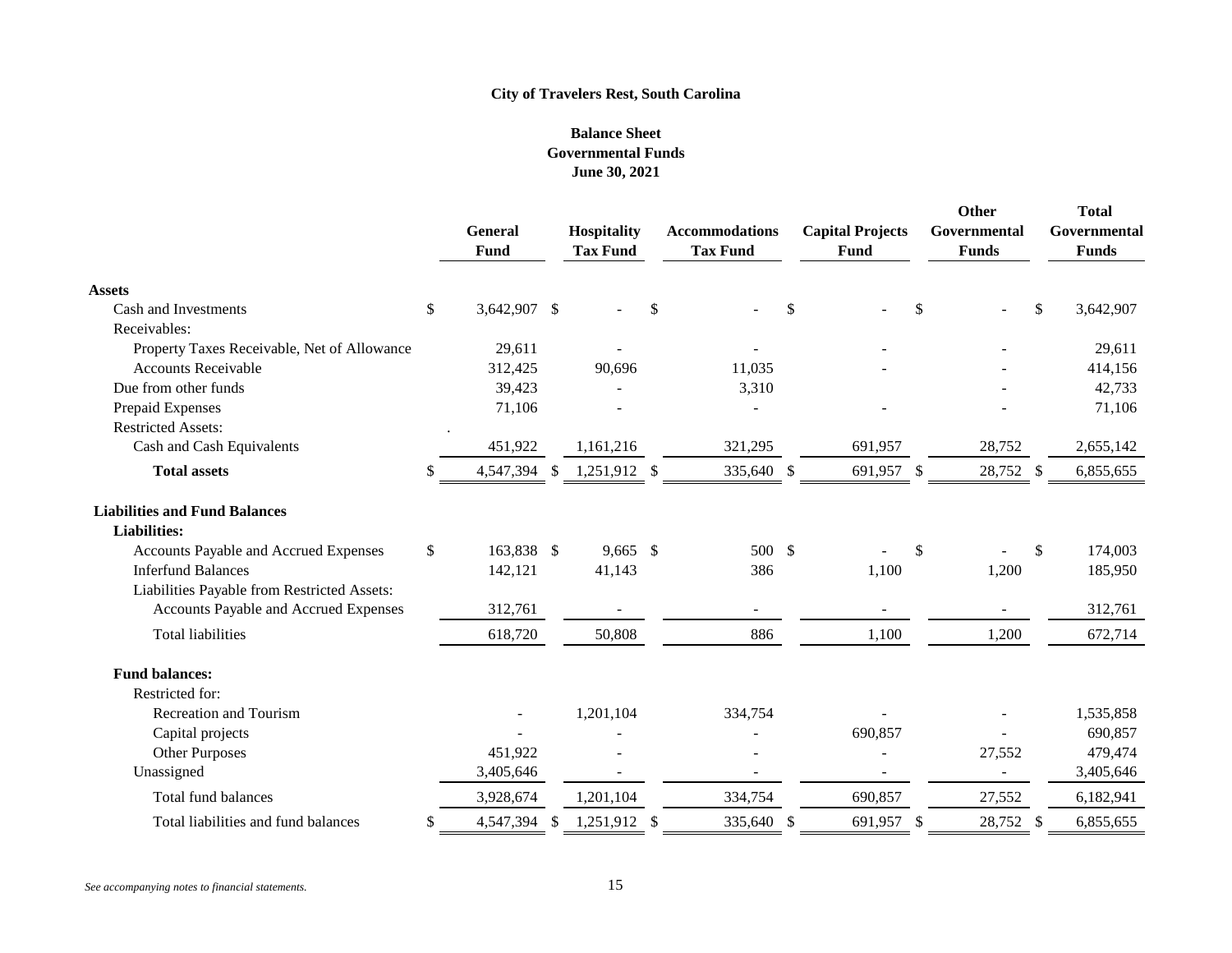## **June 30, 2021 Reconciliation of the Governmental Funds - Balance Sheet to the Statement of Net Position**

| Total fund balance - Governmental Funds                                                                                                                                                                                                                                                                                              | \$          | 6,182,941   |
|--------------------------------------------------------------------------------------------------------------------------------------------------------------------------------------------------------------------------------------------------------------------------------------------------------------------------------------|-------------|-------------|
| Amounts reported for governmental activities in the Statement of Net Position<br>are different because:                                                                                                                                                                                                                              |             |             |
| Capital assets used in governmental activities are not financial resources<br>and therefore, are note reported in these funds.                                                                                                                                                                                                       |             |             |
| Costs of capital assets                                                                                                                                                                                                                                                                                                              | 21,690,873  |             |
| Accumulated depreciation                                                                                                                                                                                                                                                                                                             | (8,793,277) | 12,897,596  |
| Pension related amounts, including the proportionate share of the collective<br>net pension liability, deferred outflows of resources, and deferred<br>inflows of resources, are not due and payable in the current period and<br>therefore are not reported as liabilities in the funds. Pension amounts<br>at year end consist of: |             |             |
| Aggregate proportionate share of collective pension liability                                                                                                                                                                                                                                                                        | (4,695,597) |             |
| Deferred outflows of resources related to pensions                                                                                                                                                                                                                                                                                   | 1,388,432   |             |
| Deferred inflows of resources related to pensions                                                                                                                                                                                                                                                                                    | (215,541)   | (3,522,706) |
| Long-term liabilities are not due and payable in the current period and<br>therefore are not reported in these funds.                                                                                                                                                                                                                |             |             |
| Compensated absences                                                                                                                                                                                                                                                                                                                 | (318, 454)  |             |
| Bonds payable                                                                                                                                                                                                                                                                                                                        | (8,162,620) |             |
| Loan payable                                                                                                                                                                                                                                                                                                                         | (959, 114)  | (9,440,188) |
| Total net position of Governmental Activities                                                                                                                                                                                                                                                                                        | \$          | 6,117,643   |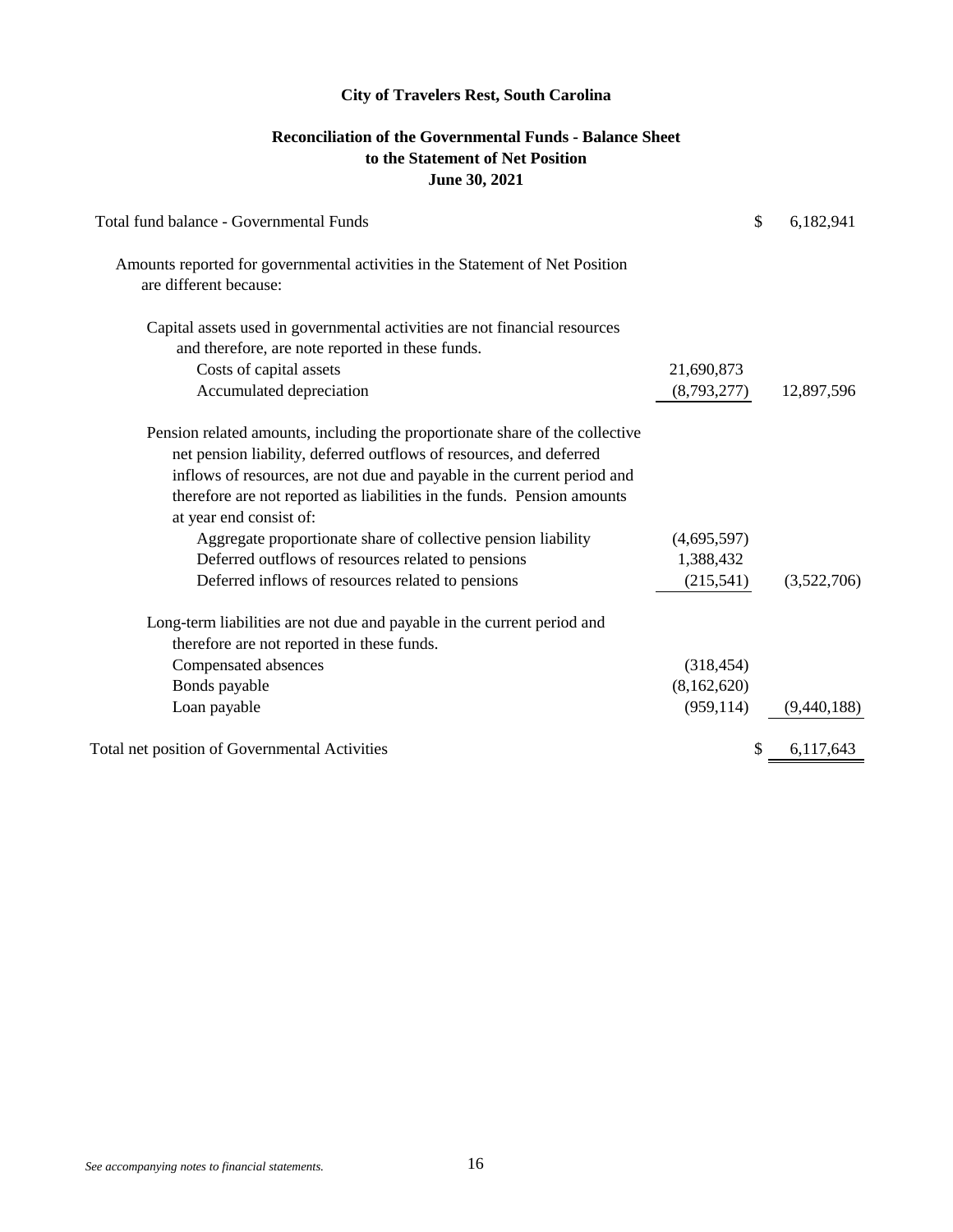#### **Statement of Revenues, Expenditures and Changes in Fund BalanceGovernmental FundsYear Ended June 30, 2021**

|                                                                    | General<br>Fund        | Hospitality<br><b>Tax Fund</b>     | <b>Accommodations</b><br><b>Tax Fund</b> | <b>Capital Projects</b><br>Fund | Other<br>Governmental<br>Funds | <b>Total</b><br>Governmental<br><b>Funds</b> |
|--------------------------------------------------------------------|------------------------|------------------------------------|------------------------------------------|---------------------------------|--------------------------------|----------------------------------------------|
| <b>Revenues</b>                                                    |                        |                                    |                                          |                                 |                                |                                              |
| <b>Property Taxes</b><br>\$                                        | 2,592,635 \$           | \$                                 | \$                                       | \$                              | $\mathbb S$                    | 2,592,635                                    |
| Accommodations Tax                                                 | 61,004                 |                                    | 96,171                                   |                                 |                                | 157,175                                      |
| Manufacturers Tax                                                  | 44,816                 |                                    |                                          |                                 |                                | 44,816                                       |
| Merchant's Inventory Tax                                           | 19,715                 |                                    |                                          |                                 |                                | 19,715                                       |
| Telecommunications Tax                                             | 16,740                 |                                    |                                          |                                 |                                | 16,740                                       |
| <b>Business Licenses</b>                                           | 579,144                |                                    |                                          |                                 |                                | 579,144                                      |
| Fee in Lieu                                                        | 160,000                |                                    |                                          |                                 |                                | 160,000                                      |
| Franchise Taxes (Fees)                                             | 551,401                |                                    |                                          |                                 |                                | 551,401                                      |
| <b>Insurance Fees</b>                                              | 774,615                |                                    |                                          |                                 |                                | 774,615                                      |
| Building Permits and Inspection Fees                               | 209,726                |                                    |                                          |                                 |                                | 209,726                                      |
| Fines and Forfeitures                                              | 49,954                 |                                    |                                          |                                 |                                | 49,954                                       |
| Investment Income                                                  | 2,657                  | 807                                | 713                                      | 1,643                           | 20                             | 5,840                                        |
| Rental Income                                                      | ×.                     | 2,900                              |                                          | L,                              |                                | 2,900                                        |
| Aid to Subdivisions                                                | 101,395                | ÷,                                 |                                          |                                 |                                | 101,395                                      |
| <b>Hospitality Tax</b>                                             | ÷                      | 988,661                            |                                          |                                 |                                | 988,661                                      |
| Public Works Fee                                                   | 42,227                 |                                    |                                          |                                 |                                | 42,227                                       |
| <b>County Recreation</b>                                           | 23,362                 |                                    |                                          |                                 |                                | 23,362                                       |
| Grants                                                             | 133,792                |                                    |                                          |                                 |                                | 133,792                                      |
| Other Revenues                                                     | 112,955                | 5,750                              |                                          |                                 | 14,895                         | 133,600                                      |
| <b>Total Revenues</b>                                              | 5,476,138              | 998,118                            | 96.884                                   | 1.643                           | 14,915                         | 6,587,698                                    |
| <b>Expenditures</b><br>Current:                                    |                        |                                    |                                          |                                 |                                |                                              |
| Administrative                                                     | 435,904                | 201,898                            | 42,305                                   |                                 |                                | 680,107                                      |
| Mayor/Council                                                      | 55,254                 |                                    |                                          |                                 |                                | 55,254                                       |
| Legal                                                              | 18,185                 |                                    |                                          |                                 |                                | 18,185                                       |
| General Government                                                 | 269,919                |                                    |                                          | 2,462                           |                                | 272,381                                      |
| Municpal Court                                                     | 111,191                |                                    |                                          | ä,                              |                                | 111,191                                      |
| Police                                                             | 1,676,524              |                                    |                                          |                                 |                                | 1,676,524                                    |
| <b>Public Services</b>                                             | 225,320                |                                    |                                          |                                 |                                | 225,320                                      |
| Fire                                                               | 1,240,278              |                                    |                                          |                                 | 8,759                          | 1,249,037                                    |
| <b>Building Codes</b>                                              | 69,192                 |                                    |                                          |                                 |                                | 69,192                                       |
| Sanitation                                                         | 344,850                |                                    |                                          | ä,                              |                                | 344,850                                      |
| Capital outlay<br>Debt service                                     | 1,071,943              |                                    |                                          | 94,159                          |                                | 1,166,102                                    |
| Principal                                                          | 361,365                | 310,504                            |                                          |                                 |                                | 671,869                                      |
| Interest                                                           | 150,453                | 112,773                            |                                          |                                 |                                | 263,226                                      |
| Total expenditures                                                 | 6,030,378              | 625,175                            | 42,305                                   | 96,621                          | 8,759                          | 6,803,238                                    |
| Excess (deficiency) of revenues over                               |                        |                                    |                                          |                                 |                                |                                              |
| (under) expenditures                                               | (554, 240)             | 372,943                            | 54,579                                   | (94, 978)                       | 6,156                          | (215, 540)                                   |
| <b>Other Financing Sources (Uses)</b>                              |                        |                                    |                                          |                                 |                                |                                              |
| Transfers from (to) other funds                                    | 252,500                | (248,000)                          | (42,500)                                 | 100,000                         |                                | 62,000                                       |
| Loan and General Obligation Bond Proceeds                          | 1,061,000              |                                    |                                          | 237,000                         |                                | 1,298,000                                    |
| Total other financing sources (uses)                               | 1,313,500              | (248,000)                          | (42,500)                                 | 337,000                         |                                | 1,360,000                                    |
| Net change in fund balance                                         | 759,260                | 124,943                            | 12,079                                   | 242,022                         | 6,156                          | 1,144,460                                    |
| Fund balance, beginning of year<br>\$<br>Fund balance, end of year | 3,169,414<br>3,928,674 | 1,076,161<br>1,201,104<br>\$<br>\$ | 322,675<br>334,754<br>\$                 | 448,835<br>690,857<br>\$        | 21,396<br>27,552<br>\$         | 5,038,481<br>6,182,941                       |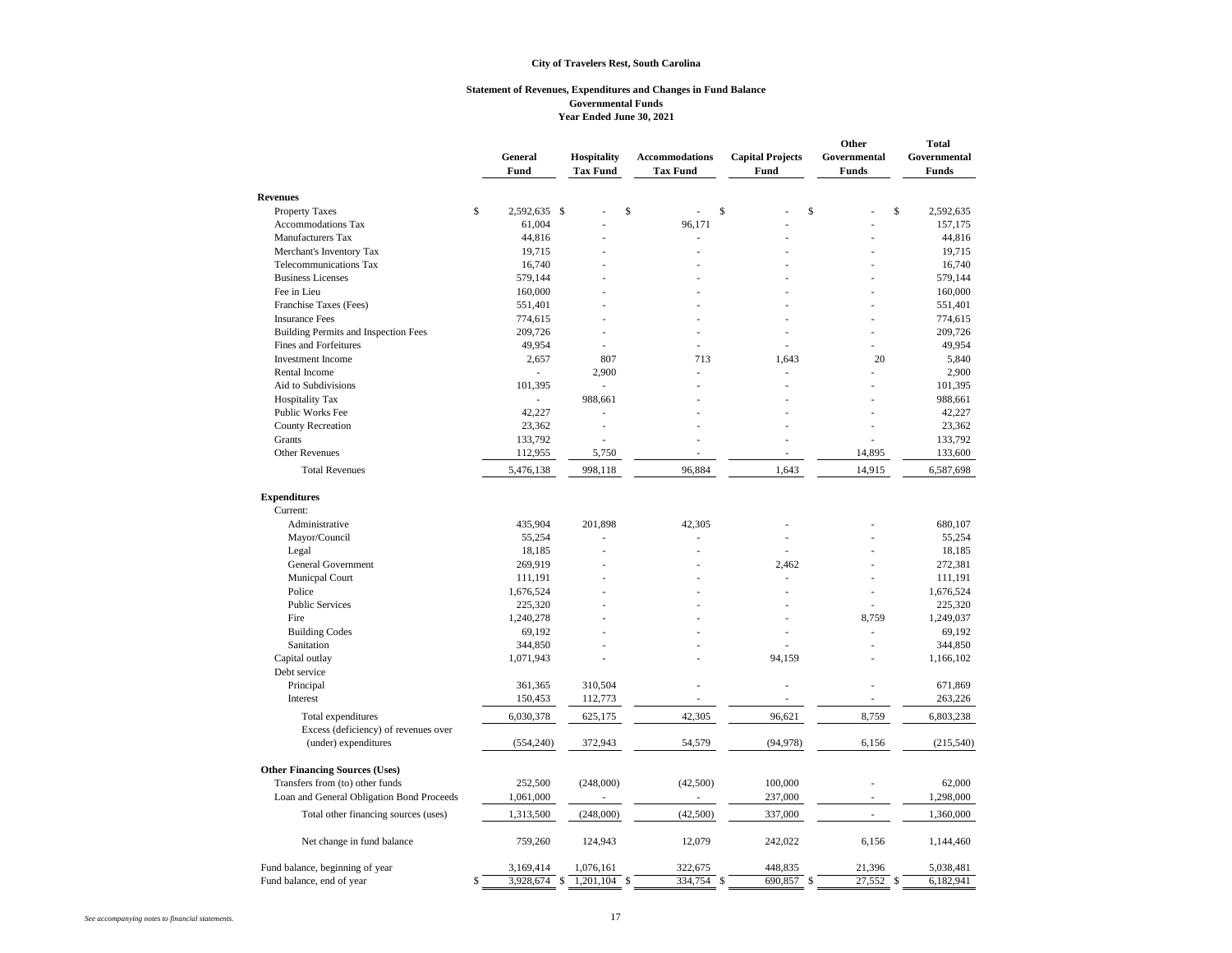#### **Year Ended June 30, 2021 Reconciliation of the Statement of Revenues, Expenditures, and Changes in Fund Balances of Governmental Funds To the Statement of Activities**

Amounts reported for governmental activities in the statement of activities are different because: Net change in fund balances-total governmental funds  $\qquad$  1,144,460 Governmental funds report capital outlays as expenditures. However, in the statement of activities the cost of those assets is allocated over their estimated useful lives and reported as depreciation expense. This is the amount by which capital outlay exceeded depreciation in the current period. 339,008 Long-term liabilities, including compensated absences, are not due and payable in the current period and therefore are not reported in the funds. Compensated absences 58,580 Bonds Payable 532,860 Loan payable 139,009 Net revenues and expenses in the statement of activities that do not provide or use current financial resources are not reported in these funds. (1,638,357) Change in net position of governmental activities  $\qquad$  \$ 575,560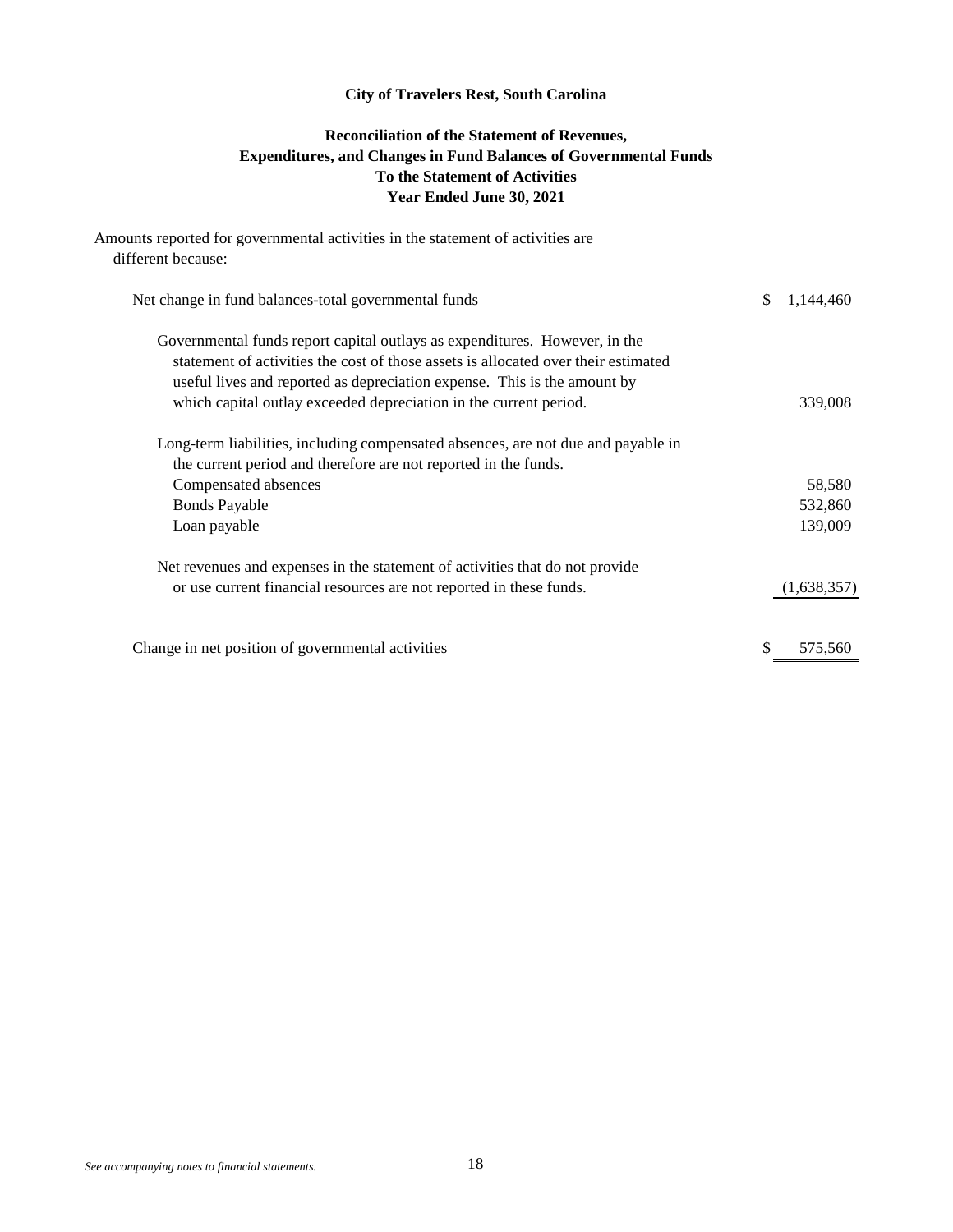# **Statement of Net Position Proprietary Fund June 30, 2021**

| <b>Assets</b>                                    |                 |
|--------------------------------------------------|-----------------|
| <b>Current Assets</b>                            |                 |
| Cash and Cash Equivalents                        | \$<br>1,223,508 |
| Receivables, Net of Allowance                    | 22,023          |
| <b>Interfund Balances</b>                        | 143,217         |
| <b>Total Current Assets</b>                      | 1,388,748       |
| <b>Non-Current Assets</b>                        |                 |
| <b>Restricted Cash and Cash Equivalents</b>      | 19,797          |
| Capital Assets, Less Accumulated Depreciation    | 1,549,082       |
| <b>Total Noncurrent Assets</b>                   | 1,568,879       |
| <b>Total Assets</b>                              | \$<br>2,957,627 |
| <b>Deferred Outflows of Resources - Pensions</b> | 12,980          |
| <b>Liabilities</b>                               |                 |
| <b>Current Liabilities</b>                       |                 |
| Accounts payable                                 | 6,893           |
| Loan Payable - Current                           | 19,498          |
| Bonds Payable - Current                          | 26,236          |
| <b>Total Current Liabilities</b>                 | 52,627          |
| <b>Non-Current Liabilities</b>                   |                 |
| Loan Payable                                     | 115,420         |
| Net Pension Liability                            | 19,798          |
| <b>Total Non-Current Liabilities</b>             | 135,218         |
| <b>Total Liabilities</b>                         | 187,845         |
| <b>Deferred Inflows of Resources - Pensions</b>  | 3,853           |
| <b>Net Position</b>                              |                 |
| Invested in Capital Assets, Net of Related Debt  | 1,387,928       |
| <b>Restricted for Capital Projects</b>           | 19,797          |
| Unrestricted                                     | 1,371,184       |
| Total net position                               | 2,778,909       |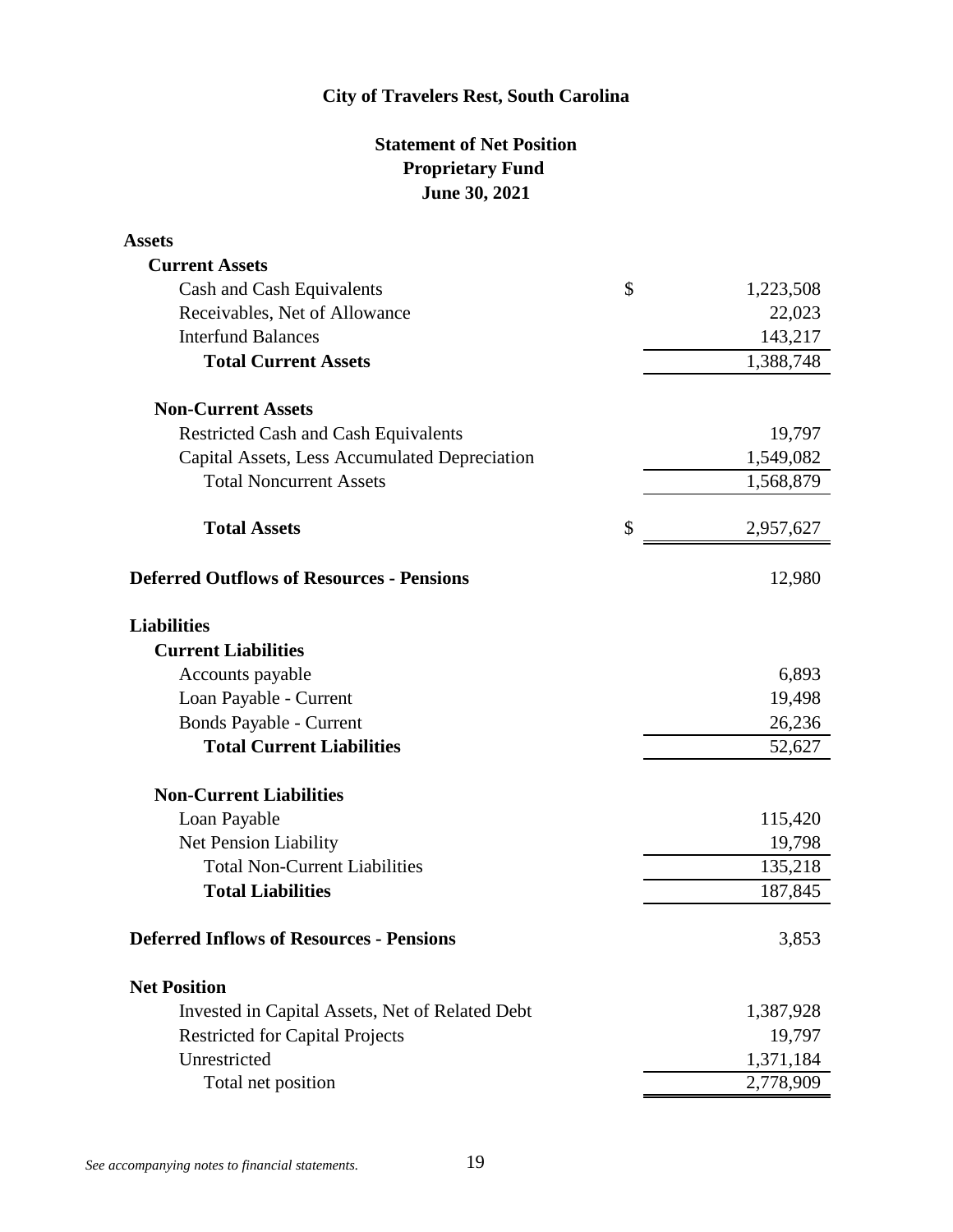# **Statement of Revenues, Expenses and Changes in Net Position Proprietary Fund Year Ended June 30, 2021**

# **Operating Revenues**

| <b>Sewer Service Collection Fees</b><br>\$<br>Sewer Tap Fees<br><b>Sewer Impact Fees</b> | 259,910<br>16,450<br>63,600<br>81,650 |
|------------------------------------------------------------------------------------------|---------------------------------------|
|                                                                                          |                                       |
|                                                                                          |                                       |
|                                                                                          |                                       |
| ReWa New User Fee                                                                        |                                       |
| <b>Engineer Evaluation Fee</b>                                                           | 150                                   |
| <b>Other Revenues</b>                                                                    | 6,687                                 |
| <b>Total Operating Revenues</b>                                                          | 428,447                               |
| <b>Operating Expenses</b>                                                                |                                       |
| Maintenance and Repairs                                                                  |                                       |
| Blockage                                                                                 | 7,546                                 |
| <b>General Repairs</b>                                                                   | 8,821                                 |
| Engineering                                                                              | 20,567                                |
| <b>Pump Station</b>                                                                      | 6,382                                 |
| <b>ROW Clearance</b>                                                                     | 1,494                                 |
| ReWa New User Fee                                                                        | 72,540                                |
| Sewer Line Cleaning - MOM                                                                | 88                                    |
| <b>Sewer Rehabilitation</b>                                                              | 67,661                                |
| <b>Salaries</b>                                                                          | 62,000                                |
| Miscellaneous                                                                            | 2,818                                 |
| Depreciation                                                                             | 158,140                               |
| <b>Total Operating Expenses</b>                                                          | 408,057                               |
| <b>Operating income</b>                                                                  | 20,390                                |
| <b>Non-Operating Revenue (Expenses)</b>                                                  |                                       |
| <b>Investment Earnings</b>                                                               | 1,001                                 |
| Interest on Long-Term Debt                                                               | (4,767)                               |
| <b>Total Non-Operating Revenue (Expenses)</b>                                            | (3,766)                               |
| <b>Income Before Transfers</b>                                                           | 16,624                                |
| Transfers out                                                                            |                                       |
| <b>Change in net position</b>                                                            | 16,624                                |
| Net position, Beginning of Year                                                          | 2,762,285                             |
| Net position, End of Year<br>\$                                                          | 2,778,909                             |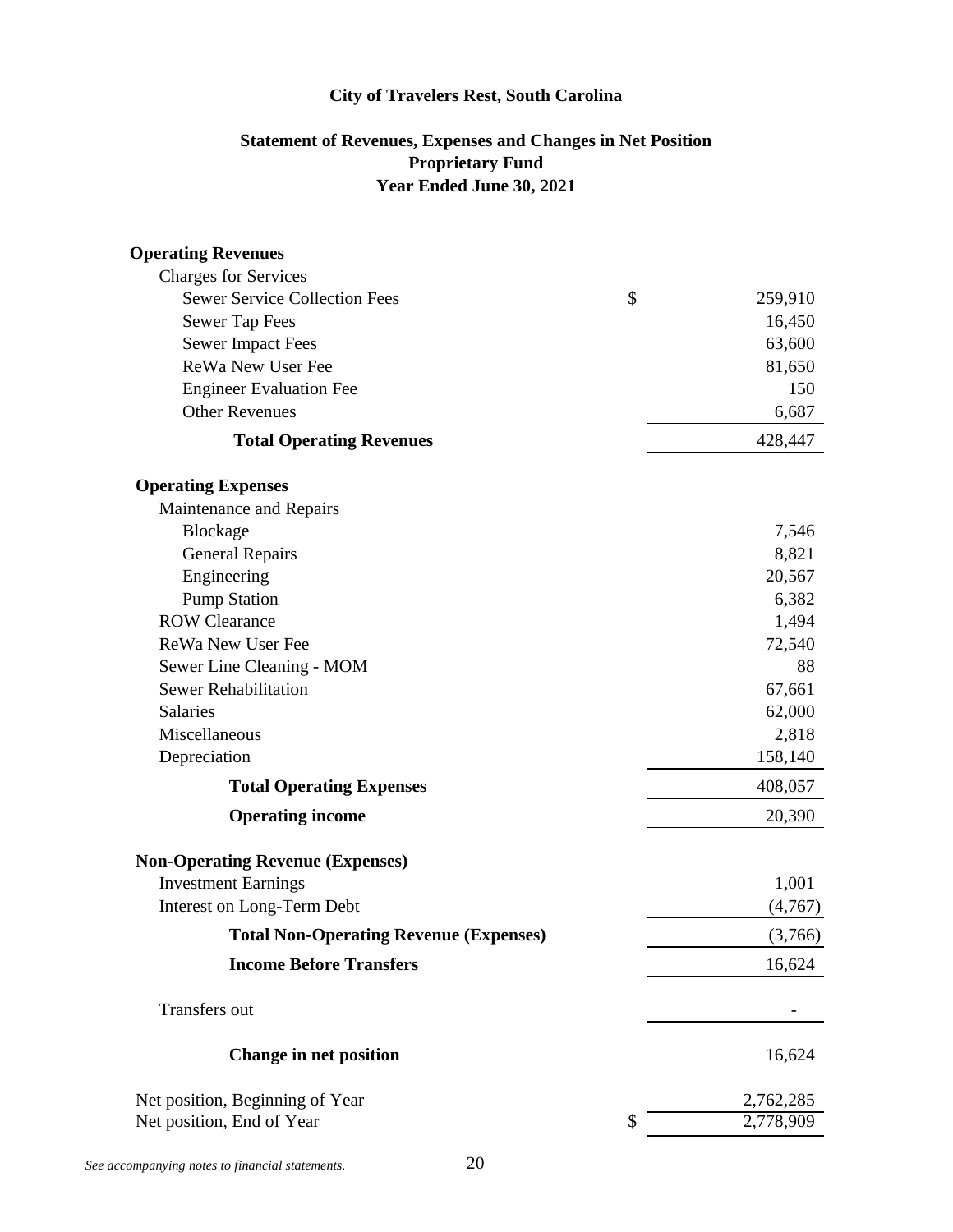# **Statement of Cash Flows Proprietary Fund Year Ended June 30, 2021**

| <b>Cash Flows from Operating Activities</b>                          |                 |
|----------------------------------------------------------------------|-----------------|
| Receipts from customers and others                                   | \$<br>429,777   |
| Payments to suppliers                                                | (186, 755)      |
| Payments to employees                                                | (62,000)        |
| Net cash provided (used) by operating activities                     | 181,022         |
| <b>Cash Flows from Capital and Related Financing Activities</b>      |                 |
| Principal paid on capital debt                                       | (61, 825)       |
| Interest paid on capital debt                                        | (4,767)         |
| Net cash provided (used) by financing activities                     | (66, 592)       |
| <b>Cash Flows from Investing Activities</b>                          |                 |
| Interest income                                                      | 1,001           |
| Net cash provided (used) by investing activities                     | 1,001           |
| Net increase in cash and cash equivalents                            | 115,431         |
| Balance, beginning of year (including restricted assets of \$19,757) | 1,127,874       |
| Balance, ending of year (including restricted assets of \$19,797)    | \$<br>1,243,305 |
| Reconciliation of operating income (loss) to net cash provided       |                 |
| (used) by operating activities:                                      |                 |
| Operating income                                                     | \$<br>20,390    |
| Adjustments to reconcile operating income to net cash                |                 |
| provided (used) by operating activities:                             |                 |
| Depreciation expense                                                 | 158,140         |
| Change in assets and liabilities:                                    |                 |
| Accounts receivable, net                                             | 1,330           |
| Interfund balances                                                   | 942             |
| Deferred Outflows of Resources                                       | (7,036)         |
| Accounts payable                                                     | 6,893           |
| Net Pension Liability                                                | 4,978           |
| Deferred Inflows of Resources                                        | (4,615)         |
| Net cash provided (used) by operating activities                     | \$<br>181,022   |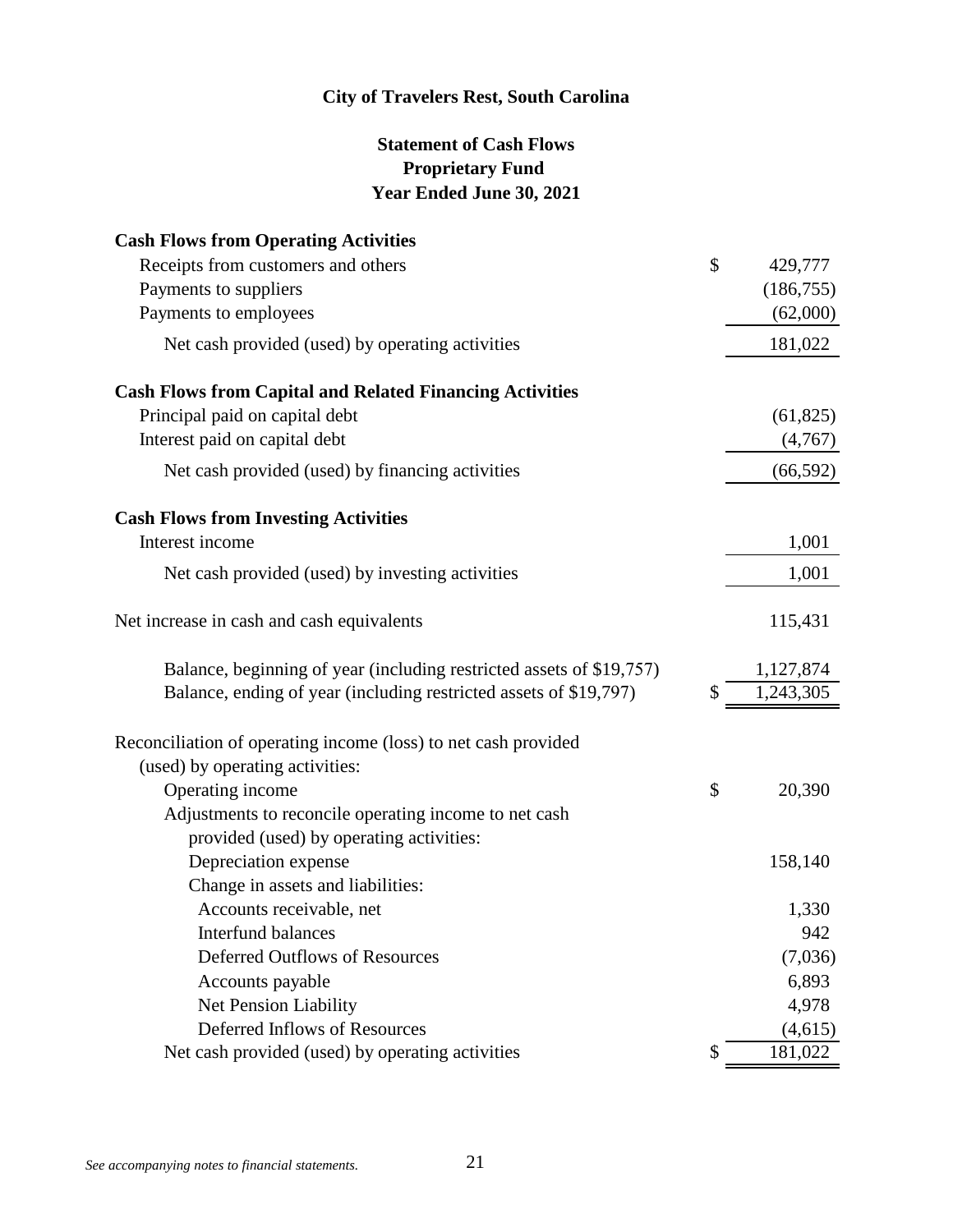#### **Notes to the Financial Statements Year Ended June 30, 2021**

#### **Note 1 – Description of Entity**

The City of Travelers Rest, South Carolina, South Carolina (the "City") operates under a Council form of government and provides the following services as authorized by its charter: general government, administrative, legal, mayor/council, public services, municipal court, police, sanitation, and fire services. The City also owns and operates a utility system which provides sewer services. The financial statements of the City include all of the above operations.

The financial statements of the City of Travelers Rest, South Carolina have been prepared in conformity with accounting principles generally accepted in the United States of America as applied to governmental units. The Governmental Accounting Standards Board (GASB) is the accepted standard-setting body for establishing accounting and financial reporting principles. The City's reporting entity applies all relevant GASB pronouncements. Proprietary funds apply Financial Accounting Standards Board (FASB) Statements and Interpretations and Accounting Principles Board (APB) opinions issued on or before November 30, 1989, unless those pronouncements conflict with or contradict GASB pronouncements, in which case, GASB prevails.

Accounting principles generally accepted in the United States of America require that the reporting entity include (1) the primary government; (2) organizations for which the primary government is financially accountable; and (3) other organizations for which the nature and significance of their relationship with the primary government are such that the exclusion would cause the reporting entity's financial statements to be misleading or incomplete. Based on the application of these criteria, there were no organizations which met the criteria described above.

#### **Note 2 – Summary of Significant Accounting Policies**

#### **The Reporting Entity**

Pursuant to governmental accounting principles generally accepted in the United States of America, in evaluating the City as a reporting entity, management must consider all potential component units. The decision to include any potential component units in the City's reporting entity was based on the following criteria:

The City's financial accountability for the potential component unit was considered. The City is financially accountable if it appoints a voting majority of the governing board of the potential component unit and (1) it is able to impose its will on the potential component unit or (2) a financial benefit/burden relationship exits between the City and the potential component unit.

The potential component unit's fiscal dependence on the City was considered.

The nature and significance of the relationship between the City and the potential component unit was considered to determine whether exclusion of the potential component unit from the reporting entity would render the City's financial statements misleading or incomplete.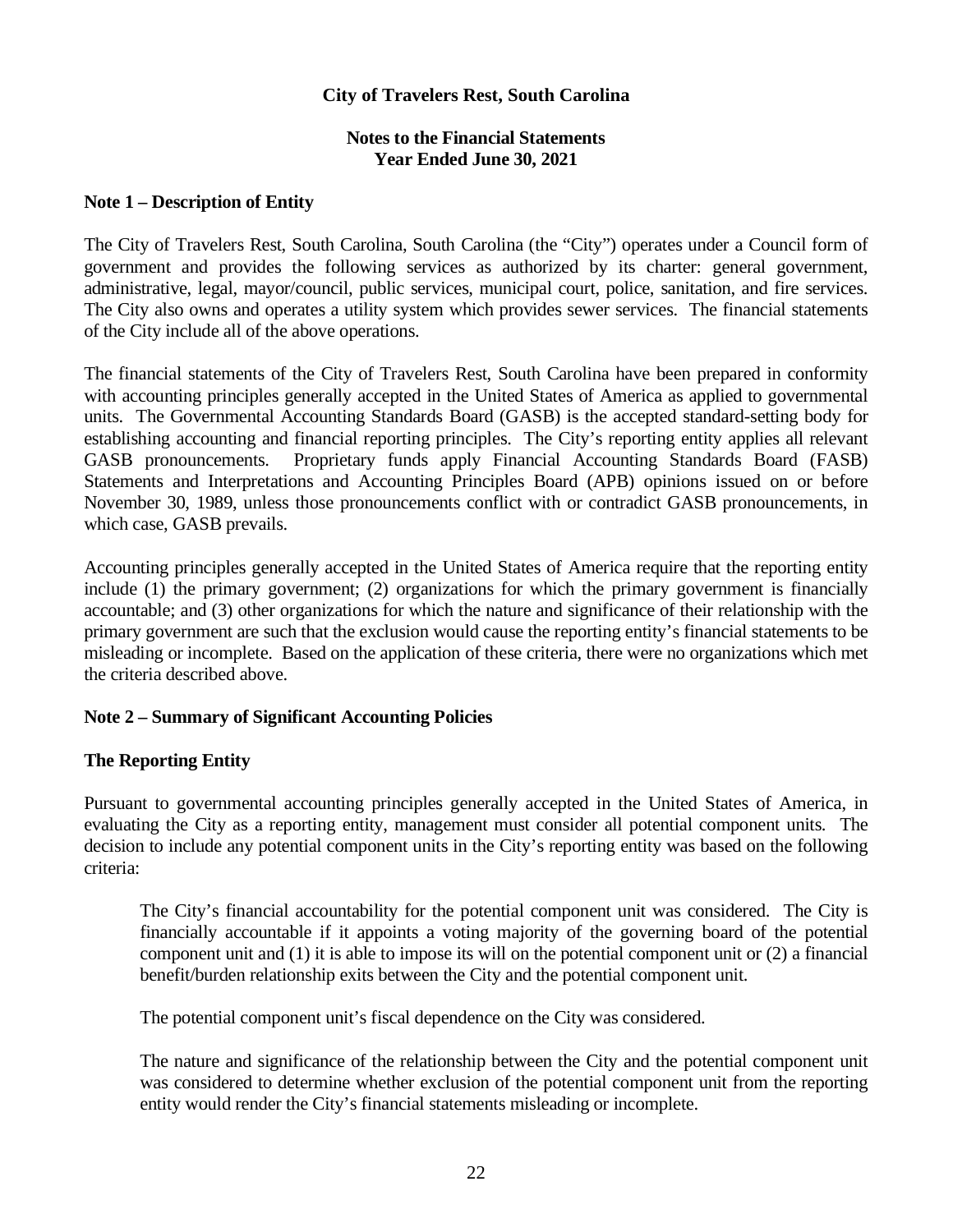#### **Notes to the Financial Statements Year Ended June 30, 2021**

#### **Note 2 – Summary of Significant Accounting Policies, continued**

#### **The Reporting Entity, continued**

Based on the above criteria, Travelers Rest Public Facilities Corporation, a not-for-profit 501©(3) organization incorporated for the specific charitable purpose of serving as a "support organization" for capital projects of the City of Travelers Rest. Board members are appointed by the City. Because the organization exclusively benefits the City, the organization's financial information is blended with that of the City in the basic financial statements. The Organization does not issue separate financial statements.

#### **Basis of Presentation**

The City's basic financial statements consist of government-wide financial statements that include a statement of net position, a statement of activities and fund financial statements that provide a more detailed level of financial information.

#### **Government-wide financial statements**

The statement of net position and the statement of activities display information about the City as a whole. These statements include the financial activities of the primary government, except for fiduciary funds. The statements distinguish between those activities of the City that are governmental in nature, which normally are supported by taxes and intergovernmental revenues, and those that are considered business-type activities, which rely to a significant extent on fees and charges for support. The statement of net position presents the financial condition of the governmental and business-type activities of the City at year-end.

The statement of activities demonstrates the degree to which the direct expenses of a given function or segment is offset by program revenues. Direct expenses are those that are clearly identifiable with a specific function or segment. Program revenues include 1) charges to customers or applicants who purchase, use, or directly benefit from goods, services, or privileges provided by a given function or segment and 2) grants and contributions that are restricted to meeting the operational or capital requirements of a particular function or segment. Taxes and other items not properly included among program revenues are reported instead as general revenues.

The government-wide financial statements are reported using the economic resources measurement focus and the accrual basis of accounting. Revenues are recorded when earned and expenses are recorded when a liability is incurred, regardless of the timing of related cash flows. Property taxes are recognized as revenues in the year for which they are levied. Grants and similar items are recognized as revenue as soon as all eligibility requirements imposed by the provider have been met.

Amounts reported as program revenues include: (1) charges to customers or applicants for goods, services, or privileges provided; (2) operating grants and contributions; and (3) capital grants and contributions, including special assessments. Internally dedicated resources are reported as general revenues rather than as program revenues. Likewise, general revenues include all taxes.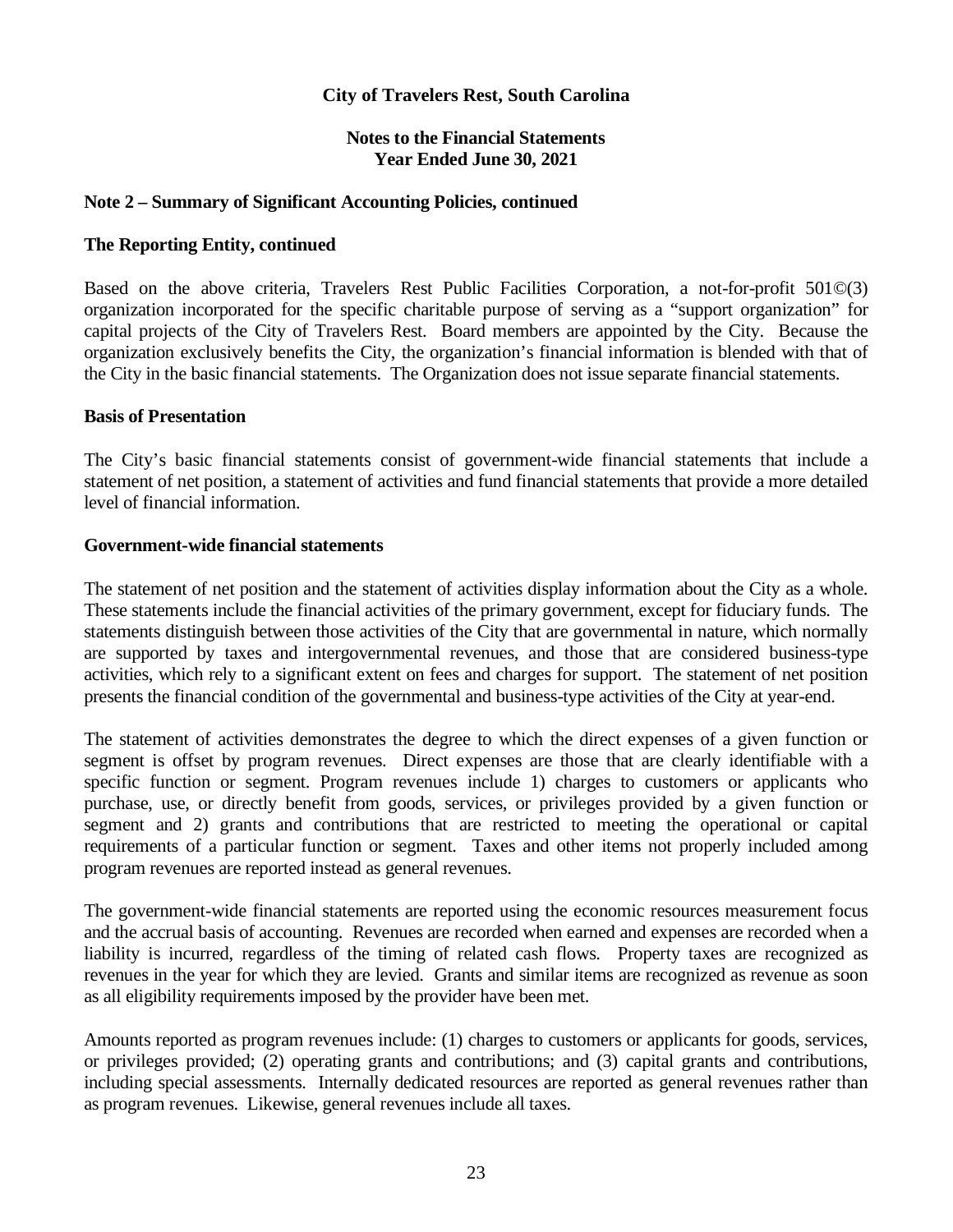#### **Notes to the Financial Statements Year Ended June 30, 2021**

#### **Note 2 – Summary of Significant Accounting Policies, continued**

When both restricted and unrestricted resources are available for use, it is the government's policy to use restricted first, then unrestricted resources as they are needed.

#### **Fund Financial Statements**

The City segregates transactions related to certain City functions or activities in separate funds in order to aid financial management and to demonstrate legal compliance. Fund financial statements are designed to present financial information of the City at this more detailed level. The focus of governmental and proprietary fund financial statements is on major funds. Each major fund is presented in a separate column. Non-major funds are aggregated and presented in a single column.

#### **Fund Accounting**

The accounts of the government are organized and operated on the basis of funds. A fund is an independent fiscal and accounting entity with a self-balancing set of accounts that comprise its assets, liabilities, fund equity, revenues, and expenditures/expenses. Fund accounting segregates funds according to their intended purpose and is used to aid management in demonstrating compliance with finance-related legal and contractual provisions. The minimum number of funds is maintained consistent with legal and managerial requirements.

Governmental fund financial statements are reported using the current financial resources measurement focus and the modified accrual basis of accounting. Revenues are recognized as soon as they are both measurable and available. Revenues are considered to be available when they are collectible within the current period or soon enough thereafter to pay liabilities of the current period. For this purpose, the government considers revenues to be available if they are collected within 60 days of the end of the current fiscal period. Property taxes collected within this sixty-day period is an example of such revenue. In determining when to recognize intergovernmental revenues (grants and entitlements), the legal and contractual requirements of the individual programs are used as guidance. Revenues are recognized when the eligibility requirements have been met. Expenditures generally are recorded when a liability is incurred, except for debt service expenditures, as well as expenditures related to compensated absences and claims and judgments which are recorded only when payment is due.

Property taxes, licenses, state shared revenues, grants and interest associated with the current fiscal period are all considered to be susceptible to accrual and have been recognized as revenues of the current fiscal period. All other revenue items are considered to be measurable and available only when cash is received by the government, or specifically identified.

Governmental funds include the following types:

The *general fund* is the government's primary operating fund. It accounts for all financial resources of the general government.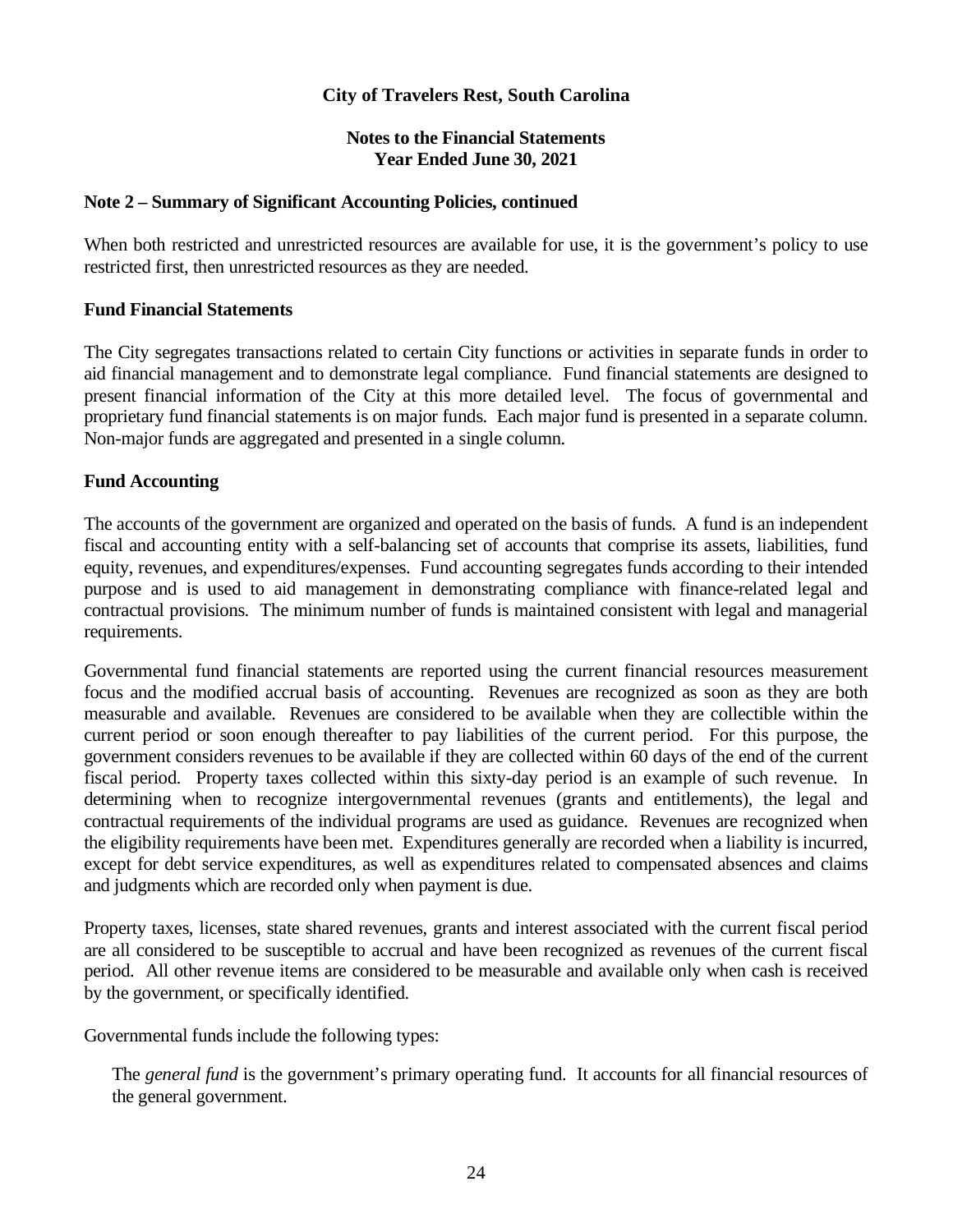#### **Notes to the Financial Statements Year Ended June 30, 2021**

#### **Note 2 – Summary of Significant Accounting Policies, continued**

#### **Fund Accounting, continued**

The *hospitality tax fund* accounts for collection of two percent local restaurant tax receipts that are restricted for recreation and tourism expenditures.

The *accommodations tax fund* accounts for collection of three percent local accommodations tax collected from receipts from boarding or hotel establishments with more than six beds. These monies are restricted for tourism related expenses.

The *capital projects fund* is used to account for and report financial resources that are restricted, committed or assigned to expenditure for capital outlays, including the acquisition or construction of capital facilities and other capital assets.

The *proprietary fund (enterprise fund)* is used to account for operations (a) that are financed and operated in a manner similar to private business enterprises – where the intent of the governing body is that the cost (expenses, including depreciation) of providing goods or services to the general public on a continuing basis be financed or recovered primarily through the user charges; or (b) where the governing body has decided that periodic determination of revenues earned, expenses incurred, and/or net income is appropriate for capital maintenance, public policy, management control, accountability, or other purposes. The sewer fund is accounted for as an Enterprise Fund operation.

As a general rule the effect of interfund activity has been eliminated from the government-wide financial statements. Exceptions to this general rule are charges between the government's general fund, special revenue fund, and enterprise fund. Elimination of these charges would distort the direct costs and program revenues reported for the various functions covered.

Private-sector standards of accounting and financial reporting issued prior to December 1, 1989, generally are followed in both government-wide and proprietary fund financial statements to the extent that those standards do not conflict with or contradict guidance of the Governmental Accounting Standards Board. Governments also have the option of following subsequent private-sector guidance for their business-type activities and enterprise funds, subject to the same limitation. The government has elected not to follow subsequent private-sector guidance.

Amounts reported as program revenues include 1) charges to customers or applicants for goods, services, or privileges provided, 2) operating grants and contributions, and 3) capital grants and contributions, including special assessments. Internally dedicated resources are reported as general revenues rather than as program revenues. Likewise, general revenues include all taxes.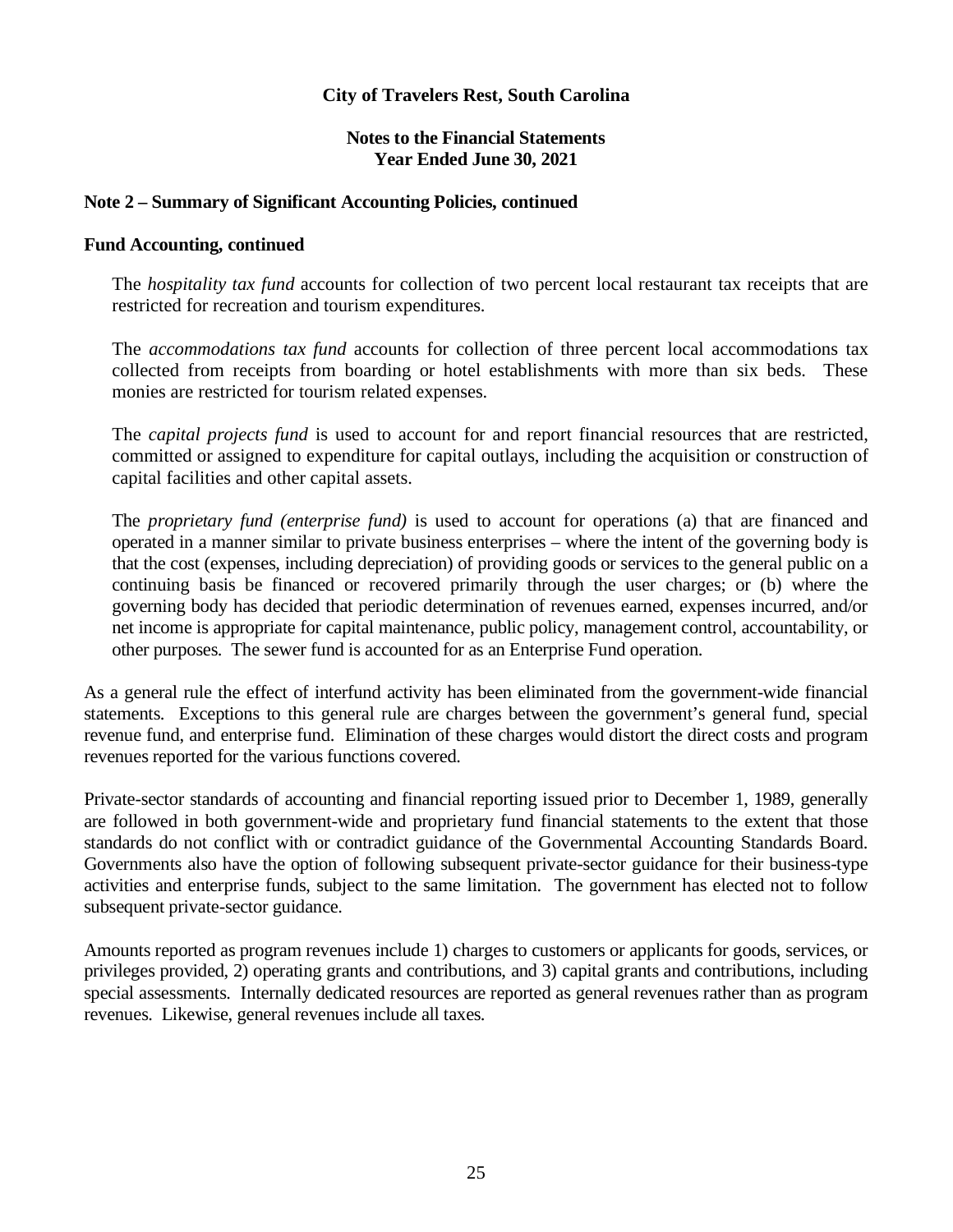#### **Notes to the Financial Statements Year Ended June 30, 2021**

#### **Note 2 – Summary of Significant Accounting Policies, continued**

#### **Cash and Cash Equivalents**

The City considers all highly liquid investments, including cash on hand, demand deposits and short-term investments to be cash and cash equivalents.

#### **Investments**

The City's investment policy is designed to operate within existing State of South Carolina statutes that authorize the City to invest in the following:

- (1) Obligations of the United States and its agencies
- (2) General obligations of the State of South Carolina or any of its political units.
- (3) Savings and Loan Associations to the extent that the same are insured by the Federal Deposit Insurance Corporation.
- (4) Certificates of Deposit which are collaterally secured by securities of the type described above held by a third part as escrow agent or custodian, or a market value not less than the amount of certificates of deposit so secured, including interest; provided however, such collateral shall not be required to the extent the same are insured by an agency of the federal government.
- (5) Collateralized repurchase agreements which are collateralized by securities as set forth in this section and held by the City or a third party as escrow agent or custodian.
- (6) South Carolina Pooled Investment Fund established and maintained by the State Treasurer.

Finally, no load open-end or closed-end management type investment companies or investment trusts registered under the Investment Company Act of 1940, as amended, where the investment is made by a bank or trust company or savings and loan association or other financial institution when acting as trustee or agent for a bond or other debt issue of that local government unit, political subdivision, or city clerk if the particular portfolio of the investment company or investment trust in with the investment is made by the city is limited to obligation of the United States, State of South Carolina, or repurchase agreement collateralized by the aforementioned city or state, and has among its objective to attempt to maintain a constant net asset value of one dollar a share and to that end, value it assets by the amortized cost method. Investments are stated at costs.

The City has not policy relating to investments or deposits that would further limit its investment/deposit choices.

The City's investments in the State of South Carolina Local Government Investment Pool (the Pool) are invested with the South Carolina State Treasurer's Office, which established the South Carolina Pool pursuant to Section 6-6-10 of the South Carolina Code of Laws. The Pool is an investment trust fund, in which public monies in excess of current needs, which are under the custody of any city treasurer or any governing body of a political subdivision of the State, may be deposited. The Pool is a 2a7-like pool which is not registered with the Securities and Exchange Commission (SEC) as an investment company, but has a policy that it will operate in a manner consistent with the SEC's Rule 2a7 of the Investment company Act of 1940. In accordance with GASB Statement No. 31, Accounting and Financial Reporting for Certain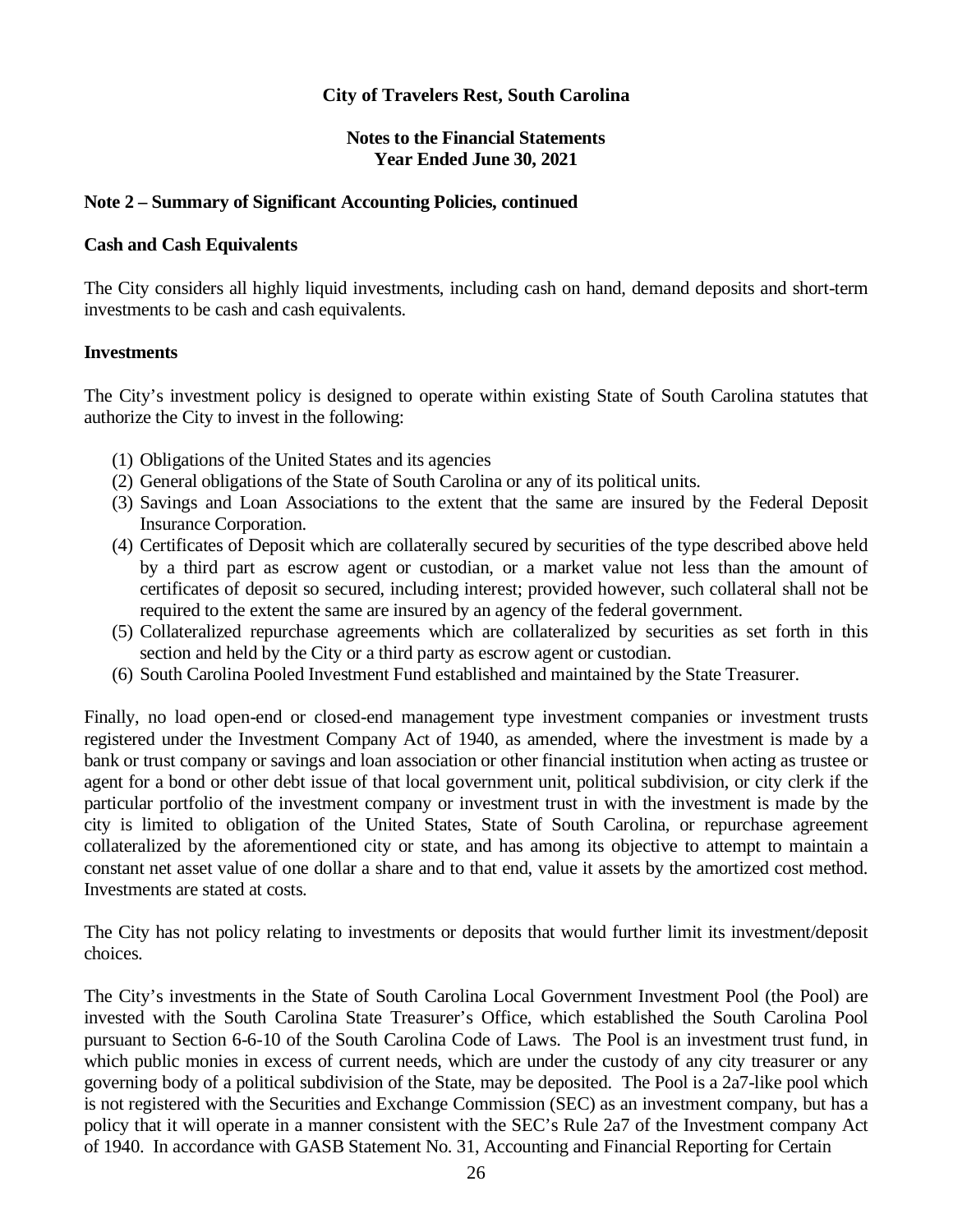#### **Notes to the Financial Statements Year Ended June 30, 2021**

#### **Note 2 – Summary of Significant Accounting Policies, continued**

#### **Investments, continued**

Investments and for External Investment Pools, investments are carried at fair value determined annually based upon quoted market prices. The total fair value of the Pool is apportioned to the entities with funds invested on an equal basis for each share owned, which are acquired at a cost of \$1.

#### **Interfund Receivables and Payables**

During the course of operations, numerous transactions occur between individual funds for goods provided or services rendered. These receivables and payables are classified as "due from other funds" or "due to other funds" on the balance sheet.

#### **Receivables**

The City has an agreement with Greenville County to maintain property tax rolls and to levy and collect property taxes. The taxes collected are remitted to the City at the end of each month. The County charges per notice for collection.

Property taxes become a lien on real and personal property (except vehicles) owned on December 31. These taxes are usually levied on or before October 31 and are due without penalty by January 15.

Penalties are added to the taxes depending on the date paid as follows:

| January 16 through February 1 | 3% of tax     |
|-------------------------------|---------------|
| February 2 through March 16   | $10\%$ of tax |
| March 17 through March 31     | 15% of tax    |

Both lien and the collection date for motor vehicles taxes are the last day of the month in which the motor vehicle license expires.

An annual millage rate is established by City Council as part of the budget process. All the City's real and personal property taxes are assessed and collected by Greenville County.

All trade and property taxes receivable are shown net of an allowance for uncollectible amounts. Trade receivables are comprised of amounts due from entities and individuals for a variety of types of fees, charges, and services.

#### **Restricted Assets**

Restricted assets include cash and investments of both governmental activities and business-type activities that are legally restricted as to their use by applicable laws, grant agreements, contributors, or bond covenants.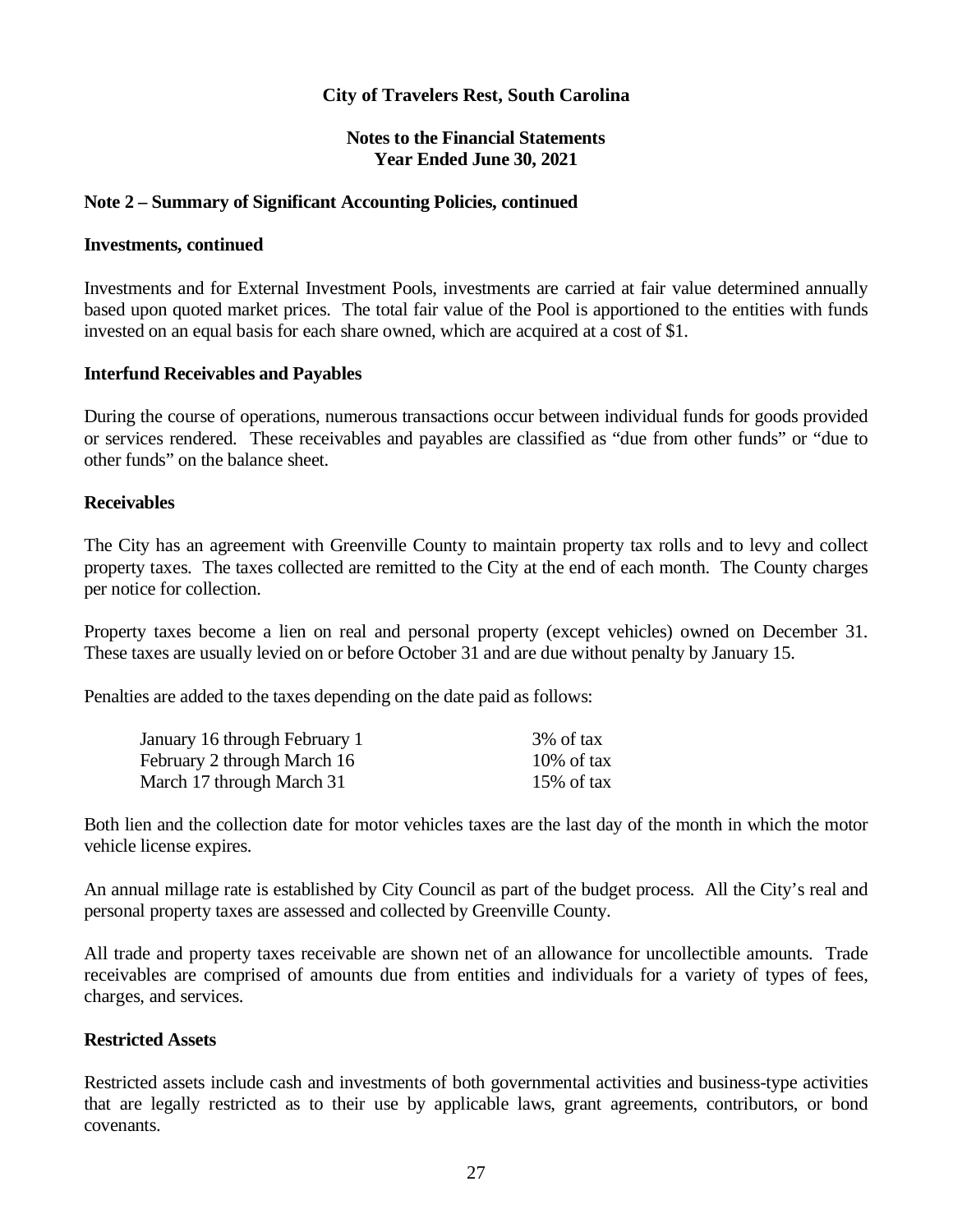#### **Notes to the Financial Statements Year Ended June 30, 2021**

#### **Note 2 – Summary of Significant Accounting Policies, continued**

#### **Capital Assets**

The City's capital assets are recorded at cost for the government-wide financial statements but are not capitalized in the City's fund financial statements. Capital assets in the Sewer Department are capitalized at cost in the proprietary fund statements. Donated capital assets are recorded at estimated fair market value at the date of donation. The cost of land is not depreciated. Depreciation is calculated principally on the straight-line method over the estimated useful lives of the respective assets.

Under Generally Accepted Accounting Principles, the City is considered to be a phase 3 governmental entity. As such, it is not required to and does not report sewer infrastructure additions acquired or improvements made prior to July 1, 2003. Accordingly, the City is only reporting infrastructure assets and related depreciation expense for the costs of sewer infrastructure additions and improvements that were incurred subsequent to June 30, 2013.

The City's capitalization policy thresholds and estimated useful lives are as follows:

|                             | <b>Capitalization Threshold</b> | <b>Estimated Useful Life</b> |
|-----------------------------|---------------------------------|------------------------------|
|                             |                                 |                              |
| Land                        | \$5,000                         |                              |
| Land Improvements           | \$5,000                         | 25 Years                     |
| <b>Downtown Streetscape</b> | \$5,000                         | 15 Years                     |
| <b>Buildings</b>            | \$5,000                         | 39 Years                     |
| Equipment, Vehicles         |                                 |                              |
| and Furniture and Fixtures  | \$1,000                         | 5 - 7 Years                  |
| Intangibles                 | \$1,000                         | 15 - 25 Years                |

The cost of normal maintenance and repairs that do not add to the value of the asset or materially extend asset lives are not capitalized.

#### **Compensated Absences**

The City's policy for compensated absences is as follow:

Vacation – Employees are permitted to accumulate earned by unused vacation benefits up to 30 days of earned vacation leave with such leave being fully vested when earned. Employees are paid 100% of their accumulated vacation when they terminate employment for any reason. All vacation is accrued when incurred in the government-wide and proprietary fund financial statements. As of June 30, 2021, employees accumulated approximately 4,100 hours for which management computed an obligation of \$318,454. A liability is reported in the governmental funds financial statements only if it has matured, for example, as a result of employee resignations or retirements.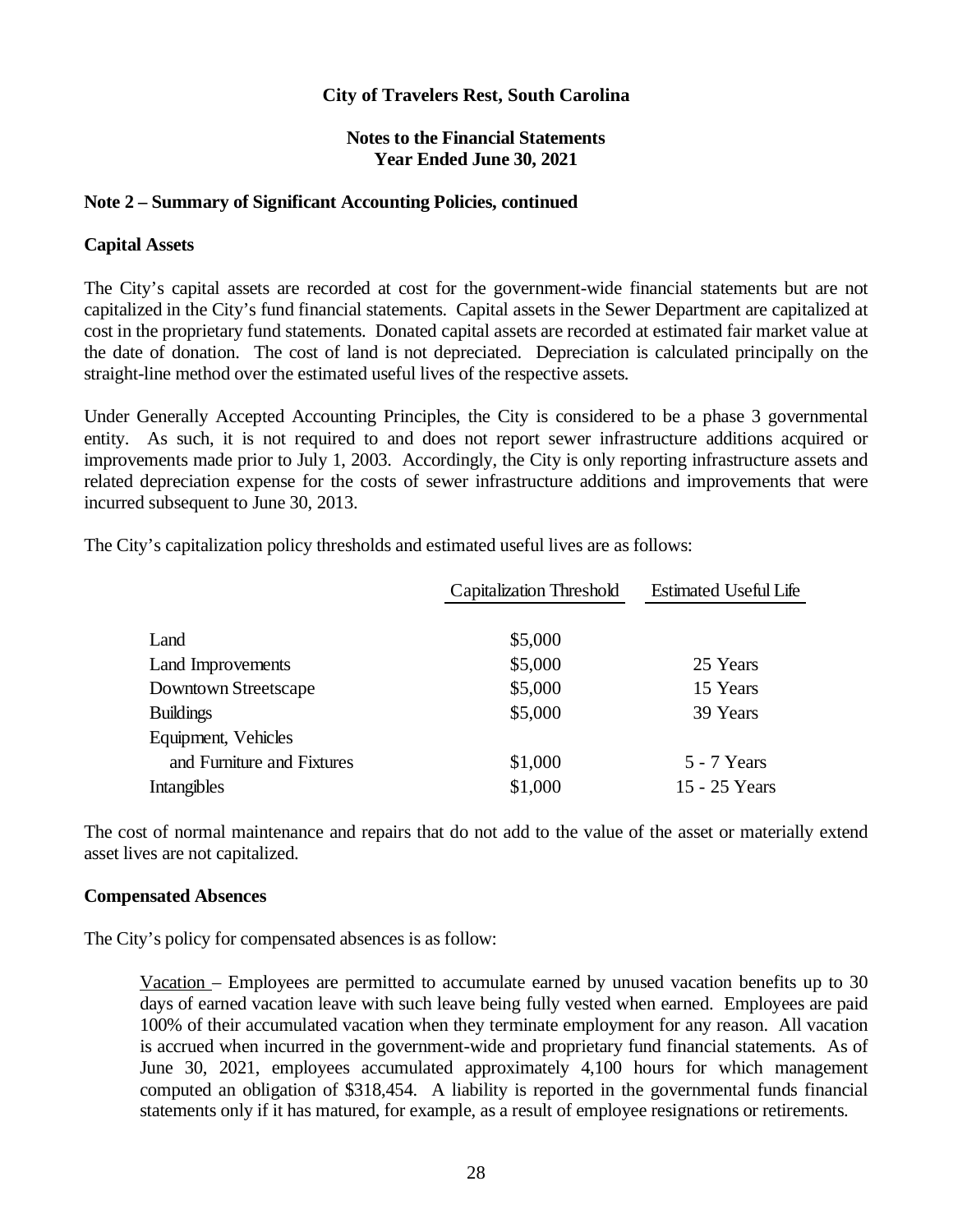#### **Notes to the Financial Statements Year Ended June 30, 2021**

#### **Note 2 – Summary of Significant Accounting Policies, continued**

#### **Compensated Absences, continued**

Sick Leave – the City's sick leave policy provides for a limited accumulation of 120 days of sick leave. Since the City has no obligation for the accumulated sick leave until it is actually taken, no accrual for sick leave has been made.

#### **Unearned Revenue**

Unearned revenue is reported in the governmental fund financial statements when potential revenue does not meet both the "measurable" and "available" criteria for recognition in the current period. Unearned revenues also arise in both government-wide and fund financial statements when resources are received by the City before it has a legal claim to them, as when grant monies are received prior to the incurrence of qualifying expenses/expenditures. In subsequent periods, when both revenue recognition criteria are met, or when the City has a legal claim to the resources, the liability for deferred revenue is removed and revenue is recognized.

#### **Long-term obligations**

In the government-wide financial statements and proprietary fund type financial statements, long-term debt and other long-term obligations are reported as liabilities in the applicable governmental activities, business-type activities, or proprietary fund type statement of net position.

#### **Deferred Outflows/Inflows of Resources**

In addition to assets, the statement of financial position will sometimes report a separate section for deferred outflows of resources. This separate financial statement element, *deferred outflows of resources*, represents a consumption of net position that applies to a future period(s) and so will not be recognized as on outflow of resources (expense/expenditure) until then. In addition to liabilities, the statement of financial position will sometimes report a separate section for deferred inflows of resources. This separate financial statement element, *deferred inflows of resources*, represents an acquisition of net position that applies to a future period(s) and so will not be recognized as on inflow of resources (revenue) until that time.

#### **Fund Balance Reporting**

In the fund financial statements, the City implemented GASB No. 54 Fund Balance Reporting and Governmental Fund Type Definitions for the year ended June 30, 2015. GASB No. 54 established that fund balance for governmental funds should be reported in the classifications that comprise a hierarchy based primarily on the extent to which the government is bound to honor constraints on the specific purpose for which the amounts in these funds can be spent. These classifications may consist of the following: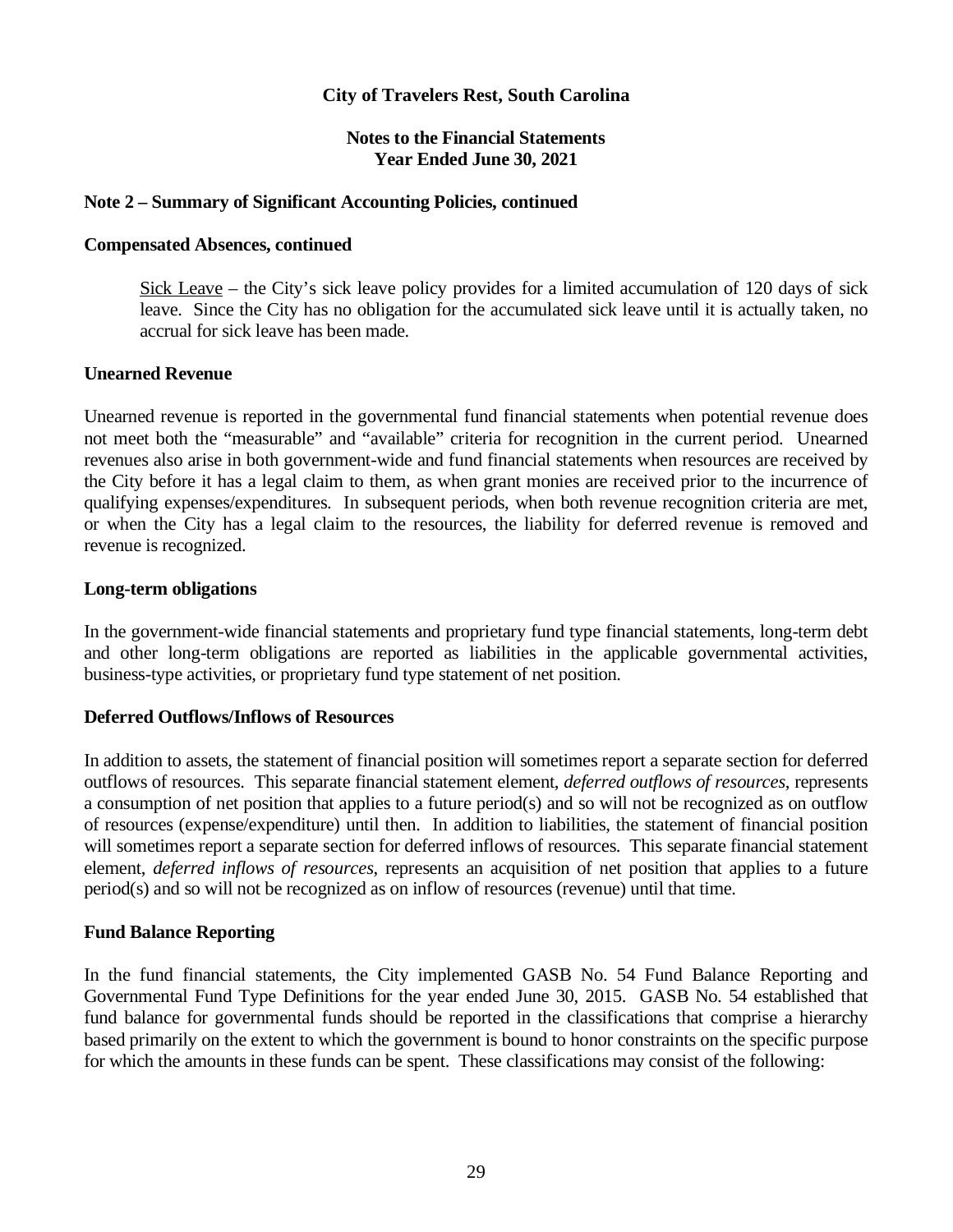#### **Notes to the Financial Statements Year Ended June 30, 2021**

#### **Note 2 – Summary of Significant Accounting Policies, continued**

#### **Fund Balance Reporting, continued**

Non-spendable – generally, amounts that are not expected to be converted to cash, such as inventories or prepaid amounts. This classification also includes some long-term amounts such as property acquired for resale or the long-term portion of loans receivable. However, if the eventual proceeds or collections from these would be restricted, committed, or assigned, these amounts would be included in that other classification.

Legally or Contractually Required to be Maintained Intact – amounts that are required to be maintained intact, such as the principle of a permanent fund.

Restricted – amounts that can be used only for specific purpose because of (a) constitutional provisions of enabling legislation of (b) externally imposed constraints. (External constraints might be imposed by creditors, grantors, contributors, or even the laws or regulations of other governments.

Committed – amounts that can be used only for specific purposes because of a formal action by the government's highest level of decision-making authority. This classification might also include contractual obligation if existing resources have been committed for use in satisfying those contractual requirements. The formal action to establish constraints should be taken before year-end, even if the amount might not be determined until the subsequent period.

Assigned – amounts intended to be used for specific purposes but that do not meet the criteria to be classified as restricted or committed. Intent can be stipulated by the governing body, another body (such as a finance committee), or by an official to whom that authority has been given. This is the residual fund balance classification for all governmental funds except the general fund. Assigned fund balances should not be reported in the general fund if doing so causes the government to report a negative unassigned general fund balance.

Unassigned - this is the residual classification for the general fund (i.e., everything that is not in another classification or in another fund). The general fund is the only governmental fund that can report a positive unassigned fund balance. Other governmental funds might have a negative unassigned fund balance as a result of overspending for specific purposes for which amounts had been restricted, committed, or assigned.

The City Council establishes, modifies or rescinds fund balance commitments and assignments by passage of an ordinance or resolution. This is done through adoption of the budget and subsequent budget amendments that occur throughout the year.

When both restricted and unrestricted resources are available for use, it is the City's policy to use restricted resources first, followed by the unrestricted, committed, assigned and unassigned resources as they are needed.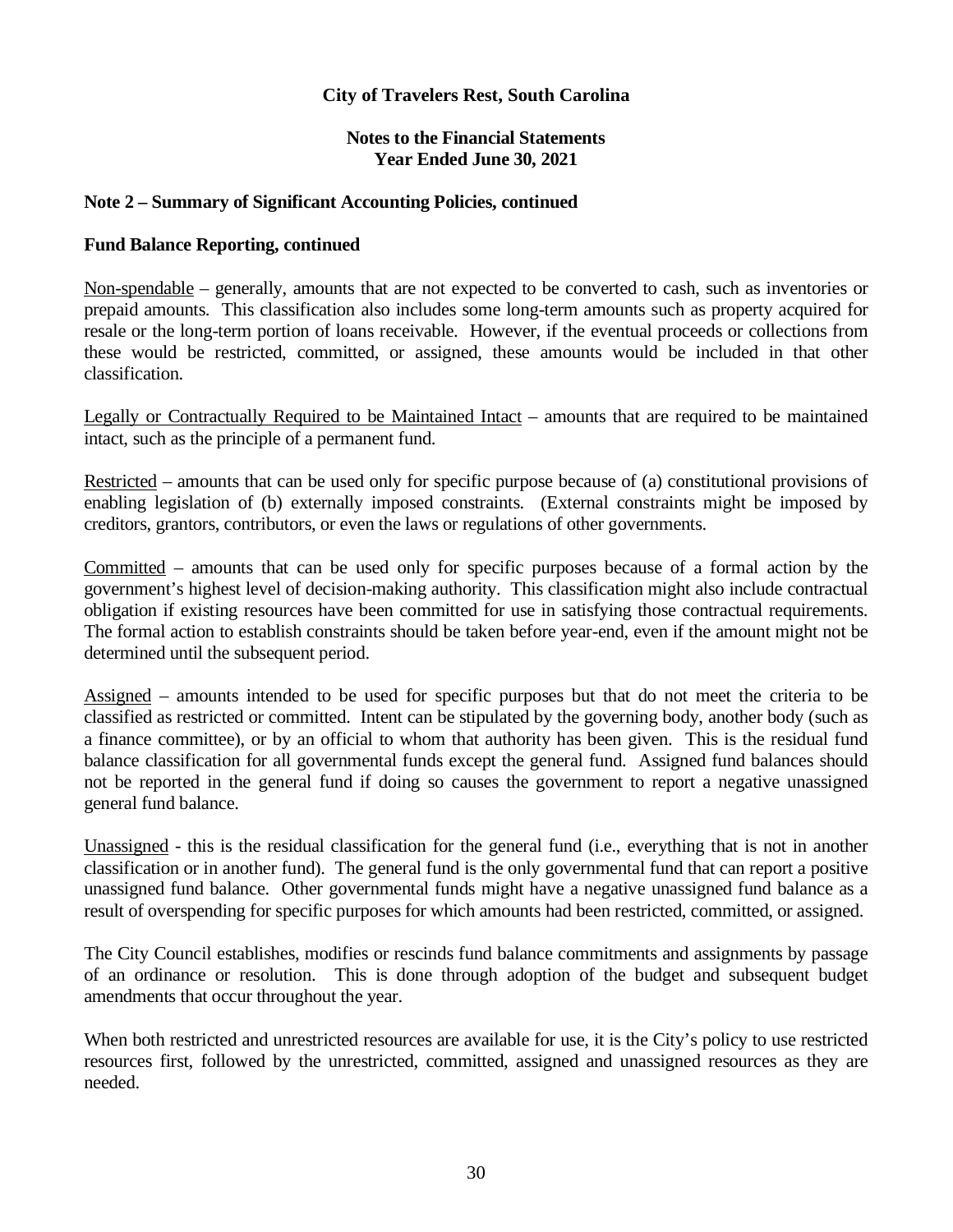#### **Notes to the Financial Statements Year Ended June 30, 2021**

#### **Note 2 – Summary of Significant Accounting Policies, continued**

#### **Net Position**

Net position represents the difference between assets and liabilities in the statement of net position. Net position is classified as invested in capital assets net of related debt, restricted and unrestricted. Net position invested in capital assets, net of related debt; consist of capital assets, net of accumulated depreciation, reduced by the outstanding balances of any borrowings used for the acquisition, construction or improvement of those assets. Outstanding debt that has not been spent is included in the same net position component as the unspent proceeds. Net position is reported as restricted when there are limitations imposed on their use either through enabling legislation or through external restrictions imposed by creditors, grantors, contributors, or laws or regulations of other governments.

#### **Encumbrances**

Encumbrances represent commitments related to unperformed contracts for goods or services. Encumbrance accounting, under which purchase orders, contracts or other commitments for expenditures are recorded to reserve a portion of an applicable appropriation, is utilized in governmental funds, primarily the General Fund. Encumbrances outstanding at year-end are reported as reservations of fund balance as they do not constitute expenditures or liabilities under accounting principles generally accepted.

#### **Estimates**

The preparation of financial statements in conformity with accounting principles generally accepted in the United States of America requires management to make estimates and assumptions that affect the reported amounts of assets and liabilities and disclosures of contingent assets and liabilities at the date of the financial statements and the reported amounts of revenues, expenses and expenditures during the reporting period. Accordingly, actual results could differ from those estimates.

#### **Financial Instruments**

Financial instruments that potentially subject the City to concentration of credit risk are trade receivables, interest bearing investments and cash. Due to the large number in diversity of the City's proprietary fund customer base, concentrations of credit risk with respect to receivables are limited. The City places all of its cash and cash equivalents with high-quality financial institutions and requires deposits to be collateralized.

#### **Budgets and Budgetary Accounting**

Budgets are adopted on a basis consistent with accounting principles generally accepted in the United States of America. Annual appropriated budgets are adopted for the general fund. All annual appropriations lapse at fiscal yearend.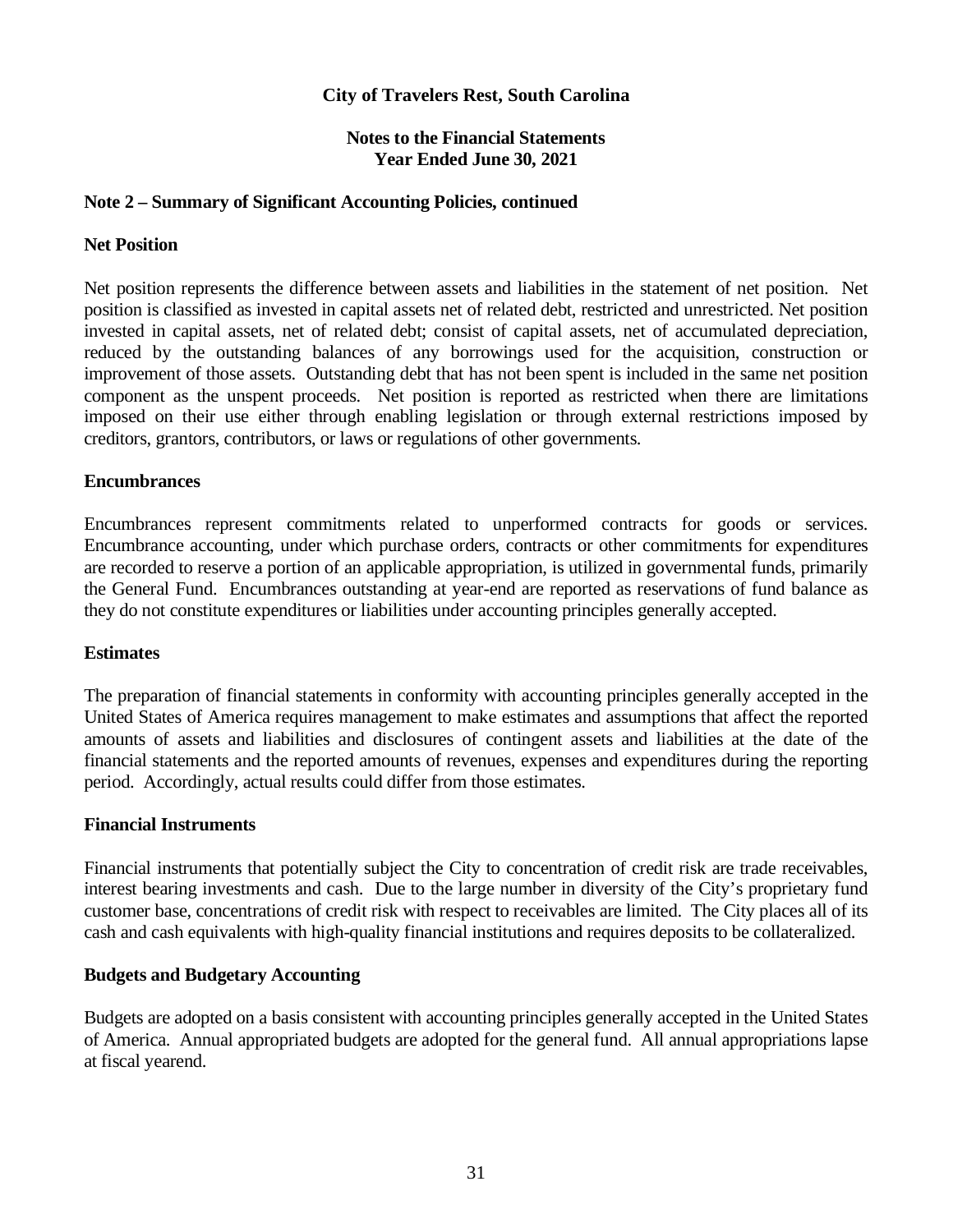#### **Notes to the Financial Statements Year Ended June 30, 2021**

#### **Note 3 – Deposits and Investments**

The State of South Carolina General Statutes permits the City to invest in certain types of financial instruments. Cash is maintained in demand deposits or savings accounts, certificates of deposits, repurchase agreements, or U.S. Government Securities. There were no deposit or investment transactions during the year that were in violation of the state statutes.

As of June 30, 2021, bank balances of the City's deposits were \$6,386,058

*Interest rate risk –* The City manages its exposure to declines in fair values by limiting its investments to certificates of deposit and federal notes which can be sold and withdrawn on demand.

*Credit risk –* As of June 30, 2021, the City's investment with the federal agencies is allowed under state laws.

*Concentration of credit risk –* The City's places no limit on the amount that may be invested in any one issuer. At June 30, 2021, 100% of the City's investments were in the State of South Carolina Local Government Investment Pool. At June 30, 2021, the City's cash consisted of approximately 100% of deposits with a local financial institution.

*Custodial credit risk – deposits –* In the case of deposits, this is the risk that in the event of a bank failure, the City's deposits may not be returned to it. The City does not have a deposit policy for custodial credit risk. As of June 30, 2021, the City did not have any deposits exposed to custodial credit risk.

*Custodial credit risk – investments* – For an investment, this is the risk that, in the event of the failure of the counterparty, the City will not be able to recover the value of its investments or collateral securities that are in the possession of an outside party.

As of June 30, 2021, the City has the following investments:

| Investment                | Credit | Fair   | Investments Maturities in Years |           |            |          |  |  |  |  |
|---------------------------|--------|--------|---------------------------------|-----------|------------|----------|--|--|--|--|
| $T$ <sub>V</sub> pe       | Rating | Value  | $<$ 1 Yr                        | $1-3$ Yrs | $-3-5$ Yrs | $>5$ Yrs |  |  |  |  |
|                           |        |        |                                 |           |            |          |  |  |  |  |
| SC State Government Local |        |        |                                 |           |            |          |  |  |  |  |
| <b>Investment Pool</b>    | $\ast$ | 52,392 | \$52,392                        |           | -          | -        |  |  |  |  |

\*The State Government Local Investment Pool is invested in US Government Securities, which are not considered to have credit risk. Credit Ratings for these investments have been disclosed.

Cash reported in the Governmental Activities/Governmental Funds totaling \$2,706,189 represents amounts restricted as to use by providers.

Cash reported in the Business-type Activities/Proprietary Fund of \$19,797 represent funds on deposit with the Office of the State of South Carolina State Treasurer that are restricted for debt service on the City's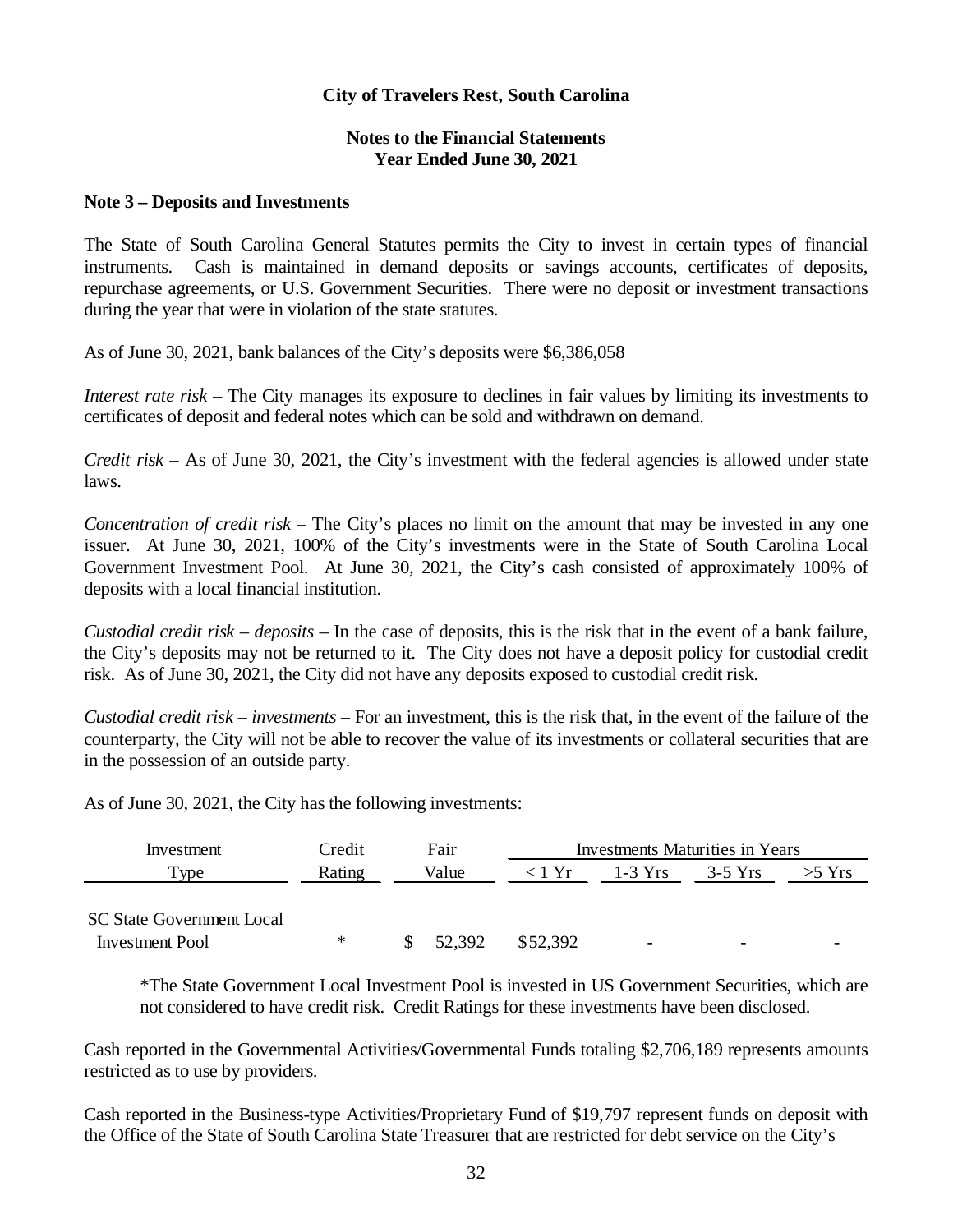#### **Notes to the Financial Statements Year Ended June 30, 2021**

## **Note 3 – Deposits and Investments, continued**

general obligation bonds. These amounts are included in restricted cash and investments for Business-type Activities on the government-wide Statement of Net Position and in restricted cash on the Proprietary Fund Statement of Net Position.

#### **Note 4 - Receivables**

Receivables as of June 30, 2021, including the applicable allowances for uncollectible accounts, are as follows:

|                                                          | Governmental | Business-type            |    |         |
|----------------------------------------------------------|--------------|--------------------------|----|---------|
|                                                          | Activities   | Activities               |    | Total   |
| Receivables:                                             |              |                          |    |         |
| Taxes (net of allowance for uncollectibles of \$36,675)  | 29,611 \$    | $\overline{\phantom{a}}$ | S. | 29.611  |
| Accounts (net of allowance for uncollectibles of \$0 for |              |                          |    |         |
| Governmental and \$0 for Business-type Activities        | 414,156      | 22,023                   |    | 436,179 |
| Total receivables                                        | 443,767      | 22,023                   |    | 465.790 |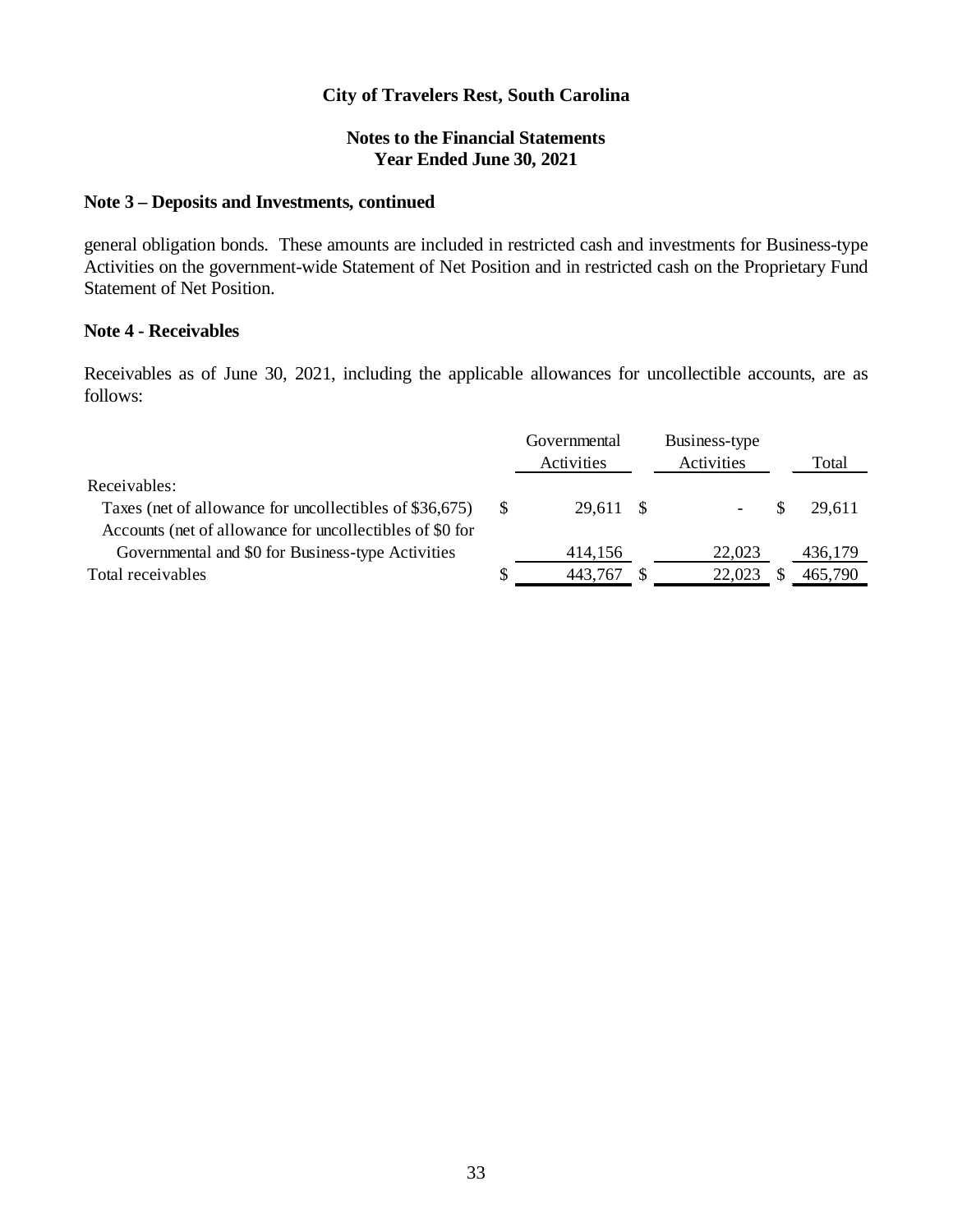# **Notes to Financial Statements Year Ended June 30, 2021**

# **Note 5 – Capital Assets**

A summary of capital assets accounted for in the governmental activities is as follows:

|                                                    | Beginning        |                  | Transfers/ | Ending           |
|----------------------------------------------------|------------------|------------------|------------|------------------|
|                                                    | <b>Balances</b>  | <b>Additions</b> | Disposals  | <b>Balances</b>  |
| <b>Governmental Activities:</b>                    |                  |                  |            |                  |
| Capital Assets, Not Being Depreciated              |                  |                  |            |                  |
| Land                                               | \$<br>928,518    | \$               | \$         | \$<br>928,518    |
| <b>Construction</b> in Progress                    | 52,442           | 82,909           |            | 135,351          |
| <b>Total Capital Assets, Not Being Depreciated</b> | 980,960          | 82,909           |            | 1,063,869        |
| Capital Assets, Being Depreciated                  |                  |                  |            |                  |
| Downtown Streetscape                               | 4,720,102        |                  |            | 4,720,102        |
| Buildings and Improvements                         | 11,129,797       | 8,150            |            | 11,137,947       |
| Equipment                                          | 1,009,341        | 158,214          |            | 1,167,555        |
| Vehicles                                           | 2,081,188        | 845,127          |            | 2,926,315        |
| <b>Furniture and Fixtures</b>                      | 512,671          | 4,141            |            | 516,812          |
| Intangible Assets                                  | 158,273          |                  |            | 158,273          |
| <b>Total Capital Assets, Being Depreciated</b>     | 19,611,372       | 1,015,632        |            | 20,627,004       |
| Less Accumulated Depreciation For                  |                  |                  |            |                  |
| Downtown Streetscape                               | (3,095,561)      | (312, 360)       |            | (3,407,921)      |
| <b>Buildings and Improvements</b>                  | (1,660,758)      | (325, 412)       |            | (1,986,170)      |
| Equipment                                          | (921, 196)       | (34, 804)        |            | (956,000)        |
| Vehicles                                           | (1,991,096)      | (56, 851)        |            | (2,047,947)      |
| <b>Furniture and Fixtures</b>                      | (215, 875)       | (54, 648)        |            | (270, 523)       |
| <b>Intangible Assets</b>                           | (113, 257)       | (11, 459)        |            | (124, 716)       |
| <b>Total Accumulated Depreciation</b>              | (7,997,743)      | (795, 534)       |            | (8,793,277)      |
| Total Capital Assets, Being Depreciated, Net       | 11,613,629       | 220,098          |            | 11,833,727       |
| Governmental Activities, Capital Assets, Net       | \$<br>12,594,589 | \$<br>303,007    | \$         | \$<br>12,897,596 |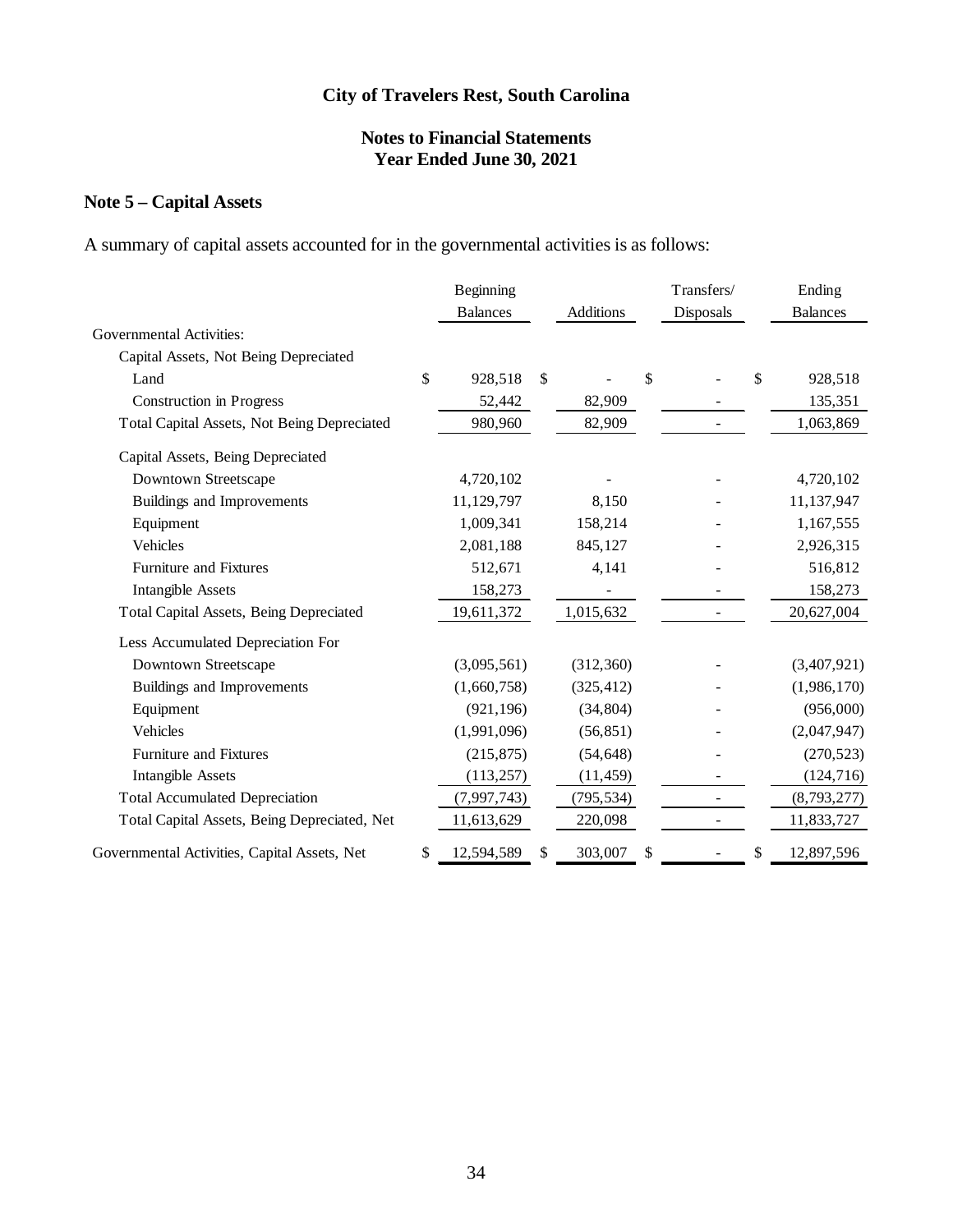#### **Notes to Financial Statements Year Ended June 30, 2021**

#### **Note 5 – Capital Assets, continued**

A summary of capital assets accounted for in the business-type activities is as follows:

|                                                |     | Beginning                           |    |            | Transfers/      | Ending          |
|------------------------------------------------|-----|-------------------------------------|----|------------|-----------------|-----------------|
|                                                |     | <b>Additions</b><br><b>Balances</b> |    | Disposals  | <b>Balances</b> |                 |
| Business-Type Activities:                      |     |                                     |    |            |                 |                 |
| Capital Assets, Being Depreciated              |     |                                     |    |            |                 |                 |
| Equipment                                      | \$  | 254,517                             | \$ |            | \$              | \$<br>254,517   |
| Infrastructure:                                |     |                                     |    |            |                 |                 |
| Sewer Trunk Lines & Rehabilitation             |     | 2,645,777                           |    |            |                 | 2,645,777       |
| Tubbs Mtn Pump Station                         |     | 877,206                             |    |            |                 | 877,206         |
| Intangibles                                    |     | 81,790                              |    |            |                 | 81,790          |
| <b>Total Capital Assets, Being Depreciated</b> |     | 3,859,290                           |    |            |                 | 3,859,290       |
| Less Accumulated Depreciation For              |     |                                     |    |            |                 |                 |
| Equipment                                      |     | (228, 430)                          |    | (1,590)    |                 | (230, 020)      |
| Infrastructure:                                |     |                                     |    |            |                 |                 |
| Sewer Trunk Lines & Rehabilitation             |     | (1,437,528)                         |    | (116, 774) |                 | (1,554,302)     |
| Tubbs Mtn Pump Station                         |     | (425, 739)                          |    | (36, 105)  |                 | (461, 844)      |
| Intangibles                                    |     | (60, 371)                           |    | (3,671)    |                 | (64, 042)       |
| <b>Total Accumulated Depreciation</b>          |     | (2,152,068)                         |    | (158, 140) |                 | (2,310,208)     |
| Total Capital Assets, Being Depreciated, Net   |     | 1,707,222                           |    | (158, 140) |                 | 1,549,082       |
|                                                |     |                                     |    |            |                 |                 |
| Business-Type Actvities, Capital Assets, Net   | \$. | 1,707,222                           | S  | (158, 140) | \$              | \$<br>1,549,082 |

Depreciation was charged as direct expense to functions/programs of the primary government as follows:

| <b>Governmental Activities:</b>                             |               |
|-------------------------------------------------------------|---------------|
| General Government                                          | \$<br>517,097 |
| Police                                                      | 198,884       |
| Fire                                                        | 75,576        |
| Sanitation                                                  | 3,977         |
| <b>Total Depreciation Expense - Governmental Activities</b> | \$<br>795,534 |
|                                                             |               |
|                                                             |               |
| Business-Type Activities:                                   |               |
| Sewer System                                                | \$<br>158,140 |
| Total Depreciation Expense - Business-Type Activities       | \$<br>158,140 |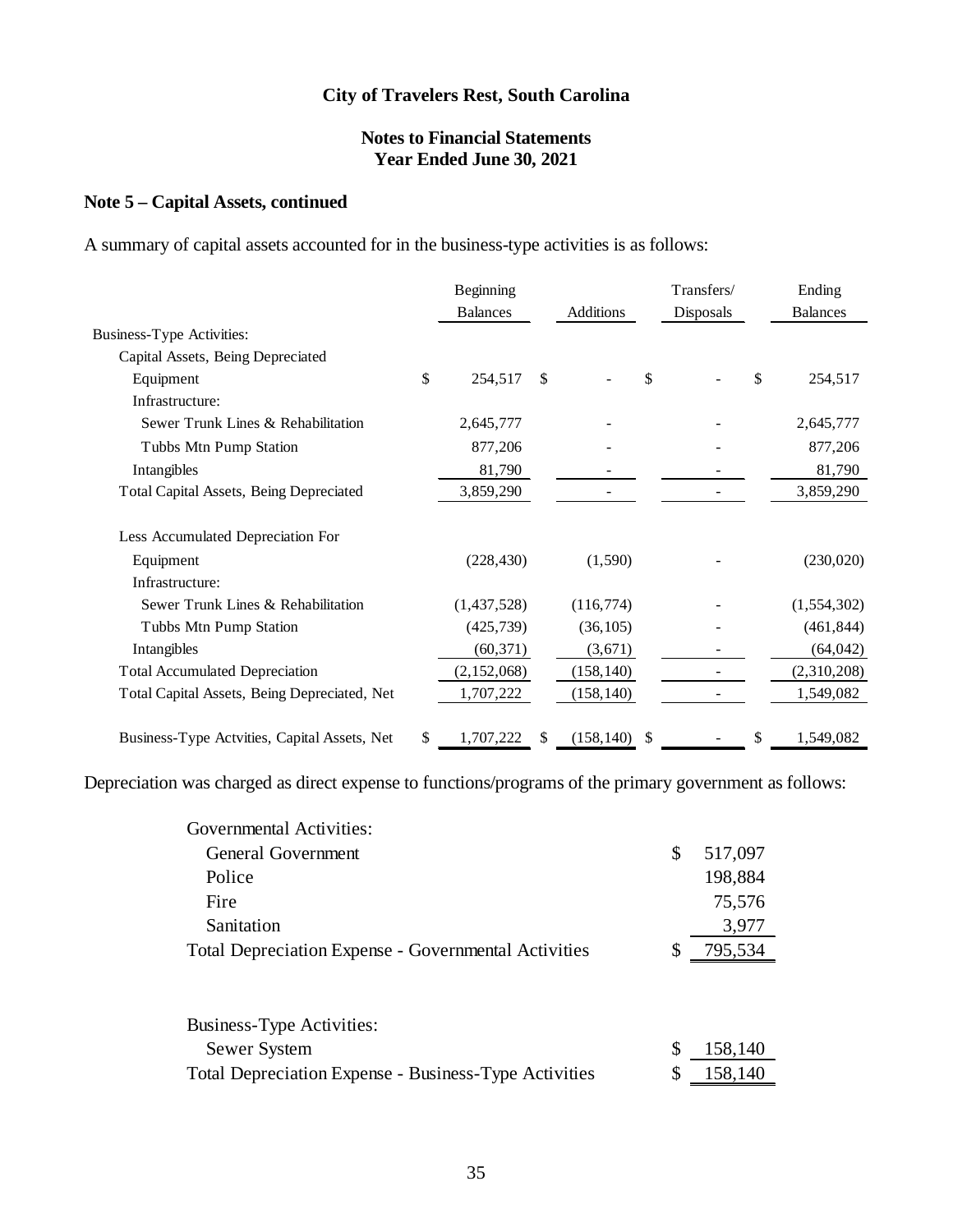#### **Notes to Financial Statements Year Ended June 30, 2021**

#### **Note 5 – Capital Assets, continued**

Amortization of the Hospitality Tax Fund's intangible assets was included in governmental activities depreciation expense for the year ended June 30, 2021. Amortization expense relating to governmental activities will be \$6,004 for each of the next five years.

Amortization of the Sewer System's intangible assets was included in business-type activities depreciation expense for the year ended June 30, 2021. Amortization expense relating to business-type activities will be \$3,671 for each of the next five years.

#### **Note 6 – Long-Term Debt**

Changes in long-term debt for the year ended June 30, 2021 was as follows:

|                                                     | Balance         |                 |                      | <b>Balance</b> |               | Due Within |
|-----------------------------------------------------|-----------------|-----------------|----------------------|----------------|---------------|------------|
|                                                     | July 1, 2020    | Additions       | Reductions           | June 30, 2021  |               | One Year   |
| <b>Governmental Activities</b>                      |                 |                 |                      |                |               |            |
| <b>General Obligation Bonds</b>                     |                 |                 |                      |                |               |            |
| 2020A General Obligation Bond                       |                 | 66,778          | (66,778)             |                |               |            |
| 2020B General Obligation Bond                       |                 | 50,669          | (50,669)             |                |               |            |
|                                                     |                 | 117,447         | (117, 447)           |                |               |            |
| <b>Revenue Bonds</b>                                |                 |                 |                      |                |               |            |
| 2017 Accommodations and Hospitality                 |                 |                 |                      |                |               |            |
| Revenue Refunding Bond                              | \$<br>2,264,000 | \$              | \$<br>$(227,000)$ \$ | 2,037,000      | \$            | 227,000    |
| 2017B Accommodations and Hospitality                |                 |                 |                      |                |               |            |
| Revenue Bond                                        | 1,989,000       |                 | (79,000)             | 1,910,000      |               | 79,000     |
| SC Energy Office                                    | 37,124          |                 | (9,007)              | 28,117         |               | 9,007      |
| <b>Total General Obligation Bonds</b>               | 4,290,124       |                 | (315,007)            | 3,975,117      |               | 315,007    |
| <b>Travelers Rest Public Facilities Corporation</b> |                 |                 |                      |                |               |            |
| 2013A Installment Purchase Revenue Bond             | 338,730         |                 | (110, 440)           | 228,290        |               | 110,440    |
| 2013B Installment Purchase Revenue Bond             | 550,750         |                 | (55, 420)            | 495,330        |               | 55,420     |
| 2017 Installment Purchase Revenue Bond              | 3,315,999       |                 | (15,000)             | 3,300,999      |               | 15,000     |
| 2020C Installment Purchase Revenue Bond             |                 | 237,000         | (46,000)             | 191,000        |               | 47,000     |
| <b>Total Installment Purchase Revenue Bonds</b>     | 4,205,479       | 237,000         | (226, 860)           | 4,215,619      |               | 227,860    |
| Lease Purchase Agreements                           |                 |                 |                      |                |               |            |
| Master Lease Purchase Agreement                     |                 | 322,000         | (64,000)             | 258,000        |               | 63,000     |
| Master Lease Agreement August 19, 2019              |                 | 739,000         | (66,002)             | 672,998        |               | 67,685     |
| <b>Total Master Purchase Agreements</b>             | -               | 1,061,000       | (130,002)            | 930,998        |               | 130,685    |
| <b>Accrued Compensated Absences</b>                 | 377,034         |                 | (58, 580)            | 318,454        |               | 221,396    |
| Governmental activities                             |                 |                 |                      |                |               |            |
| long-term liabilities                               | 8,872,637       | $$1,415,447$ \; | $(847,896)$ \$       | 9,440,188      | $\mathcal{S}$ | 894,948    |

For the governmental activities, the Installment Purchase Bonds, Revenue Refunding Bonds and Lease Purchase Agreements are liquidated from the general fund and the hospitality tax fund, respectively. Compensated absences are generally liquidated from the general fund.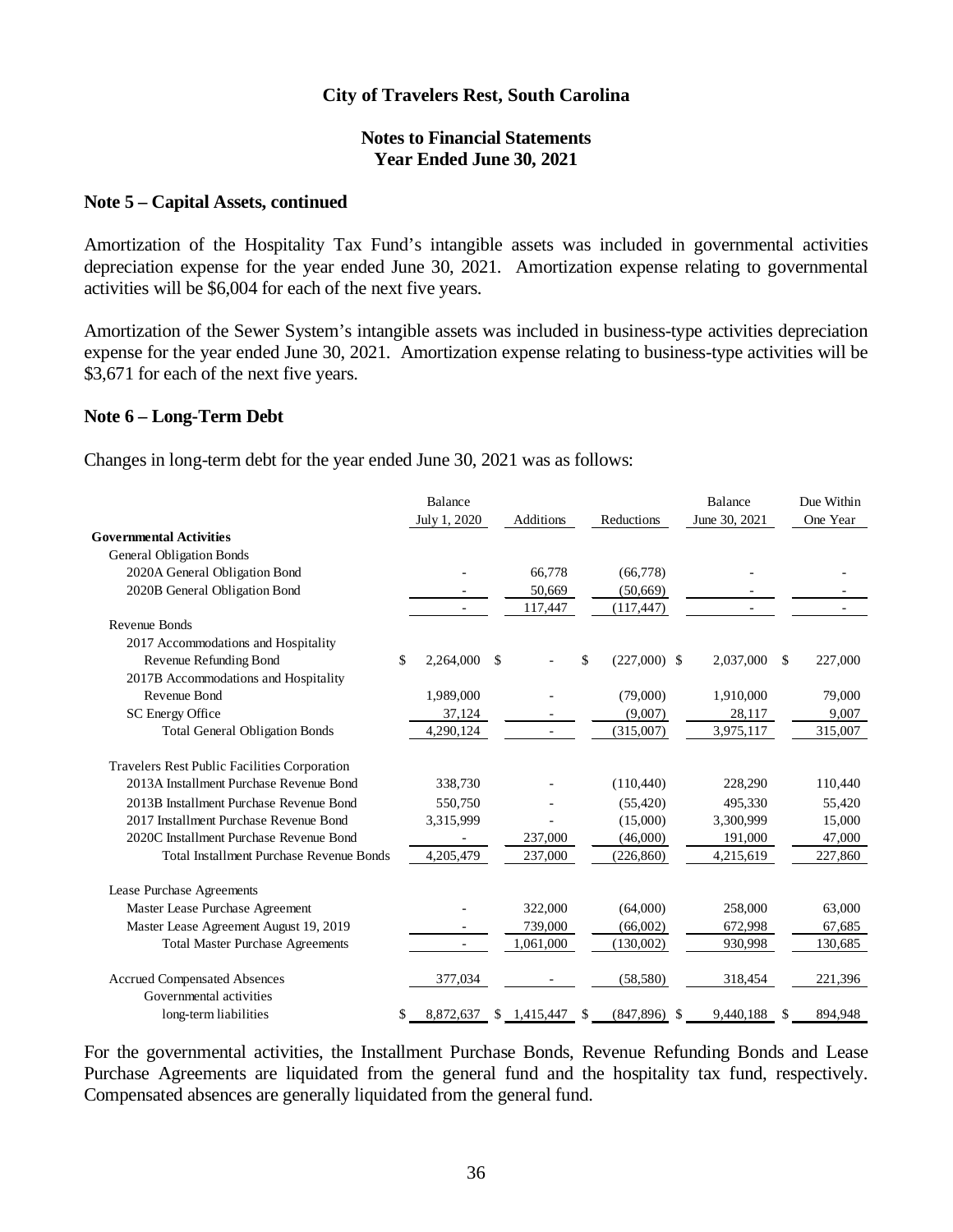#### **Notes to Financial Statements Year Ended June 30, 2021**

#### **Note 6 – Long-Term Debt, continued**

The 2017A Accommodations and Hospitality Tax Revenue Refunding Bonds were issued in April 2017 for the amount of \$2,912,000 to refund series 2012 Bonds. The bonds are payable annually on April 1 in incrementally increasing installments of principle through 2029. Interest is payable semi-annually on April 1 and October 1 through 2029 with an interest rate of 2.54%. The issuance resulted in a net present value savings of \$120,720. This bond is secured by the full faith, credit and taxing power of the City.

The 2017B Accommodations and Hospitality Tax Revenue Bonds were issued in April 2017 for the amount of \$2,215,000 for capital improvements. The bonds are payable annually on April 1 in incrementally increasing installments of principle through 2032. Interest is payable semi-annually on April 1 and October 1 through 2032 with an interest rate of 2.76%. This bond is secured by the full faith, credit and taxing power of the City.

The Travelers Rest Public Facilities Corporation ("Corporation") Installment Purchase Improvement Bond 2013A issued in the amount of \$1,047,500 on July 19, 2013 is payable annually on April 1 in incrementally increasing installments of principle through 2023. Interest is payable in semi-annual installments on April 1 and October 1 through 2023 with an interest rate of 2.22%. The bonds were originally issued to finance the cost of acquiring, constructing and renovating facilities sold by the Corporation to the City pursuant to a Facilities Purchase and Occupancy Agreement dated July 1, 2013. This agreement between the City and the Corporation is still in effect at June 30, 2021. The bonds are subject to annual appropriation.

The Travelers Rest Public Facilities Corporation ("Corporation") Installment Purchase Improvement Bond 2013B issued in the amount of \$866,650 on July 19, 2013 is payable annually on April 1 in incrementally increasing installments of principle through 2029. Interest is payable in semi-annual installments on April 1 and October 1 through 2029 with an interest rate of 2.95%. The bonds were originally issued to finance the cost of acquiring, constructing and renovating facilities sold by the Corporation to the City pursuant to a Facilities Purchase and Occupancy Agreement dated July 1, 2013. This agreement between the City and the Corporation is still in effect at June 30, 2021. The bonds are subject to annual appropriation.

The Travelers Rest Public Facilities Corporation ("Corporation") Installment Purchase Revenue Bond Series 2017 was issued in May 2017 in the amount of \$3,347,000 and is payable annually on April 1 in incrementally increasing installments of principle through 2037. Interest is payable in semi-annual installments on April 1 and October 1 through 2037 with an interest rate of 2.90%. The bonds were originally issued to finance the cost of acquiring, constructing and renovating facilities sold by the Corporation to the City pursuant to a Facilities Purchase and Occupancy Agreement dated July 1, 2013. This agreement between the City and the Corporation is still in effect at June 30, 2021. The bonds are subject to annual appropriation.

The 2020A General Obligation Bond was issued in August 2020 for the amount of \$66,778 for acquisition payments to the Corporation. The bond has a maturity date of March 15, 2021. Interest is payable on March 15, 2021 with an interest rate of 2.58%. This bond is secured by the full faith, credit and taxing power of the City.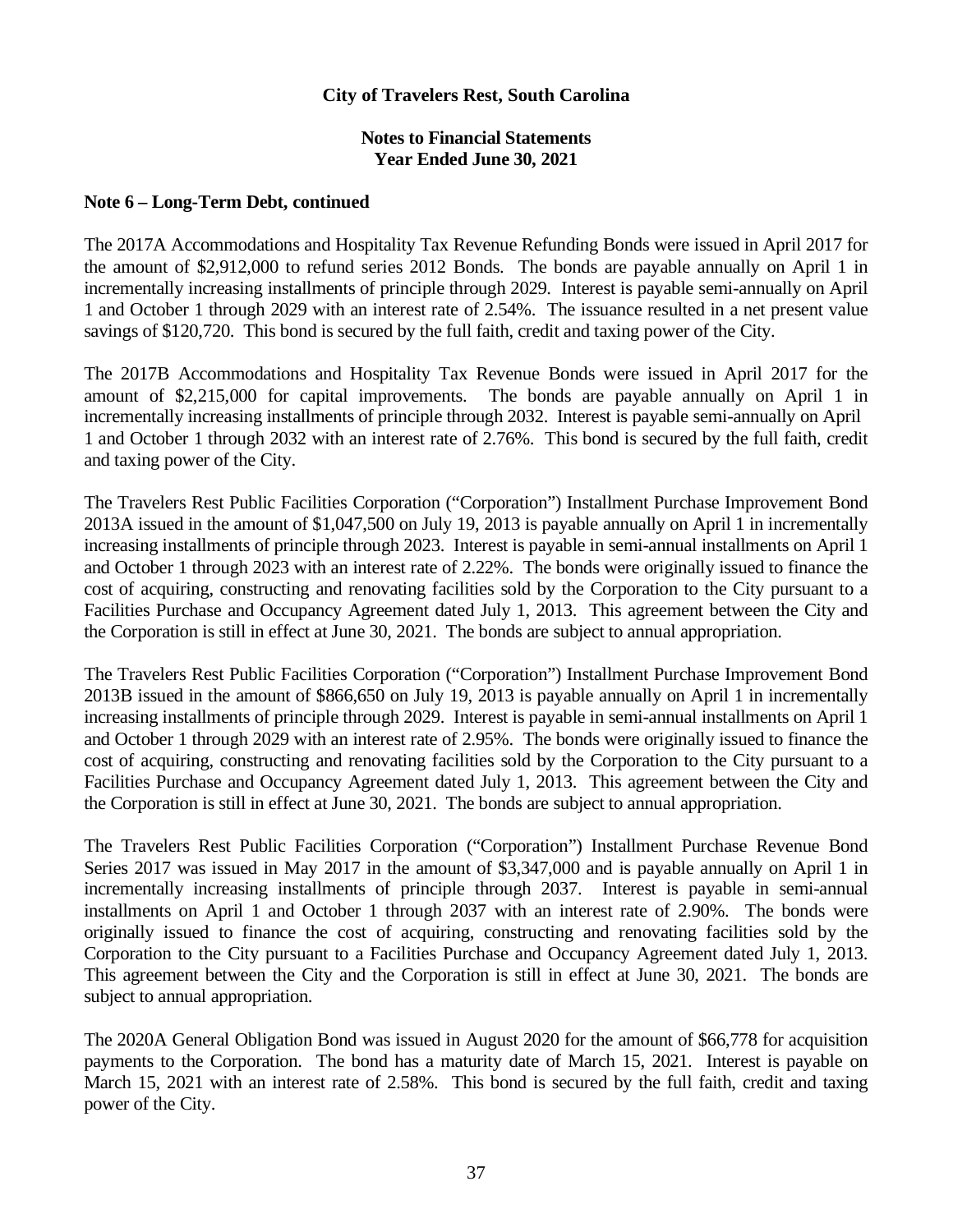#### **Notes to Financial Statements Year Ended June 30, 2021**

#### **Note 6 – Long-Term Debt, continued**

The 2020B General Obligation Bond was issued in August 2020 for the amount of \$50,669 for acquisition payments to the Corporation. The bond has a maturity date of March 15, 2021. Interest is payable on March 15, 2021 with an interest rate of 3.67%. This bond is secured by the full faith, credit and taxing power of the City.

Debt service requirements on the governmental activities revenue bonds at June 30 are as follows:

| Fiscal year ending |                 |                           |          |                           |           |
|--------------------|-----------------|---------------------------|----------|---------------------------|-----------|
| June 30,           | Principal       |                           | Interest |                           | Total     |
|                    |                 |                           |          |                           |           |
| 2022               | \$<br>323,187   | \$                        | 105,018  | $\boldsymbol{\mathsf{S}}$ | 428,205   |
| 2023               | 332,371         |                           | 96,681   |                           | 429,052   |
| 2024               | 340,558         |                           | 88,104   |                           | 428,662   |
| 2025               | 340,000         |                           | 79,316   |                           | 419,316   |
| 2026               | 348,000         |                           | 70,485   |                           | 418,485   |
| Thereafter         | 2,291,001       |                           | 222,612  |                           | 2,513,613 |
|                    | \$<br>3,975,117 | $\boldsymbol{\mathsf{S}}$ | 662,216  | $\boldsymbol{\mathsf{S}}$ | 4,637,333 |

Debt service requirements on the governmental activities Travelers Rest Public Facilities Corporation installment purchase bonds at June 30, 2021 are as follows:

| Fiscal year ending |                 |                           |           |                 |
|--------------------|-----------------|---------------------------|-----------|-----------------|
| June 30,           | Principal       |                           | Interest  | Total           |
|                    |                 |                           |           |                 |
| 2022               | \$<br>232,310   | $\boldsymbol{\mathsf{S}}$ | 117,974   | \$<br>350,284   |
| 2023               | 236,790         |                           | 112,675   | 349,465         |
| 2024               | 244,220         |                           | 105,448   | 349,668         |
| 2025               | 251,020         |                           | 98,990    | 350,010         |
| 2026               | 208,660         |                           | 92,331    | 300,991         |
| Thereafter         | 3,042,619       |                           | 563,399   | 3,606,018       |
|                    | \$<br>4,215,619 | \$                        | 1,090,817 | \$<br>5,306,436 |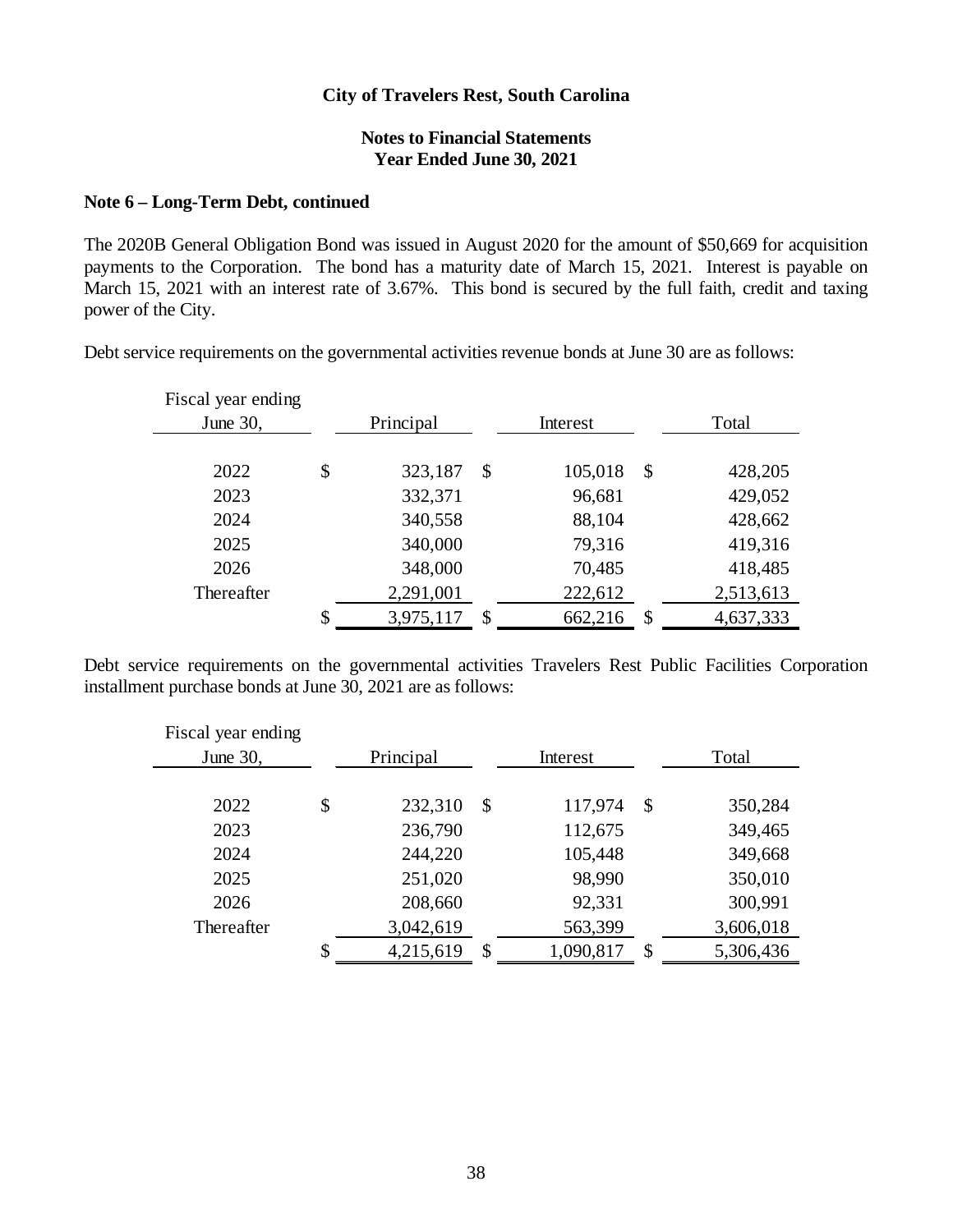#### **Notes to Financial Statements Year Ended June 30, 2021**

#### **Note 6 – Long-Term Debt, continued**

Debt service requirements on the governmental activities lease purchase agreements at June 30 are as follows:

| Fiscal year ending |               |              |                 |
|--------------------|---------------|--------------|-----------------|
| June 30,           | Principal     | Interest     | Total           |
|                    |               |              |                 |
| 2022               | \$<br>130,685 | \$<br>20,723 | \$<br>151,408   |
| 2023               | 133,359       | 18,055       | 151,414         |
| 2024               | 136,075       | 15,325       | 151,400         |
| 2025               | 138,801       | 12,573       | 151,374         |
| 2026               | 74,633        | 9,698        | 84,331          |
| Thereafter         | 317,445       | 19,882       | 337,327         |
|                    | \$<br>930,998 | \$<br>96,256 | \$<br>1,027,254 |

Long-term liability transactions for business-type activities for the year ended June 30, 2021 were as follows:

|                                 | July 1, 2020 |     | <b>Additions</b> |    | Reductions    | June 30, 2021 |               | One Year |
|---------------------------------|--------------|-----|------------------|----|---------------|---------------|---------------|----------|
| <b>Business-Type Activities</b> |              |     |                  |    |               |               |               |          |
| <b>Bonds Payable</b>            |              |     |                  |    |               |               |               |          |
| <b>State Pollution Control</b>  |              |     |                  |    |               |               |               |          |
| Revolving Bond - $A$ \$         | 40.360       | -S  |                  | \$ | $(22,869)$ \$ | 17.491        | <sup>\$</sup> | 17,491   |
| <b>State Pollution Control</b>  |              |     |                  |    |               |               |               |          |
| Revolving Bond - B              | 20.179       |     |                  |    | (11, 434)     | 8.745         |               | 8,745    |
| Loan Payable                    | 153,984      |     |                  |    | (19,066)      | 134,918       |               | 19,498   |
| Business-type activities        |              |     |                  |    |               |               |               |          |
| $long-term$ liabilitie $\$      | 214,523      | -\$ |                  | S  | (53,369)      | 161,154       | -S            | 45,734   |

During the fiscal year ended June 30, 2002, the City entered into an agreement with a contractor to provide sewer line rehabilitation over the area of the City known as the Travelers Rest 3 Area. The contract price of \$877,892 was financed out of existing reserves and through two separate bonds offered by the South Carolina Water Quality Revolving Fund Authority.

The first revolving bond – A with a balance of \$17,491at June 30, 2021, carries an interest rate of 2.25% and is to be repaid in quarterly installments of \$5,896 including principle and interest through April 2022.

The second revolving bond – B with a balance of \$8,745 at June 30, 2021, carriers an interest rate of 2.25% and is payable in quarterly installments of \$2,948 including principle and interest through April 2022. Revolving bond A is secured by the full faith, credit and taxing power of the City. Revolving bond B is secured by all revenues of the City's Sewer System Fund.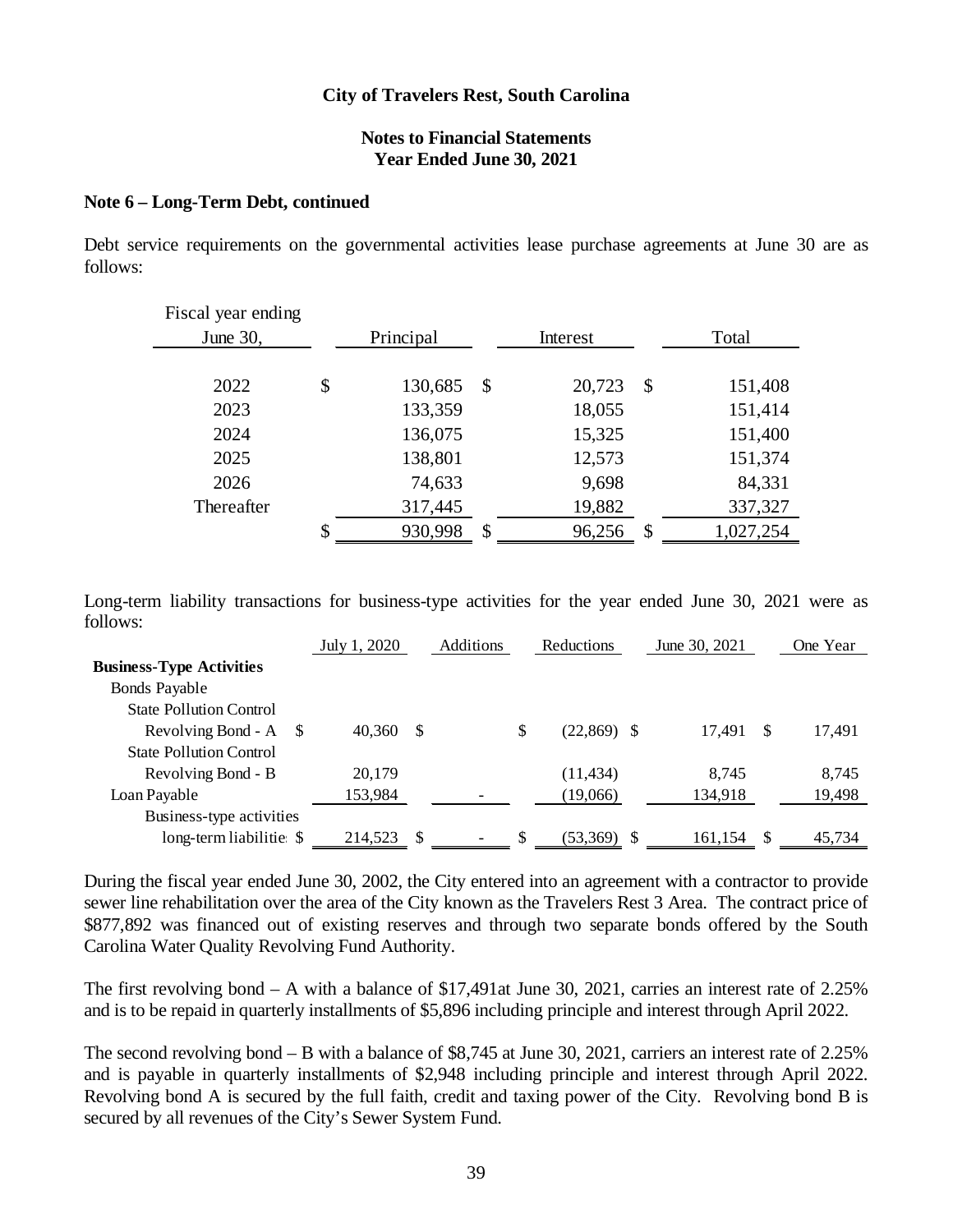#### **Notes to Financial Statements Year Ended June 30, 2021**

#### **Note 6 – Long-Term Debt, continued**

During the fiscal year ended June 30, 2008, the South Carolina Water Quality Revolving Fund Authority loaned the City \$358,039 at an interest rate of 2.25% per annum. The purpose of the proceeds of this note was to fund the Tubbs Mountain Sewer Station Project. This project was completed during the year ended June 30, 2008 at a total cost of \$858,367. The balance of \$134,918 at June 30, 2021 is payable in quarterly installments of \$5,592, including principle and interest through December 2027. This loan is secured by all revenues of the City's Sewer System Fund.

Fiscal year ending June 30, Principal Interest Total 2022 \$ 45,734 \$ 3,169 \$ 48,903 2023 19,940 2,429 22,369 2024 20,393 1,977 22,370 2025 20,855 1,514 22,369 2026 21,329 1,041 22,370 2027 - 2028 32,904 651 33,555  $$161,155 \quad $10,781 \quad $171,936$ 

Maturities on long-term debt of the business-type activities are as follows:

#### **Note 7 – Restricted Assets**

Cash and cash equivalents

As of June 30, 2021, cash and cash equivalents restricted by external sources included:

|                        | Governmental    | Business-type |
|------------------------|-----------------|---------------|
|                        | Activities      | Activities    |
| Capital projects       | \$<br>690,857   | 19,797        |
| Recreation and Tourism | 1,535,858       |               |
| <b>Other Purposes</b>  | 479,474         |               |
|                        | \$<br>2,706,189 | 19.79         |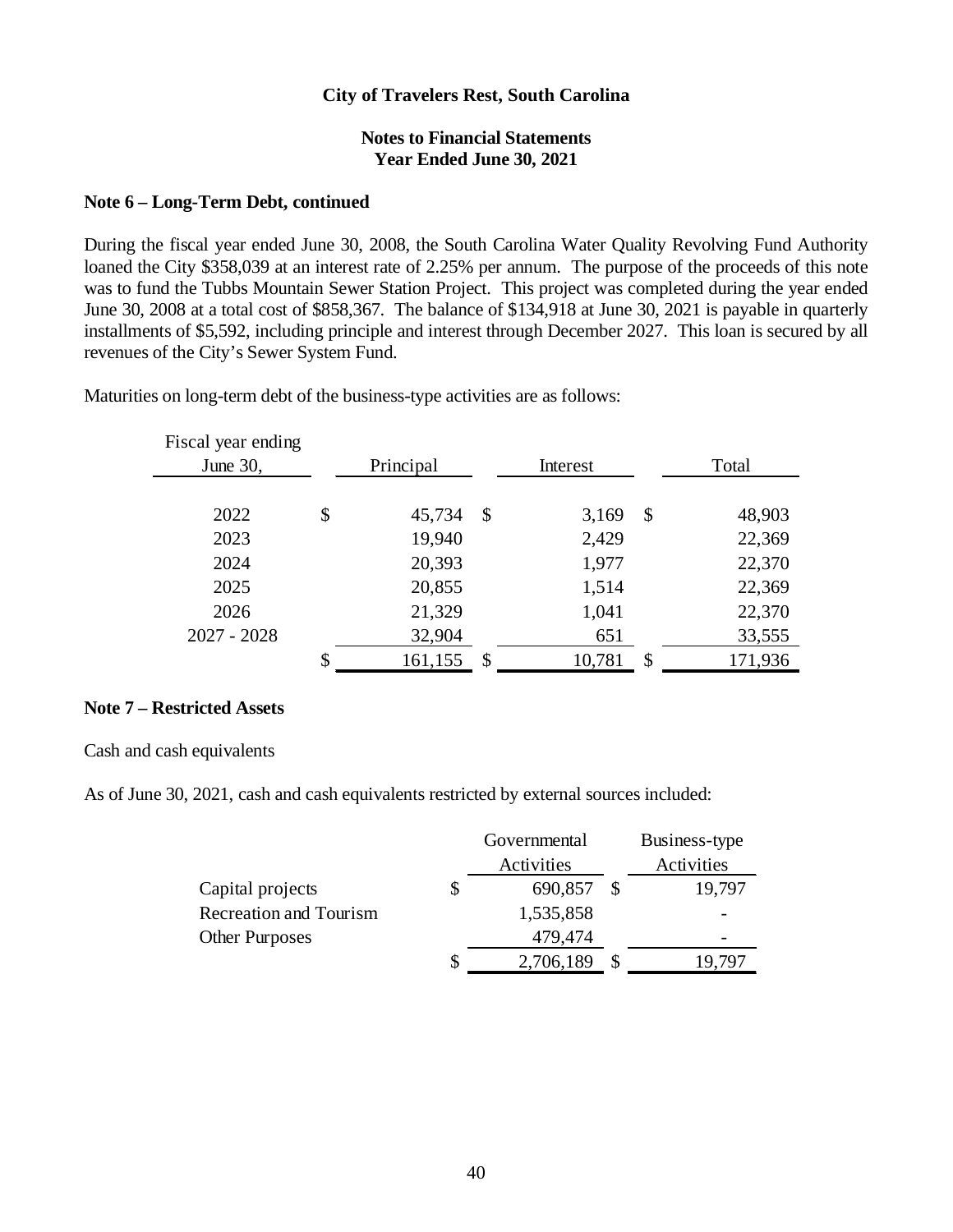#### **Notes to Financial Statements Year Ended June 30, 2021**

#### **Note 8 – Retirement Plan**

The South Carolina Public Employee Benefit Authority (PEBA), created July 1, 2012, is the state agency responsible for the administration and management of the various Retirement Systems and retirement programs of the state of South Carolina, including the State Optional Retirement Program and the S.C. Deferred Compensation Program, as well as the state's employee insurance programs. As such, PEBA is responsible for administering the South Carolina Retirement Systems' five defined benefit pension plans. PEBA has an 11-member Board of Directors, appointed by the Governor and General Assembly leadership, which serves as custodian, co-trustee and co-fiduciary of the Systems and the assets of the retirement trust funds. The Retirement System Investment Commission (Commission as the governing body, RSIC as the agency), created by the General Assembly in 2005, has exclusive authority to invest and manage the retirement trust funds' assets. The Commission, an eight-member board, serves as co-trustee and co-fiduciary for the assets of the retirement trust funds. By law, the State Fiscal Accountability Authority (SFAA), which consists of five elected officials, also reviews certain PEBA Board decisions regarding the actuary of the Systems.

For purposes of measuring the net pension liability, deferred outflows and inflows of resources related to pensions, and pension expense, information about the fiduciary net position of the Systems and additions to/deductions from the Systems fiduciary net position have been determined on the accrual basis of accounting as they are reported by the Systems in accordance with generally accepted accounting principles (GAAP). For this purpose, revenues are recognized when earned and expenses are recognized when incurred. Benefit and refund expenses are recognized when due and payable in accordance with the terms of the plan. Investments are reported at fair value.

PEBA issues a Comprehensive Annual Financial Report (CAFR) containing financial statements and required supplementary information for the Systems' Pension Trust Funds. The CAFR is publicly available through PEBA's website at www.peba.sc.gov, or a copy may be obtained by submitting a request to PEBA, 202 Arbor Lake Drive, Columbia, SC 29223. PEBA is considered a division of the primary government of the state of South Carolina and therefore, retirement trust fund financial information is also included in the comprehensive annual financial report of the state.

#### **Plan Description**

The South Carolina Retirement System (SCRS), a cost–sharing multiple-employer defined benefit pension plan, was established July 1, 1945, pursuant to the provisions of Section 9-1-20 of the South Carolina Code of Laws for the purpose of providing retirement and other benefits for teachers and employees of the state and its political subdivisions. SCRS covers employees of state agencies, public school districts, higher education institutions, other participating local subdivisions of government and individuals newly elected to the South Carolina General Assembly at or after the 2012 general election.

 The State Optional Retirement Program (State ORP) is a defined contribution plan that is offered as an alternative to SCRS to certain newly hired employees of state agencies, institutions of higher education, public school districts and individuals first elected to the General Assembly at or after the general election in November 2012. State ORP participants direct the investment of their funds into an account administered by one of four third party record keepers.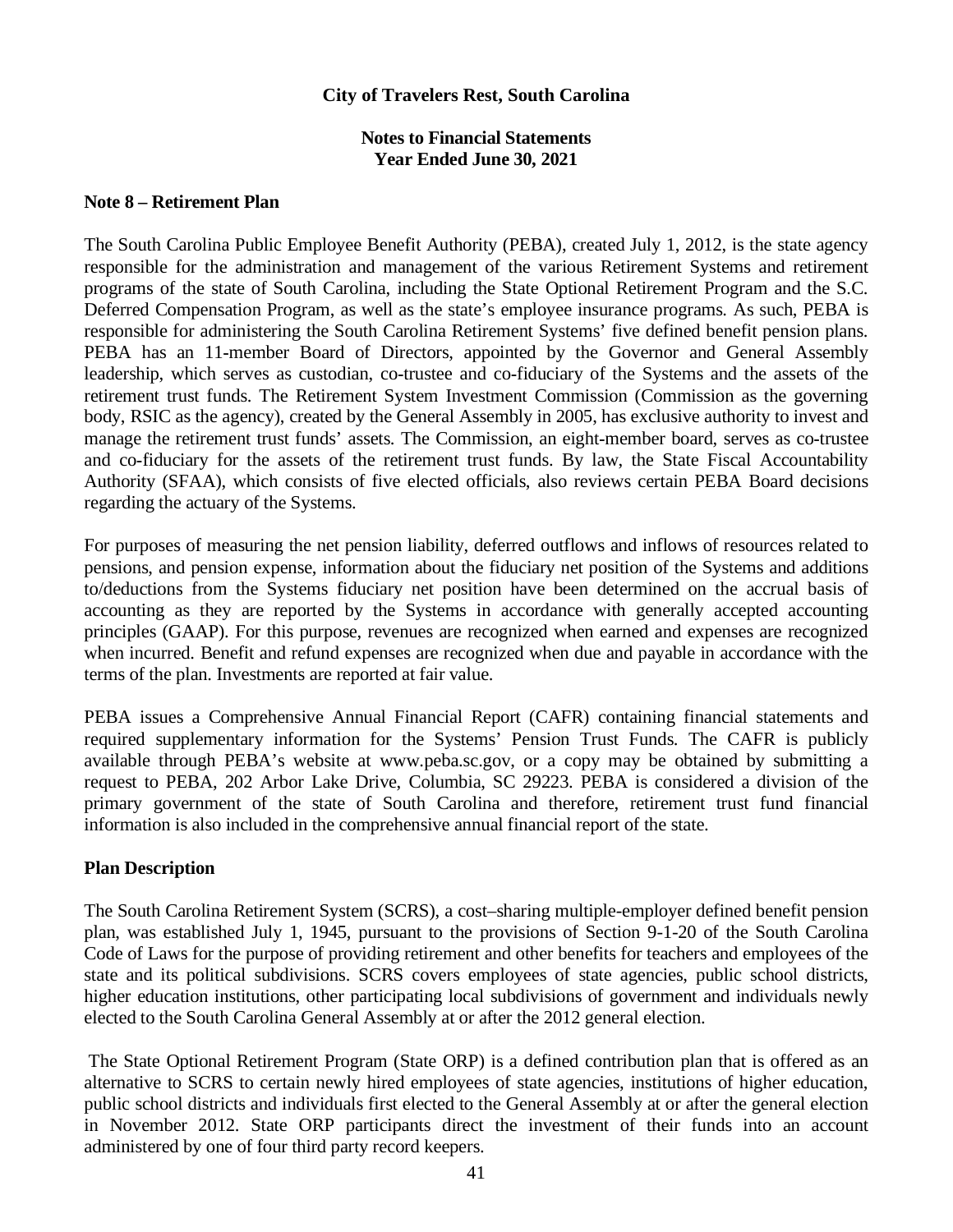#### **Notes to Financial Statements Year Ended June 30, 2021**

#### **Note 8 – Retirement Plan, continued**

#### **Plan Description, continued**

The South Carolina Police Officers Retirement System (PORS), a cost–sharing multiple-employer defined benefit pension plan, was established July 1, 1962, pursuant to the provisions of Section 9-11-20 of the South Carolina Code of Laws for the purpose of providing retirement and other benefits to police officers and firefighters. PORS also covers peace officers, coroners, probate judges and magistrates.

#### **Membership**

Membership requirements are prescribed in Title 9 of the South Carolina Code of Laws. A brief summary of the requirements under each system is presented below:

• SCRS – Generally, all employees of covered employers are required to participate in and contribute to the system as a condition of employment. This plan covers general employees and teachers and individuals newly elected to the South Carolina General Assembly beginning with the November 2012 general election. An employee member of the system with an effective date of membership prior to July 1, 2012, is a Class Two member. An employee member of the system with an effective date of membership on or after July 1, 2012, is a Class Three member.

State ORP – As an alternative to membership in SCRS, newly hired state, public school, and higher education employees and individuals newly elected to the S.C. General Assembly beginning with the November 2012 general election have the option to participate in the State Optional Retirement Program (State ORP), which is defined contribution plan. State ORP participants direct the investment of their funds into a plan administered by one of four investment providers. For this reason, State ORP programs are not considered part of the retirement systems for financial statement purposes. Employee and Employer contributions to the State ORP are at the same rates as SCRS. A direct remittance is required from the employers to the member's account with investment providers for the employee contribution (8 percent) and a portion of the employer contribution (5 percent). A direct remittance is also required to SCRS for the remaining portion of the employer contribution (5.75 percent) and an incidental death benefit contribution (.15 percent), if applicable, which is retained by SCRS.

 PORS – To be eligible for PORS membership, an employee must be required by the terms of his employment, by election or appointment, to preserve public order, protect life and property, and detect crimes in the state; to prevent and control property destruction by fire; or to serve as a peace officer employed by the Department of Corrections, the Department of Juvenile Justice, or the Department of Mental Health. Probate judges and coroners may elect membership in PORS. Magistrates are required to participate in PORS for service as a magistrate. PORS members, other than magistrates and probate judges, must also earn at least \$2,000 per year and devote at least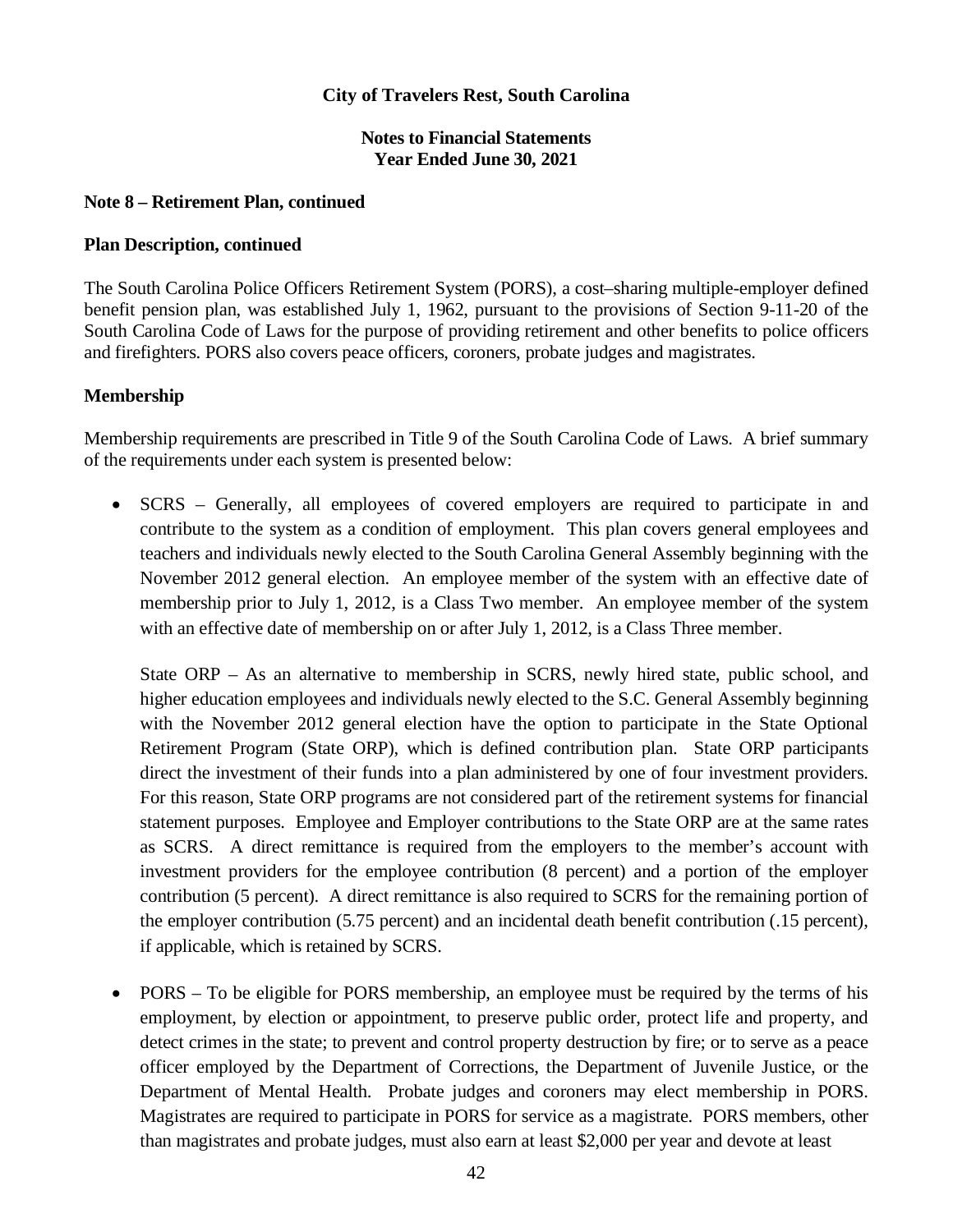#### **Notes to Financial Statements Year Ended June 30, 2021**

#### **Note 8 – Retirement Plan, continued**

#### **Membership, continued**

1,600 hours per year to this work, unless exempted by statute. An employee member of the system with an effective date of membership prior to July 1, 2012, is a Class Two member. An employee member of the system with an effective date of membership on or after July 1, 2012, is a Class Three member.

#### **Benefits**

Benefit terms are prescribed in Title 9 of the South Carolina Code of Laws. PEBA does not have the authority to establish or amend benefit terms without a legislative change in the code of laws. Key elements of the benefit calculation include the benefit multiplier, years of service, and average final compensation. A brief summary of benefit terms for each system is presented below.

SCRS – A Class Two member who has separated from service with at least five or more years of earned service is eligible for a monthly pension at age 65 or with 28 years credited service regardless of age. A member may elect early retirement with reduced pension benefits payable at age 55 with 25 years of service credit. A Class Three member who has separated from service with at least eight or more years of earned service is eligible for a monthly pension upon satisfying the Rule of 90 requirement that the total of the member's age and the member's creditable service equals at least 90 years. Both Class Two and Class Three members are eligible to receive a reduced deferred annuity at age 60 if they satisfy the five- or eight-year earned service requirement, respectively. An incidental death benefit is also available to beneficiaries of active and retired members of employers who participate in the death benefit program. The annual retirement allowance of eligible retirees or their surviving annuitants is increased by the lesser of one percent or five hundred dollars every July 1. Only those annuitants in receipt of a benefit on July 1 of the preceding year are eligible to receive the increase. Members who retire under the early retirement provisions at age 55 with 25 years of service are not eligible for the benefit adjustment until the second July 1 after reaching age 60 or the second July 1 after the date they would have had 28 years of service credit had they not retired.

• PORS – A Class Two member who has separated from service with at least five or more years of earned service is eligible for a monthly pension at age 55 or with 25 years of service regardless of age. A Class Three member who has separated from service with at least eight or more years of earned service is eligible for a monthly pension at age 55 or with 27 years of service regardless of age. Both Class Two and Class Three members are eligible to receive a deferred annuity at age 55 with five or eight years of earned service, respectively. An incidental death benefit is also available to beneficiaries of active and retired members of employers who participate in the death benefit program. Accidental death benefits are also provided upon the death of an active member working for a covered employer whose death was a natural and proximate result of an injury incurred while in the performance of duty.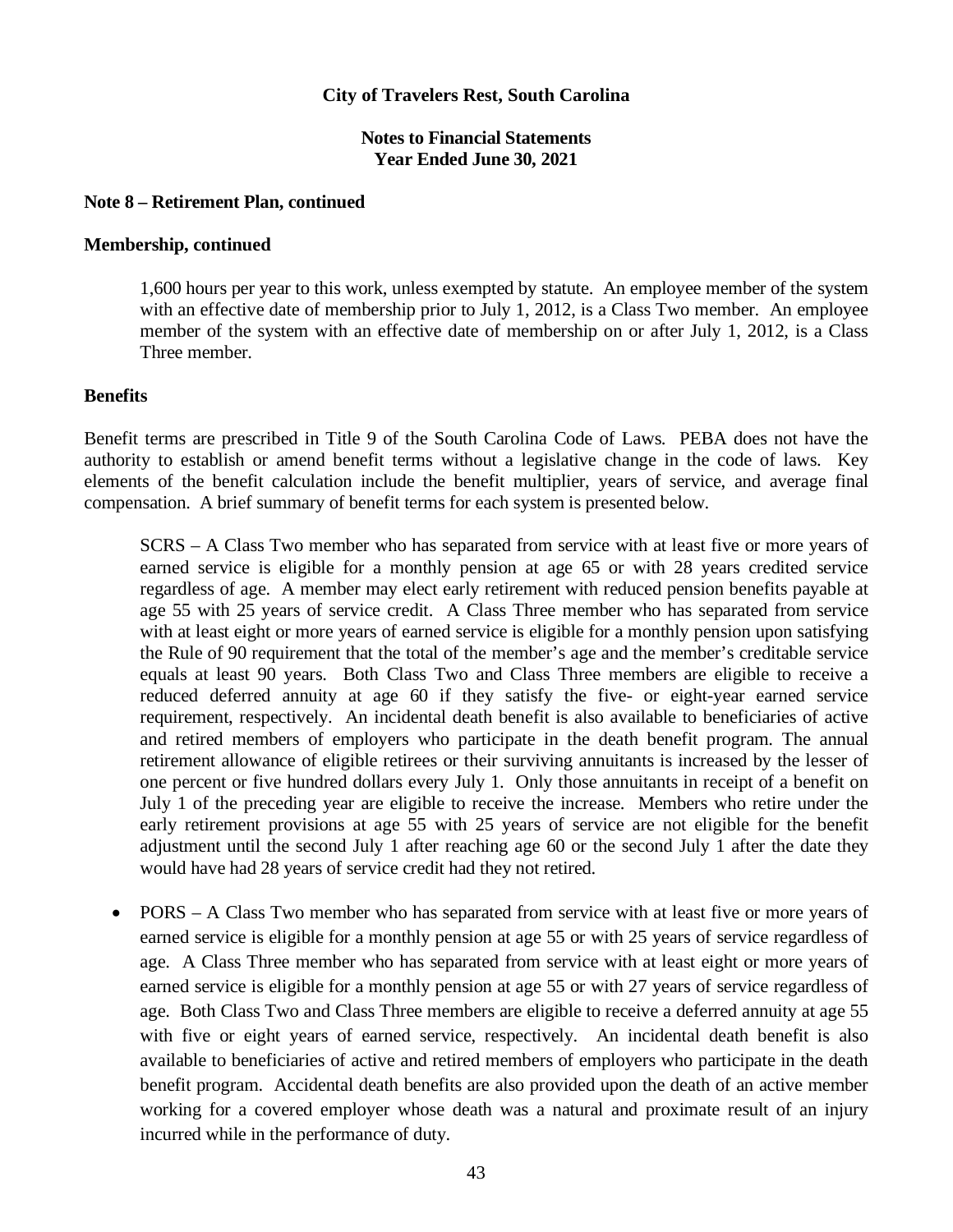#### **Notes to Financial Statements Year Ended June 30, 2021**

#### **Note 8 – Retirement Plan, continued**

#### **Benefits, continued**

The retirement allowance of eligible retirees or their surviving annuitants is increased by the lesser of one percent or five hundred dollars every July 1. Only those annuitants in receipt of a benefit on July 1 of the preceding year are eligible to receive the increase.

#### **Contributions**

Actuarial valuations are performed annually by an external consulting actuary to ensure applicable contribution rates satisfy the funding parameters specified in Title 9 of the South Carolina Code of Laws. Under these provisions, SCRS and PORS contribution requirements must be sufficient to maintain an amortization period for the financing of the unfunded actuarial accrued liability (UAAL) over a period that does not exceed the number of years scheduled in state statute. Legislation in 2017 increased, but also established a ceiling for SCRS and PORS employee contribution rates. Effective July 1, 2017, employee rates were increased to a capped rate of 9.00 percent for SCRS and 9.75 percent for PORS. The legislation also increased employer contribution rates beginning July 1, 2017 for both SCRS and PORS by two percentage points and further scheduled employer contribution rates to increase by a minimum of one percentage point each year through July 1, 2022. If the scheduled contributions are not sufficient to meet the funding periods set in state statute, the board shall increase the employer contribution rates as necessary to meet the funding periods set for the applicable year. The maximum funding period of SCRS and PORS is scheduled to be reduced over a ten-year schedule from 30 years beginning fiscal year 2018 to 20 years by fiscal year 2028.

Additionally, the Board is prohibited from decreasing the SCRS and PORS contribution rates until the funded ratio is at least 85 percent. If the most recent annual actuarial valuation of the Systems for funding purposes shows a ratio of the actuarial value of system assets to the actuarial accrued liability of the system (the funded ratio) that is equal to or greater than 85 percent, then the board, effective on the following July first, may decrease the then current contribution rates upon making a finding that the decrease will not result in a funded ratio of less than 85 percent. If contribution rates are decreased pursuant to this provision, and the most recent annual actuarial valuation of the system shows a funded ratio of less than 85 percent, then effective on the following July first, and annually thereafter as necessary, the board shall increase the then current contribution rates until a subsequent annual actuarial valuation of the system shows a funded ratio that is equal to or greater than 85 percent.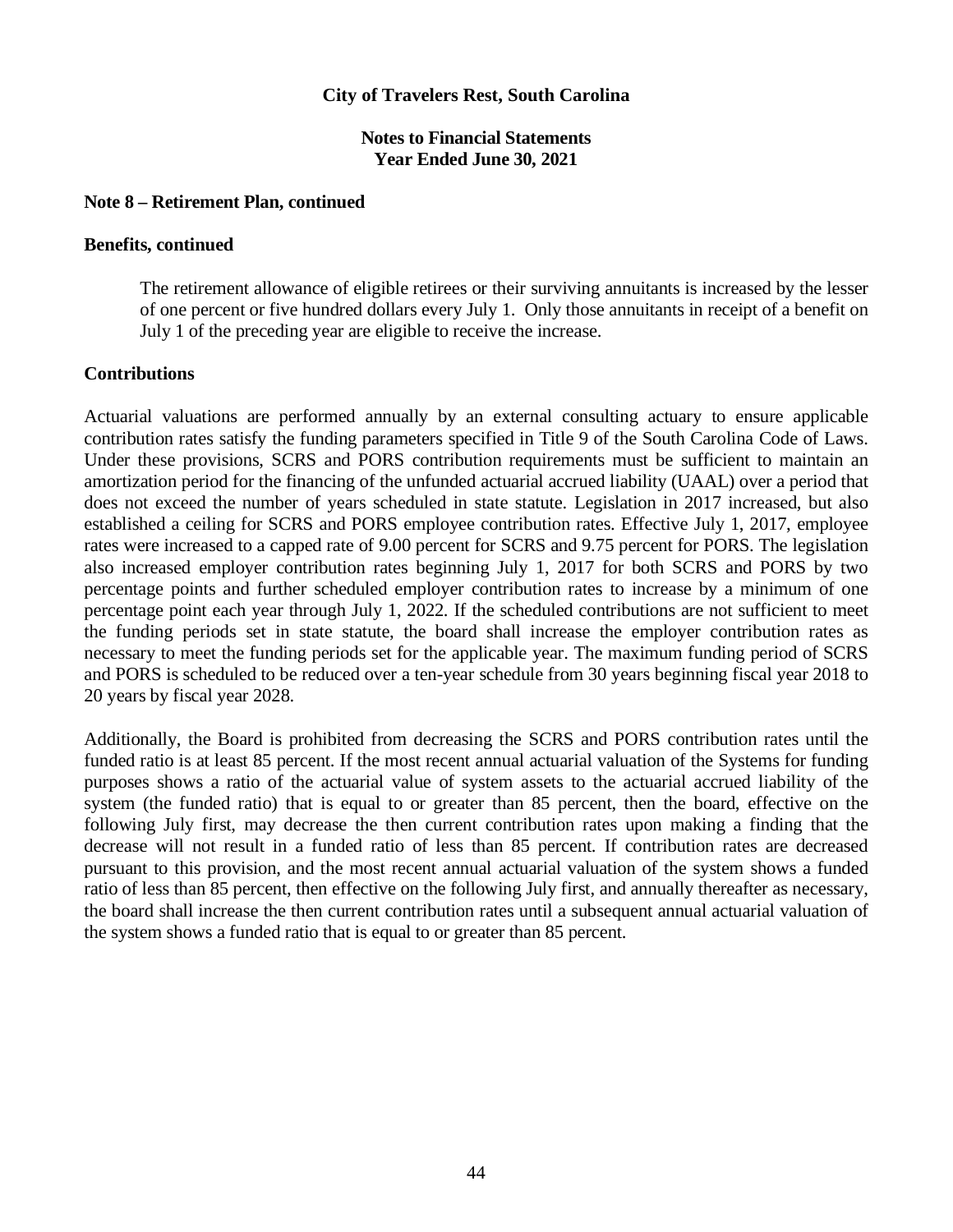#### **Notes to Financial Statements Year Ended June 30, 2021**

#### **Note 8 – Retirement Plan, continued**

#### **Contributions, continued**

Required employee contribution rates for fiscal year 2020-2021 are as follows:

|                             | <b>Fiscal Year 2021</b> | <b>Fiscal Year 2020</b> |
|-----------------------------|-------------------------|-------------------------|
| <b>SCRS</b>                 |                         |                         |
| Employee Class Two          | 9.00%                   | 9.00%                   |
| <b>Employee Class Three</b> | 9.00%                   | 9.00%                   |
| <b>State ORP</b>            |                         |                         |
| Employee                    | 9.00%                   | 9.00%                   |
| <b>PORS</b>                 |                         |                         |
| Employee Class Two          | 9.75%                   | 9.75%                   |
| <b>Employee Class Three</b> | 9.75%                   | 9.75%                   |

Required employer contributions for fiscal year 2020-2021 are as follows:

|                                          | <b>Fiscal Year 2021</b> | <b>Fiscal Year 2020</b> |
|------------------------------------------|-------------------------|-------------------------|
| <b>SCRS</b>                              |                         |                         |
| <b>Employer Class Two</b>                | 15.41%                  | 15.41%                  |
| <b>Employer Class Three</b>              | 15.41%                  | 15.41%                  |
| <b>Employer Incidental Death Benefit</b> | 0.15%                   | 0.15%                   |
| <b>State ORP</b>                         |                         |                         |
| <b>Employer Contribution (2)</b>         | 15.41%                  | 15.41%                  |
| Employer Incidental Death Benefit        | 0.15%                   | 0.15%                   |
| <b>PORS</b>                              |                         |                         |
| <b>Employer Class Two</b>                | 17.84%                  | 17.84%                  |
| <b>Employer Class Three</b>              | 17.84%                  | 17.84%                  |
| <b>Employer Incidental Death Benefit</b> | 0.20%                   | 0.20%                   |
| <b>Employer Accidental Death Program</b> | 0.20%                   | 0.20%                   |

## **Pension Plan Fiduciary Net Position**

The NPL is calculated separately for each system and represents that particular system's TPL determined in accordance with GASB No. 67 less that System's fiduciary net position. NPL totals, as of June 30, 2020, for SCRS and PORS are presented below.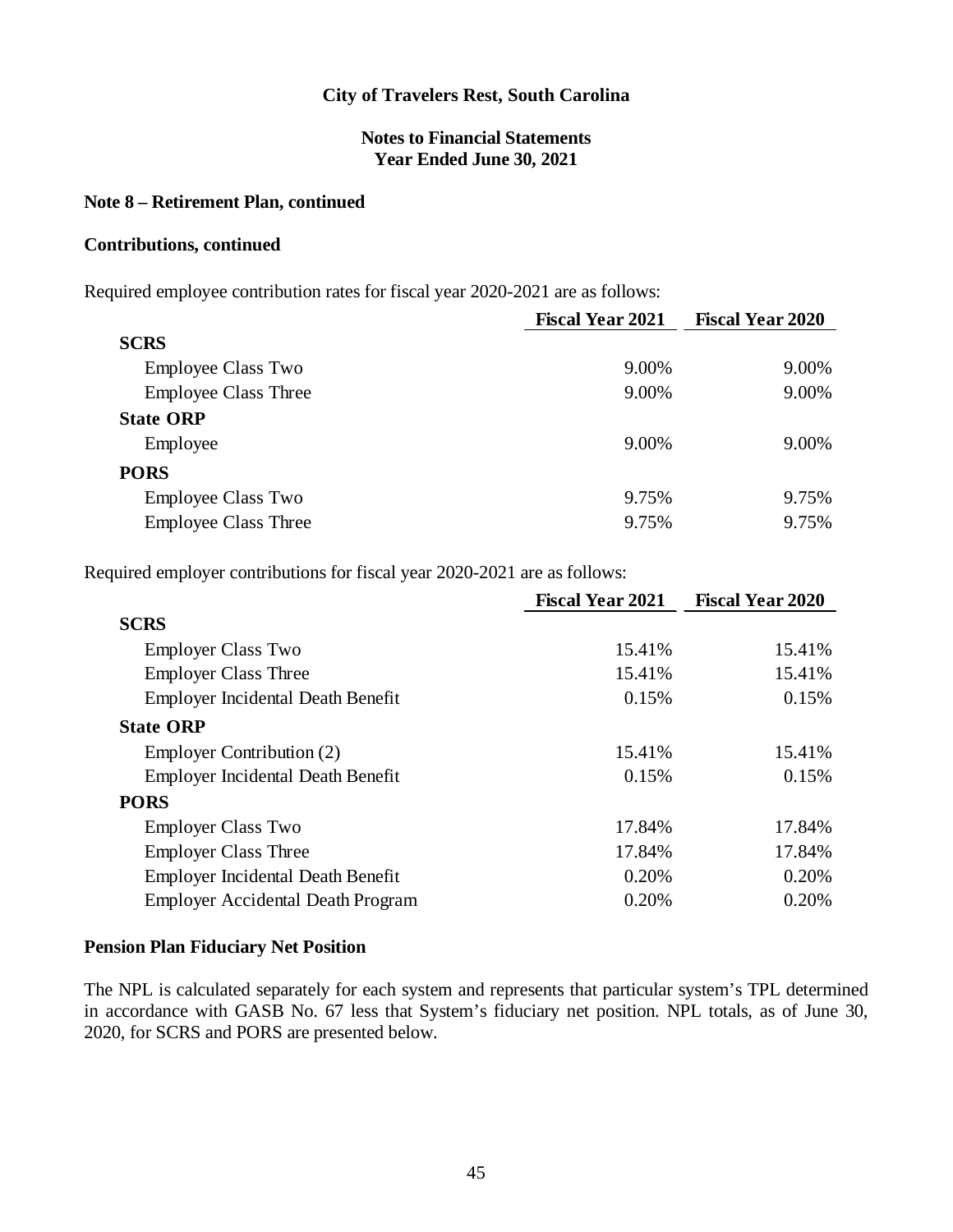#### **Notes to Financial Statements Year Ended June 30, 2021**

#### **Note 8 – Retirement Plan, continued**

#### **Pension Plan Fiduciary Net Position, continued**

|               |                                |                |                           |   |                               | <b>Plan Fiduciary Net</b> |
|---------------|--------------------------------|----------------|---------------------------|---|-------------------------------|---------------------------|
|               |                                |                |                           |   |                               | Position as a             |
|               |                                |                |                           |   |                               | Percentage of the         |
|               |                                |                | <b>Plan Fiduciary Net</b> |   | <b>Employers' Net Pension</b> | <b>Total Pension</b>      |
|               | <b>Total Pension Liability</b> |                |                           |   |                               |                           |
| <b>System</b> |                                |                | <b>Position</b>           |   | <b>Liability (Asset)</b>      | <b>Liability</b>          |
|               |                                |                |                           |   |                               |                           |
| <b>SCRS</b>   | \$                             | 51,844,187,763 | \$26,292,418,682          | S | 25,551,769,081                | 50.7%                     |

The TPL is calculated by the Systems' actuary, and each plan's fiduciary net position is reported in the Systems' financial statements. The NPL is disclosed in accordance with the requirements of GASB 67 in the Systems' notes to the financial statements and required supplementary information. Liability calculations performed by the Systems' actuary for the purpose of satisfying the requirements of GASB Nos. 67 and 68 are not applicable for other purposes, such as determining the plans' funding requirements.

#### **Actuarial Assumptions**

Actuarial valuations of the plan involve estimates of the reported amounts and assumptions about the probability of occurrence of events far into the future. Examples include assumptions about future employment, mortality, and future salary increases. Amounts determined regarding the net pension liability are subject to continual revision as actual results are compared with past expectations and new estimates are made about the future. South Carolina state statute requires that an actuarial experience study be completed at least once in each five-year period. An experience report on the Systems was most recently issued for the period ending June 30, 2019 for first use in the July 1, 2021 actuarial valuation.

The June 30, 2019, total pension liability (TPL), net pension liability (NPL), and sensitivity information shown in this report were determined by our consulting actuary, Gabriel, Roeder, Smith and Company (GRS) and are based on an actuarial valuation performed as of July 1, 2019. The total pension liability was rolled-forward from the valuation date to the plans' fiscal year end, June 30, 2020, using generally accepted actuarial principles.

The following table provides a summary of the actuarial assumptions and methods used to calculate the TPL as of June 30, 2020.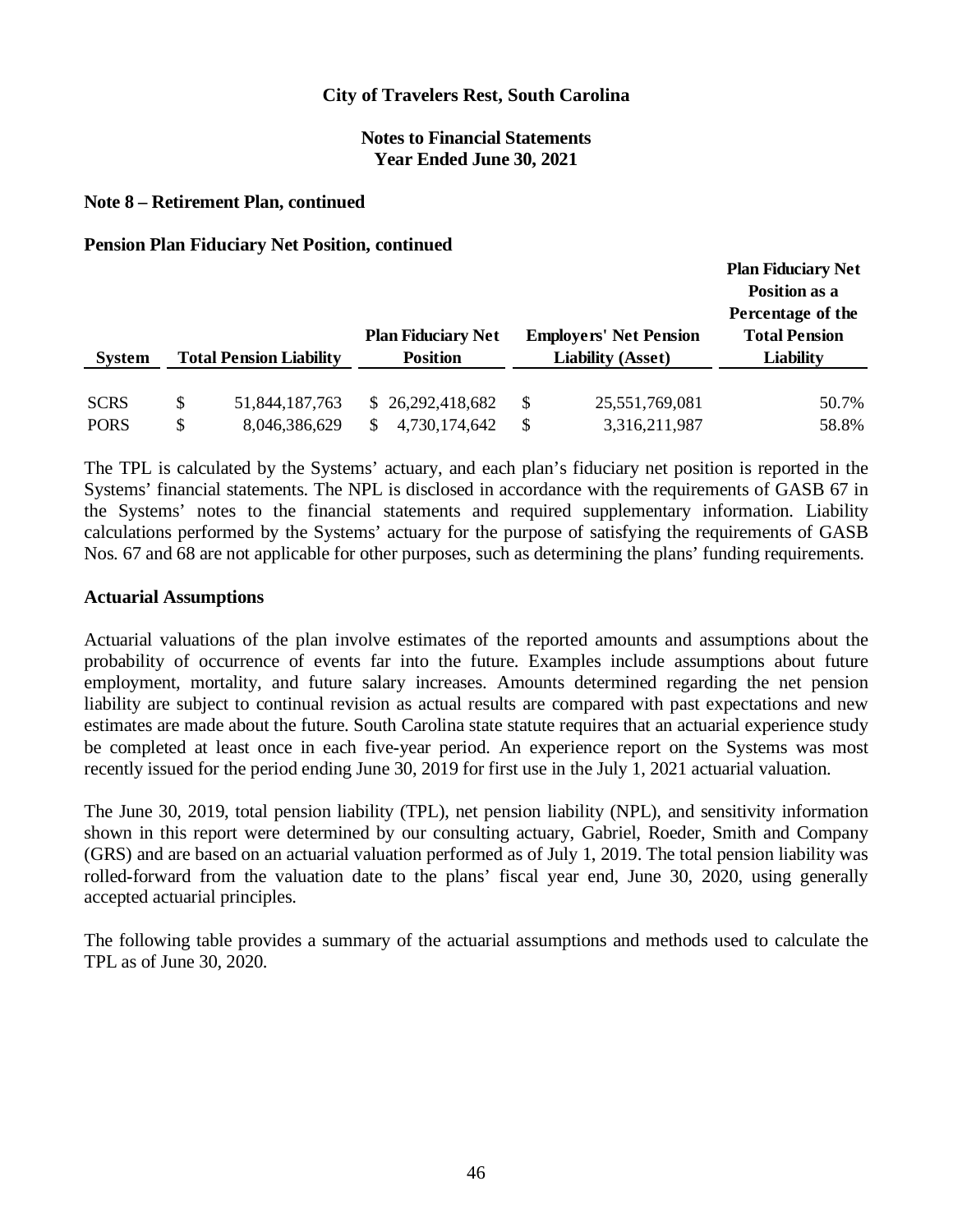#### **Notes to Financial Statements Year Ended June 30, 2021**

#### **Note 8 – Retirement Plan, continued**

#### **Actuarial Assumptions, continued**

|                                 | <b>SCRS</b>         | <b>PORS</b>                                                   |
|---------------------------------|---------------------|---------------------------------------------------------------|
| Actuarial cost method           | Entry age normal    | Entry age normal                                              |
| Actuarial assumptions:          |                     |                                                               |
| Investment rate of return $(1)$ | 7.25%               | 7.25%                                                         |
| Projected salary increases (1)  | 3.0% to 12.5%       | 3.5% to 9.5%                                                  |
|                                 | (varies by service) | (varies by service)                                           |
|                                 |                     |                                                               |
| Benefit adjustments             |                     | Lesser of 1% or \$500 annually Lesser of 1% or \$500 annually |

(1) Includes inflation at 2.25%

The post-retiree mortality assumption is dependent upon the member's job category and gender. The base mortality assumptions, the 2016 Public Retirees of South Carolina Mortality table (2016 PRSC), was developed using the Systems' mortality experience. These base rates are adjusted for future improvement in mortality using published Scale AA projected from the year 2016.

| <b>Former Job Class</b>                                  | <b>Males</b>                      | <b>Females</b>                                                             |  |  |  |
|----------------------------------------------------------|-----------------------------------|----------------------------------------------------------------------------|--|--|--|
| <b>Educators</b>                                         | 2016 PRSC males multiplied by 92% | 2016 PRSC Females multiplied by 98%                                        |  |  |  |
| General Employees and Members of the<br>General Assembly |                                   | 2016 PRSC Males multiplied by 100% 2016 PRSC Females multiplied by 111%    |  |  |  |
| Public Safety and Firefighters                           |                                   | [2016 PRSC Males multiplied by 125% [2016 PRSC Females multiplied by 111%] |  |  |  |

#### **Long-Term Expected Rate of Return**

The long-term expected rate of return on pension plan investments is based upon 20-year capital market assumptions. The long‐term expected rates of return represent assumptions developed using an arithmetic building block approach primarily based on consensus expectations and market‐based inputs. Expected returns are net of investment fees.

The expected returns, along with the expected inflation rate, form the basis for the target asset allocation adopted at the beginning of the 2020 fiscal year. The long‐term expected rate of return is produced by weighting the expected future real rates of return by the target allocation percentage and adding expected inflation and is summarized in the table below. For actuarial purposes, the 7.25 percent assumed annual investment rate of return used in the calculation of the TPL includes a 5.00 percent real rate of return and a 2.25 percent inflation component.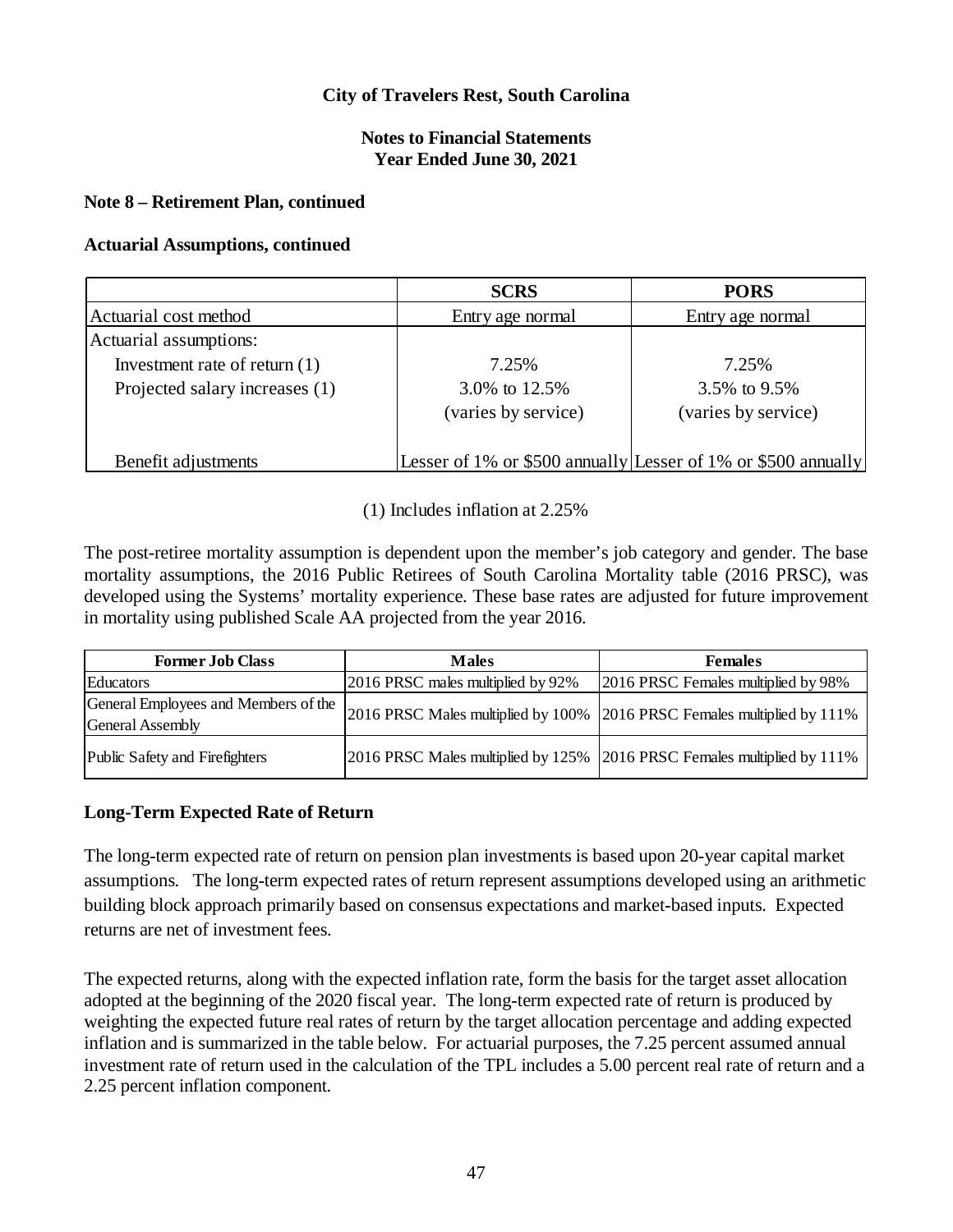#### **Notes to Financial Statements Year Ended June 30, 2021**

#### **Note 8 – Retirement Plan, continued**

#### **Long-Term Expected Rate of Return, continued**

|                                          |                   |                        | Long-term             |
|------------------------------------------|-------------------|------------------------|-----------------------|
|                                          | <b>Target</b>     | <b>Expected</b>        | <b>Expected</b>       |
|                                          | Asset             | <b>Arithmetic Real</b> | <b>Portfolio Real</b> |
| <b>Asset Class</b>                       | <b>Allocation</b> | <b>Rate of Return</b>  | <b>Rate of Return</b> |
| Global Equity                            | 51.0%             |                        |                       |
| Global Public Equity                     | 35.0%             | 7.81%                  | 2.73%                 |
| <b>Private Equity</b>                    | 9.0%              | 8.91%                  | 0.80%                 |
| <b>Equity Options Strategies</b>         | 7.0%              | 5.09%                  | 0.36%                 |
| <b>Real Assets</b>                       | 12.0%             |                        |                       |
| Real estate (Private)                    | 8.0%              | 5.55%                  | 0.44%                 |
| Real estate (REITs)                      | 1.0%              | 7.78%                  | 0.08%                 |
| Infrastructure (Private)                 | 2.0%              | 4.88%                  | 0.10%                 |
| Infastructure (Public)                   | 1.0%              | 7.05%                  | 0.07%                 |
| Opportunistic                            | $8.0\%$           |                        |                       |
| <b>Global Tactical Asset Allocation</b>  | 7.0%              | 3.56%                  | 0.25%                 |
| Other Opportunistic Strategies           | 1.0%              | 4.41%                  | 0.04%                 |
| Credit                                   | 15.0%             |                        |                       |
| High Yield Bonds/Bank Loans              | 4.0%              | 4.21%                  | 0.17%                 |
| <b>Emerging Markets Debt</b>             | 4.0%              | 3.44%                  | 0.14%                 |
| <b>Private Debt</b>                      | 7.0%              | 5.79%                  | 0.40%                 |
| <b>Rate Sensitive</b>                    | 14.0%             |                        |                       |
| Core Fixed Income                        | 13.0%             | 1.60%                  | 0.21%                 |
| Cash and Short Duration (Net)            | 1.0%              | 0.56%                  | 0.01%                 |
| <b>Total Expected Real Return</b>        | 100.0%            |                        | 5.80%                 |
| <b>Inflations for Actuarial Purposes</b> |                   |                        | 2.25%                 |
| <b>Total Expected Nominal Return</b>     |                   |                        | 8.05%                 |

#### **Discount Rate**

The discount rate used to measure the TPL was 7.25 percent. The projection of cash flows used to determine the discount rate assumed that contributions from participating employers in SCRS and PORS will be made based on the actuarially determined rates based on provisions in the South Carolina Code of Laws. Based on those assumptions, the System's fiduciary net position was projected to be available to make all the projected future benefit payments of current plan members. Therefore, the long-term expected rate of return on pension plan investments was applied to all periods of projected benefit payments to determine the TPL.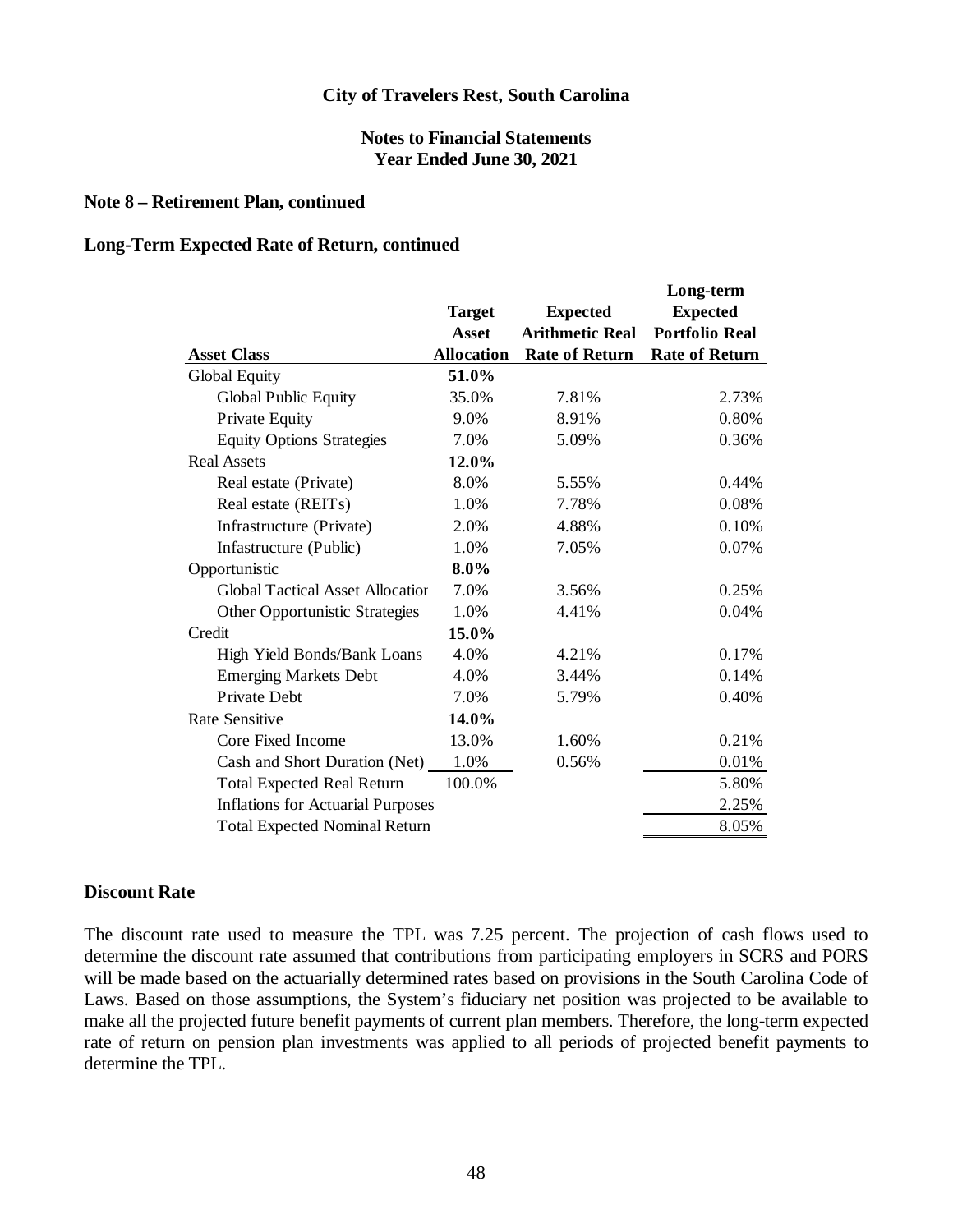#### **Notes to Financial Statements Year Ended June 30, 2021**

#### **Note 8 – Retirement Plan, continued**

#### **Sensitivity Analysis**

The following table presents the collective NPL of the participating employers calculated using the discount rate of 7.25 percent, as well as what the employers' NPL would be if it were calculated using a discount rate that is 1.00 percent lower (6.25 percent) or 1.00 percent higher (8.25 percent) than the current rate.

| Sensitivity of the Net Pension Liability to Changes in the Discount Rate |                |                |            |  |  |  |  |  |
|--------------------------------------------------------------------------|----------------|----------------|------------|--|--|--|--|--|
|                                                                          | 1.00% Decrease | 1.00% Increase |            |  |  |  |  |  |
| System                                                                   | $(6.25\%)$     | Rate (7.25%)   | $(8.25\%)$ |  |  |  |  |  |
| <b>SCRS</b>                                                              | 1,963,073      | 1,583,919      | 1,267,320  |  |  |  |  |  |
| PORS                                                                     | 4,145,546      | 3,131,476      | 2,317,242  |  |  |  |  |  |

#### **Net Pension Liability**

At June 30, 2021, the City reported a net pension liability of \$1,583,919 and \$3,131,476 for its proportionate shares of the SCRS and PORS net pension liabilities, respectively. The net pension liability was measured as of July 1, 2018, and the total pension liability used to calculate the net pension liability was determined by an actuarial valuation as of that date. The City's proportionate shares of the net pension liabilities were based on a projection of the City's long-term share of contributions to the pension plan relative to the projected contributions of all participating entities, actuarially determined. At June 30, 2021, the City's proportionate shares of the SCRS and PORS plans were .006199 percent and .094429 percent respectively, for June 30, 2021.

#### **Pension Expense**

For the year ended June 30, 2021, the City recognized pension expense for the SCRS plan of \$231,990. For the year ended June 30, 2021, the City recognized pension expense for the PORS plan of \$437,196.

#### **Deferred Outflows of Resources and Deferred Inflows of Resources Related to Pensions**

At June 30, 2021, the City reported deferred outflows of resources and deferred inflows of resources related to pensions from the following sources:

For the SCRS plan, there were total deferred outflows of resources of \$434,931 consisting of differences between expected and actual experience of \$20,217, the net difference between projected and actual earnings on pension plan investments of \$133,474, changes in proportion and differences between employer contributions and proportionate share of contributions of \$184,307, and City contributions subsequent to the measurement date of \$96,933. There were deferred inflows of resources of \$24,173 for the SCRS plan consisting of differences between expected and actual experience.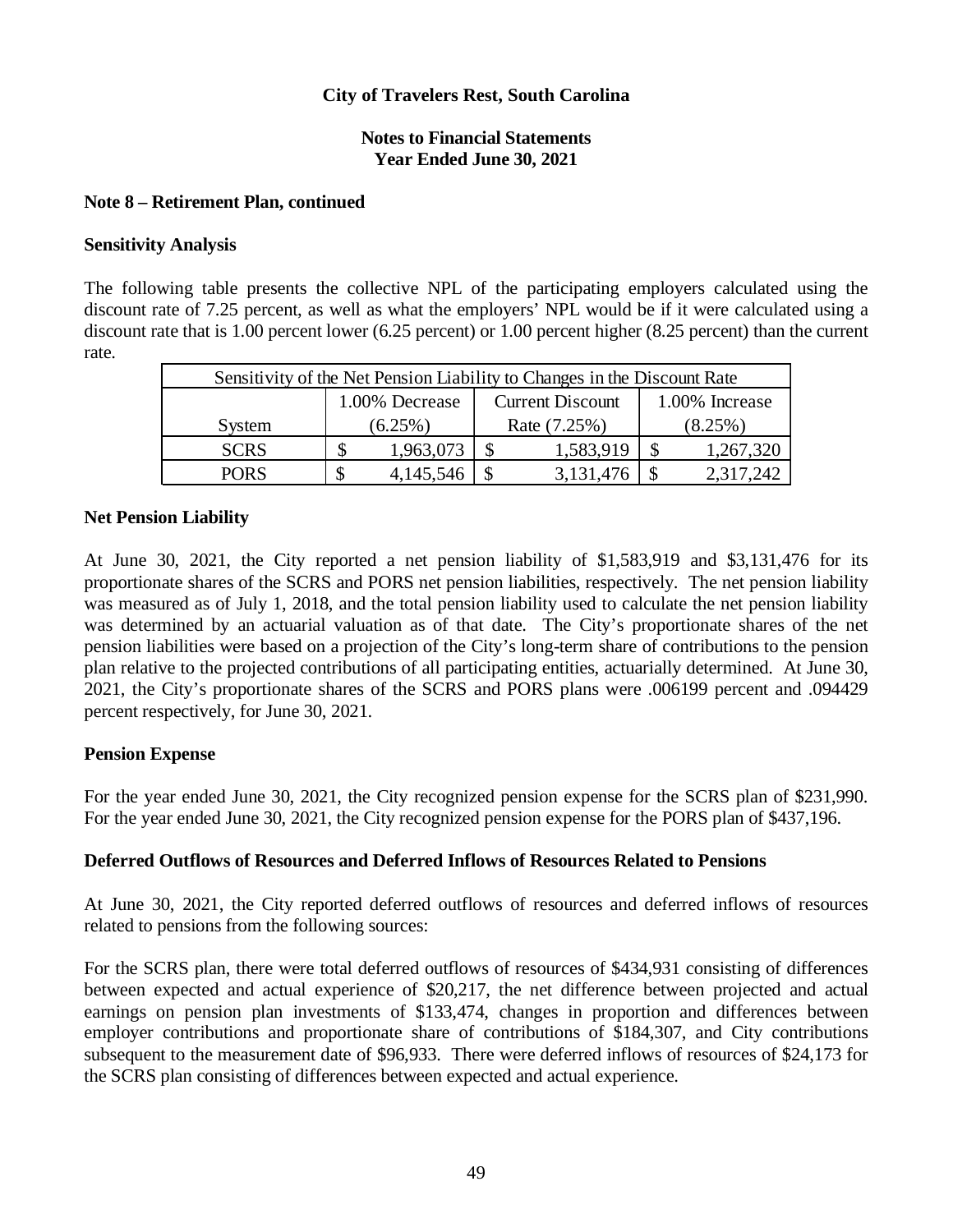#### **Notes to Financial Statements Year Ended June 30, 2021**

#### **Note 8 – Retirement Plan, continued**

For the PORS plan, there were total deferred outflows of resources of \$966,481 consisting of differences between expected and actual experience of \$104,764, the net difference between projected and actual earnings on pension plan investments of \$360,929, changes in proportion and differences between employer contributions and proportionate share of contributions of \$236,323, and City contributions subsequent to the measurement date of \$264,465. There were deferred inflows of resources of \$195,221 for the PORS plan consisting of differences between expected and actual experience.

#### **Deferred Outflows of Resources and Deferred Inflows of Resources Related to Pensions, continued**

The \$96,933 and \$264,465 reported as deferred outflows of resources resulting from the City's contributions subsequent to the measurement date for the SCRS and PORS plans, respectively, during the year ended June 30, 2021 will be recognized as a reduction of the net pension liabilities in the year ending June 30, 2022.

Other amounts reported as deferred outflows of resources and deferred inflows of resources related to pensions will be recognized in pension expense as follows for the SCRS and PORS plans, respectively:

For the SCRS plan, \$91,701 will be recognized for the fiscal years 2022. For fiscal year 2023 \$96,327 will be recognized. For fiscal year 2024 \$96,066 will be recognized and \$29,731 will be recognized in 2025.

For the PORS plan, \$111,364 will be recognized for the fiscal years 2022. For fiscal year 2023 \$130,324 will be recognized. For fiscal year 2024 \$169,190 will be recognized and \$95,917 will be recognized in 2025.

#### **Covered Payroll and Contributions**

The payroll for City employees covered by the SCRS totaled \$629,027 and \$688,246 for the year ended June 30, 2021 and 2020, while the payroll for PORS covered employees totaled \$1,482,428 and \$1,410,504, respectively.

The City's contributions to SCRS and PORS are summarized as follows:

|               | Emloyer |    |             |               | Employee    |         |              |             |  |             |
|---------------|---------|----|-------------|---------------|-------------|---------|--------------|-------------|--|-------------|
| Year Ended    | Percent |    | <b>SCRS</b> |               | <b>PORS</b> | Percent |              | <b>SCRS</b> |  | <b>PORS</b> |
|               |         |    |             |               |             |         |              |             |  |             |
| June 30, 2021 | 100%    | S. | 96,933      | <sup>\$</sup> | 264,465     | 100%    | <b>S</b>     | 56,613      |  | 144,537     |
| June 30, 2020 | 100%    |    | \$106,059   | S             | 251,634     | 100%    | <sup>S</sup> | 61.942      |  | 137.524     |
| June 30, 2019 | 100%    |    | 79.015      |               | 202,306     | 100%    | S            | 49,350      |  | 117.131     |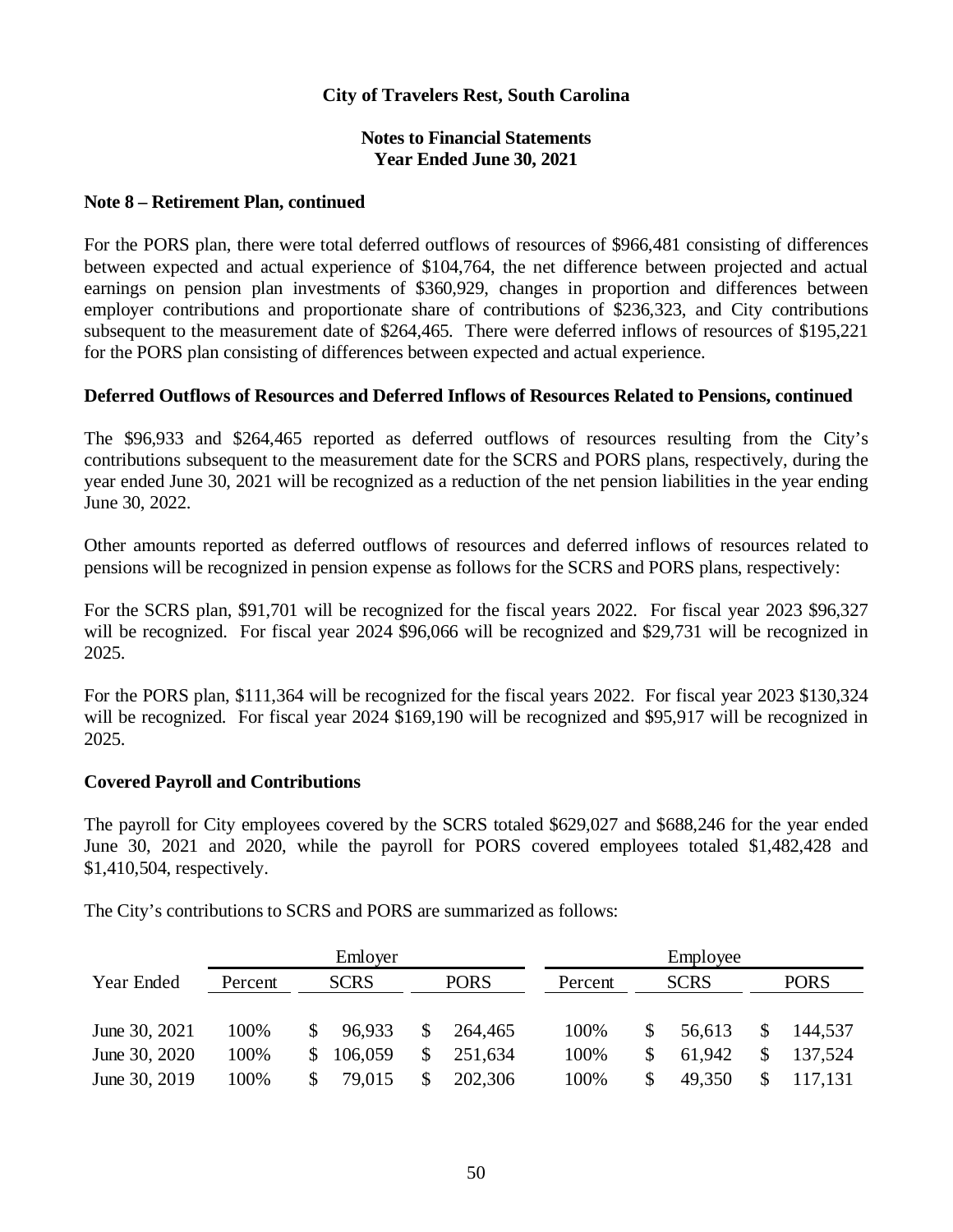#### **Notes to Financial Statements Year Ended June 30, 2021**

#### **Note 9 – Risk Management**

The City is exposed to various risks of loss relating to liability, theft or impairment of assets, errors or omissions, injuries to employees and natural disasters. Commercial liability and property insurance coverage is purchased to protect against losses from these risks. The City does not maintain a selfinsurance fund.

During the fiscal year ended June 30, 2021, the City did not experience any significant uninsured claims. Accordingly, there was no liability or expense recorded for actual claims, and management does not believe any provision for unasserted claims is necessary.

#### **Note 10 – Legal Matters**

The City is engaged in routine litigation incidental to the conduct of its business and municipal affairs. In the opinion of its Counsel, no legal proceedings are pending against the City, not covered by insurance, which would inhibit the City's ability to perform its operations or materially affect its financial condition.

#### **Note 11 – Commitments**

The city maintains an agreement with Greenville County, whereby Greenville County agrees to be responsible for the operation, staffing, funding and maintenance of the Detention Center. The City is allowed to house sentenced and pre-sentenced prisoners in the Detention Center. Greenville County receives a per diem rate established annually and effective for the twelve-month period of July 1 through June 30. The per diem rate was \$55.52 and the total jail fees paid to Greenville County were \$17,470 for the year ended June 30, 2021.

#### **Note 12 – Contingent Liabilities**

Amounts received or receivable from grantor agencies are subject to audit and adjustment by grantor agencies, principally the federal government. Any disallowed claims, including amounts already collected, may constitute a liability of the applicable funds. The amount, if any, of expenditures which may be disallowed by the grantor cannot be determined at this time although the government expects such amounts, if any, to be immaterial.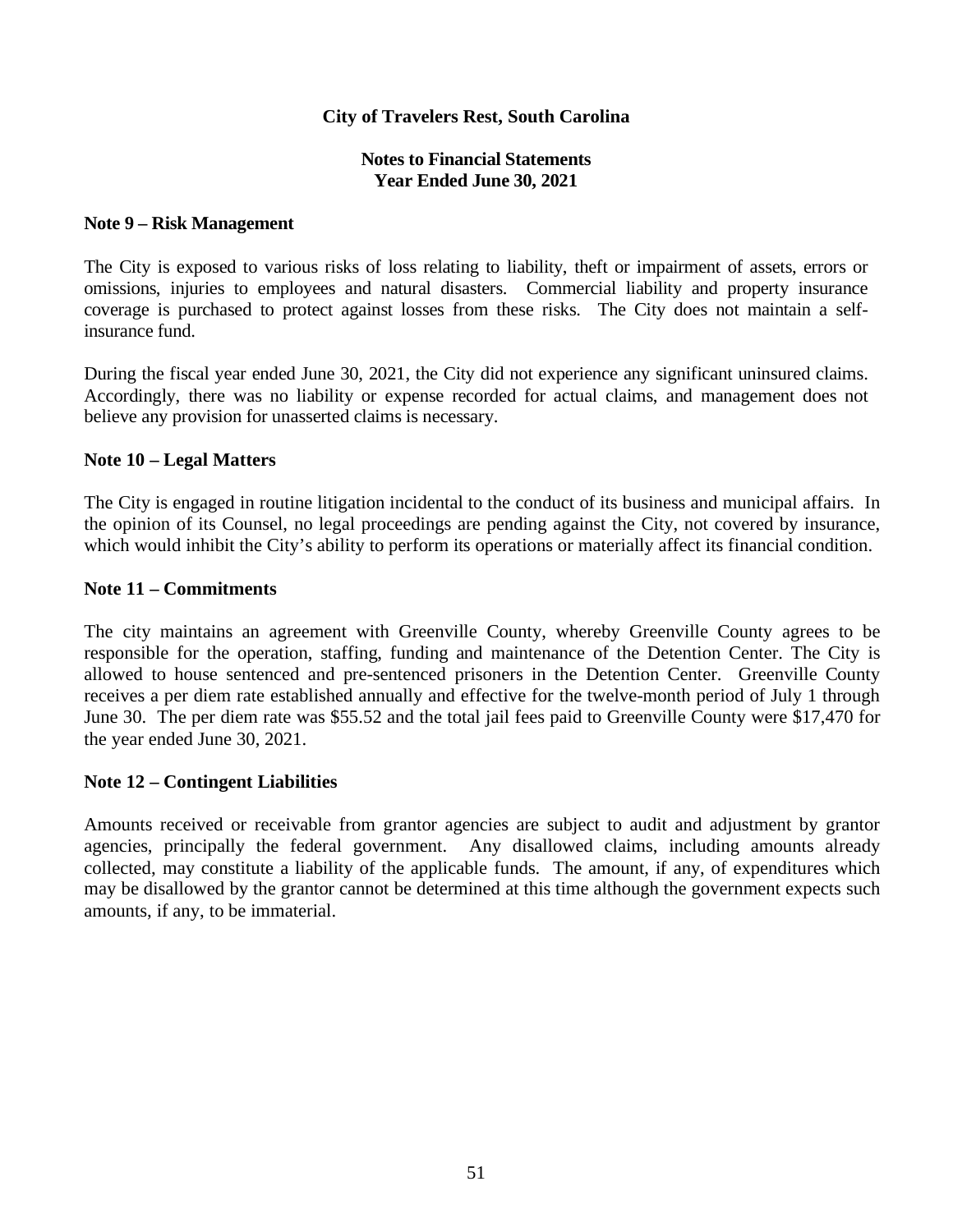#### **Notes to Financial Statements Year Ended June 30, 2021**

#### **Note 13 – Tax Abatements**

Greenville County provides tax abatements under fee-in-lieu of Tax and Special Source Revenue Credit Program (FILOT and SSRC). FILOT and SSRC offer individual incentive packages by abating property taxes to attract new business to the County and to retain current businesses. The Fee-in-Lieu of Tax and Special Source Revenue Credit Program was established by SC Code Title 12, Chapter 44 and Title 4, Chapter 12 as SC Code Sections 4-29-68, 4-1-170 and 12-44-70. The City of Travelers Rest's property tax revenues were reduced by \$55,484 for the fiscal year ended June 30, 2021 under agreements entered into by Greenville County. These agreements are related to economic development programs.

#### **Note 14 – Projects with Other Government Agencies**

During 2009 – 2010 fiscal year, the City issued a general obligation bond of \$900,000 to cover its portion of the cost of a tract of land purchased in conjunction with the Greenville County Recreation Department (the "Department"). During the 2010 – 2011 fiscal year, the City and the Department demolished the buildings on this tract and completed other clean-up activities to provide park and recreation facilities to the citizens of the City of Travelers Rest and Greenville County. During the 2010 – 2011 fiscal year, bond proceeds totaling \$197,820 were issued for this project. The City also shares some costs with the Department to maintain the Swamp Rabbit Trail, which transverses the City of Travelers Rest and the other areas of Greenville County. The Swamp Rabbit Trail and the new Downtown Streetscape have become an attraction for businesses, tourism and recreation for the City of Travelers Rest.

#### **Note 15 – Subsequent Events**

Subsequent events were evaluated through May 6, 2022, which is the date the financial statements were available to be issued.

On March 11, 2021, the World Health Organization (WHO) classified the COVID-19 outbreak as a pandemic and recommended containment and mitigation measures worldwide. As of the date of the report, management cannot reasonably estimate the length or severity of this pandemic, or the extent to which the disruption may materially impact the City's financial position, operations, and cash flows in the fiscal year 2022.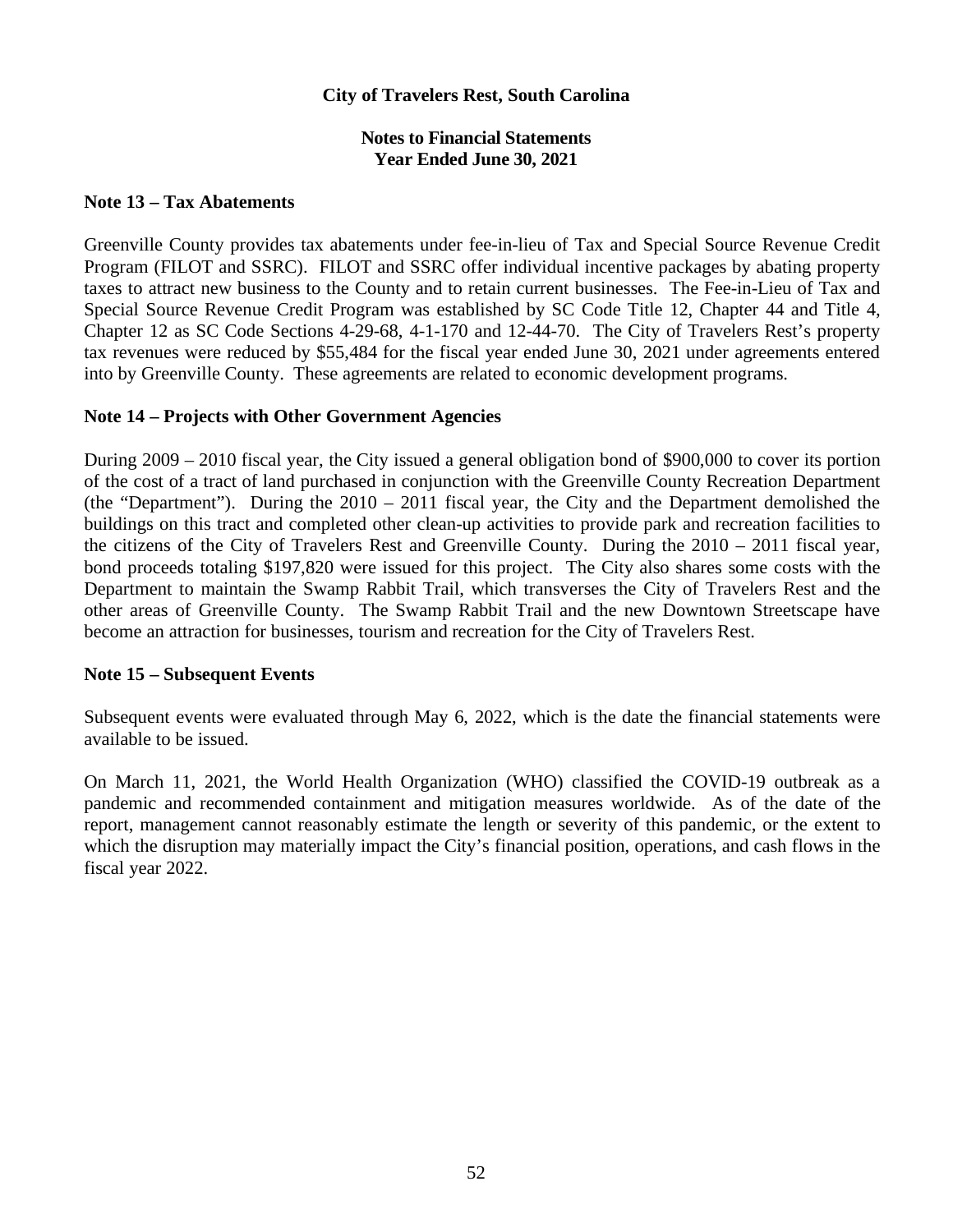#### **Year Ended June 30, 2021 City of Travelers Rest, South Carolina Budget and Actual Schedule of Revenues, Expenditures and Changes in Fund Balances - General Fund General Fund**

|                                             | <b>Budgeted Amounts</b> |    |             | <b>Actual</b>   |    | <b>Variance With</b> |  |
|---------------------------------------------|-------------------------|----|-------------|-----------------|----|----------------------|--|
|                                             | Original                |    | Final       | <b>Amounts</b>  |    | <b>Final Budget</b>  |  |
| <b>Revenues</b>                             |                         |    |             |                 |    |                      |  |
| Taxes                                       |                         |    |             |                 |    |                      |  |
| Property Taxes                              | \$<br>2,266,100         | \$ | 2,266,100   | \$<br>2,592,635 | \$ | 326,535              |  |
| Fee in Lieu                                 | 160,000                 |    | 160,000     | 160,000         |    |                      |  |
| <b>Accommodations Tax</b>                   | 24,000                  |    | 24,000      | 61,004          |    | 37,004               |  |
| Manufacturers Tax                           | 40,000                  |    | 40,000      | 44,816          |    | 4,816                |  |
| Merchants Inventory Tax                     | 19,000                  |    | 19,000      | 19,715          |    | 715                  |  |
| <b>Telecommuications Tax</b>                | 18,000                  |    | 18,000      | 16,740          |    | (1,260)              |  |
| <b>Total Taxes</b>                          | 2,527,100               |    | 2,527,100   | 2,894,910       |    | 367,810              |  |
| License and Permits                         |                         |    |             |                 |    |                      |  |
| <b>Business License</b>                     | 427,500                 |    | 427,500     | 579,144         |    | 151,644              |  |
| Franchise Taxes (Fees)                      | 608,000                 |    | 608,000     | 551,401         |    | (56, 599)            |  |
| <b>Insurance Fees</b>                       | 645,700                 |    | 645,700     | 774,615         |    | 128,915              |  |
| <b>Building Permits and Inspection Fees</b> | 346,000                 |    | 346,000     | 209,726         |    | (136, 274)           |  |
| <b>Total License and Fees</b>               | 2,027,200               |    | 2,027,200   | 2,114,886       |    | 87,686               |  |
| Other Income                                |                         |    |             |                 |    |                      |  |
| <b>Fines and Forfeitures</b>                | 50,000                  |    | 50,000      | 49,954          |    | (46)                 |  |
| <b>Investment Income</b>                    | 5,000                   |    | 5,000       | 2,657           |    | (2,343)              |  |
| <b>School District</b>                      | 28,000                  |    | 28,000      | 28,000          |    |                      |  |
| Aid to Subdivisions                         | 120,000                 |    | 120,000     | 101,395         |    | (18,605)             |  |
| <b>Public Works Fees</b>                    | 49,000                  |    | 49,000      | 42,227          |    | (6,773)              |  |
| County Recreation                           | 32,000                  |    | 32,000      | 23,362          |    | (8,638)              |  |
| Grants                                      |                         |    |             | 133,792         |    | 133,792              |  |
| Other Income and appropriation of fund      |                         |    |             |                 |    |                      |  |
| balance                                     | 303,125                 |    | 303,125     | 84,955          |    | (218, 170)           |  |
| <b>Total Other Income</b>                   | 587,125                 |    | 587,125     | 466,342         |    | (120, 783)           |  |
| <b>Total Revenues</b>                       | 5, 141, 425             |    | 5, 141, 425 | 5,476,138       |    | 334,713              |  |
| <b>Expenditures</b>                         |                         |    |             |                 |    |                      |  |
| Administrative                              |                         |    |             |                 |    |                      |  |
| <b>Salaries</b>                             | 267,000                 |    | 267,000     | 248,418         |    | 18,582               |  |
| Social Security/Medicare                    | 20,500                  |    | 20,500      | 18,647          |    | 1,853                |  |
| Retirement                                  | 41,145                  |    | 41,145      | 36,531          |    | 4,614                |  |
| Group Health Insurance                      | 50,200                  |    | 50,200      | 40,212          |    | 9,988                |  |
| Workers Compensation                        | 5,270                   |    | 5,270       | 5,270           |    |                      |  |
| Miscellaneous                               | 49,600                  |    | 49,600      | 38,403          |    | 11,197               |  |
| Supplies                                    | 2,200                   |    | 2,200       | 1,080           |    | 1,120                |  |
| <b>Employee Training and Travel</b>         | 5,800                   |    | 5,800       | 3,584           |    | 2,216                |  |
| <b>Financial Services</b>                   | 50,000                  |    | 50,000      | 43,759          |    | 6,241                |  |
| <b>Total Administrative</b>                 | 491,715                 |    | 491,715     | 435,904         |    | 55,811               |  |
| Mayor/Council                               |                         |    |             |                 |    |                      |  |
| <b>Salaries</b>                             | 33,600                  |    | 33,600      | 33,600          |    | -                    |  |
| Social Security/Medicare                    |                         |    |             | 2,570           |    | (2,570)              |  |
| <b>Workers Compensation</b>                 | 9,000                   |    | 9,000       | 7,587           |    | 1,413                |  |
| Seminars/Travel                             | 10,000                  |    | 10,000      | 7,238           |    | 2,762                |  |
| <b>Council Expenses</b>                     | 5,400                   |    | 5,400       | 4,259           |    | 1,141                |  |
| Total Mayor/Council                         | 58,000                  |    | 58,000      | 55,254          |    | 2,746                |  |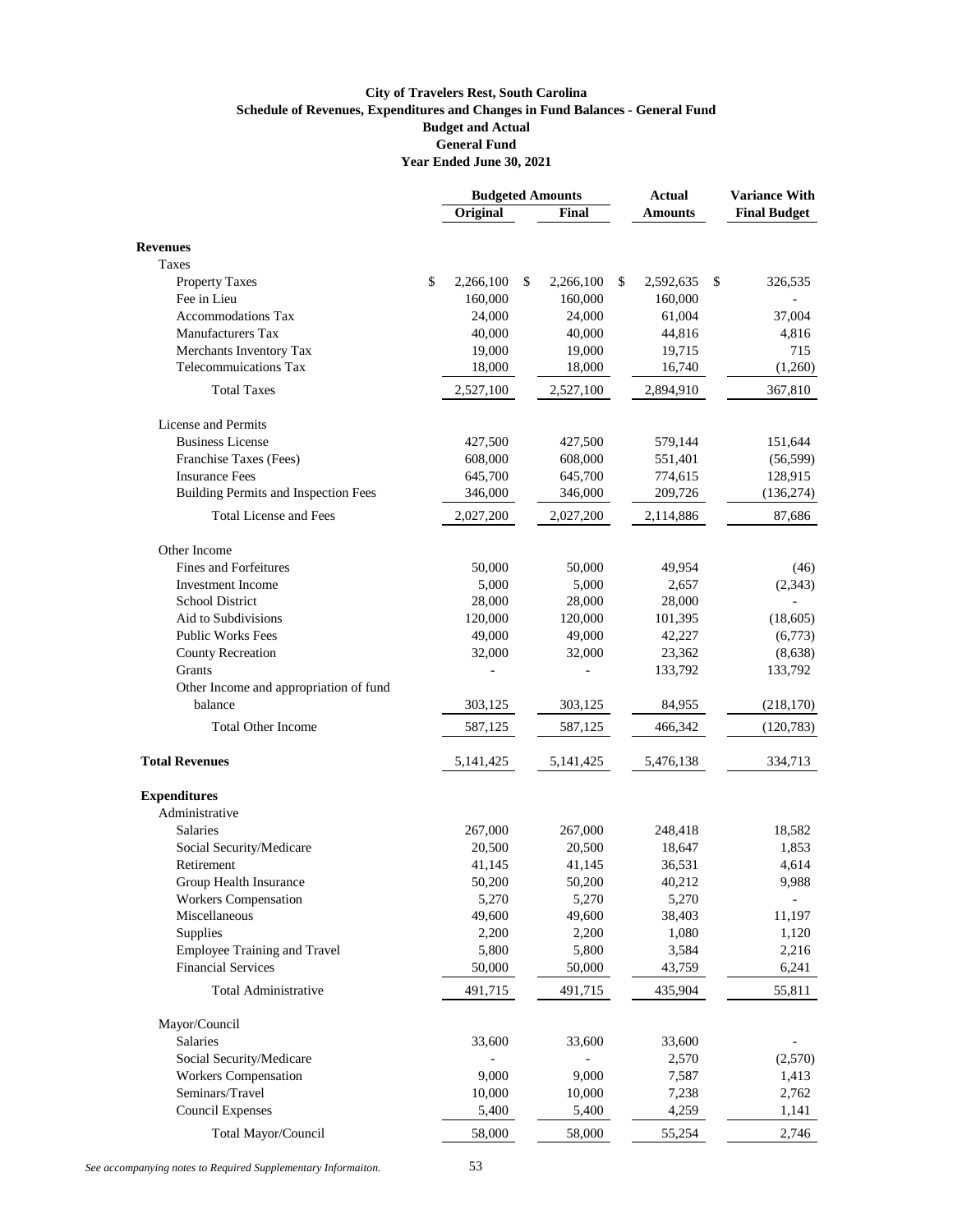#### **City of Travelers Rest, South Carolina Schedule of Revenues, Expenditures and Changes in Fund Balances - General Fund Budget and Actual General Fund Year Ended June 30, 2021**

|                                 | <b>Budgeted Amounts</b> |              | <b>Actual</b>  | <b>Variance With</b>         |  |
|---------------------------------|-------------------------|--------------|----------------|------------------------------|--|
|                                 | Original                | <b>Final</b> | <b>Amounts</b> | <b>Final Budget</b>          |  |
|                                 |                         |              |                |                              |  |
| Legal                           |                         |              |                |                              |  |
| Council Advice                  | 16,000                  | 16,000       | 18,185         | (2,185)                      |  |
| <b>Total Legal</b>              | 16,000                  | 16,000       | 18,185         | (2,185)                      |  |
| <b>General Government</b>       |                         |              |                |                              |  |
| Tort Liability Insurance        | 52,000                  | 52,000       | 51,477         | 523                          |  |
| <b>Equipment Lease</b>          | 3,000                   | 3,000        | 1,656          | 1,344                        |  |
| Utilities                       | 43,900                  | 43,900       | 33,020         | 10,880                       |  |
| <b>Street Lights</b>            | 52,000                  | 52,000       | 63,505         | (11,505)                     |  |
| Postage/Postage Meter           | 4,800                   | 4,800        | 3,549          | 1,251                        |  |
| Computer IT Support             | 15,950                  | 15,950       | 16,862         | (912)                        |  |
| Advertisement/Ads               | 1,600                   | 1,600        | 3,302          | (1,702)                      |  |
| Vehicle Insurance               | 44,000                  | 44,000       | 43,673         | 327                          |  |
| <b>Casualty Insurance</b>       | 17,000                  | 17,000       | 17,249         | (249)                        |  |
| Envelopes/Letterhead            | 1,500                   | 1,500        | 507            | 993                          |  |
| <b>Traffic Signals</b>          | 1,000                   | 1,000        | 945            | 55                           |  |
| Professional fees               |                         |              | 8,492          | (8, 492)                     |  |
| Miscellaneous                   |                         |              | 10             | (10)                         |  |
| Dues                            | 3,000                   | 3,000        | 2,366          | 634                          |  |
| Telephone                       | 15,500                  | 15,500       | 17,538         | (2,038)                      |  |
| <b>Employee Appreciation</b>    | 2,000                   | 2,000        | 637            | 1,363                        |  |
| Supplies                        | 1,150                   | 1,150        | 1,642          | (492)                        |  |
| Sales and Use Tax Expense       | 400                     | 400          | 565            | (165)                        |  |
| Social Security/Medicare        |                         |              | 640            | (640)                        |  |
| Group Health Insurance          | $\overline{a}$          |              | 2,284          | (2, 284)                     |  |
| <b>Total General Government</b> | 258,800                 | 258,800      | 269,919        | (11, 119)                    |  |
| Municpal Court                  |                         |              |                |                              |  |
| Salaries                        | 62,500                  | 62,500       | 64,129         | (1,629)                      |  |
| Social Security/Medicare        | 4,592                   | 4,592        | 3,955          | 637                          |  |
| Retirement                      | 9,246                   | 9,246        | 7,929          | 1,317                        |  |
| Group Health Insurance          | 5,820                   | 5,820        | 5,973          | (153)                        |  |
| <b>Workers Compensation</b>     | 1,316                   | 1,316        | 1,316          | $\qquad \qquad \blacksquare$ |  |
| Schools and Seminars            | 1,000                   | 1,000        | 1,791          | (791)                        |  |
| <b>Cellular Phones</b>          | 900                     | 900          | 606            | 294                          |  |
| Supplies                        | 2,200                   | 2,200        | 1,313          | 887                          |  |
| <b>Travel Expense</b>           | 1,500                   | 1,500        | 1,054          | 446                          |  |
| <b>Court Operations</b>         | 2,200                   | 2,200        | 2,196          | $\overline{4}$               |  |
| Legal                           | 20,000                  | 20,000       | 3,459          | 16,541                       |  |
| Jail Fees                       | 65,000                  | 65,000       | 17,470         | 47,530                       |  |
| <b>Total Municipal Court</b>    | 176,274                 | 176,274      | 111,191        | 65,083                       |  |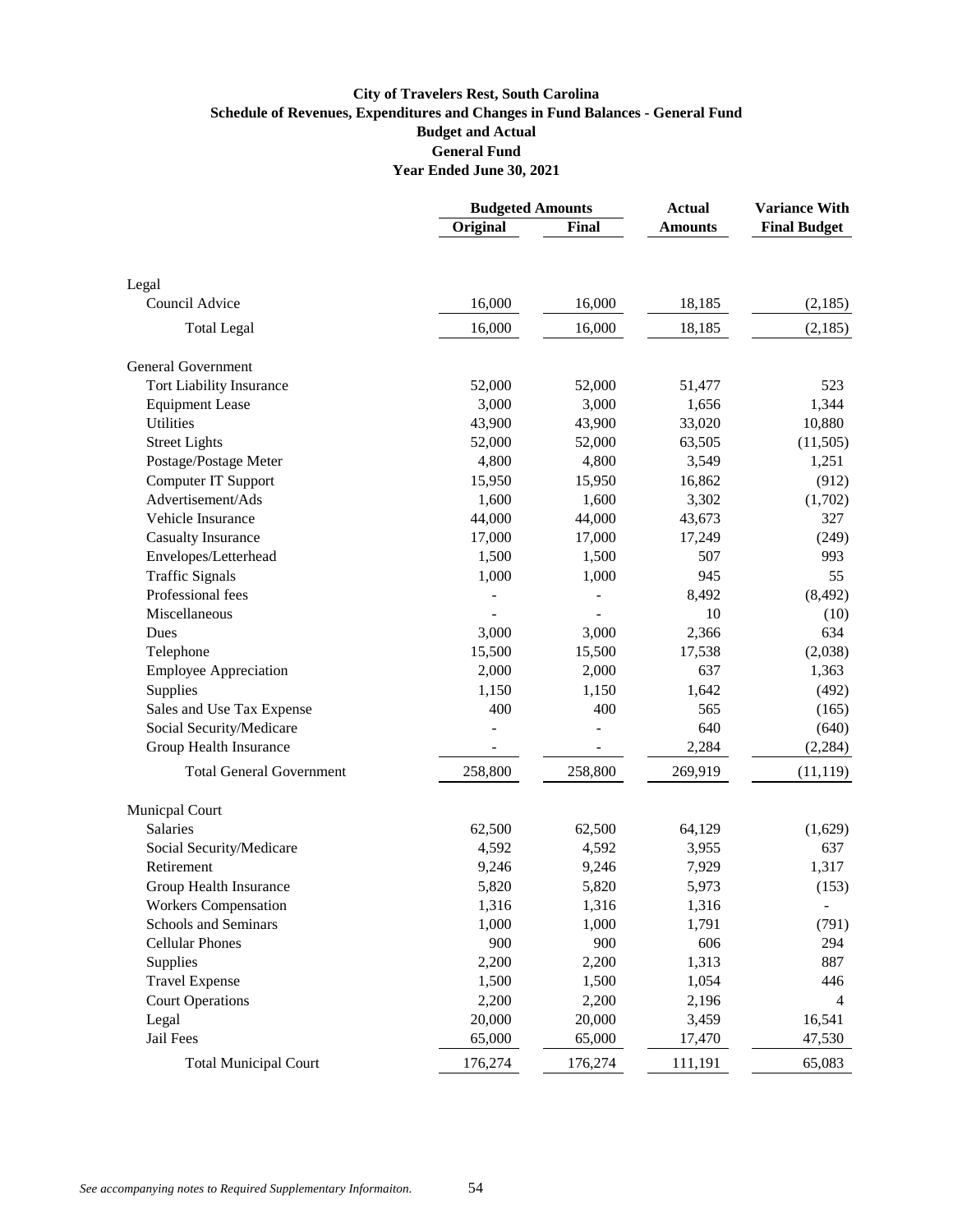#### **City of Travelers Rest, South Carolina Schedule of Revenues, Expenditures and Changes in Fund Balances - General Fund Budget and Actual General Fund Year Ended June 30, 2021**

|                                         | <b>Budgeted Amounts</b> |                | <b>Actual</b>  | <b>Variance With</b> |
|-----------------------------------------|-------------------------|----------------|----------------|----------------------|
|                                         | Original                | Final          | <b>Amounts</b> | <b>Final Budget</b>  |
| Police                                  |                         |                |                |                      |
| Salaries                                | 1,070,375               | 1,070,375      | 1,022,187      | 48,188               |
| Overtime                                | 35,800                  | 35,800         | 26,748         | 9,052                |
| Social Security/Medicare                | 84,180                  | 84,180         | 75,465         | 8,715                |
| Retirement                              | 191,490                 | 191,490        | 169,107        | 22,383               |
| Group Health Insurance                  | 242,000                 | 242,000        | 207,479        | 34,521               |
| Workers Compensation                    | 28,950                  | 28,950         | 27,632         | 1,318                |
| Vehicle Operating                       | 40,000                  | 40,000         | 35,842         | 4,158                |
| Vehicle Maintenance                     | 23,000                  | 23,000         | 23,878         | (878)                |
| Telephone/Paper                         | 11,500                  | 11,500         | 14,161         | (2,661)              |
| <b>Equipment Repair</b>                 | 3,000                   | 3,000          | 5,186          | (2,186)              |
| Supplies                                | 3,000                   | 3,000          | 3,710          | (710)                |
| Uniforms and Clothing                   | 10,000                  | 10,000         |                |                      |
| <b>Employee Training</b>                | 8,000                   | 8,000          | 7,941<br>9,065 | 2,059<br>(1,065)     |
| Other Expenditures                      | 49,540                  | 49,540         |                | 1,417                |
|                                         |                         |                | 48,123         |                      |
| <b>Total Police</b>                     | 1,800,835               | 1,800,835      | 1,676,524      | 124,311              |
| <b>Public Services</b>                  |                         |                |                |                      |
| Salaries                                | 97,500                  | 97,500         | 90,238         | 7,262                |
| Overtime                                | 2,700                   | 2,700          | 81             | 2,619                |
| Social Security/Medicare                | 7,397                   | 7,397          | 5,171          | 2,226                |
| Retirement                              | 15,025                  | 15,025         | 13,039         | 1,986                |
| Group Health Insurance                  | 24,821                  | 24,821         | 23,590         | 1,231                |
| Workers Compensation                    | 2,632                   | 2,632          | 2,632          |                      |
| Telephone                               | 1,200                   | 1,200          | 967            | 233                  |
| <b>Building Permits and Maintenance</b> | 20,100                  | 20,100         | 19,374         | 726                  |
| Street and Sign Repair                  | 45,300                  | 45,300         | 29,706         | 15,594               |
| Vehicle Operating                       | 6,000                   | 6,000          | 6,773          | (773)                |
| Vehicle Maintenance                     | 2,000                   | 2,000          | 1,610          | 390                  |
| Animal Control                          | 1,650                   | 1,650          | 985            | 665                  |
| Supplies                                | 12,250                  | 12,250         | 14,866         | (2,616)              |
| Engineering                             | 30,000                  | 30,000         | 8,675          | 21,325               |
| Other Expenditures                      | 15,400                  | 15,400         | 7,613          | 7,787                |
| <b>Total Maintenance</b>                | 283,975                 | 283,975        | 225,320        | 58,655               |
|                                         |                         |                |                |                      |
| Fire<br>Salaries                        | 719,042                 | 719,042        | 703,419        | 15,623               |
| Non-volunteer Overtime                  | 20,000                  | 20,000         | 858            | 19,142               |
| Social Security/Medicare                | 56,538                  | 56,538         | 48,718         | 7,820                |
| Retirement                              | 131,845                 | 131,845        | 130,049        | 1,796                |
| Group Health Insurance                  | 178,400                 | 178,400        | 167,062        | 11,338               |
| Workers Compensation                    | 18,422                  | 18,422         | 18,422         |                      |
| Utilities                               | 17,750                  | 17,750         | 13,887         | 3,863                |
| <b>Building Maintenance</b>             | 12,000                  | 12,000         | 8,444          | 3,556                |
| Vehicle Operating                       | 18,500                  | 18,500         | 10,632         | 7,868                |
| Vehicle Maintenance                     | 62,000                  | 62,000         | 64,655         | (2,655)              |
| Telephone and Communications            | 4,500                   | 4,500          | 3,163          | 1,337                |
| <b>Equipment Repair</b>                 | 14,930                  | 14,930         | 14,617         | 313                  |
| Supplies                                | 2,300                   | 2,300          | 2,081          | 219                  |
| Uniforms and Clothing                   |                         |                |                |                      |
| <b>Employee Training</b>                | 11,000                  | 11,000         | 10,789         | 211<br>497           |
| Fire Safety and Prevention              | 7,750<br>1,000          | 7,750<br>1,000 | 7,253<br>169   | 831                  |
|                                         |                         |                |                |                      |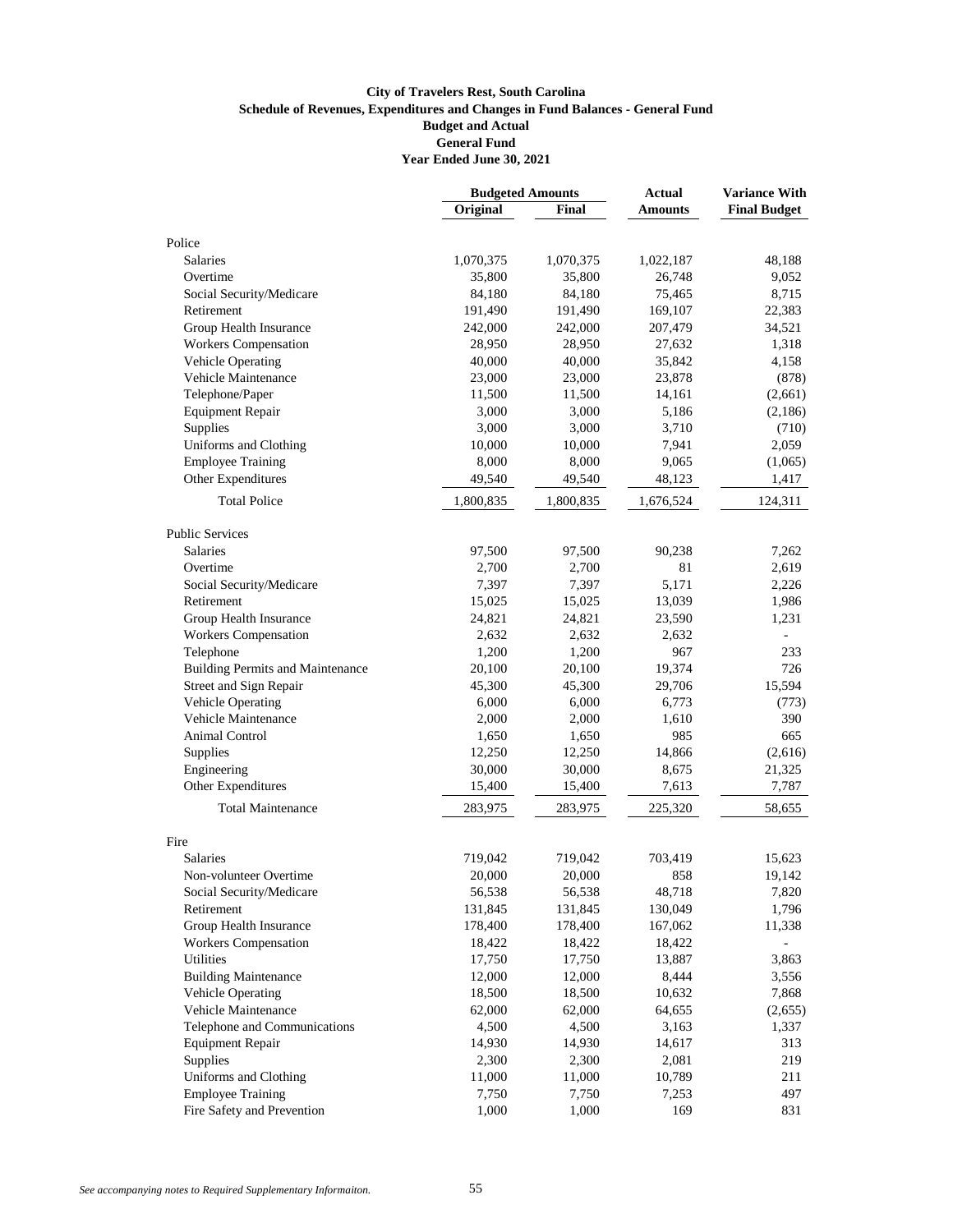#### **City of Travelers Rest, South Carolina Schedule of Revenues, Expenditures and Changes in Fund Balances - General Fund Budget and Actual General Fund Year Ended June 30, 2021**

|                                             |            | <b>Budgeted Amounts</b> | <b>Actual</b>                | <b>Variance With</b> |  |
|---------------------------------------------|------------|-------------------------|------------------------------|----------------------|--|
|                                             | Original   | <b>Final</b>            | <b>Amounts</b>               | <b>Final Budget</b>  |  |
| Equipment                                   | 21,350     | 21,350                  | 26,127                       | (4,777)              |  |
| Other Expenditures                          | 9,700      | 9,700                   | 9,933                        | (233)                |  |
| <b>Total Fire</b>                           | 1,307,027  | 1,307,027               | 1,240,278                    | 66,749               |  |
| <b>Building Codes</b>                       |            |                         |                              |                      |  |
| Salaries                                    | 75,000     | 75,000                  |                              | 75,000               |  |
| Social Security/Medicare                    | 5,738      | 5,738                   |                              | 5,738                |  |
| Retirement                                  | 11,558     | 11,558                  |                              | 11,558               |  |
| Group Health Insurance                      | 14,835     | 14,835                  |                              | 14,835               |  |
| Workers Compensation                        | 1,316      | 1,316                   | 1,316                        |                      |  |
| Training and Travel                         | 3,000      | 3,000                   | 594                          | 2,406                |  |
| <b>Inspection Services</b>                  | 31,000     | 31,000                  | 67,282                       | (36, 282)            |  |
| Software                                    | 4,500      | 4,500                   | $\qquad \qquad \blacksquare$ | 4,500                |  |
| <b>Total Building Codes</b>                 | 146,947    | 146,947                 | 69,192                       | 77,755               |  |
| Sanitation                                  |            |                         |                              |                      |  |
| <b>Contract Services</b>                    | 331,500    | 331,500                 | 344,850                      | (13,350)             |  |
| <b>Total Sanitation</b>                     | 331,500    | 331,500                 | 344,850                      | (13,350)             |  |
| Capital Outlay                              |            |                         |                              |                      |  |
| General Government - Capital Improvements   | 47,000     | 47,000                  | 57,000                       | (10,000)             |  |
| Police Department Equipment                 | 7,140      | 7,140                   | 12,267                       | (5,127)              |  |
| Motor Vehicles - Police                     |            |                         | 96,364                       | (96, 364)            |  |
| Fire Department Equipment                   | 12,000     | 12,000                  | 857,765                      | (845,765)            |  |
| <b>Public Services</b>                      |            |                         | 48,547                       | (48, 547)            |  |
| <b>Total Capital Outlay</b>                 | 66,140     | 66,140                  | 1,071,943                    | (1,005,803)          |  |
| Debt Service                                | 506,712    | 506,712                 | 511,818                      | (5,106)              |  |
| <b>Total Expenditures</b>                   | 5,443,925  | 5,443,925               | 6,030,378                    | (586, 453)           |  |
| Excess (Deficiency) of Revenues Over        |            |                         |                              |                      |  |
| (Uunder) Expenditures                       | (302, 500) | (302, 500)              | (554, 240)                   | (251,740)            |  |
| <b>Other Financing Sources (Uses)</b>       |            |                         |                              |                      |  |
| Transfers in                                | 302,500    | 302,500                 | 302,500                      |                      |  |
| Transfers out                               |            |                         | (50,000)                     | (50,000)             |  |
| Loan proceeds                               |            |                         | 1,061,000                    | 1,061,000            |  |
| <b>Total Other Financing Sources (Uses)</b> | 302,500    | 302,500                 | 1,313,500                    | 1,011,000            |  |
| Net Change in Fund Balance                  |            |                         | 759,260                      | 759,260              |  |
| Fund balance, beginning of year             | 3,169,414  | 3,169,414               | 3,169,414                    |                      |  |
| Fund Balance, end of year                   | 3,169,414  | 3,169,414<br>S          | 3,928,674                    | 759,260<br>\$        |  |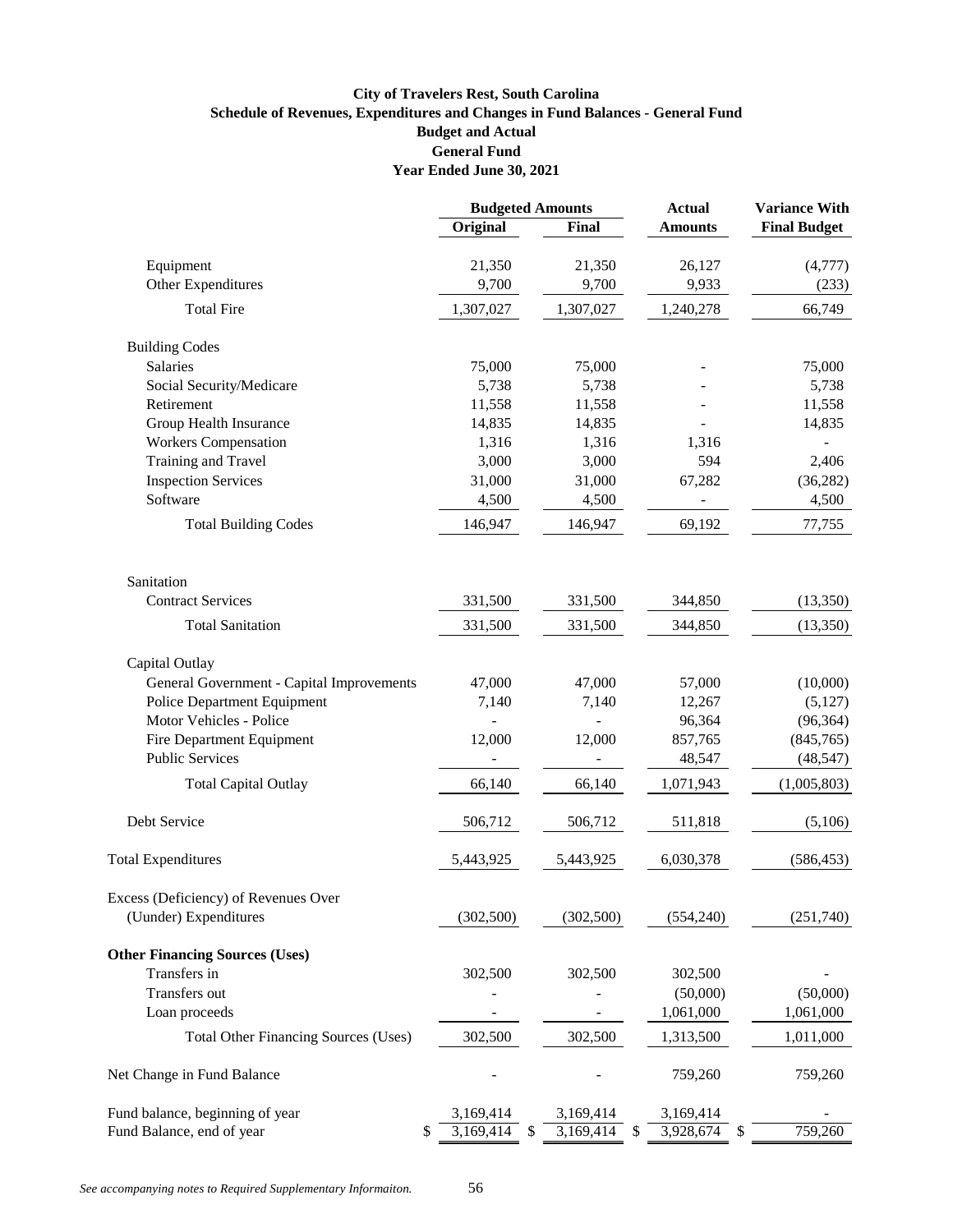#### **City of Travelers Rest, South Carolina Schedule of Revenues, Expenditures and Changes in Fund Balances - General Fund Budget and Actual Hospitality Tax Fund Year Ended June 30, 2021**

|                                             |              | <b>Budgeted Amounts</b> |               |           | <b>Actual</b>   | <b>Variance With</b> |
|---------------------------------------------|--------------|-------------------------|---------------|-----------|-----------------|----------------------|
|                                             |              | Original                |               | Final     | <b>Amounts</b>  | <b>Final Budget</b>  |
| <b>Revenues</b>                             |              |                         |               |           |                 |                      |
| Taxes                                       |              |                         |               |           |                 |                      |
| <b>Hospitality Tax</b>                      | $\mathbb{S}$ | 854,100                 | <sup>\$</sup> | 854,100   | \$<br>988,661   | \$<br>134,561        |
| Sponsorship Revenue                         |              | 10,000                  |               | 10,000    | 5,350           | (4,650)              |
| <b>Rental Income</b>                        |              | 7,000                   |               | 7,000     | 2,900           | (4,100)              |
| Other Income                                |              |                         |               |           | 400             | 400                  |
| <b>Investment Income</b>                    |              | 800                     |               | 800       | 807             | 7                    |
| <b>Total Revenues</b>                       |              | 871,900                 |               | 871,900   | 998,118         | 126,218              |
| <b>Expenditures</b>                         |              |                         |               |           |                 |                      |
| Ampitheater Program                         |              | 20,000                  |               | 20,000    | 10,745          | 9,255                |
| <b>Downtown Maintenance</b>                 |              | 41,000                  |               | 41,000    | 54,271          | (13,271)             |
| Other Expenditures                          |              | 134,000                 |               | 134,000   | 136,882         | (2,882)              |
| Debt Service                                |              | 424,875                 |               | 424,875   | 423,277         | 1,598                |
| <b>Total Expenditures</b>                   |              | 619,875                 |               | 619,875   | 625,175         | (5,300)              |
| Excess (Deficiency) of Revenues Over        |              |                         |               |           |                 |                      |
| (Uunder) Expenditures                       |              | 252,025                 |               | 252,025   | 372,943         | 120,918              |
| <b>Other Financing Sources (Uses)</b>       |              |                         |               |           |                 |                      |
| Transfers in                                |              |                         |               |           |                 |                      |
| Transfers out                               |              | (248,000)               |               | (248,000) | (248,000)       |                      |
| <b>Total Other Financing Sources (Uses)</b> |              | (248,000)               |               | (248,000) | (248,000)       |                      |
| Net Change in Fund Balance                  |              | 4,025                   |               | 4,025     | 124,943         | 120,918              |
| Fund balance, beginning of year             |              | 1,076,161               |               | 1,076,161 | 1,076,161       |                      |
| Fund Balance, end of year                   | \$           | 1,080,186               | \$            | 1,080,186 | \$<br>1,201,104 | \$<br>120,918        |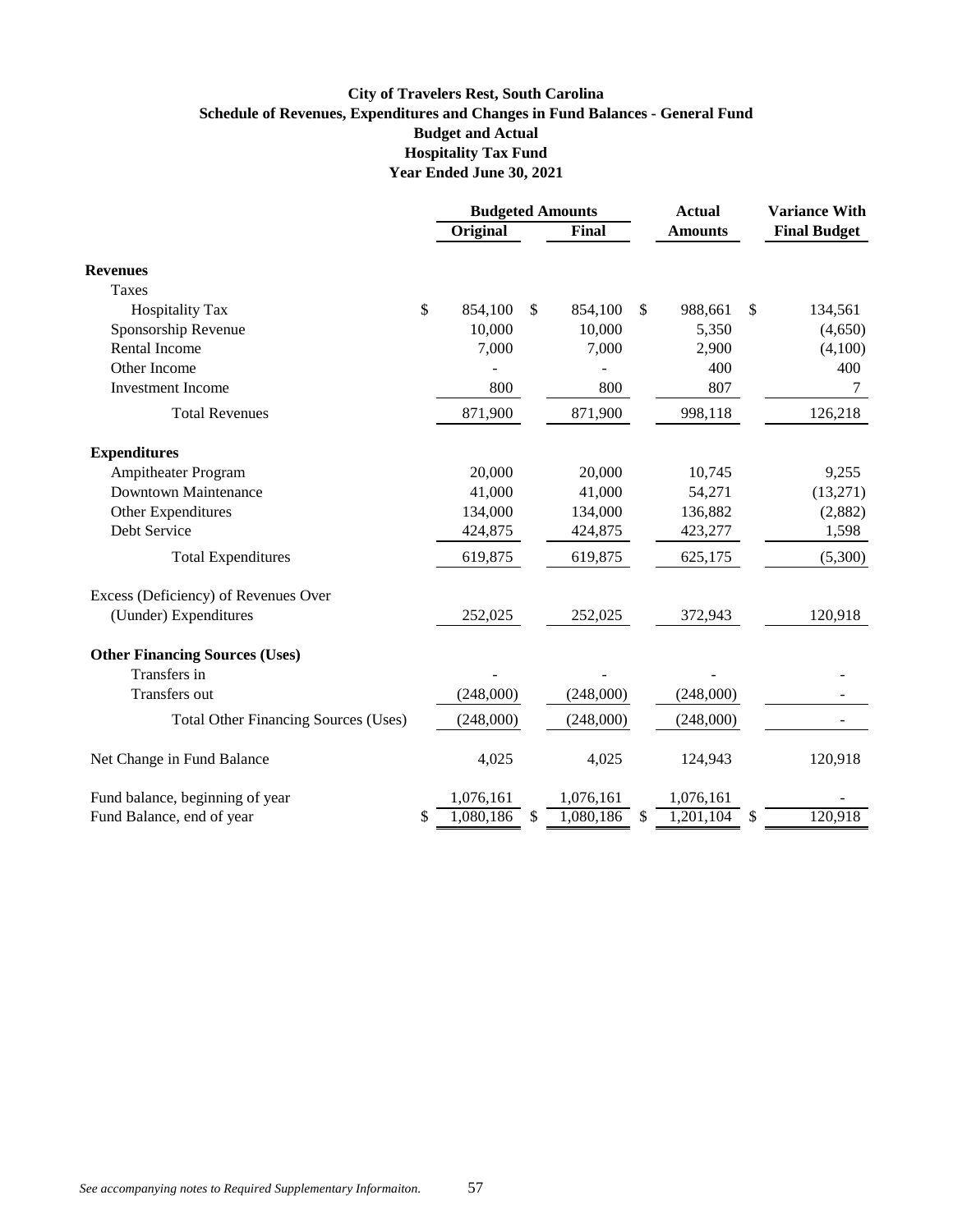#### **City of Travelers Rest, South Carolina Schedule of Revenues, Expenditures and Changes in Fund Balances - General Fund Budget and Actual Accommodations Tax Fund Year Ended June 30, 2021**

|                                             | <b>Budgeted Amounts</b> |               |          |               | <b>Actual</b>  | <b>Variance With</b> |
|---------------------------------------------|-------------------------|---------------|----------|---------------|----------------|----------------------|
|                                             | Original                |               | Final    |               | <b>Amounts</b> | <b>Final Budget</b>  |
| <b>Revenues</b>                             |                         |               |          |               |                |                      |
| Taxes                                       |                         |               |          |               |                |                      |
| Accommodations Tax                          | \$<br>65,500            | <sup>\$</sup> | 65,500   | <sup>\$</sup> | 96,171         | \$<br>30,671         |
| <b>Investment</b> Income                    | 1,250                   |               | 1,250    |               | 713            | (537)                |
| <b>Total Revenues</b>                       | 66,750                  |               | 66,750   |               | 96,884         | 30,134               |
| <b>Expenditures</b>                         |                         |               |          |               |                |                      |
| Current                                     |                         |               |          |               |                |                      |
| Administrative                              | 48,000                  |               | 48,000   |               | 42,305         | 5,695                |
| <b>Total Expenditures</b>                   | 48,000                  |               | 48,000   |               | 42,305         | 5,695                |
| Excess (Deficiency) of Revenues Over        |                         |               |          |               |                |                      |
| (Uunder) Expenditures                       | 18,750                  |               | 18,750   |               | 54,579         | 35,829               |
| <b>Other Financing Sources (Uses)</b>       |                         |               |          |               |                |                      |
| Transfers out                               | (42,000)                |               | (42,000) |               | (42,500)       | 500                  |
| <b>Total Other Financing Sources (Uses)</b> | (42,000)                |               | (42,000) |               | (42,500)       | 500                  |
| Net Change in Fund Balance                  | (23,250)                |               | (23,250) |               | 12,079         | 36,329               |
| Fund balance, beginning of year             | 322,675                 |               | 322,675  |               | 322,675        |                      |
| Fund Balance, end of year                   | \$<br>299,425           | \$.           | 299,425  | \$.           | 334,754        | \$<br>36,329         |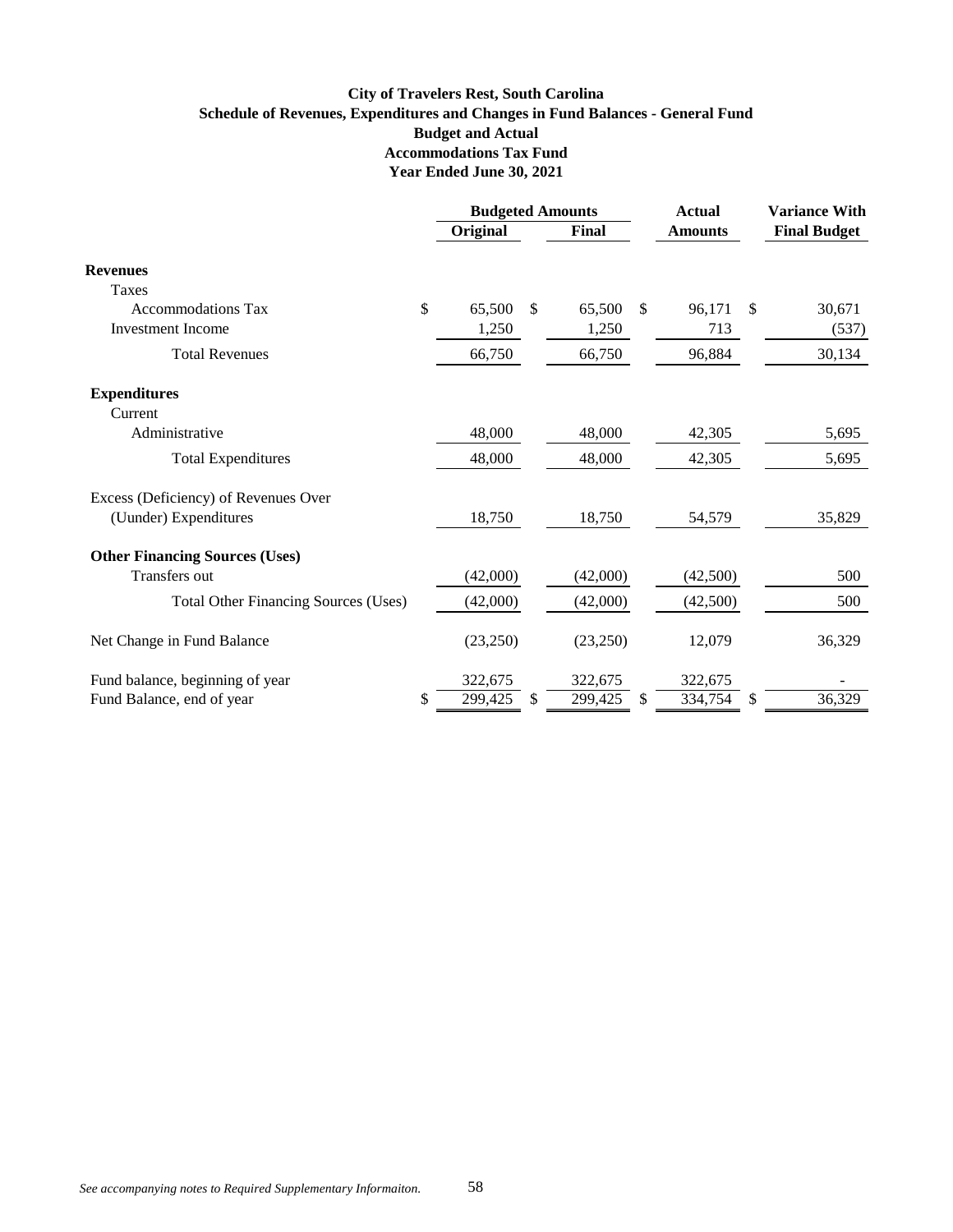# **Year Ended June 30, 2021 Schedule of Proportionate Share of the Net Pension LiabilityEmployee Pension Plan**

| System      | Proportion of the<br>Net Pension<br>Liability | Proportionate Share<br>of the Net Pension<br>Liability |              | Actual<br>Covered<br>Member<br>Payroll | Net Pension Liability<br>as a Percentage<br>of Covered Payroll | <b>Fiduciary Net Position</b><br>as a Percentage of<br><b>Total Pension Liability</b> |
|-------------|-----------------------------------------------|--------------------------------------------------------|--------------|----------------------------------------|----------------------------------------------------------------|---------------------------------------------------------------------------------------|
| <b>SCRS</b> |                                               |                                                        |              |                                        |                                                                |                                                                                       |
| 2014        | 0.004750%                                     | \$<br>851,981                                          | \$           | 429,070                                | 198.56%                                                        | 59.90%                                                                                |
| 2015        | 0.004750%                                     | \$<br>817,793                                          | \$           | 454,037                                | 180.12%                                                        | 59.90%                                                                                |
| 2016        | 0.004786%                                     | \$<br>925,727                                          | \$           | 512,090                                | 180.77%                                                        | 56.99%                                                                                |
| 2017        | 0.005288%                                     | \$<br>1,129,510                                        | \$           | 498,164                                | 226.73%                                                        | 52.90%                                                                                |
| 2018        | 0.004937%                                     | \$<br>1,111,398                                        | \$           | 533,575                                | 208.29%                                                        | 53.30%                                                                                |
| 2019        | 0.005149%                                     | \$<br>1,153,717                                        | \$           | 548,334                                | 210.40%                                                        | 54.10%                                                                                |
| 2020        | 0.005193%                                     | \$<br>1,185,707                                        | \$           | 688,246                                | 172.28%                                                        | 54.40%                                                                                |
| 2021        | 0.006199%                                     | \$<br>1,583,919                                        | $\mathbb{S}$ | 629,027                                | 251.80%                                                        | 50.70%                                                                                |
| <b>PORS</b> |                                               |                                                        |              |                                        |                                                                |                                                                                       |
| 2014        | 0.09903%                                      | \$<br>2,052,844                                        | \$           | 1,172,329                              | 175.11%                                                        | 67.50%                                                                                |
| 2015        | 0.09903%                                      | \$<br>1,895,838                                        | \$           | 1,238,501                              | 153.08%                                                        | 67.50%                                                                                |
| 2016        | 0.09643%                                      | \$<br>2,106,419                                        | \$           | 1,327,526                              | 158.67%                                                        | 64.60%                                                                                |
| 2017        | 0.10346%                                      | \$<br>2,624,135                                        | \$           | 1,243,785                              | 210.98%                                                        | 60.40%                                                                                |
| 2018        | 0.09298%                                      | \$<br>2,547,134                                        | \$           | 1,237,911                              | 205.76%                                                        | 60.90%                                                                                |
| 2019        | 0.089435%                                     | \$<br>2,547,134                                        | \$           | 1,201,341                              | 212.02%                                                        | 61.70%                                                                                |
| 2020        | 0.082825%                                     | \$<br>2,373,711                                        | \$           | 1,410,504                              | 168.29%                                                        | 62.70%                                                                                |
| 2021        | 0.094429%                                     | \$<br>3,131,476                                        | \$           | 1,482,428                              | 211.24%                                                        | 58.80%                                                                                |

 *Additional information will be displayed as they become available.*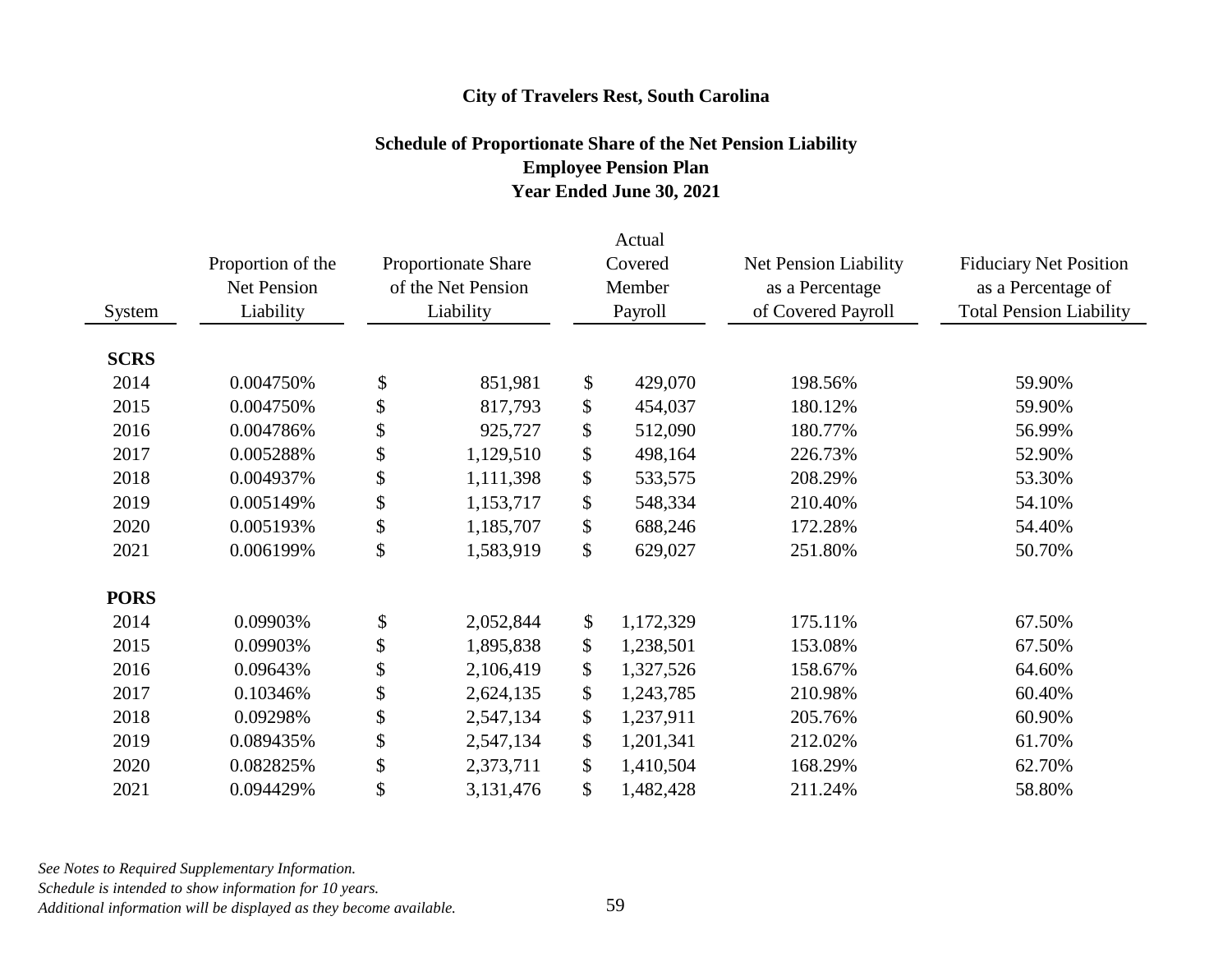#### **Schedule of Contributions to Employee Pension PlanYear Ended June 30, 2021**

|                                                                      |    | 2021                     |      | 2020                     |      | 2019       |     | 2018      |      | 2017       |          | 2016                     |      | 2015         |      | 2014      |
|----------------------------------------------------------------------|----|--------------------------|------|--------------------------|------|------------|-----|-----------|------|------------|----------|--------------------------|------|--------------|------|-----------|
| <b>SCRS</b>                                                          |    |                          |      |                          |      |            |     |           |      |            |          |                          |      |              |      |           |
| Contractually required contribution                                  | S  | 96,933 \$                |      | $106,059$ \$             |      | 79,015 \$  |     | 71,552 \$ |      | 56,841     | <b>S</b> | 55,869 \$                |      | 48,809 \$    |      | 46,125    |
| Contributions in relation to the contractually required contribution |    | 96,933                   |      | 106,059                  |      | 79,015     |     | 71,552    |      | 56,841     |          | 55,869                   |      | 48,809       |      | 46,125    |
| Contribution deficiency (excess)                                     |    |                          |      |                          |      |            |     |           |      |            |          |                          |      |              |      |           |
| Covered payroll                                                      | э  | 629,027                  | -S   | 688,246                  | - \$ | 548,334    | -\$ | 533,575   | -S   | 498,164    | -S       | 512,090                  | - \$ | 454,037      | - \$ | 429,070   |
| Contributions as a percentage of covered payroll                     |    | 15.41%                   |      | 15.41%                   |      | 14.41%     |     | 13.41%    |      | 11.41%     |          | 10.91%                   |      | 10.75%       |      | 10.75%    |
| <b>PORS</b>                                                          |    |                          |      |                          |      |            |     |           |      |            |          |                          |      |              |      |           |
| Contractually required contribution                                  | \$ | 264,465 \$               |      | 251,634 \$               |      | 202,306 \$ |     | 196,085   | - \$ | 172.139 \$ |          | 177,092 \$               |      | $161,129$ \$ |      | 152,520   |
| Contributions in relation to the contractually required contribution |    | 264,465                  |      | 251,634                  |      | 202,306    |     | 196,085   |      | 172,139    |          | 177,092                  |      | 161,129      |      | 152,520   |
| Contribution deficiency (excess)                                     |    | $\overline{\phantom{0}}$ |      | $\overline{\phantom{0}}$ |      |            |     |           |      |            |          | $\overline{\phantom{0}}$ |      |              |      |           |
| Covered payroll                                                      | \$ | 1,482,428                | - 75 | .410,504                 | - \$ | ,201,341   |     | ,237,911  | -\$  | .243,785   | -\$      | .327,526                 | - \$ | 1,238,501    |      | 1,172,329 |
| Contributions as a percentage of covered payroll                     |    | 17.84%                   |      | 17.84%                   |      | 16.84%     |     | 15.84%    |      | 13.84%     |          | 13.34%                   |      | 13.01%       |      | 13.01%    |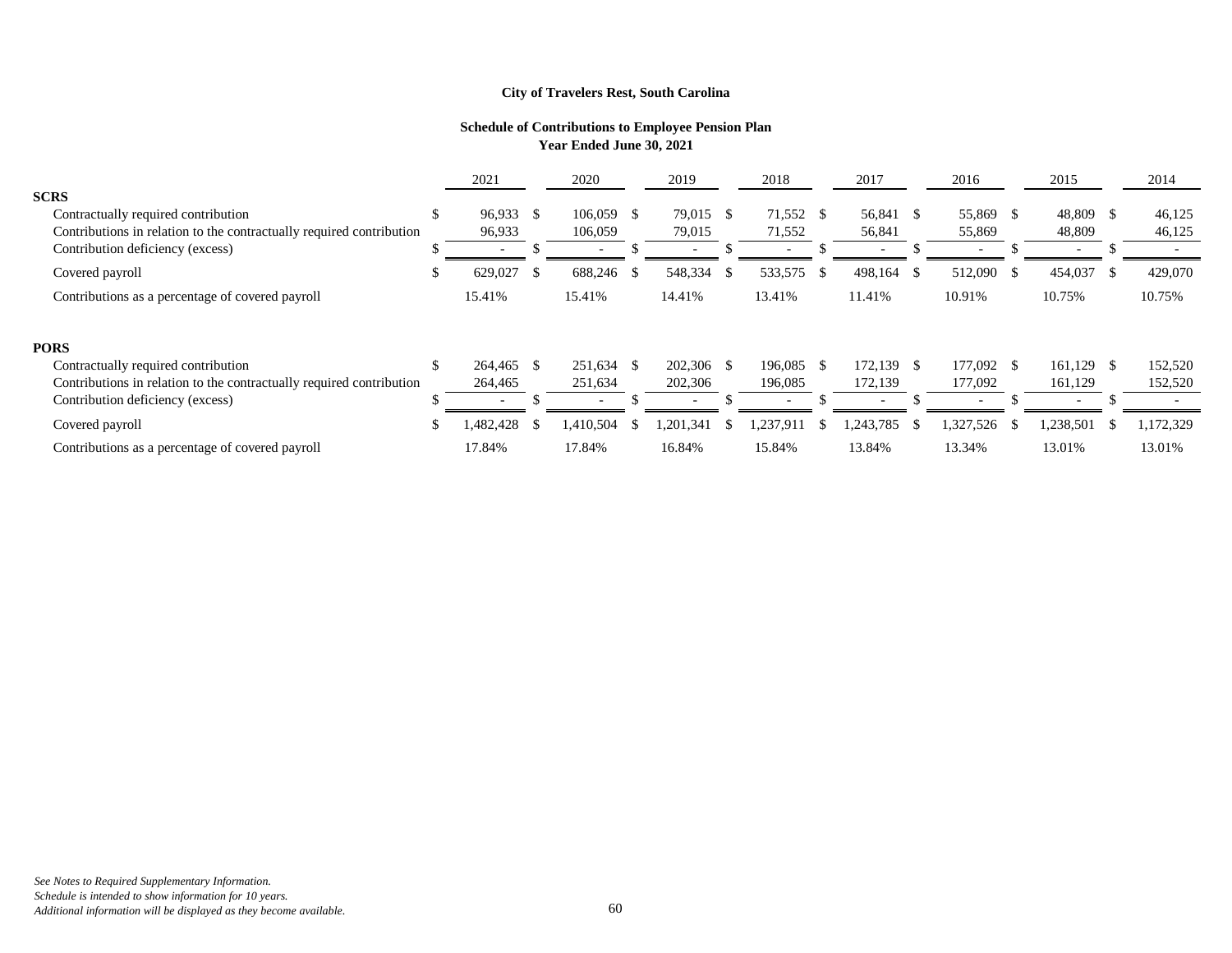# **City of Travelers Rest, South Carolina Notes to Required Supplementary Information June 30, 2021**

## **Note 1 - Budgets and Budgetary Accounting**

The City prepares an annual budget on the General Fund, Hospitality Tax Fund and Accommodations Tax Fund. The City follows these procedures in establishing the budgetary data reflected in the financial statements:

- 1. At least forty days prior to July 1, the Administration Committee submits to the City Council a proposed operating budget for the fiscal year beginning July 1. The operating budget includes proposed expenditures and the means of financing them.
- 2. One public hearing is conducted to obtain taxpayer comments.
- 3. Prior to July 1, the budget is legally enacted through the passage of an ordinance of which two readings are required.
- 4. The Administration Committee is authorized to transfer budgeted amounts between departments within any fund; however, the revisions that alter the total expenditures of any fund must be approved by the City Council.
- 5. The budget for the City is adopted on a basis consistent with generally accepted accounting principles (GAAP).

# **Note 2 – Excess of Expenditures over Appropriations**

For the year ended June 30, 2021, revenues exceeded expenditures in the General Fund by \$759,260.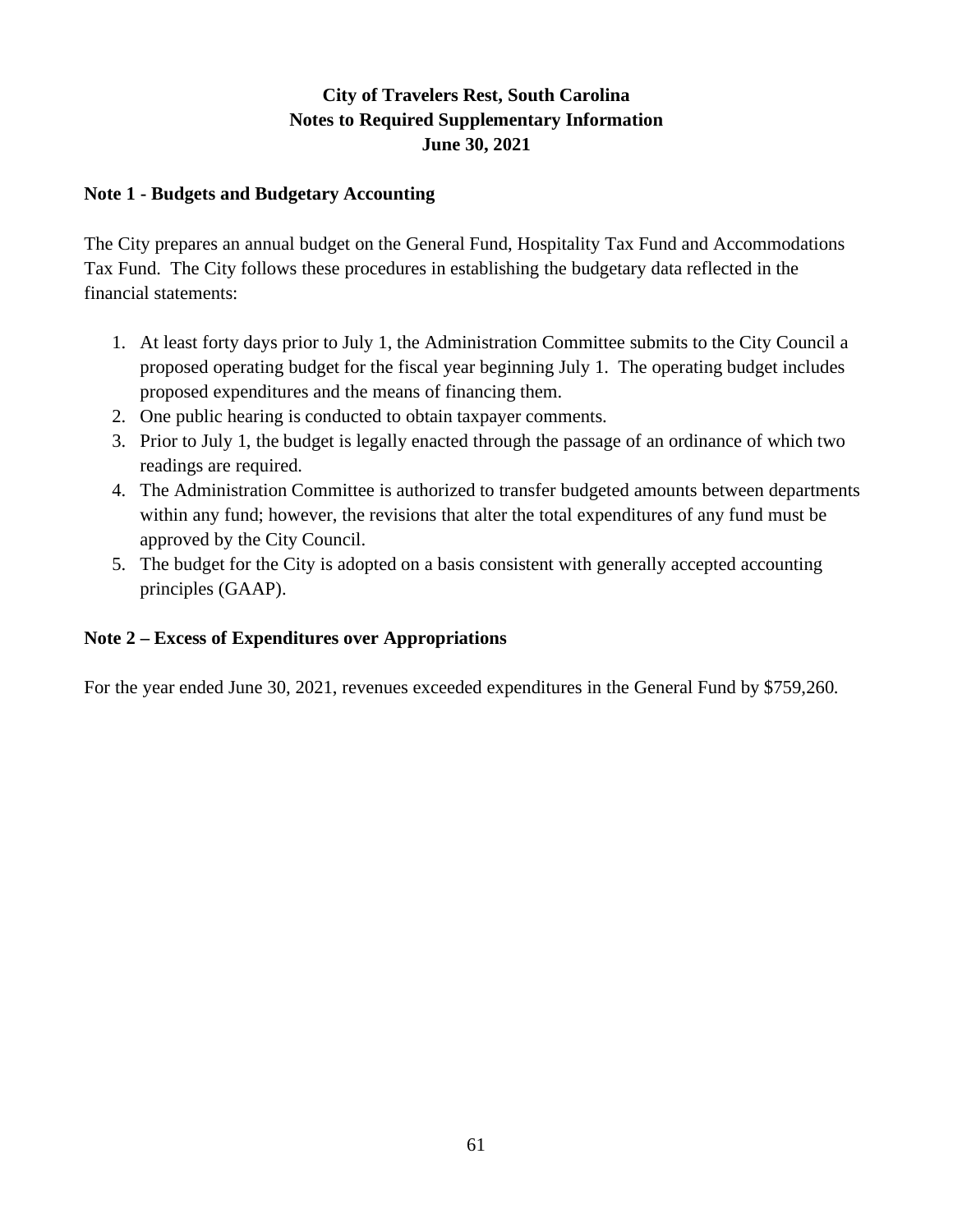# **City of Travelers Rest, South Carolina Notes to Required Supplementary Information June 30, 2021**

# **Note 3 - Net Pension Liability**

The following table provides a summary for the actuarial methods and assumptions used in calculations of the actuarially determined contributions for the SCRS and PORS plan:

|                                                                                             | <b>SCRS</b>                                                                                                                                                                                                                                                                                            | <b>PORS</b>                                                                                                                                                                                                             |
|---------------------------------------------------------------------------------------------|--------------------------------------------------------------------------------------------------------------------------------------------------------------------------------------------------------------------------------------------------------------------------------------------------------|-------------------------------------------------------------------------------------------------------------------------------------------------------------------------------------------------------------------------|
| Valuation date                                                                              | July 1, 2018                                                                                                                                                                                                                                                                                           | July 1, 2018                                                                                                                                                                                                            |
|                                                                                             |                                                                                                                                                                                                                                                                                                        |                                                                                                                                                                                                                         |
| Actuarial cost method                                                                       | Entry age normal                                                                                                                                                                                                                                                                                       | Entry age normal                                                                                                                                                                                                        |
| Asset valuation method                                                                      | 5-year smoothed                                                                                                                                                                                                                                                                                        | 5 yeaer-smoothed                                                                                                                                                                                                        |
| Amortization method                                                                         | Level percent of payroll                                                                                                                                                                                                                                                                               | Level percent of payroll                                                                                                                                                                                                |
| Remaining amortization period                                                               | 29-year maximum, closed period                                                                                                                                                                                                                                                                         | 29- year maximum, closed period                                                                                                                                                                                         |
| Inflation rate                                                                              | 2.25%                                                                                                                                                                                                                                                                                                  | 2.25%                                                                                                                                                                                                                   |
| Projected salary increases                                                                  | 3.0% plus step-rate increases for<br>memebers with less than 21 years of<br>service.                                                                                                                                                                                                                   | 3.5% plus step-rate increases for<br>memebers with less than 15 years of<br>service.                                                                                                                                    |
| Investment rate of return                                                                   | 7.25%                                                                                                                                                                                                                                                                                                  | 7.25%                                                                                                                                                                                                                   |
| Mortality                                                                                   | The 2016 public retirees of South<br>Carolina mortality tables for males and<br>females, both projected at Scale AA<br>from the year 2016. Male rates<br>multiplied by 100% for non-educators<br>and 92% for educators. Female rates<br>multiplied by 111% for non-educators<br>and 98% for educators. | The 2016 public retirees of South<br>Carolina mortality tables for males and<br>females, both projected at Scale AA<br>from the year 2016. Male rates<br>multiplied by 125% and female rates<br>are multiplied by 111%. |
| Comment on the development<br>of the actuarially determined<br>and actual contribution rate | determined in accordance with the<br>Retirement System Funding and<br>Administration Act of 2017.                                                                                                                                                                                                      | Contribution rate for fiscal year 2019 is Contribution rate for fiscal year 2019 is<br>determined in accordance with the<br>Retirement System Funding and<br>Administration Act of 2017.                                |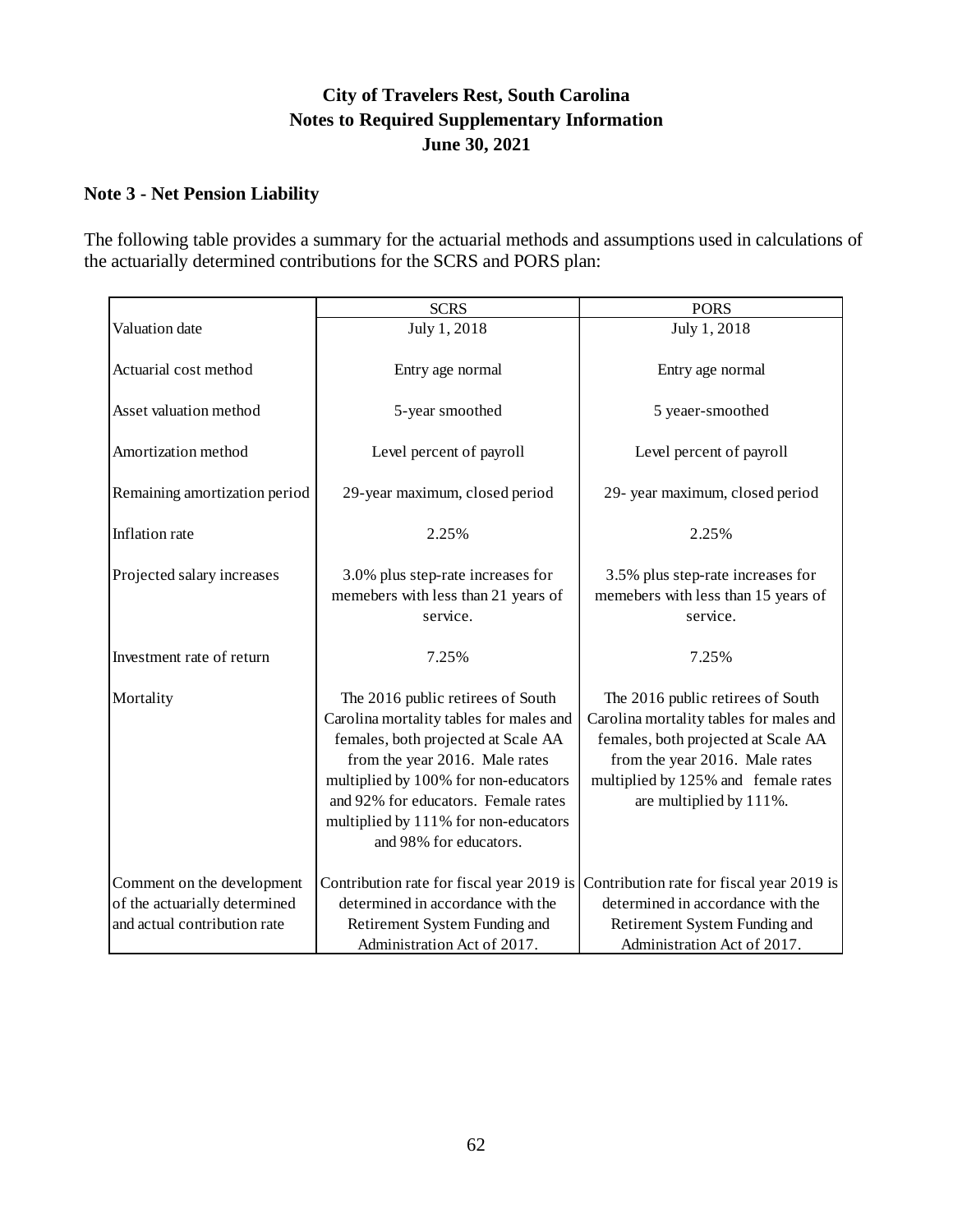#### **City of Travelers Rest, South Carolina Schedule of Revenues, Expenses and Changes in Fund Balances Budget and Actual Proprietary Fund Year Ended June 30, 2021**

|                                                      |          | <b>Budgeted Amounts</b> |         | <b>Actual</b> |               | <b>Variance With</b> |  |  |
|------------------------------------------------------|----------|-------------------------|---------|---------------|---------------|----------------------|--|--|
|                                                      | Original |                         | Final   | Amounts       |               | <b>Final Budget</b>  |  |  |
| <b>Operating Revenues</b>                            |          |                         |         |               |               |                      |  |  |
| <b>Charges for Services</b>                          |          |                         |         |               |               |                      |  |  |
| <b>Sewer Service Collection Fees</b><br>$\mathbb{S}$ | 230,000  | \$                      | 230,000 | \$<br>259,910 | $\mathcal{S}$ | 29,910               |  |  |
| Sewer Tap Fees                                       | 35,000   |                         | 35,000  | 16,450        |               | (18, 550)            |  |  |
| <b>Sewer Impact Fees</b>                             | 270,400  |                         | 270,400 | 63,600        |               | (206, 800)           |  |  |
| ReWa New User Fee                                    | 12,500   |                         | 12,500  | 81,650        |               | 69,150               |  |  |
| <b>Engineer Evaluation Fee</b>                       | 1,000    |                         | 1,000   | 150           |               | (850)                |  |  |
| <b>Other Revenues</b>                                |          |                         |         | 6,687         |               | 6,687                |  |  |
| <b>Total Operating Revenues</b>                      | 548,900  |                         | 548,900 | 428,447       |               | (120, 453)           |  |  |
| <b>Operating Expenses</b>                            |          |                         |         |               |               |                      |  |  |
| Maintenance and Repairs                              |          |                         |         |               |               |                      |  |  |
| Blockage                                             | 5,000    |                         | 5,000   | 7,546         |               | (2,546)              |  |  |
| <b>General Repairs</b>                               | 25,000   |                         | 25,000  | 8,821         |               | 16,179               |  |  |
| Engineering                                          | 15,000   |                         | 15,000  | 20,567        |               | (5,567)              |  |  |
| <b>Pump Station</b>                                  | 27,000   |                         | 27,000  | 6,382         |               | 20,618               |  |  |
| <b>ROW Clearance</b>                                 | 10,000   |                         | 10,000  | 1,494         |               | 8,506                |  |  |
| ReWa New User Fee                                    | 11,875   |                         | 11,875  | 72,540        |               | (60, 665)            |  |  |
| Sewer Line Cleaning - MOM                            | 15,000   |                         | 15,000  | 88            |               | 14,912               |  |  |
| Sewer Rehabilitation                                 | 90,000   |                         | 90,000  | 67,661        |               | 22,339               |  |  |
| Engineering - EPA                                    | 15,000   |                         | 15,000  |               |               | 15,000               |  |  |
| Salaries                                             | 62,000   |                         | 62,000  | 62,000        |               |                      |  |  |
| Miscellaneous                                        | 2,700    |                         | 2,700   | 2,818         |               | (118)                |  |  |
| <b>Total Expenditures</b>                            | 278,575  |                         | 278,575 | 249,917       |               | 28,658               |  |  |
| <b>Operating Income</b>                              | 270,325  |                         | 270,325 | 178,530       |               | (91, 795)            |  |  |
| <b>Nonoperating Revenues (Expenses)</b>              |          |                         |         |               |               |                      |  |  |
| <b>Investment Earnings</b>                           | 1,500    |                         | 1,500   | 1,001         |               | (499)                |  |  |
| Interest on Long-Term Debt                           | (5,800)  |                         | (5,800) | (4,767)       |               | 1,033                |  |  |
| <b>Total Nonoperating Revenues (Expenses)</b>        | (4,300)  |                         | (4,300) | (3,766)       |               | 534                  |  |  |
| <b>Income Before Transfers</b>                       |          |                         |         | 174,764       |               |                      |  |  |
| Transfers out                                        |          |                         |         |               |               |                      |  |  |
| <b>Change in Net Position, Budgetary Basis</b>       | 266,025  |                         | 266,025 | 174,764       |               | (91,261)             |  |  |

Reconciliation of actual budgetary basis amount to proprietary fund statement of Revenue, Expenses and Changes in Net Position:

| <b>Change in Net Position, Budgetary Basis</b>                                                        | 174.764   |
|-------------------------------------------------------------------------------------------------------|-----------|
| <b>Depreciation</b>                                                                                   | (158.140) |
| Change in Net Position - Proprietary Fund Statement of Revenues, Expenses and Changes in Net Position | 16.624    |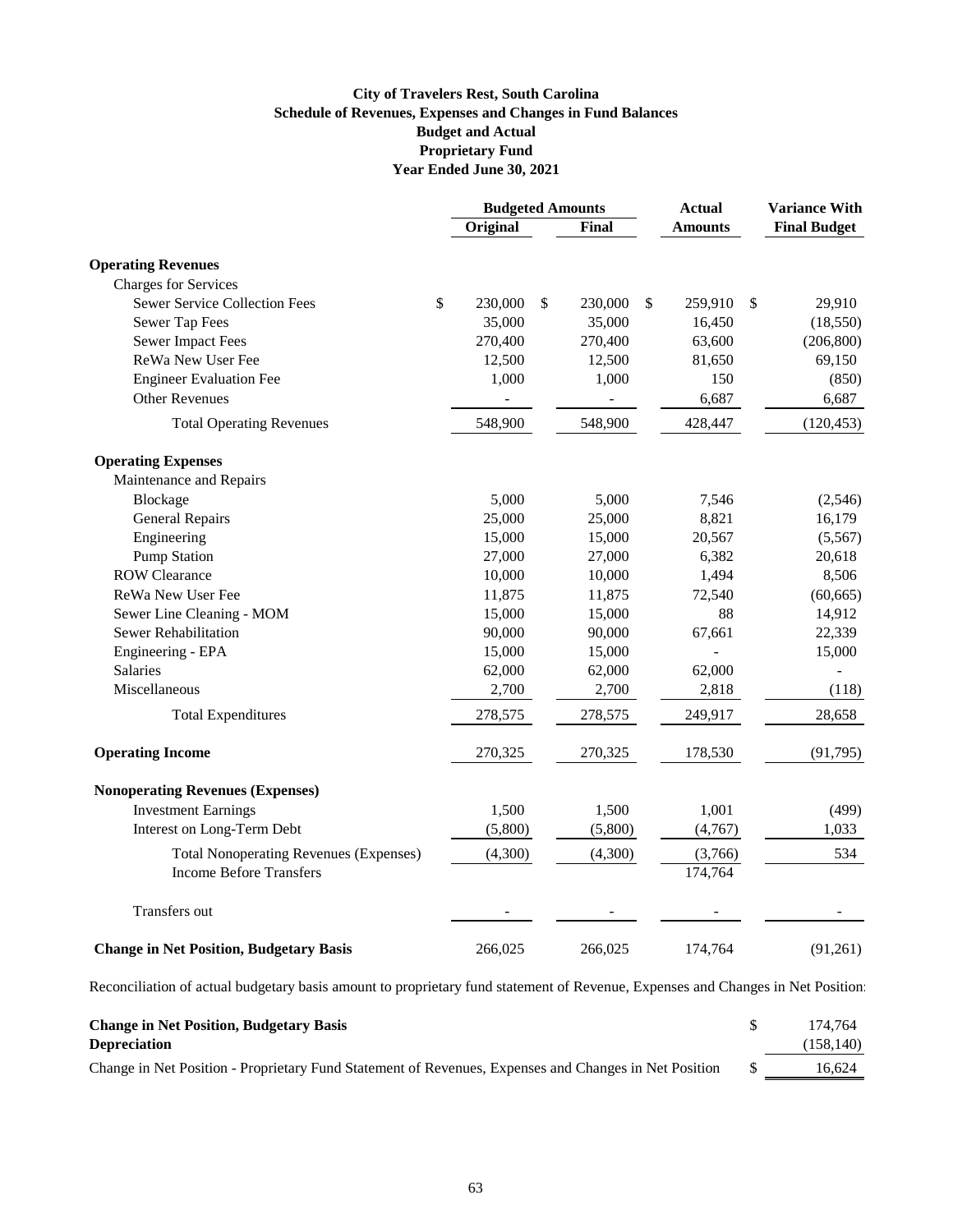# **City of Travelers Rest, South Carolina Attachment S Uniform Schedule of Court Fines, Assessments and Surcharges (Per ACT 96) Year Ended June 30, 2021**

# **FOR THE STATE TREASURER'S OFFICE:**

# **MUNICIPAL FUNDS COLLECTED BY CLERK OF COURT**

| <b>Court Fines and Assessments:</b>                                  |              |
|----------------------------------------------------------------------|--------------|
| Court fines and assessments collected                                | \$<br>74,028 |
| Court fines and assessments remitted to State Treasurer              | 41,916       |
| <b>Total Court Fines and Assessments retained</b>                    | 32,112       |
| <b>Surcharges and Assessments retained for victim services:</b>      |              |
| Surcharges collected and retained                                    | 1,900        |
| Assessments retained                                                 | 3,544        |
| <b>Total Surcharges and Assessments retained for victim services</b> | 5,444        |
| FOR THE DEPARTMENT OF CRIME VICTIM COMPENSATION (DCVC):              |              |
| VICTIM SEDVICE FUNDS COLLECTED                                       |              |

| VICTIM SERVICE FUNDS COLLECTED                                       |              |
|----------------------------------------------------------------------|--------------|
| <b>Carryforward from Previous Year - Beginning Balance</b>           | 19,534       |
| <b>Victim Service Revenue:</b>                                       |              |
| Victim Service Assessments Retained by Town                          | 3,544        |
| Victim Service Surcharges Retained by Town                           | 1,900        |
| Total Funds Allocated to Victim Service Fund + Beginning Balance (A) | 24,978       |
| <b>Expenditures for Victim Service Program:</b>                      |              |
| <b>Operating Expenditures</b>                                        | 3,141        |
| Total Expenditures from Victim Service Fund/Program (B)              | 3,141        |
| <b>Total Victim Service Funds Retained by Town (A-B)</b>             | 21,837       |
| <b>Carryforward Funds - End of Year</b>                              | \$<br>21,837 |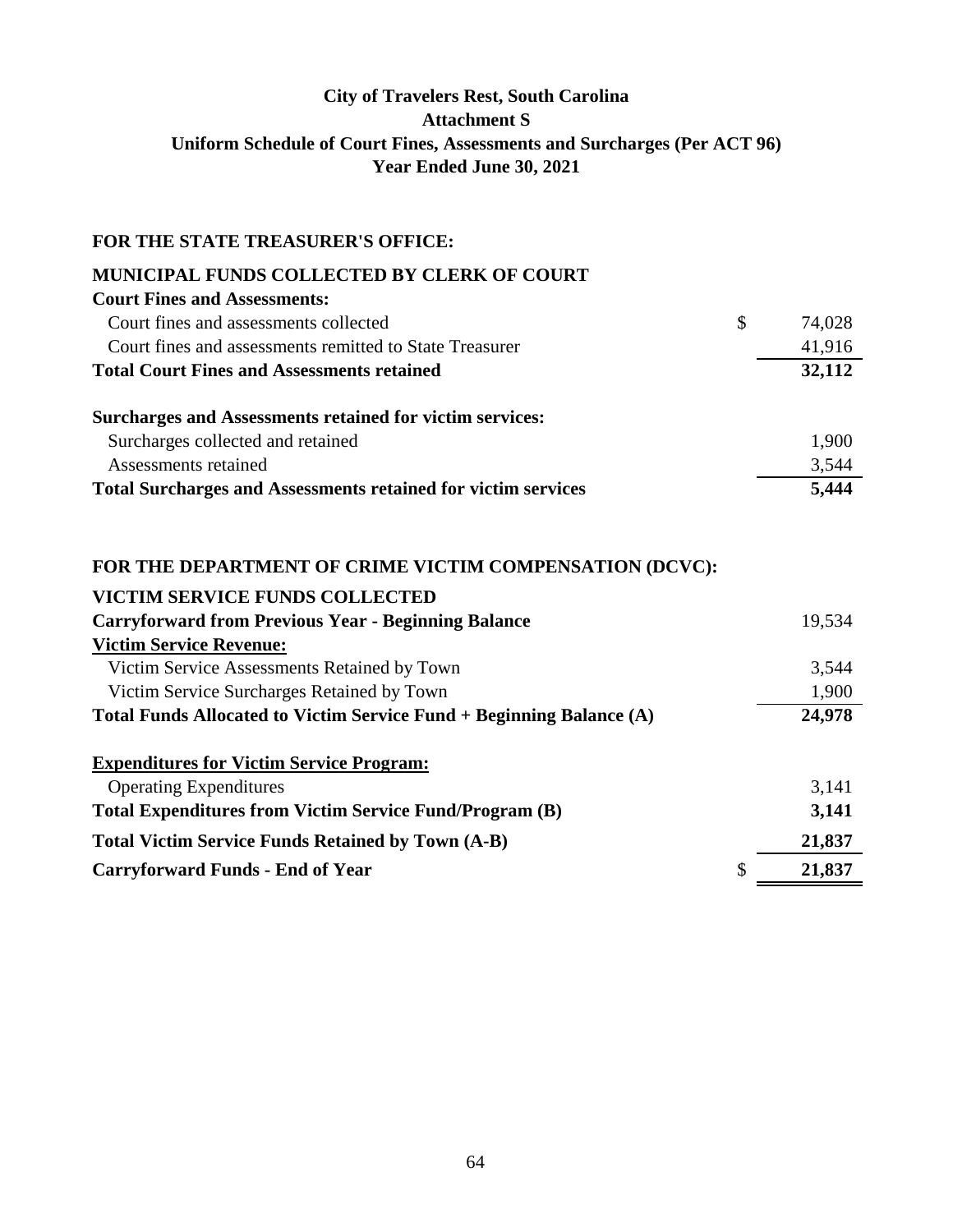# **City of Travelers Rest, South Carolina Notes to Supplementary Information June 30, 2021**

## **Note 1 - Budgets and Budgetary Accounting**

The City prepares an annual budget for the Sewer Proprietary Fund. The City follows these procedures in establishing the budgetary data reflected in the financial statements:

- 1. At least forty days prior to July 1, the Administration Committee submits to the City Council a proposed operating budget for the fiscal year beginning July 1. The operating budget includes proposed expenditures and the means of financing them.
- 2. One public hearing is conducted to obtain taxpayer comments.
- 3. Prior to July 1, the budget is legally enacted through the passage of an ordinance of which two readings are required.
- 4. The Administration Committee is authorized to transfer budgeted amounts between departments within any fund; however, the revisions that alter the total expenditures of any fund must be approved by the City Council.
- 5. The budget for the City is adopted on a basis consistent with generally accepted accounting principles (GAAP).

The budget for the Proprietary Fund is prepared using the cash basis of accounting, which is a basis of accounting other than generally accepted accounting principles. Changes to the budgets made during the year, if any, are approved by the City. The City's original budgets were not amended during the year ended June 30, 2021.

Since the City's Proprietary Fund budget is prepared using a basis of accounting other than generally accepted accounting principles for proprietary funds, the budgetary companion schedule presented for the Proprietary Fund includes a reconciliation of actual budgetary basis amounts.

# **Note 2 – Excess of Expenditures over Appropriations**

For the year ended June 30, 2021, revenues exceeded expenses 16,624 in the Proprietary Fund by \$21,091.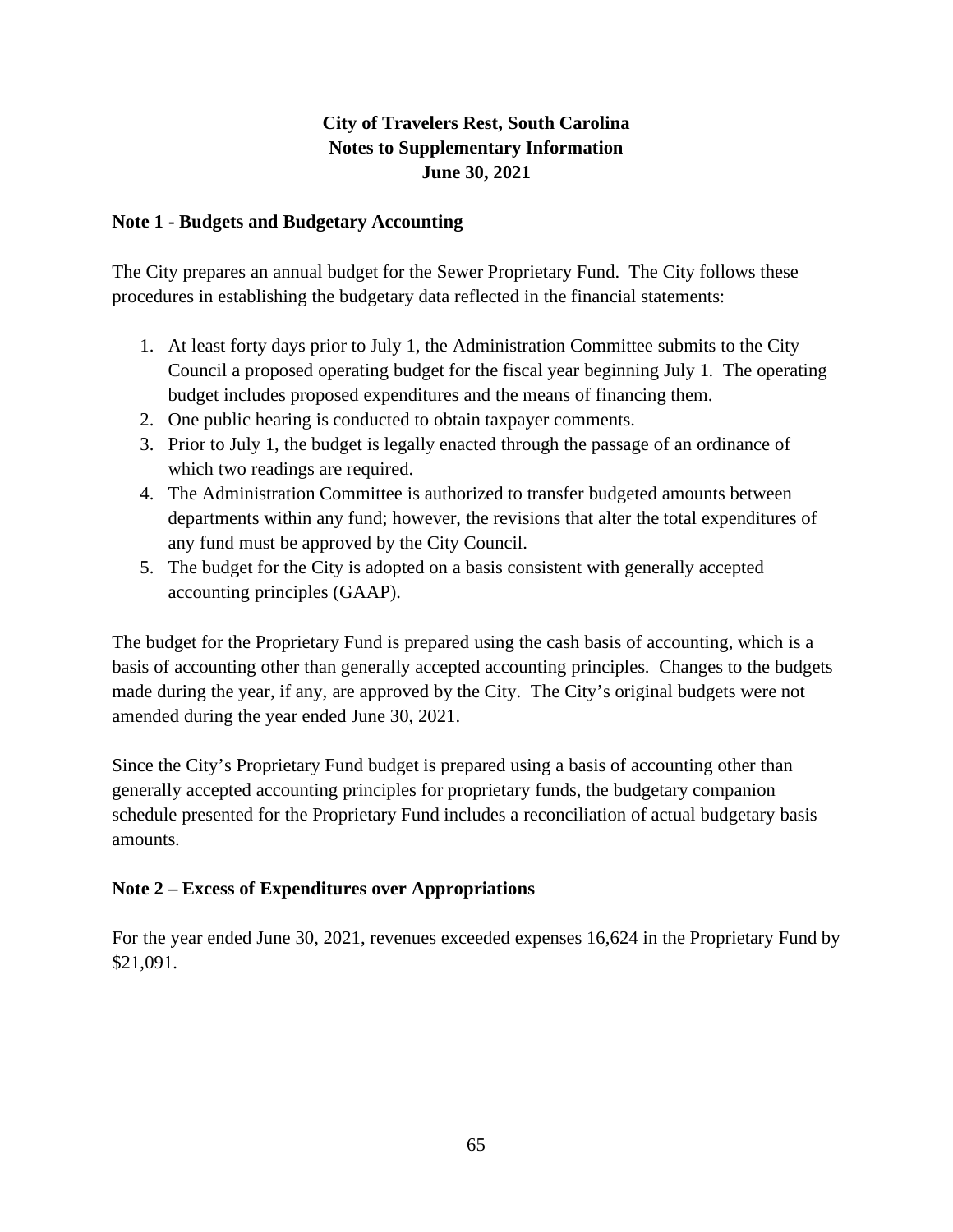

CERTIFIED PUBLIC ACCOUNTANTS

Member South Carolina Association of Certified Public Accountants

329 S Main Street Travelers Rest, South Carolina 29690 (864) 834-3868

Member American Institute of Certified Public Accountants

# **Independent Auditor's Report On Internal Control Over Financial Reporting And On Compliance And Other Matters Based On An Audit Of Financial Statements Performed In Accordance With** *Government Auditing Standards*

To the Mayor and Members of City Council City of Travelers Rest, South Carolina

We have audited, in accordance with the auditing standards generally accepted in the United States of America and the standards applicable to financial audits contained in *Government Auditing Standards* issued by the Comptroller General of the United States, the financial statements of the governmental activities, the business-type activities, each major fund, and the aggregate remaining fund information of the City of Travelers Rest, South Carolina, as of and for the year ended June 30, 2021, and the related notes to the financial statements, which collectively comprise the City of Travelers Rest, South Carolina's basic financial statements, and have issued our report thereon dated May 6, 2022.

# **Internal Control over Financial Reporting**

In planning and performing our audit of the financial statements, we considered the City of Travelers Rest, South Carolina's internal control over financial reporting (internal control) to determine the audit procedures that are appropriate in the circumstances for the purpose of expressing our opinions on the financial statements, but not for the purpose of expressing an opinion on the effectiveness of the City of Travelers Rest, South Carolina's internal control. Accordingly, we do not express an opinion on the effectiveness of the City of Travelers Rest, South Carolina's internal control.

A *deficiency in internal control* exists when the design or operation of a control does not allow management or employees, in the normal course of performing their assigned functions, to prevent, or detect and correct, misstatements on a timely basis. A *material weakness* is a deficiency, or a combination of deficiencies, in internal control, such that there is a reasonable possibility that a material misstatement of the entity's financial statements will not be prevented, or detected and corrected on a timely basis. A *significant deficiency* is a deficiency, or a combination of deficiencies, in internal control that is less severe than a material weakness, yet important enough to merit attention by those charged with governance.

Our consideration of internal control was for the limited purpose described in the first paragraph of this section and was not designed to identify all deficiencies in internal control that might be material weaknesses or, significant deficiencies. Given these limitations, during our audit we did not identify any deficiencies in internal control that we consider to be material weaknesses. However, material weaknesses may exist that have not been identified.